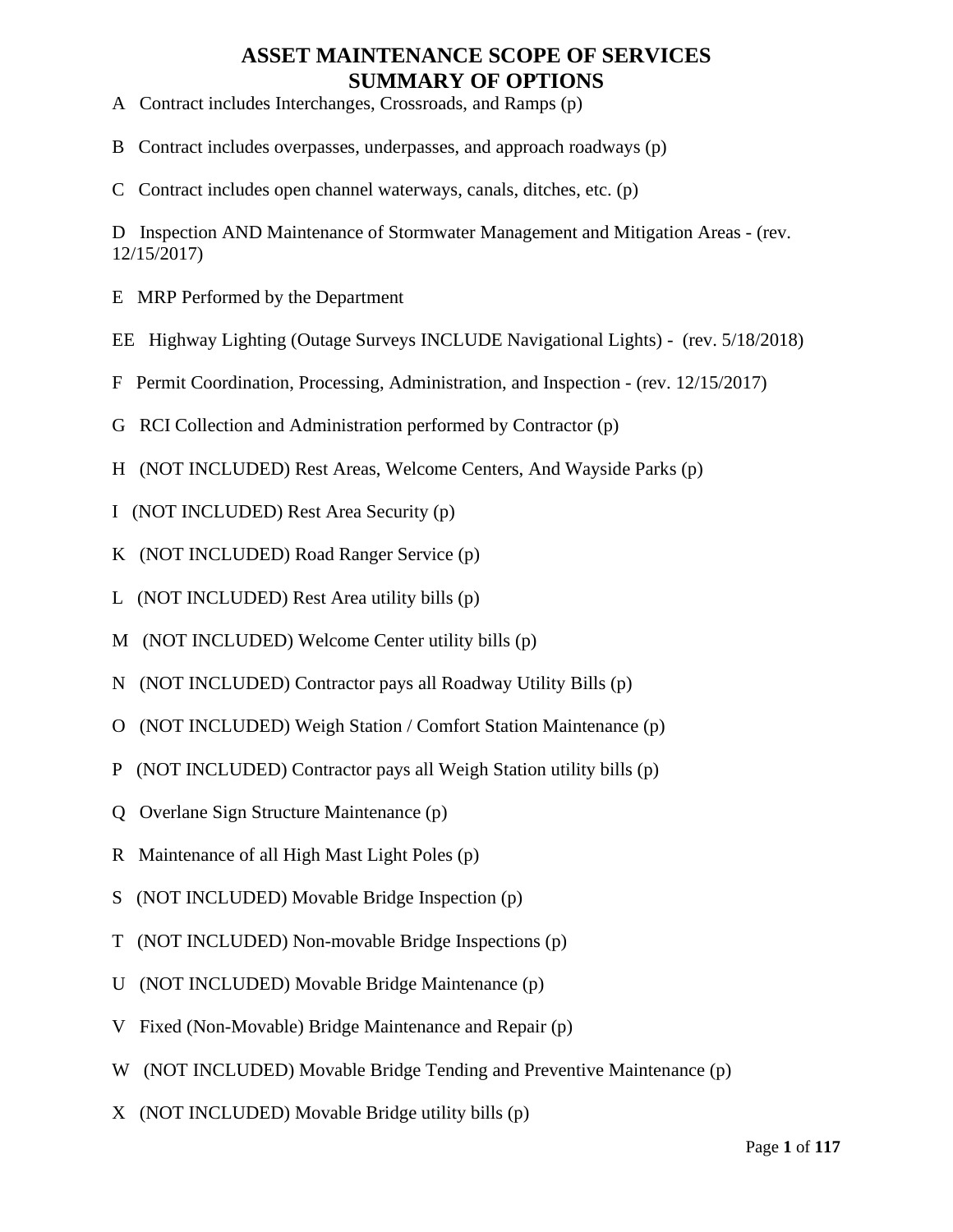- Y Traffic Signal Maintenance (p)
- Z Contractor performs Traffic Operation Work Orders (D-6 Method (\$25k)) (p)
- ZZ4 (NOT INCLUDED) Inmate Labor from the Department of Corrections (p)
- ZZ5 (NOT INCLUDED) Intelligent Transportation Systems (p)
- ZZ6 Attachments I-II (p)
- ZZ7 Payout Schedule (p)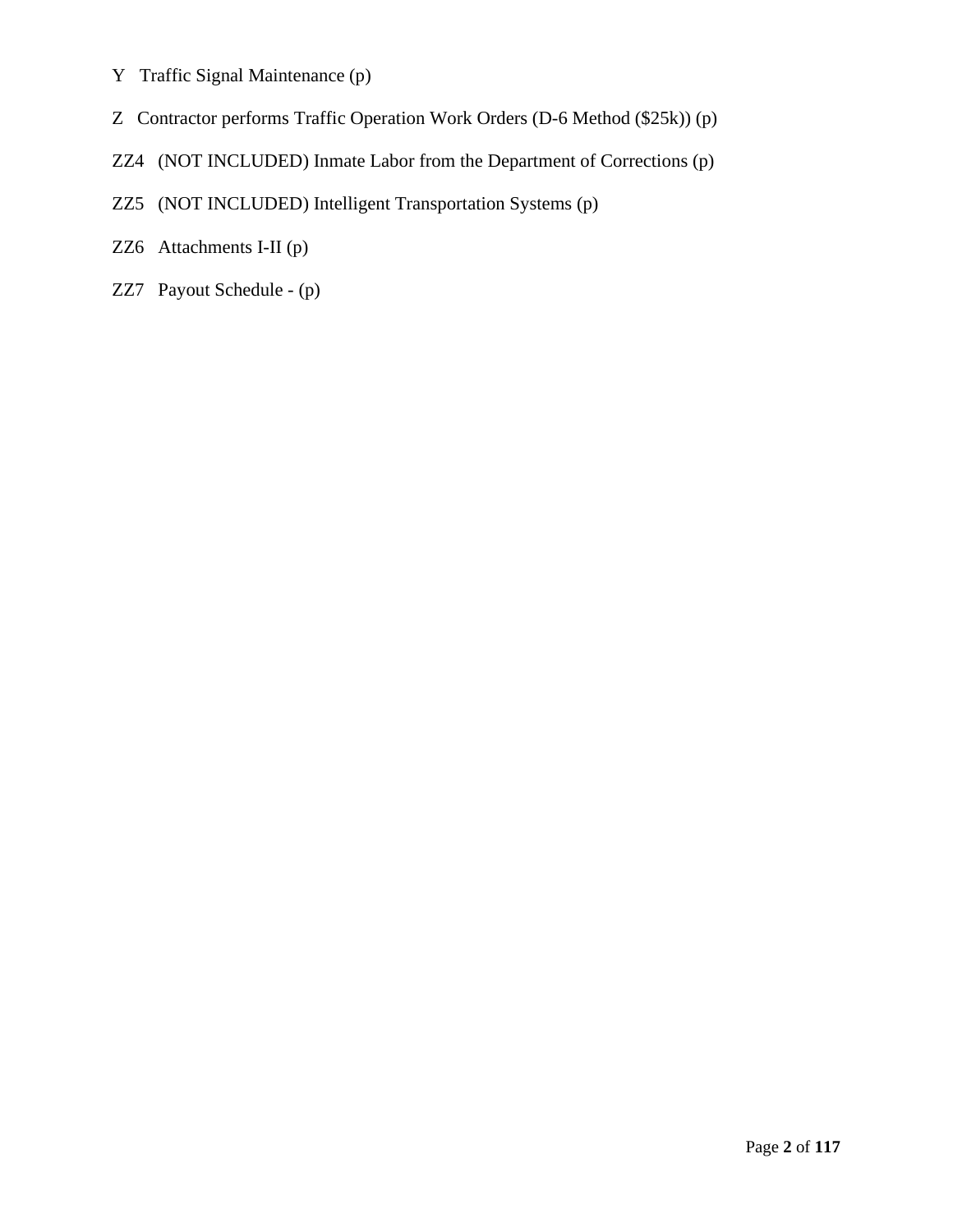#### **SCOPE OF SERVICES ASSET MAINTENANCE CONTRACT**

#### **CONTRACT ADMINISTRATION**

**Contract Numbers:** E6N37

#### **Financial Project Number(s): 430081-4-72-01**

#### **OBJECTIVE**

This performance-based contract requires diligent inspection, effective management, and efficient performance of maintenance on all components of the transportation facility as identified herein. In performing the duties under the terms of this contract the Contractor is, by extension, representing the Department's work force for the areas and assets specified in this contract. Unless otherwise exempt, all maintenance activities within the limits of this contract are to be performed by the Contractor.

The Department will not direct specific work as in most traditional maintenance contracts. This performance-based contract requires the Contractor to determine the work needs, perform the work, and continually produce a quality product. The Department is entrusting the Contractor to care for and maintain select roadways, structures, and facilities of Florida's state roads and expects the Contractor to take pride in performing a high level of maintenance. The continual quality of the maintenance of the roadways, structures, and facilities will be a direct reflection, under public scrutiny, of the quality and integrity of the Contractor.

The Department will evaluate the Contractor's level of maintenance and quality of work performed both randomly and systematically.

The roadways, structures, and facilities included in the scope of this contract are as follows:

Management of all assets w/in the Department's Right-of-Way as shown in the Maintenance Maps along:

- I-95 (SR-9A) from SR-5/US-1 (South Dixie Highway) to Miami-Dade/Broward County line
- SR-826 (Palmetto Expressway) from SR-5 / US-1 (South Dixie Highway) to SR-7 (NW  $2<sup>nd</sup>$ Avenue)
- I-75 from just east of SR 826 (Palmetto Expressway) to Miami-Dade/Broward County Line
- SR-970 (Downtown Connector) from I-95 to SE 2nd Avenue
- I-195 (Julia Tuttle Causeway) from just west of I-95 to Alton Road
- SR-913 (Rickenbacker Causeway) from I-95 to Key Biscayne Toll Plaza
- Golden Glades Interchange
- SR-856 William Lehman Causeway from US 1 to SR A-1-A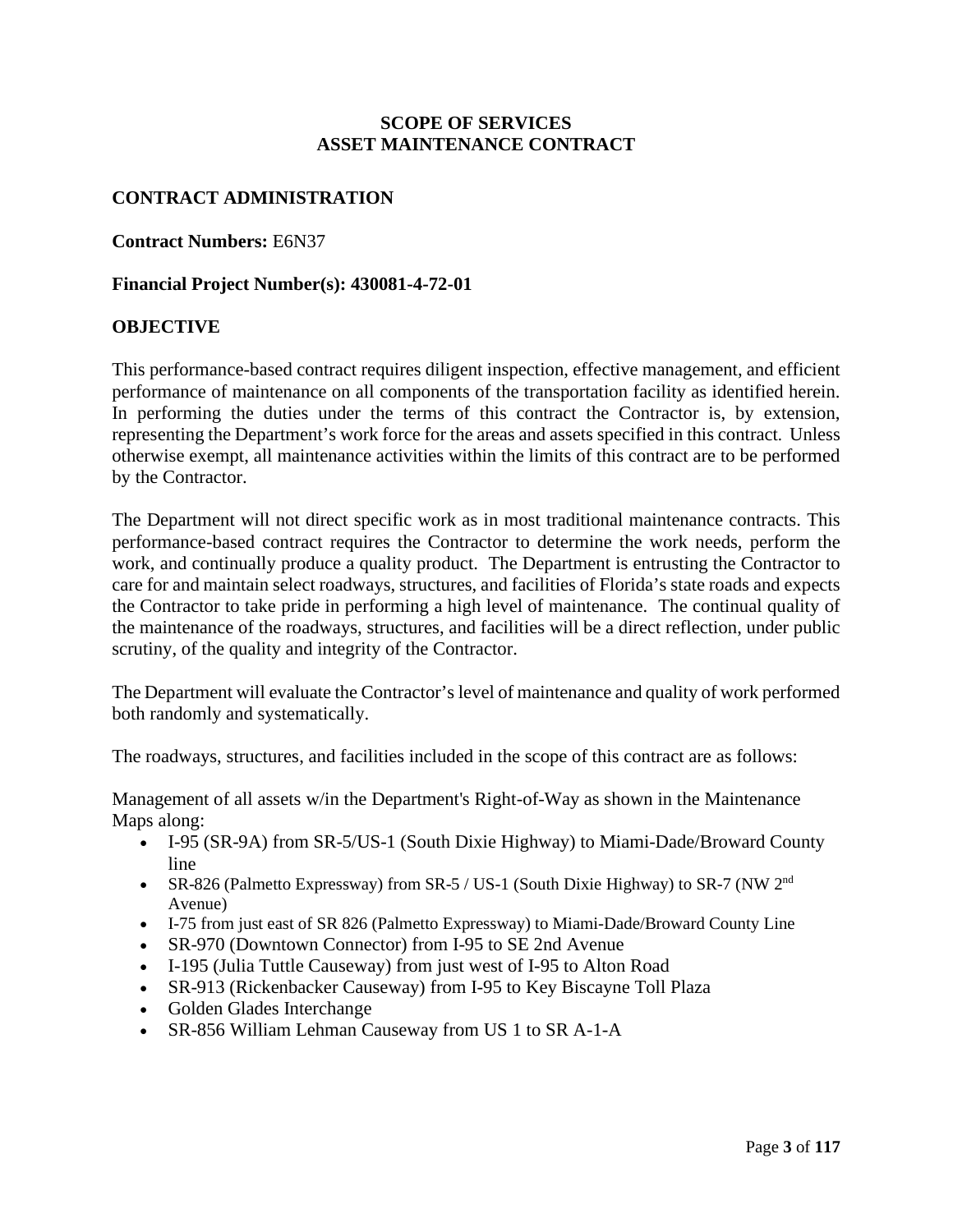## **1. GENERAL REQUIREMENTS**

#### **1.1 Current Standards and Subsequent Updates**

Perform all work in accordance with the most current Department Standards and Specifications, as may be updated throughout the life of the contract. Inspect, manage, and consistently maintain all assets within the project limits as identified in this scope; and produce end results in accordance with Contract Documents in effect at the time of the performance of any Work. Obtain the complete, up-to-date list of Contract Documents from the Office of Maintenance Website at http://www.fdot.gov/maintenance/AMContractDocuments.shtm. All Contract Documents listed at this website are incorporated by reference as a part of this contract.

## **1.2 Contract Length**

The initial Contract term is 5 years with a renewal option for one or more additional terms with the combined length of all renewal terms not to exceed the length of the original term of the contract. Renewals will be made at the sole discretion and option of the Department and must be agreed upon in writing by both parties. If the Department elects to renew, the Department will negotiate with the Contractor an adjustment factor to be applied to the original annual contract amount. The adjustment factor may be positive, negative, or zero. The renewed contract amount will be calculated by applying the adjustment factor to the original contract amount, then adjusting for supplemental agreements as appropriate. If negotiations do not lead to a mutually agreed upon adjustment factor, the contract will not be renewed.

#### **1.3 Invoicing and Compensation**

**1.3.1** This is a lump sum contract. Invoice the Department monthly according to the amounts shown in the payment schedule included at the end of Section 3, Asset Maintenance Performance Measures. With each invoice submit a breakdown of all activities completed by maintenance area for each Maintenance Management System (MMS) activity number. Submit all information in a format acceptable to the department.

**1.3.2** Deduct from the monthly invoice all applicable deductions.

**1.3.3** Deduct from the monthly invoice any sign panels purchased from the State Sign Shop in Lake City using the statewide process for requesting and receiving finished sign panels.

#### **1.4 Organizational Structure**

Within 20 days of contract execution, provide the Department a detailed Organizational Chart identifying all essential project personnel. Clearly define the responsibilities and include contact information for each position identified in the organization structure. Update the Organizational Chart at the beginning of each contract year, or as necessary with changes in essential project personnel.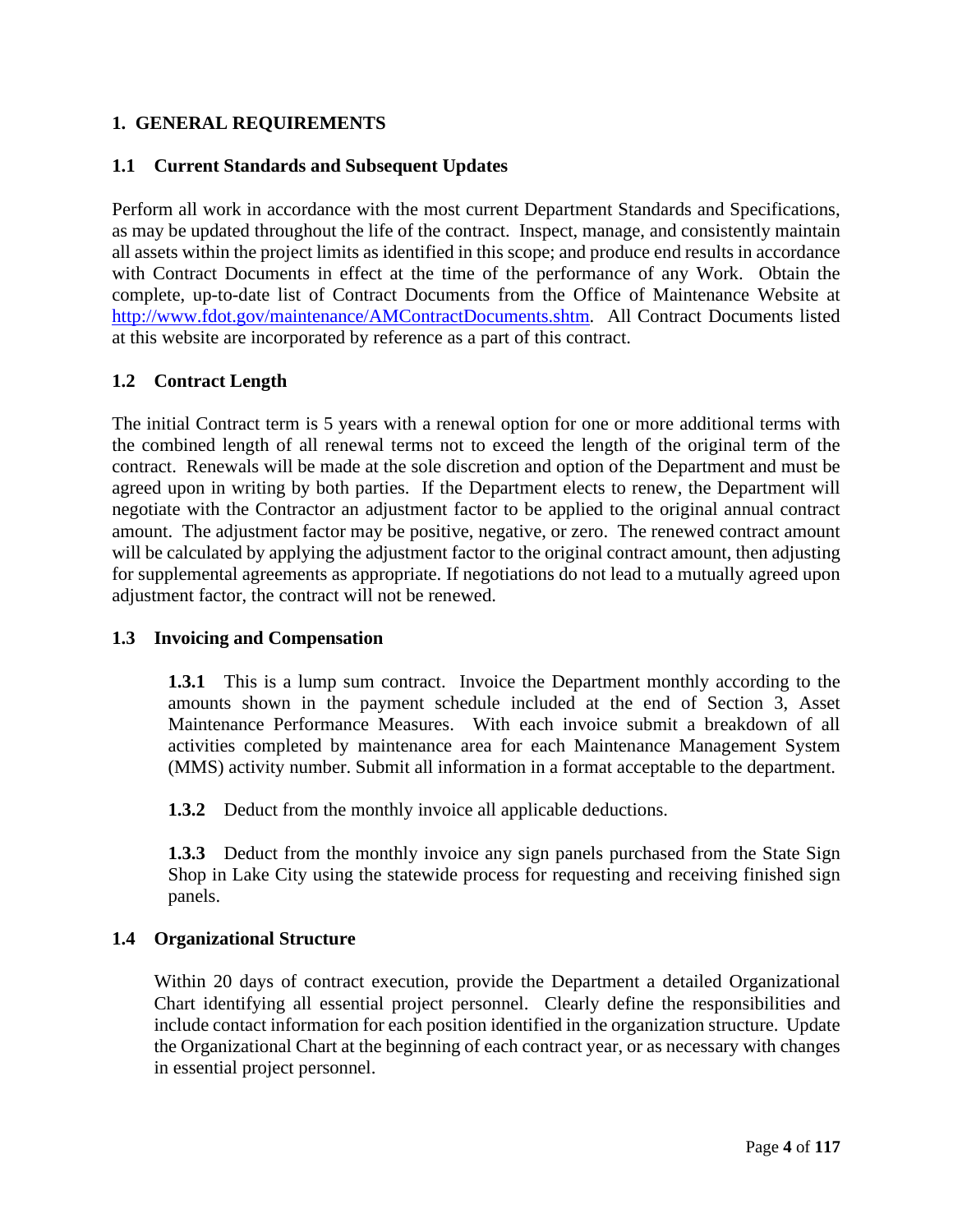**1.4.1** Provide competent personnel qualified by experience and education. Before an assigned project begins, all project staff must have a working knowledge of the contract documents and possess all the necessary qualifications/certifications for fulfilling the duties of the position they hold.

**1.4.2** Identify a person in responsible charge of the contract that can responsibly act as a representative of the State of Florida Department of Transportation.

**1.4.3** Decisions that affect public health, safety, and/or require engineering judgement necessitate services of a Professional Engineer registered in the State of Florida. Identify at least one (1) individual licensed as a Professional Engineer in the State of Florida to perform and/or coordinate these services on the behalf of the Contractor.

**1.4.4** When engineering services are required for bridges or ancillary structures that effect or modify the structural system, the Asset Maintenance Contractor's Engineer of Record must be pre-approved by the Department. The Asset Maintenance Contractor's Engineer of Record must be employed by a pre-qualified firm from the Department's professional services qualification list, or alternatively must be a Department approved Specialty Engineer.

If utilizing the Department's professional services qualification list, the firm of the Engineer of Record shall be pre-qualified in the appropriate Department standard type of work under Group 4 Highway Design Bridges.

As an alternate to being an employee of a pre-qualified firm, the Asset Maintenance Contractor's Engineer of Record may be a Department approved Specialty Engineer. For items of work declared by the District Structures Maintenance Office to be major or structural, the work performed by a Department approved Specialty Engineer must be reviewed by another Department approved Specialty Engineer. An individual engineer may become a Department approved Specialty Engineer if the individual meets the experience and licensure requirements of the professional engineer set forth within the individual work groups in Chapter 14-75, Rules of the Department of Transportation, Florida Administrative Code. Department approved Specialty Engineers are listed on the State Construction Office website.

**1.4.5** Provide an after-hours Emergency Response Matrix of responsible employee names and contact information so that a Contractor's representative can be reached 24 hours per day. Clearly identify the primary responder and escalation levels should the primary not respond or the event requires additional Contractor resources to respond per contract terms.

## **1.5 Performance Expectations and Evaluation**

Inspect, manage, and maintain the roadways, structures, and facilities as identified in the Scope uniformly and consistently throughout the contract period by meeting the performance specifications/measures established in all contract documents. The Department will evaluate Contractor performance in two ways: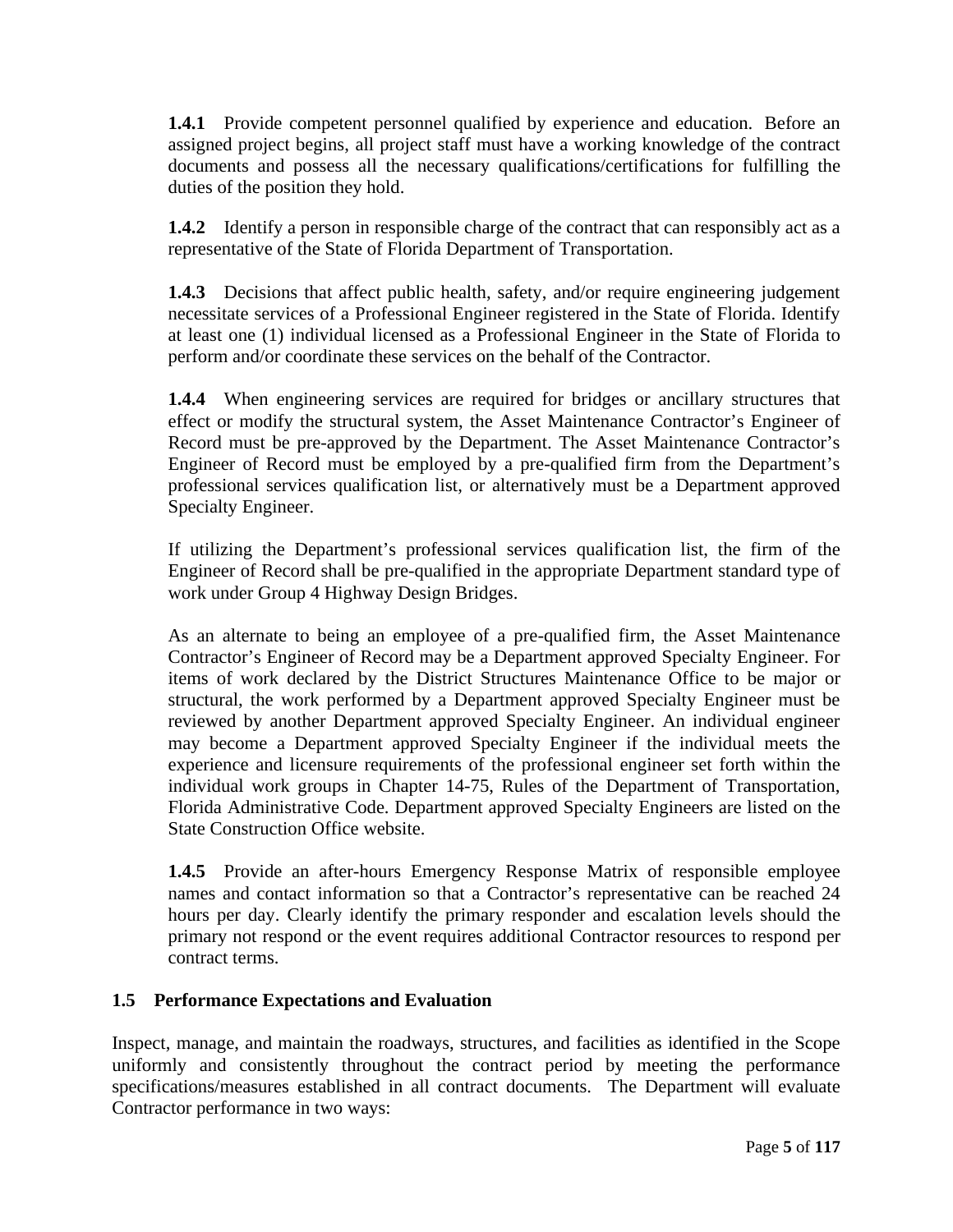- 1) by comparing actual work performance to the performance criteria established within this scope, and
- 2) by grading the Contractor according to the *Performance Based Contracting Procedure*.

#### **1.6 Partnering**

For this Contract, a non-bid pay item has been established for Partnering in the amount of \$10,000.00. The objective of partnering is to establish a partnership charter and action plan between the Contractor, the Department and other parties associated with this Contract.

**1.6.1** The initial Partnering Session should be conducted within 90-days of contract execution.

**1.6.2** Subsequent partnering meetings may be conducted at the mid-point of the contract or as-needed based upon personnel changes or performance trends of the contract. The object being to: reinvigorate and realign the partnership; reestablish expectations and lines of communication; and to charter an action plan for continuous achievement of contractual goals. Payment for all subsequent partnering sessions will be in accordance with Article 4-4 of the Specifications.

**1.6.3** Disputes will be handled in accordance with Subarticle 8-3.7 of the Specifications.

#### **1.7 Contractor Responsibilities**

**1.7.1** The electronic files provided by the Department in conjunction with the Request for Proposal (RFP) are for information only. Use the supplied electronic files to assist in developing a complete understanding of all quantities and workloads pertaining to Contract Documents and this Scope of Work.

**1.7.2** Continually monitor and comply with all revisions to Department policies, procedures, specifications, and other Contract Documents.

**1.7.3** Manage the maintenance of all assets identified in this scope. Tasks include: work needs assessment; resource management; work activity planning and execution; emergency response and repairs; and quality control performance to ensure work complies with contractual requirements.

**1.7.4** Perform maintenance activities at a frequency that ensures uniform and consistent compliance with the Maintenance Rating Program (MRP) criteria, the required maintenance rating level, and any other established requirements of the Department. Maintenance activity numbers, activity descriptions, and units of measure are available for reference in the Department's *Maintenance Cost Handbook*.

**1.7.5** The Contractor is responsible for performing any and all maintenance work as needed to meet the performance requirements of the Contract including Asphalt Repair -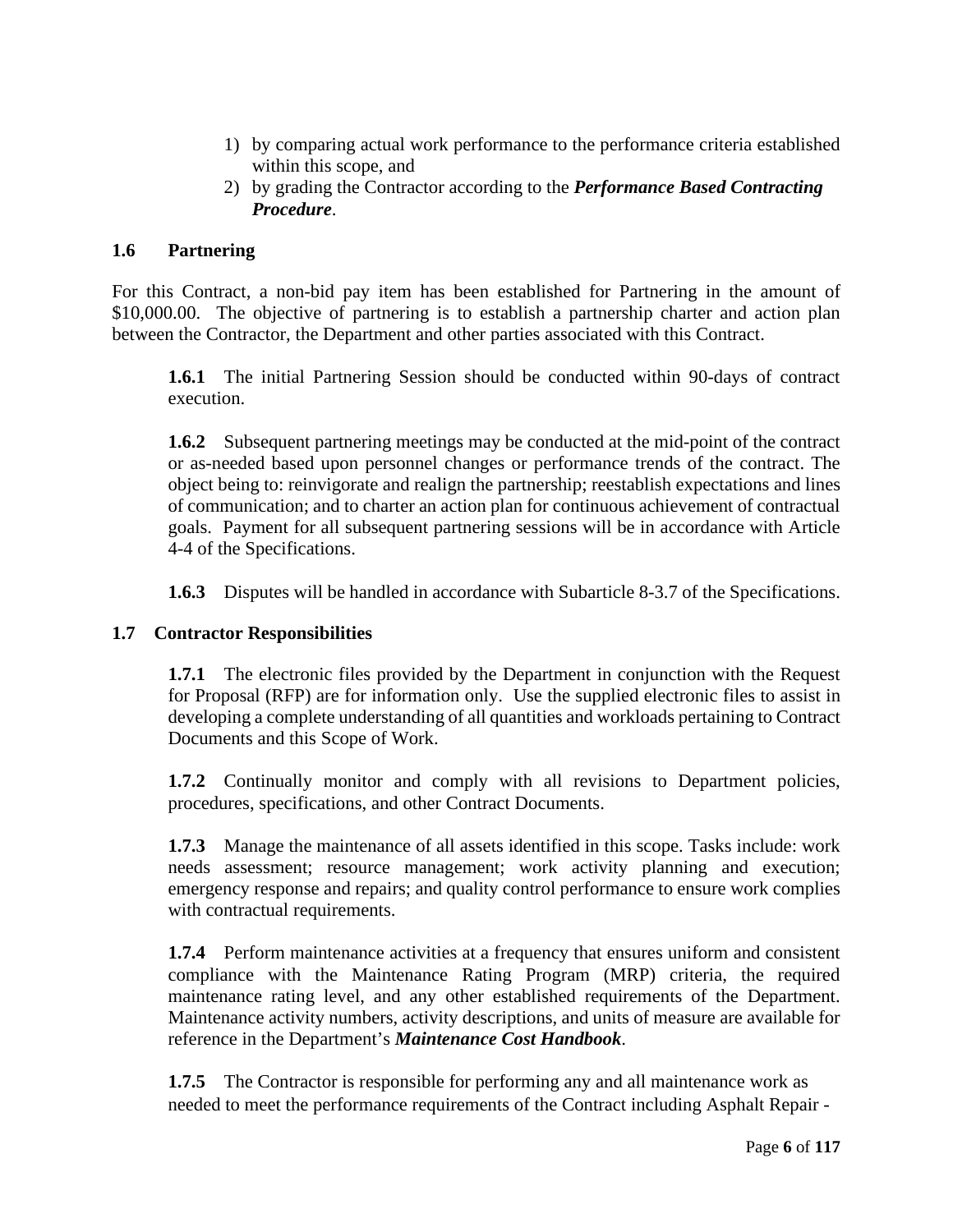Mechanical (Routine Maintenance Activity 412), Repair or Replace Storm Drains, Side Drains, Cross Drains (Routine Maintenance Activity 456), and Highway Lighting Maintenance (Routine Maintenance Activity 787). Maintenance activity numbers, activity descriptions, and units of measure are available for reference in the Department's *Maintenance Cost Handbook*. The Contractor is not responsible for performing Asphalt Repair - Mechanical, Repair or Replace Storm Drains, Side Drains, Cross Drains, and Highway Lighting Maintenance beyond the thresholds established below as long as preventative maintenance activities have been performed and documented by the Contractor. If the asphalt removal and replacement, drainage structure and pipe maintenance, or lighting maintenance exceeds the thresholds below, coordinate with the Department's other contractor that will perform this work in accordance with 8-4.4, or if directed by the Department, perform this work. If directed by the Department to perform this work, the Department will compensate the Contractor in accordance with 4-4.

The below thresholds must be met even if applicable performance measures are being achieved

**1.7.5.1** • Annual threshold of included Asphalt Repair - Mechanical (excluding any repairs due to damage caused by a third party and any repair to asphalt as a result of conducting other repair operations such as drainage/utility repairs): 1.5% of the annual contract value.

**1.7.5.2** Annual threshold of included Repair or Replace Storm Drains, Side Drains, Cross Drains: 0.5 % the annual contract value (not to include: mitered end sections, headwalls, or other ancillary features/routine maintenance to the drainage conveyance system).

**1.7.5.3** Annual threshold of included Highway Lighting Maintenance: 3% of the annual contract value.

The Contractor is not responsible for performing Asphalt Repair - Mechanical, Repair or Replace Storm Drains, Side Drains, Cross Drains, and Highway Lighting Maintenance beyond the thresholds established above as long as preventative maintenance activities have been performed and documented by the Contractor.

**1.7.6** Take proper health and safety measures to ensure safety for the traveling public, Department employees, Contractor employees, and Subcontractor employees.

**1.7.7** A complete list of existing Department contracts within the limits of this contract are shown in Attachment I. This list includes, but is not limited to, contracts with contractors and agreements with local agencies. Contractor shall monitor the performance of these existing contracts, coordinate resolution of performance issues with the responsible party, and inform the Department of any unresolved performance concerns. The AM Contractor is not responsible for the performance of these contracts provided they document the above activities.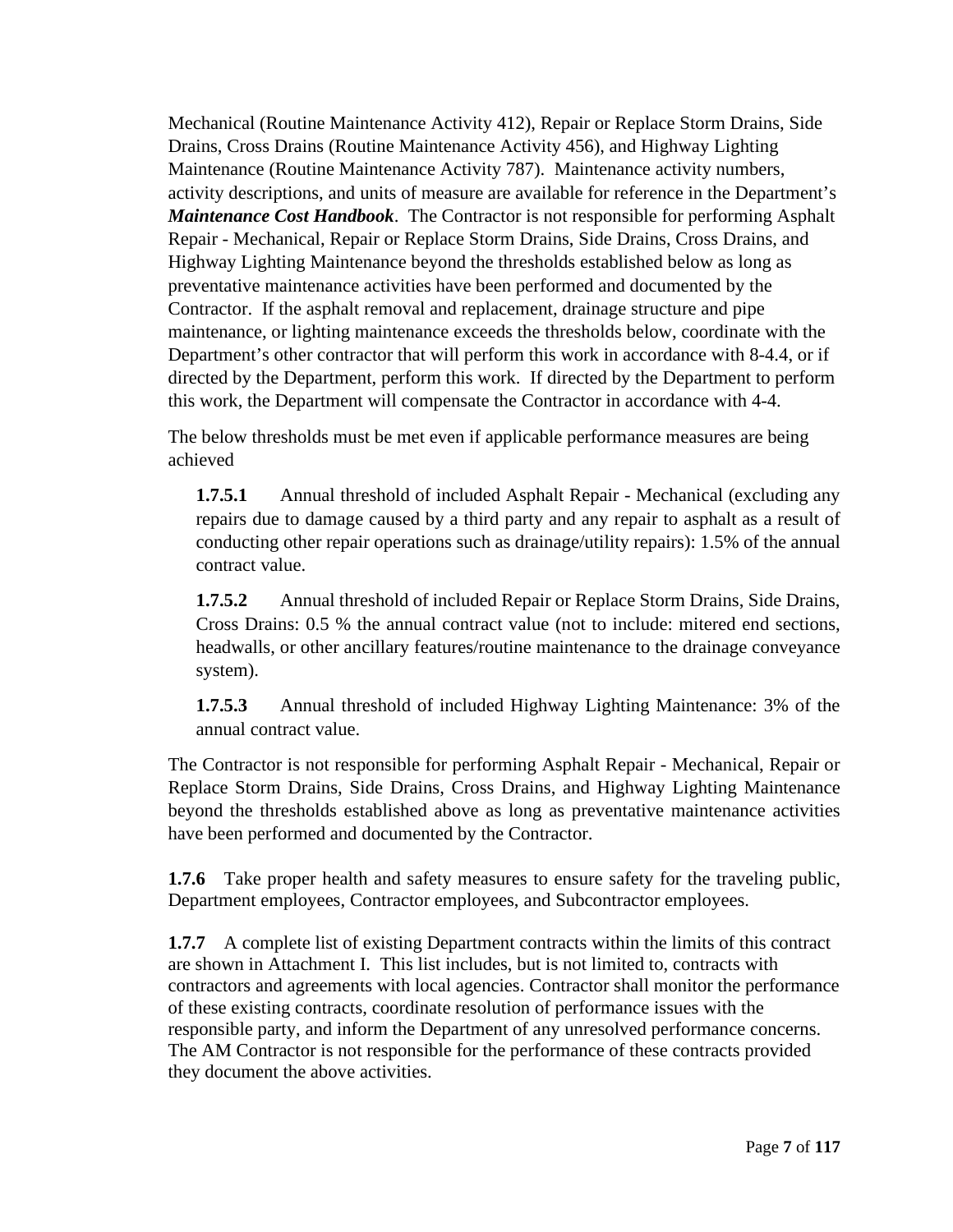Unless indicated otherwise it is the department's intent to renew all Maintenance Agreements with local agencies. If an existing contract ends prior to the date indicated on Attachment I the Department will compensate the AM Contractor for performing additional work up to the date indicated on Attachment I. Compensation will be determined in accordance with Article 4-4 of the Specifications.

**1.7.8** Comply with current lane closure restrictions, requirements, and individual lane closure analysis results. This may require nighttime work in some locations. Lane closure restrictions are subject to change due to updated traffic counts or various other events. Work with Department staff to coordinate lane closures during special events.

**1.7.9** Develop, submit to the Department, and implement a Quality Management Plan within 30 days of the Contract start date. At a minimum the plan shall include:

- Quality Control and Quality Assurance activities
- Quality roles and responsibilities
- Plan for reporting quality control and assurance problems and resolution

Annually review and update the plan as necessary to reflect performance feedback on the contract. Submit all updated plans to the Department.

**1.7.10** Schedule and preside over a monthly Contract Status Meeting with FDOT Staff. Update and inform the Department regarding current and planned maintenance activities, status of deliverables, customer concerns, root-cause investigations, and any other situation the department may need to be aware of to respond to inquiries from the general public.

**1.7.11** Develop and submit to the Department a quarterly work plan every 3 months throughout the duration of the Contract.

**1.7.12** Develop, submit to the Department, and implement a Customer Service Resolution Plan within 30 days of the Contract start date. Maintain a customer service log detailing concerns, requests, and the resolution of the items contained in the log. Include Customer name, contact information, customer concern, location, and the date concern was received in the log; also include areas for notes, comments, and resolution of the issue. The Customer Service Log shall be forwarded to the Department every month, with the contractor's invoice, for review.

**1.7.13** Before performing any non-standard repairs or implementing any innovative ideas, submit the non-standard repair or innovative idea to the Department for review and comment. The Contractor shall fully accept the risk and responsibility for the proposed innovation. The Department reserves the right to deny the implementation of such innovation in the Department's best interest.

**1.7.14** Purchase sign panels from the State Sign Shop in Lake City using the statewide process for requesting and receiving finished sign panels; or, as an alternative, obtain sign panels from a source of the Contractor's choosing. Before installation, ensure sign panels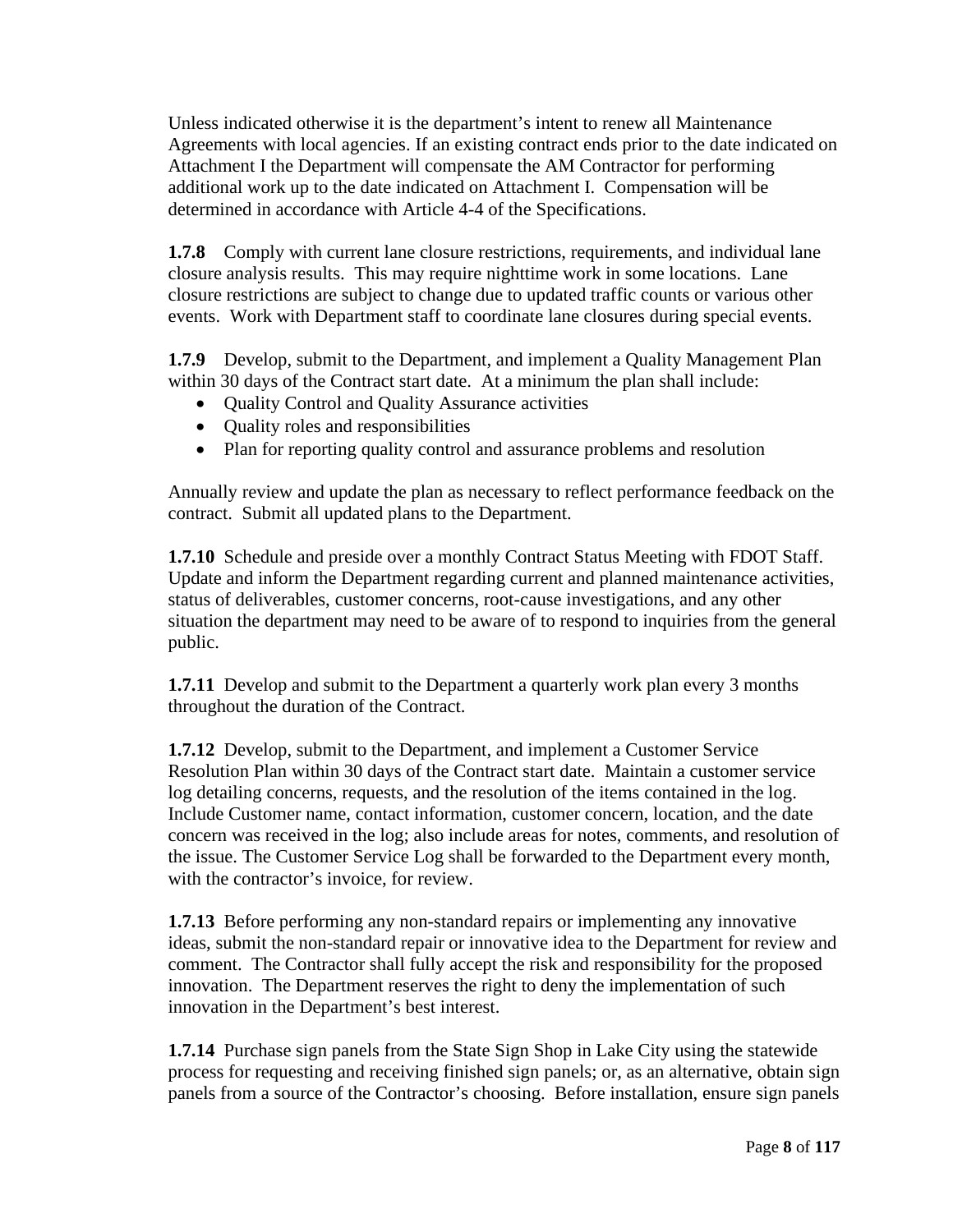meet minimum design requirements. Maintain a record of all Department provided sign panels. For non-regulatory signs purchased from the State Sign Shop in Lake City, procedural mandated durations for installation will start on the date the Contractor is notified the sign is ready for pick-up.

**1.7.15** It is expressly understood and agreed that any articles that are the subject of, or are required to carry out this Agreement, will be purchased from a nonprofit agency for the blind or for the severely handicapped that is qualified pursuant to Chapter 413, Florida Statutes, in the same manner and under the same procedures set forth in Section 413.036(1) and (2), Florida Statutes; and for purposes of this Agreement the person, firm, or other business entity (Vendor) carrying out the provisions of this Agreement is deemed to be substituted for the state agency (Department) insofar as dealings with such qualified nonprofit agency are concerned.

**1.7.16** Monitor and report to the Department all DBE utilization as required by Contract Documents.

**1.7.17** Facilitate the District Adopt-A-Highway within the limits of the contract as required by Chapter 403.4131, *Florida Statutes*. Install, maintain, and remove Adopt-a-Highway program signposts and panels as necessary. Dispose of all litter collected by the Adopt-a-Highway program participants within 24 hours of notification.

**1.7.18** Consider participation in the Department's Youth Work Experience Program, as provided by Chapter 334.351, *Florida Statutes*.

**1.7.19** Provide any lists, summaries, logs, reports, inspections, investigations, or other documents to the Department for review as requested.

**1.7.20** Pay all fines, fees, and penalties levied against the Department by any Governmental Agency resulting from lack of maintenance or failure to take action according to contract terms.

**1.7.21** Pay all tolls required for the use of such roads and bridges.

**1.7.22** Develop and implement a Street Sweeping plan demonstrating how the Asset Maintenance Contractor will contribute in meeting the criteria outlined in the MS4 Permit(s), environmental resource permits, Basin Management Action Plans (BMAP), and/or Total Maximum Daily Load (TMDL) criteria. This plan may need to be revised annually to meet revisions in MS4 permit, BMAP, and TMDL conditions. Provide an updated plan to the Department annually on the anniversary date of the contract. In addition to the Maintenance Management System work activity reports required in Section 1.3 as part of the monthly invoice, separately report monthly all sweeping activities on the state highway system in the contract locations which lie within the Basin Management Action Plan (BMAP) areas. The report shall contain, at a minimum, the sweeping limits by state road section and mile post, date of the sweeping event, and an estimate of material collected in pounds or cubic yards. Submit this report, in a format acceptable to the Department, with the monthly invoice.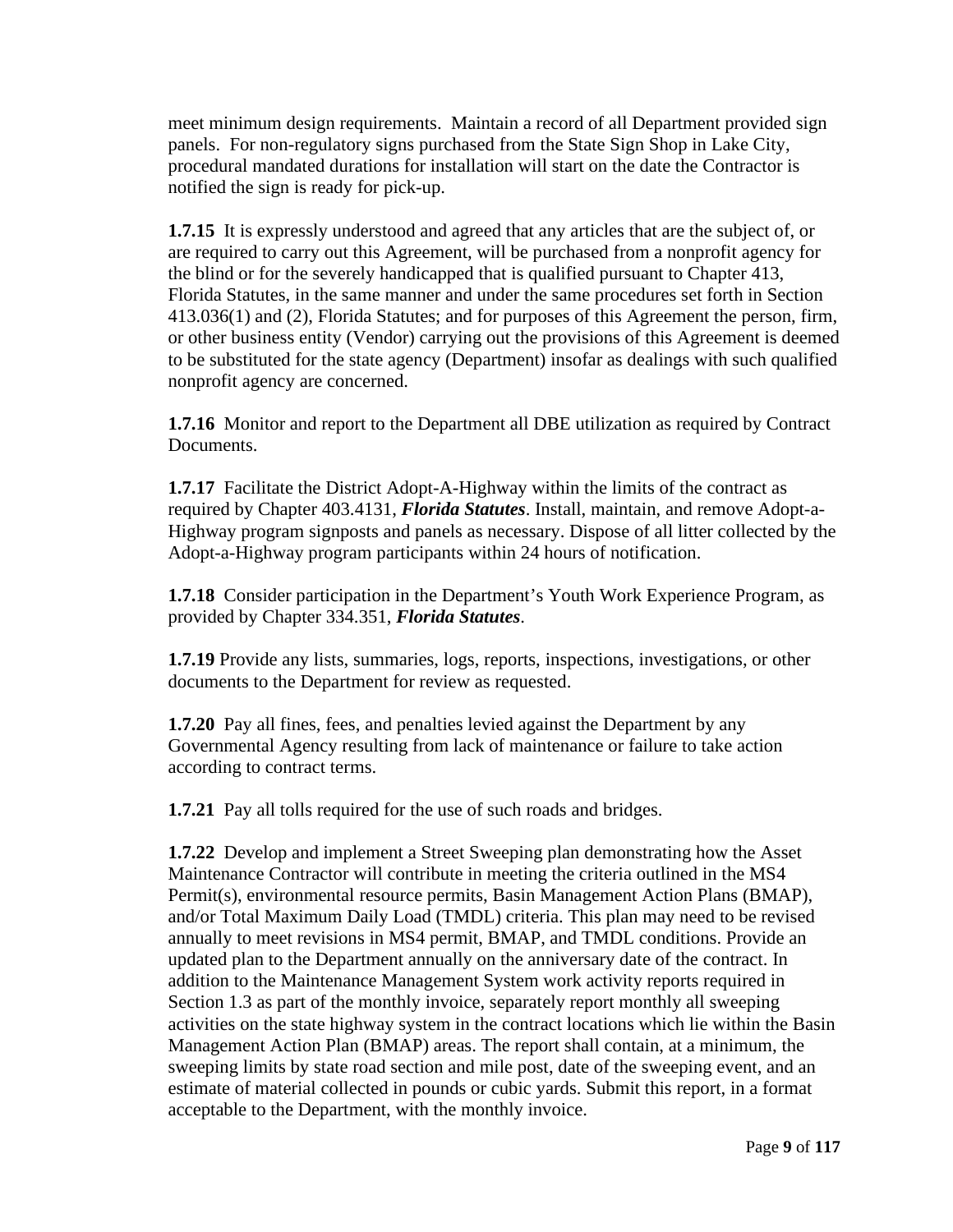**1.7.23** Ensure that all asphalt riding surface on bridge decks and approach slabs are properly maintained. In addition, all raised pavement markers (RPM), traffic striping, pavement symbols, fencing, guardrail, glare paddles, delineators, object markers/bridge end markers, signs on, attached to, or underneath bridge decks and approach slabs or their associated appurtenances meet their applicable performance criteria for bridge decks and associated features.

**1.7.24** Actively monitor the project limits and report trespassers to law enforcement. After coordinating removal of trespassers by law enforcement, clean-up and remove trash, personal belongings, and debris from the Department's right-of-way. Dispose at a location off the Department's right-of-way in accordance with all local, state and federal laws.

**1.7.25** For the listed "Special Events" complete a mechanical sweeping, mowing and litter removal 48 hours prior to the special event. The contractor shall also actively monitor the identified roadways up until the event to ensure all litter/debris is removed as needed:

- Ultra-Music Fest
- Miami Marathon and Half Marathon and up to four other running events
- Art Basel
- Miami Boat Show

**1.7.26** The Department utilizes computerized database systems to document feature installation and maintenance. To assist the Department in maintaining these databases, the contractor shall provide updates for signs, guardrails, attenuators and all other features that come online during contract term.

#### **1.8 Department Responsibilities**

**1.8.1** The Department will provide all potential Contractors (bidders) with electronic files containing a variety of data and information about the roadways, structures, and facilities within the limits of this contract. Although the information on the electronic files is not complete, it will be useful in determining the extent of expected maintenance activities. The Department will place the following items in electronic files:

- 1. Historical Contract Reports,
- 2. Historical MRP Reports,
- 3. Summary Spreadsheet for MRP Workloads,
- 4. RCI Converted Inventory,
- 5. Structure Information,
- 6. In-House-Crew Unit Cost Reports (if available),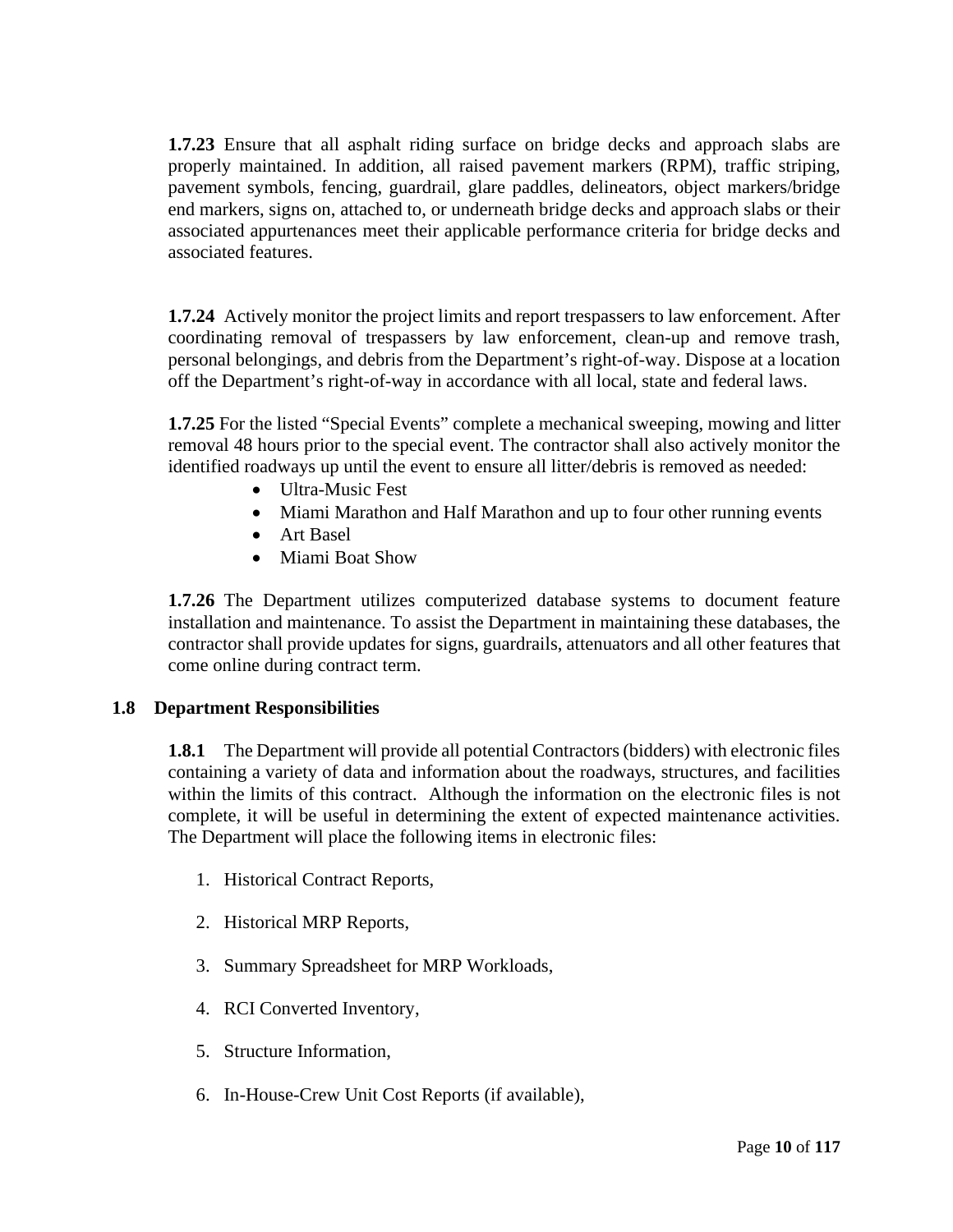- 7. Snap-Shot of the anticipated 5-Year Work Program at the time of the original Technical Proposal advertisement date for the projects within the limits of this contract,
- 8. Any available GIS files defining/quantifying features and project limits.

**1.8.2** Annually, the Department will only provide additional compensation to the Contractor via Supplemental Agreement or Unilateral Payment if the Contractor experiences a Substantial Economic Impact during the previous contract year resulting from any combination of the following three (3) occurrences:

- 1. A change to any of the Contract documents referenced in this contract.
- 2. Increased maintenance due to the construction of roadways, structures, and facilities that were not included in the 'Snap-Shot' provided under 1.8.1.7 above at the time of the Contract's original advertisement or renewal date.
- 3. Increased maintenance due to the transfer of ownership to the Department of nonstate roadways, structures, and facilities within the contract limits.

A Substantial Economic Impact is defined as a documented financial burden on the Contractor exceeding three percent (3%) of the annual contract amount. If additional compensation is warranted, the Department will compensate only for the value of economic impact beyond the three percent (3%) threshold. The three percent (3%) is not cumulative year to year; it is reset at the beginning of each new contract year.

Similarly, the Department will reduce payment to the Contractor if the Contractor experiences a Substantial Economic Savings during the previous year due to any combination of the following four (4) possibilities:

- 1. A change to any of the Contract Documents referenced in this contract.
- 2. Reduced maintenance during the active construction of roadways, structures, and facilities that were not included in the 'Snap-Shot' provided under 1.8.1.7 above at the time of the Contractor's original Technical Proposal due date or renewal date.
- 3. Reduced maintenance due to the elimination or planned destruction of roadways, structures, and facilities.
- 4. Reduced maintenance due to the transfer of ownership of Department-owned roadways, structures, and facilities to other non-Department entities.

A Substantial Economic Savings is defined as a cost savings exceeding three percent (3%) of the annual contract amount. If cost savings are identified, payment to the Contractor will be reduced only for savings greater than the three percent (3%) threshold. The three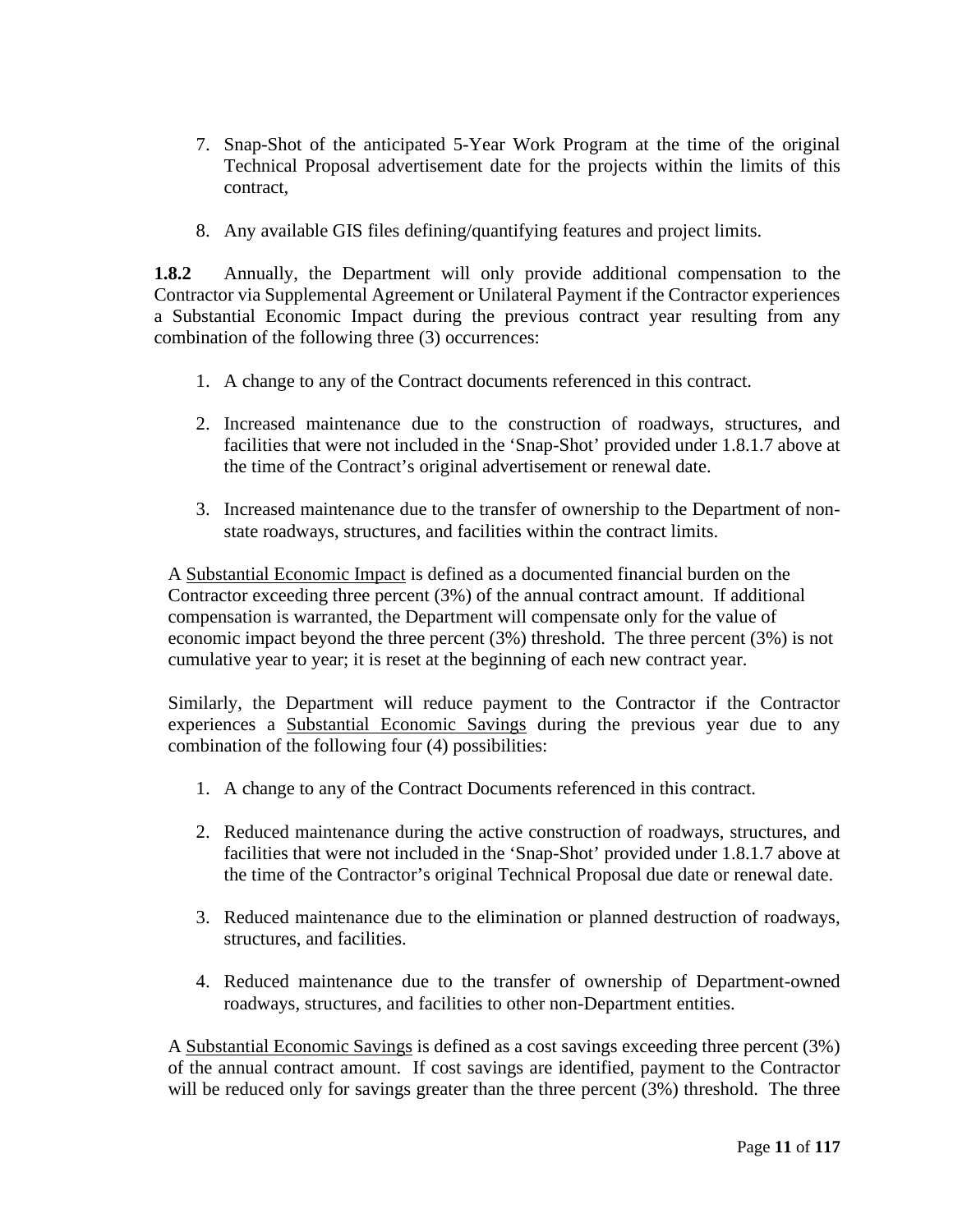percent (3%) is not cumulative year to year; it is reset at the beginning of each new contract year.

#### **2. EMERGENCY MANAGEMENT**

#### **2.1 General**

The Department categorizes Emergency Management into two classifications: "Governor Declared Emergencies" and "Other Emergencies". For Governor Declared Emergencies, perform pre-event preparation and provide initial response post-event to protect the traveling public from grievous hazards created by the incident/event. For Other Emergencies, perform all aspects of responding to the incident/event, including pre-event preparation, post-event initial response, and post-event cleanup and repair. For both classifications of Emergency Management, perform the following six (6) activities in preparation for hurricane season each year and before every foreseeable Emergency Management incident/event:

- 1. Contact vendors and subcontractors to verify quantity, availability, and priority of appropriate equipment and personnel (e.g. Temporary Traffic Control devices, variable message boards, chainsaws, sand spreaders, etc.). Develop a complete up-to-date list of equipment resources and staging locations and of all stockpiled materials and their locations.
- 2. In the event an evacuation order is being considered, prepare for implementation of evacuation operations according to Department Emergency Management Documents as listed in the Contract Documents.
- 3. When directed by the Department, implement evacuation operations in accordance with all Department Emergency Management Documents as listed in the Contract Documents.
- 4. Secure and lockdown all structures and facilities covered under this contract.
- 5. In preparation for high winds, rains, and other impending elements, secure all existing worksites associated with this contract.
- 6. Lower all high mast lights within the projected path of a hurricane where wind speeds are projected to be category two or higher at the location of high mast lights, or lower high mast lights as otherwise directed by the Department. Lower high mast lights to between 15 and 20 feet from the ground. If the lowered position of high mast lights places them at risk for damage, place lights as low as possible to avoid the damage risk.

**2.1.1** If high mast lights have been lowered, repaired, or raised due to preparation related to storm events, submit a separate informational invoice detailing the cost of such lowering, repairing, and raising of the high mast lights. Show the high mast lighting costs by maintenance area, by Financial Project Number, and by activity (lower, repair, raise). Retain all documentation required for the Department to apply for Federal Reimbursement for this activity.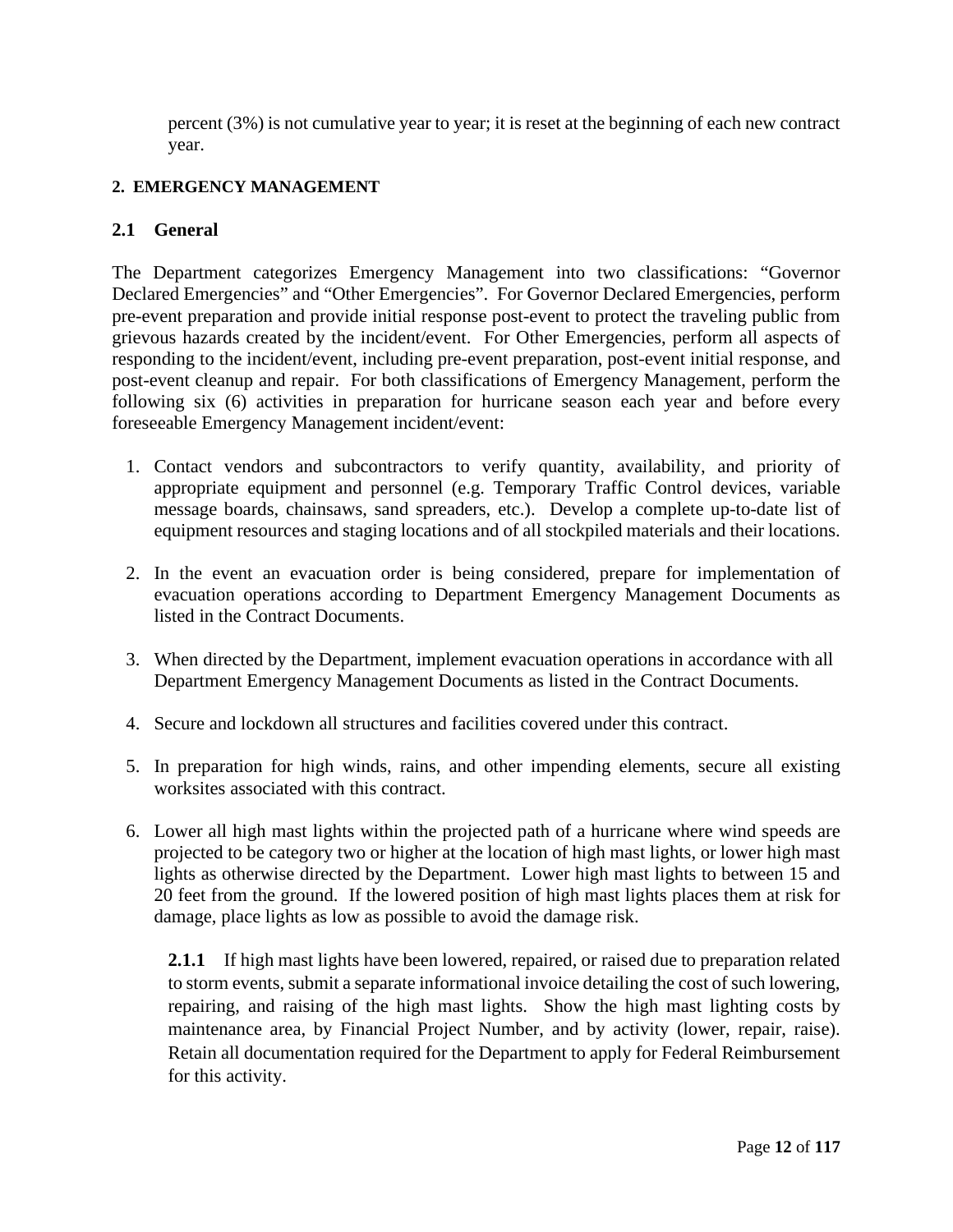**2.1.2** For all evacuation activities, submit a separate informational invoice detailing the cost of such evacuation activities. Show the evacuation costs by maintenance area, by Financial Project Number, and by activity. Retain all documentation required for the Department to apply for Federal Reimbursement for evacuation activities.

**2.1.3** For all activities associated with securing bascule bridges, submit a separate informational invoice detailing the cost of such activities. Show the costs to secure bascule bridges by maintenance area, by Financial Project Number, and by activity. Retain all documentation required for the Department to apply for Federal Reimbursement for these activities.

**2.1.4** Unless otherwise noted in this contract, the Department will not provide additional compensation to the Contractor through this contract for any Emergency Management activities, including the six activities described above.

**2.1.5** For all Emergency Management activities, the Department reserves the right to perform all work with its own forces or other contracted forces when the Department determines it is in the Department's best interest to do so. The Department's decision to engage in Emergency Management activities in no way relieves the Contractor of any duties or contractual obligations.

**2.1.6** In preparation for potential emergencies, if directed by the Department in writing, the Contractor will participate in emergency exercises (mobilizing personnel and equipment) conducted by the Department. Participation in the exercise will include providing all manpower, material, and equipment necessary to complete the activities described in the Department's written directions to the Contractor. A 'workshop' or 'coordination meeting' is not to be considered as an 'emergency exercise'. The Department will compensate the Contractor for their direct costs for performing the directed activities in accordance with Article 4-4 of the Specifications.

**2.1.7** For any single incident/event, the Contractor's financial responsibility for repair and reconstruction costs is capped at \$500,000.00; the Department will reimburse the Contractor for all Department authorized repair and reconstruction costs and activities exceeding this amount. The Department will not provide reimbursement if the incident/event was caused or enhanced, in part or in full, by the Contractor's negligence or failure to comply with contract obligations.

# **2.2 Emergency Management Plan**

Comply with and administer all preparedness, response, and recovery efforts in accordance with all Contract Documents. Develop an Emergency Management Plan that meets the intent of the Department Emergency Management Documents and submit this plan to the Department within 30 calendar days of contract execution. Include details in the Emergency Management Plan including, but not limited to: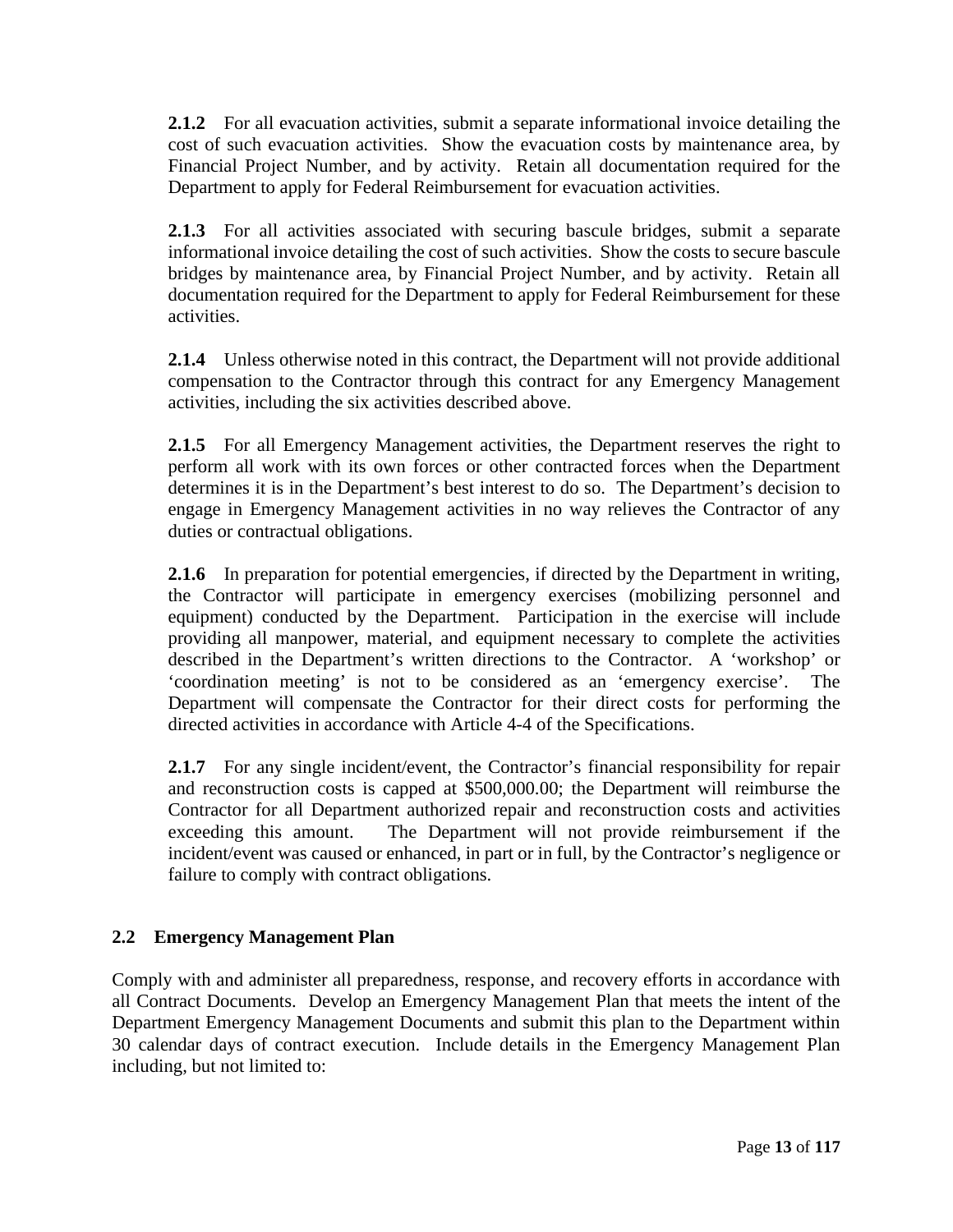- procedures for incident/event management
- agency & public notifications
- assurance of motorist safety
- handling fuel/oil spills on roadway/roadside
- handling of hazardous waste
- coordination with Law Enforcement and other appropriate agencies
- traffic control
- coordination with the Department and other agencies to establish or implement preestablished detour routes
- maintenance of detour routes
- making emergency repairs, including but not limited to:
	- o damage to structures
	- o guardrail, end treatments, attenuators, barrier wall, crash cushions, signs, lighting, and other features
	- o sinkholes
	- o depressions due to utilities, base, or drainage failure
	- o root-cause evaluation procedures for identification, design, and repairs
- debris removal
- evacuation operations
- submission of incident/event reports
- plan for compliance with the Open Roads Policy
- detailed organizational structure with the functions, qualifications, experience level, and contact information of staff assigned to respond to incidents/events

**2.2.1** Comply with all Department Plans and Standards and with all Federal, State, and Local laws and regulations concerning evacuation routes and the handling and disposal of hazardous waste.

**2.2.2** No later than April 30 of each year, coordinate with the Department to update the Emergency Management Plan through an iterative process of discussion between the Department and the Contractor whereby lessons learned from past experience can be implemented for future use. As part of this process, assist the Department in developing and updating all Department Emergency Management Documents as requested by the Department.

#### **2.3 Specific Contractor Responsibilities for Governor Declared Emergencies**

Governor Declared Emergencies are incidents/events that prompt the Governor of Florida to declare a State of Emergency in response to the incident/event. Governor Declared Emergencies will most commonly be major hurricanes and other natural disasters but can include smaller natural disasters/events/storms (Acts of God), collisions with structures and related components, and incidents/events resulting from human interactions.

**2.3.1** If directed by the Department in writing, perform the following six (6) Pre-Event activities and separately track and invoice the Department for associated costs. The Department will compensate the Contractor for their direct costs of performing these six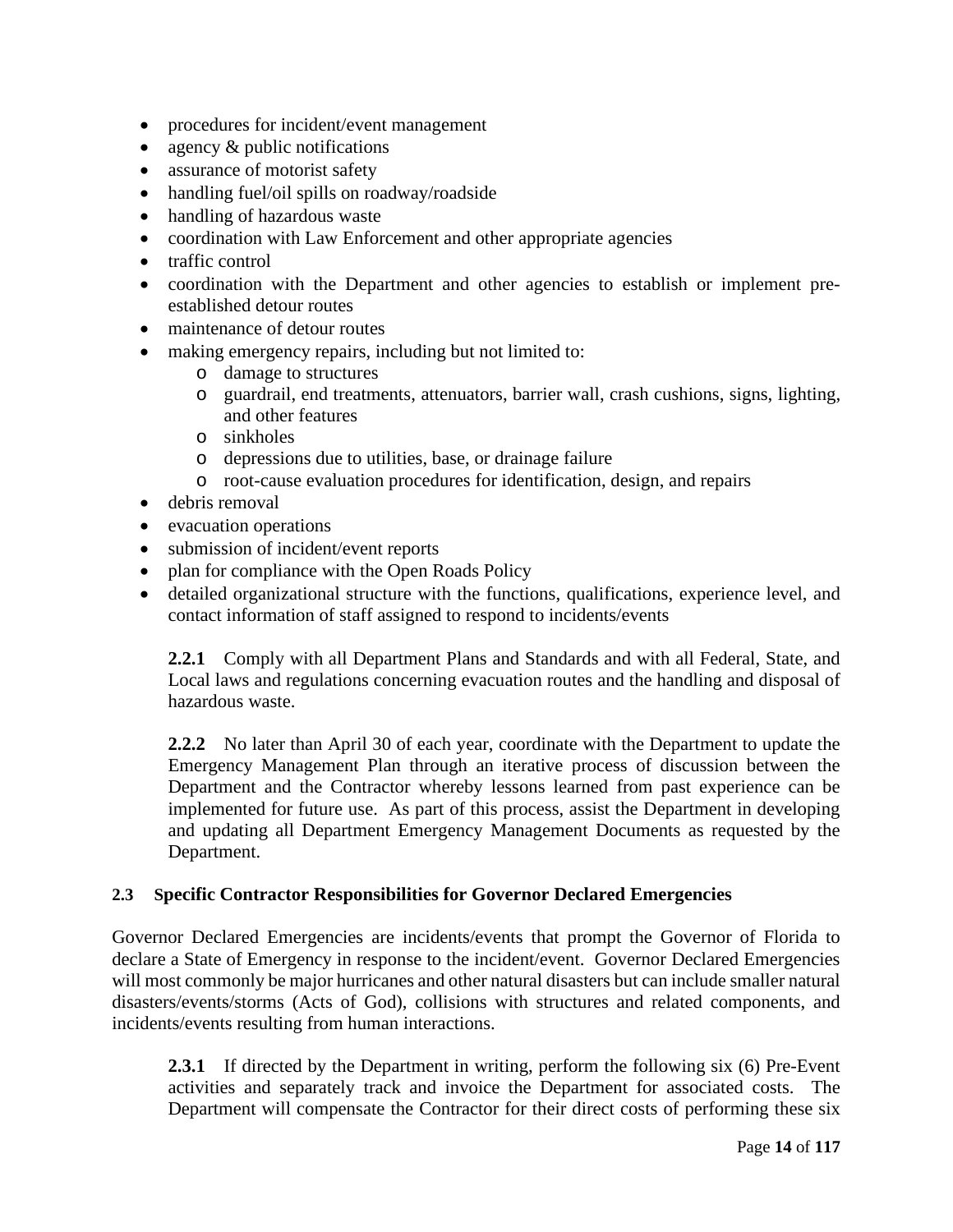(6) Pre-Event activities as described in the Department's written directions to the Contractor:

- 1. Patrol contractual limits and Assist stranded motorist with fuel and minor repairs during evacuation operations.
- 2. Provide additional security at Rest Areas and Welcome Center facilities.
- 3. Provide additional portable rest room facilities at Rest Areas, Weigh Stations, Welcome Centers, Toll Plazas, Office Buildings and other locations as directed by the Department.
- 4. Provide additional Trash Receptacles and Roll-Off Dumpsters at Rest Areas, Weigh Stations, Welcome Centers, Toll Plazas, Office Buildings, and other locations as directed by the Department.
- 5. Provide Portable Light Towers at Rest Areas, Weigh Stations, Welcome Centers, Toll Plazas, Office Buildings, and other locations as directed by the Department.
- 6. Provide all needed fuel and incidentals for all portable devices delivered onsite in support of safe facility operations (generators, light towers…etc.).

**2.3.2** Perform the following seven (7) Post-Event activities. The Department will not provide additional compensation to the Contractor for the performance of these listed Post-Event activities:

- 1. Search all roadways, structures, and facilities covered by this contract for grievous hazards (roadway washouts/cave-ins, downed or exposed electrical lines, nontraversable bridges, structurally compromised buildings, etc.). This may include clearing some debris to access these hazardous areas. Minimal debris clearing required to access hazardous areas will not be considered first-push roadway clearing.
- 2. Immediately respond to perform traffic control, set up safety devices, and layout established or improvised detour routes to protect the traveling public from grievous hazards created by the incident/event. The Contractor may choose to remove or otherwise ameliorate the grievous hazard instead of providing the aforementioned TTC; such activity will not be considered first-push, debris removal, or cleanup in connection with federally reimbursable programs. When detour routes are required due to an incident/event occurring on a roadway and/or structure covered by this contract, manage and maintain the entire detour route within the State of Florida, even if the route extends onto roadways and/or structures not covered by this contract (state or non-state). For portions of a detour route extending outside Florida, coordinate detour setup and maintenance with the appropriate neighboring State Agencies and local government entities.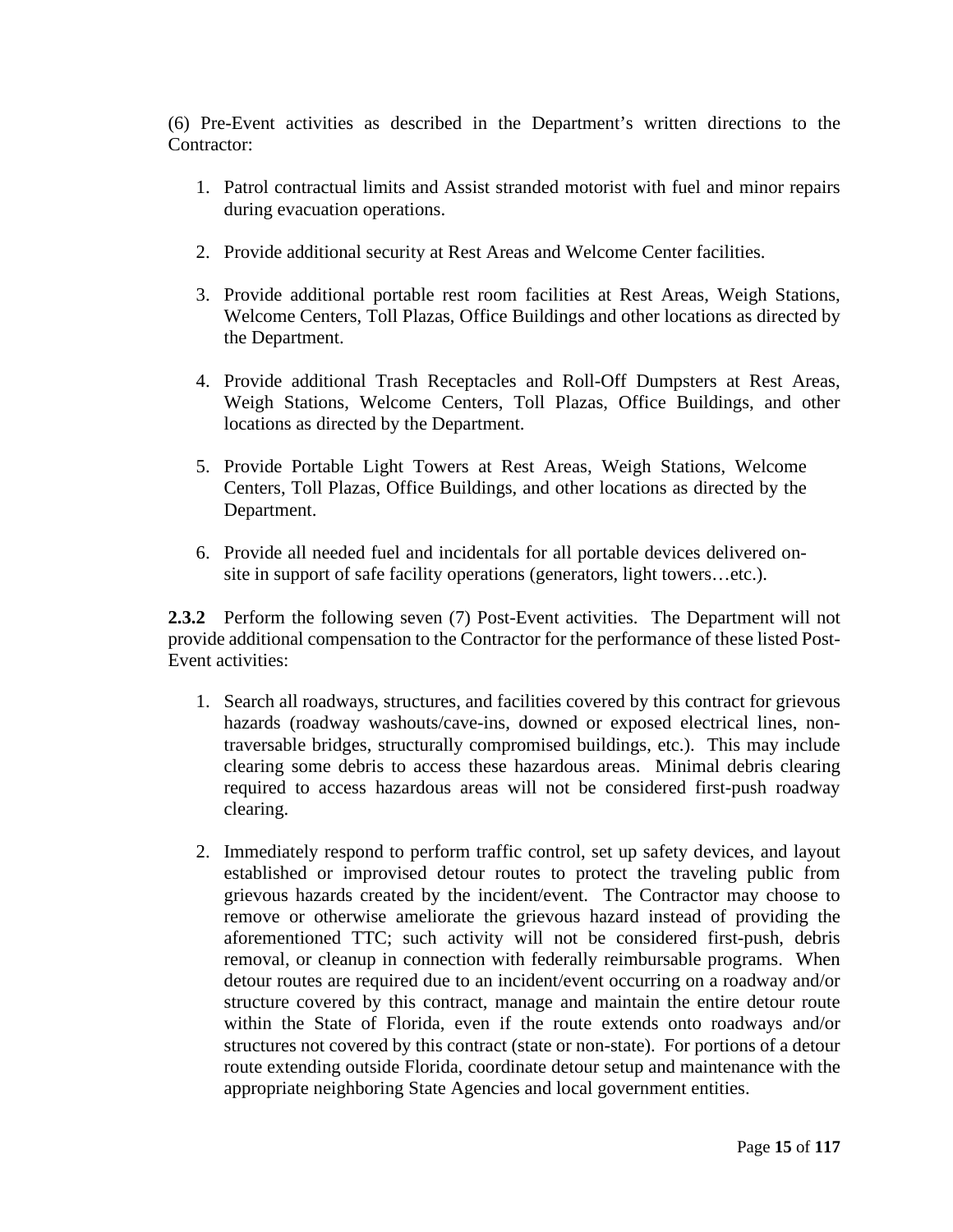- 3. Notify the Department's designated contact person immediately upon occurrence of all major incidents/events and immediately upon road closure for all roadway and/or structure closures exceeding one (1) hour. Notify the Department again upon roadway and/or structure reopening.
- 4. For high mast lighting, inspect and perform all minor repairs prior to raising all lighting back to their original position. "Minor repairs" are defined as repairs not eligible for Federal reimbursement.
- 5. Inspect, unlock, and perform any minor repairs to all bascule bridges. "Minor repairs" is defined as repairs not eligible for Federal reimbursement.
- 6. Assist the Department in performing damage assessment reviews of bridges, overhead sign structures, and high mast light poles per the *Damage Assessment Review Guidelines*.
- 7. Maintain, provide fuel, and operate all permanently installed generators at rest areas. Contractor shall keep all facilities open and operational in the event of power outages.

**2.3.3** Except for those activities listed elsewhere in Section 2 (Emergency Management), do not perform any activities that qualify for Federal reimbursement; the Department will take responsibility for performing these activities. Activities that may qualify for Federal reimbursement include but are not limited to: first-push, first pass debris removal, cleanup, and damage repair resulting from a Governor Declared Emergency. All other work activities necessitated by a Governor Declared Emergency incident/event, including all damages that do not qualify for Federal reimbursement due to inadequate quantity or severity of damage as determined by the Department, remain the responsibility of the Contractor and will be managed according to the applicable performance criteria established elsewhere in this contract.

## **2.4 Specific Contractor Responsibilities for Other Emergencies**

Other Emergencies are incidents/events that do not prompt the Governor of Florida to declare a State of Emergency in response to the incident/event. Other Emergencies will most commonly be traffic crashes, guardrail hits, severe potholes, debris within travel lanes, crash cushions hits, roadway shoulder wash-outs, roadway cave-ins, facility damage, and downed light poles but can include natural disasters/events/storms (Acts of God), collisions with structures/facilities and related components, and incidents/events resulting from human interactions.

**2.4.1** Respond and deploy resources according to the goals established in the *Open Roads Policy*. Arrive on-site, prepared to take necessary action with necessary manpower and emergency response equipment. Working hours referenced under the Department responsibilities in the *Open Roads Policy* are defined as Monday through Friday 7:00 am to 5:30 pm. Be available to relieve Law Enforcement, other emergency personnel, and/or Road Rangers of temporary traffic control (TTC) functions within fifteen (15) minutes of arriving onsite.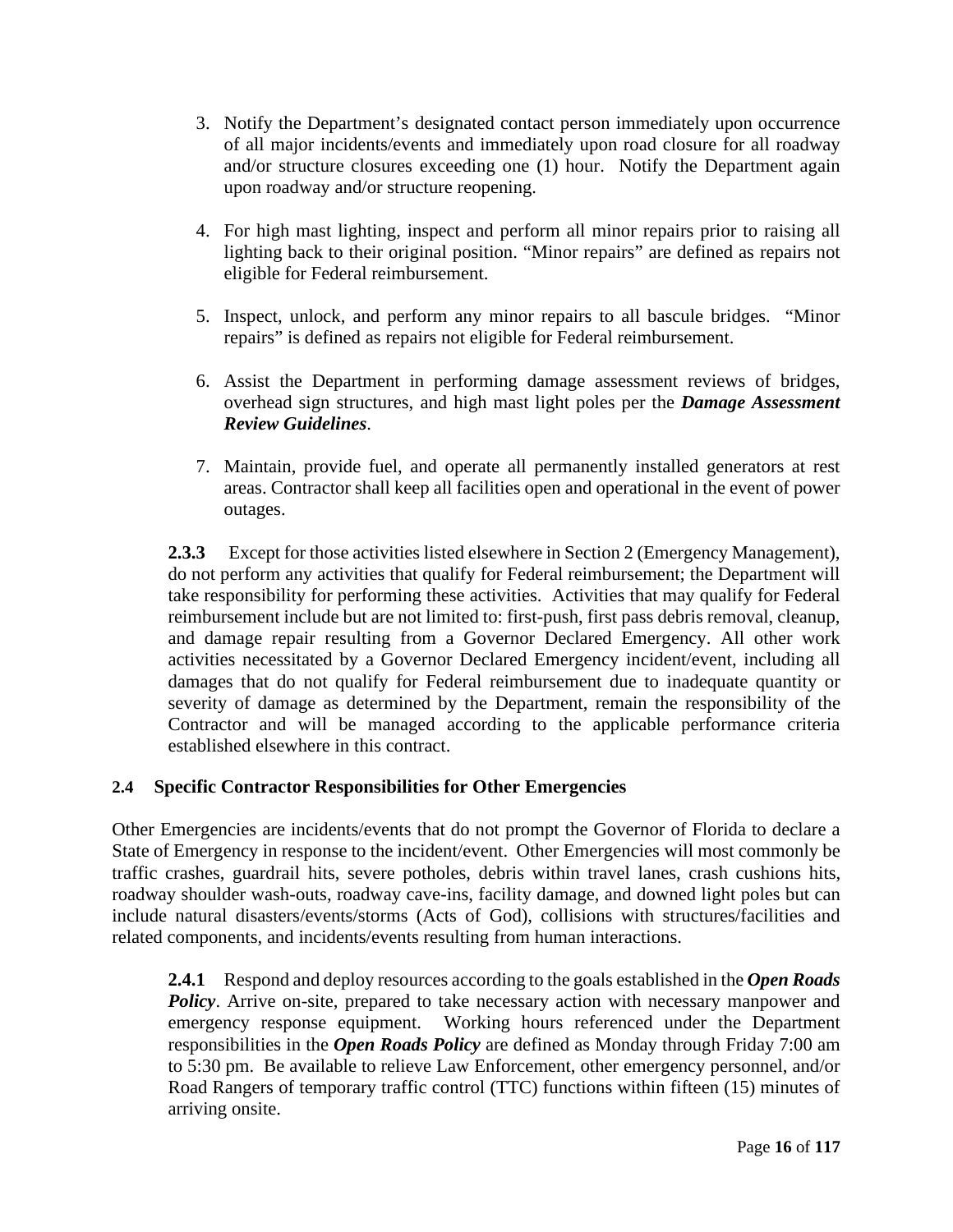**2.4.2** Manage all aspects of TTC related to an incident/event, including coordination with Governmental agencies when incidents/events impact roadways and/or structures not covered by this contract. When detour routes are required due to an incident/event occurring on a roadway and/or structure covered by this contract, manage and maintain the entire detour route, even if the route extends onto roadways and/ or structures not covered by this contract (state or non-state).

**2.4.3** Notify the Department's designated contact person immediately upon occurrence of all major incidents/events and immediately upon road closure for all roadway and/or structure closures exceeding one (1) hour. Notify the Department again upon roadway and/or structure reopening.

**2.4.4** When Other Emergencies occur before, during, or after Governor Declared Emergency events:

- 1. Respond and deploy resources according to the goals established in the *Open Roads Policy*. Arrive on-site, prepared to take necessary action with necessary manpower and emergency response equipment. Be available to relieve Law Enforcement and/or Road Ranger personnel of TTC within fifteen (15) minutes of arriving onsite. During emergency evacuations and throughout the duration of the Governor Declared Emergency event, working hours referenced under the Department responsibilities in the *Open Roads Policy* are defined as 24 hours per day, 7 days per week.
- 2. Manage all aspects of TTC related to Other Emergencies, including coordination with Governmental agencies, when incidents/events impact roadways and/or structures not covered by this Contract. When detour routes are required due to Other Emergencies occurring on a roadway and/or structure covered by this contract, manage and maintain the entire detour route, even if the route extends onto roadways and/ or structures not covered by this contract (state or non-state).
- 3. Notify the Department's designated contact person immediately upon occurrence of all major Other Emergencies and immediately upon road closure for all roadway and/or structure closures exceeding one (1) hour. Notify the Department again upon roadway and/or structure reopening.

## **2.5 Recovery of Costs, Reimbursement and Coverage for Other Emergencies**

Certain Property (assets) of the Department is insured by the Insurance Company under the State of Florida, Department of Transportation's Bridge, Property and Business Interruption Insurance Program (Insurance Program). The following procedures and terms shall apply to the recovery of Costs incurred by the Contractor, Reimbursement by the Department and Coverage by the Insurance Company (as defined herein).

**2.5.1** Upon learning that damage has been caused to Department Property covered by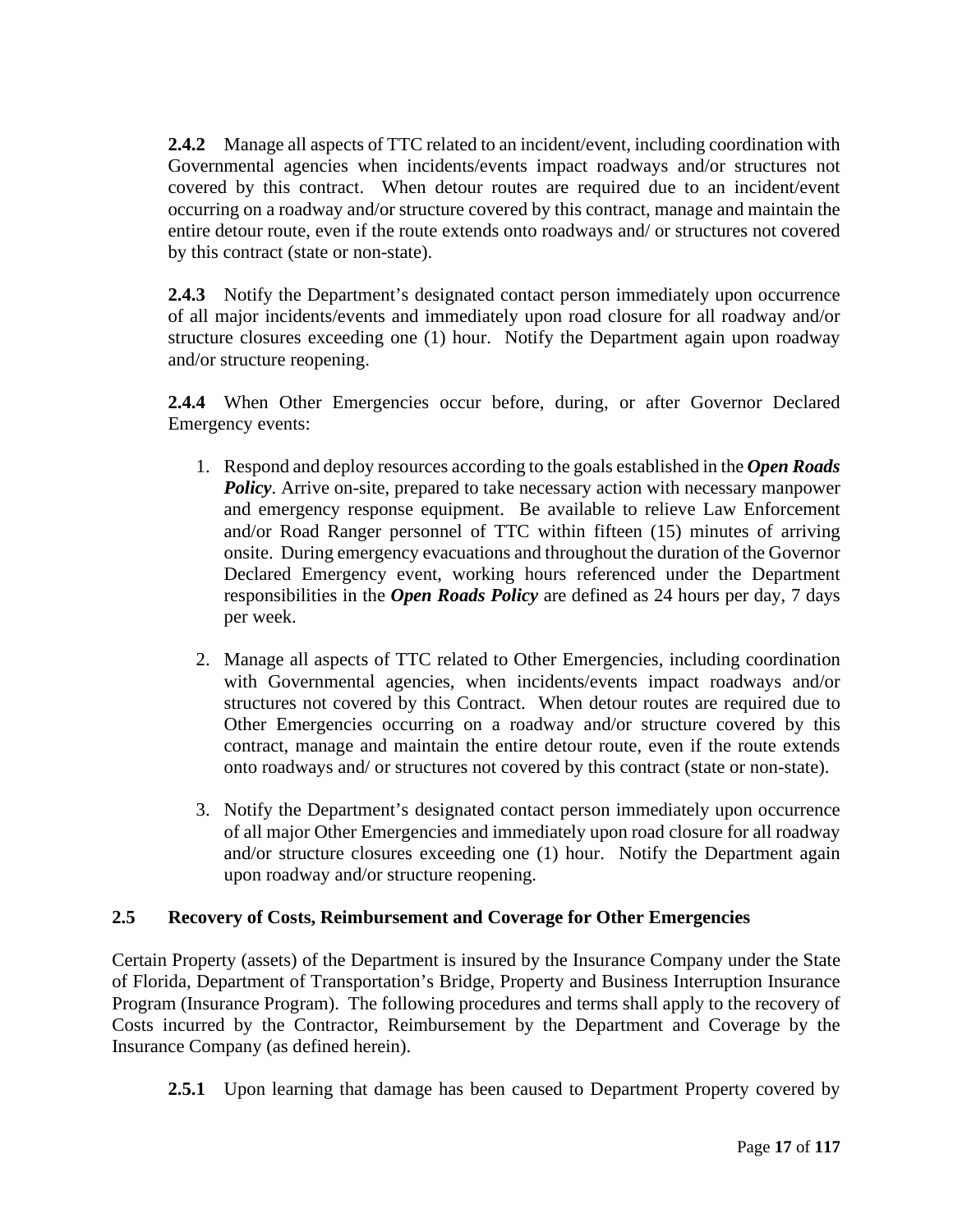this agreement the Contractor will immediately notify the Department Project Manager and Department Claims Attorney (Office of the General Counsel) who will confirm whether the Property is an insured asset. The Department will notify the Insurance Company.

1. The damaged asset is not insured under the Insurance Program (or the FDOT does not make a claim on the insurance coverage) and Costs are equal to or less than \$500,000.00*:*

In this situation, FDOT expressly assigns its rights, interests and privileges pertaining to said property damage to Contractor, so Contractor can pursue all claims and causes of actions against the third parties responsible for the damage. The Department will assist the Contractor as necessary and will confirm the Contractor's authorization to pursue recovery. The Contractor will be responsible for all attorneys' fees and litigation costs incurred in its recovery activities.

2. The damaged asset is not insured under the Insurance Program (or the FDOT does not make a claim on the insurance coverage) and Costs are more than \$500,000.00*:*

In this situation, the Department may be responsible to reimburse the Contractor for any Costs incurred more than \$500,000.00*.* Under these circumstances the Department retains its rights to pursue recovery against all parties for the amount of any reimbursement made to the Contractor in excess of \$500,000.00 (hereinafter Reimbursement). The Department and Contractor agree to coordinate their pursuit of recovery of their respective Costs and Reimbursement from the responsible parties, and not to execute any documents or take any actions which would impair or limit the other's right to recovery. The Department and Contractor may enter into an agreement for sharing attorney's fees and litigation costs. The Department and Contractor agree to share any recovery on a pro-rata basis based upon their respective Costs and Reimbursement, in accordance with Florida law, unless otherwise agreed to in a separate writing.

3. The damaged asset is insured under the Insurance Program (and FDOT makes a claim for insurance coverage) and Costs are equal to or less than \$500,000.00*:*

In this situation, the Insurance Company retains a subrogated interest in the recovery against any and all responsible parties to the extent of its payment for coverage under the appropriate policy (Coverage). The Coverage may include damages other than the Costs incurred by the Contractor. The Contractor is authorized to pursue recovery against all parties responsible for Costs caused by damage to the Property to the extent permitted by law. The Department will assist the Contractor as necessary and will confirm the Contractor's authorization to pursue recovery. The Department and Contractor agree to coordinate their pursuit of recovery of their respective Costs and Reimbursement with the Insurance Company and its claim for Coverage from the responsible parties, and not to execute any documents or take any action which would impair or limit the others' right to recovery. The Department, Contractor, and Insurance Company may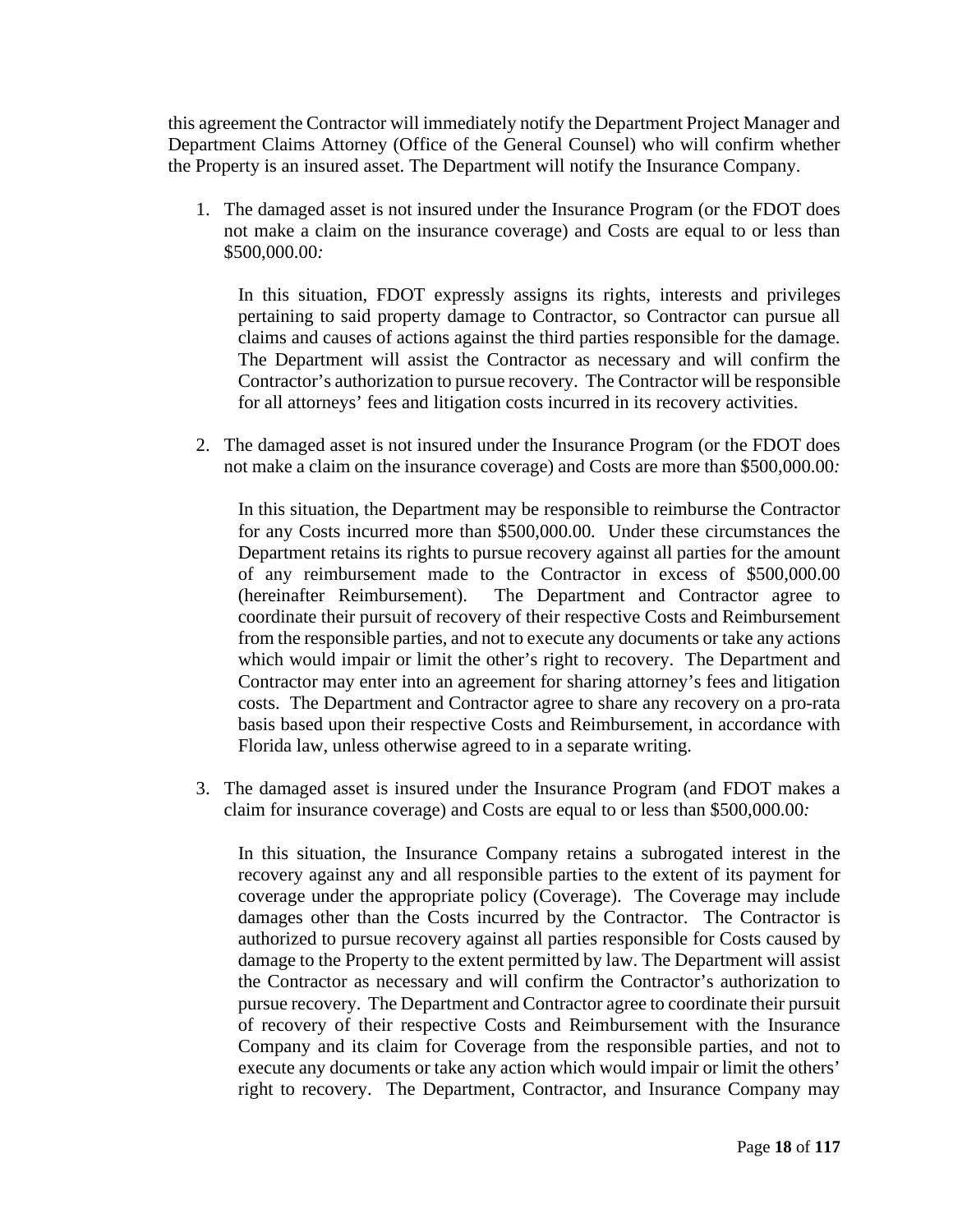enter into an agreement for sharing attorney's fees and litigation costs, otherwise each will bear its own fees and costs. The Department, Contractor, and Insurance Company agree to share any recovery on a pro-rata basis based upon their respective Costs, Reimbursement, and Coverage in accordance with Florida law, unless otherwise agreed to in a separate writing.

4. The damaged asset is insured under the Insurance Program (and FDOT makes a claim for insurance coverage) and Costs are more than \$500,000.00*:*

In this situation, the Department may be responsible to reimburse the Contractor for any Costs incurred in excess of \$500,000.00*.* Under these circumstances the Department retains its rights to pursue recovery against all parties for the amount of any reimbursement made to the Contractor in excess of \$500,000.00 (hereinafter Reimbursement) and the insurance company retains a subrogated interest in the recovery against any and all responsible parties to the extent of its payment for coverage under the appropriate policy (Coverage). The Coverage may include damages other than the Costs incurred by the Contractor. The Contractor is authorized to pursue recovery against all parties responsible for Costs caused by damage to the Property to the extent permitted by law. The Department will assist the Contractor as necessary and will confirm the Contractor's authorization to pursue recovery. The Department and Contractor agree to coordinate their pursuit of recovery of their respective Costs and Reimbursement with the Insurance Company and its claim for Coverage from the responsible parties, and not to execute any documents or take any actions which would impair or limit the others' right to recovery in accordance with Florida law. The Department, Contractor, and Insurance Company may enter into an agreement for sharing attorney's fees and litigation costs, otherwise each will bear its own fees and costs. The Department, Contractor, and Insurance Company agree to share any recovery on a pro-rata basis based upon their respective Costs, Reimbursement and Coverage in accordance with Florida law, unless otherwise agreed to in a separate writing.

In paragraphs 2.5.1(3) and 2.5.1(4) above, the Contractor will submit all proposed settlement documentation (settlement agreement, release and order of dismissal) for review and approval by the Office of the General Counsel prior to execution.

**2.5.2** Failure to coordinate and cooperate in pursuing recovery, or impairment or limitation of a party's right to recovery:

> Regarding paragraphs  $2.5.1(1)$ ,  $2.5.1(2)$ ,  $2.5.1(3)$  and  $2.5.1(4)$ , above, if either the Department or Contractor fails to coordinate and cooperate in the pursuit of any recovery under these provisions or impairs or limits the lawful recovery of the other or the Insurance Company, it will be liable to the other and the Insurance Company for reasonable attorneys' fees and costs incurred in compelling coordination and cooperation or correcting any impairment or limitation to its lawful recovery. The Contractor is not entitled to any Coverage which may be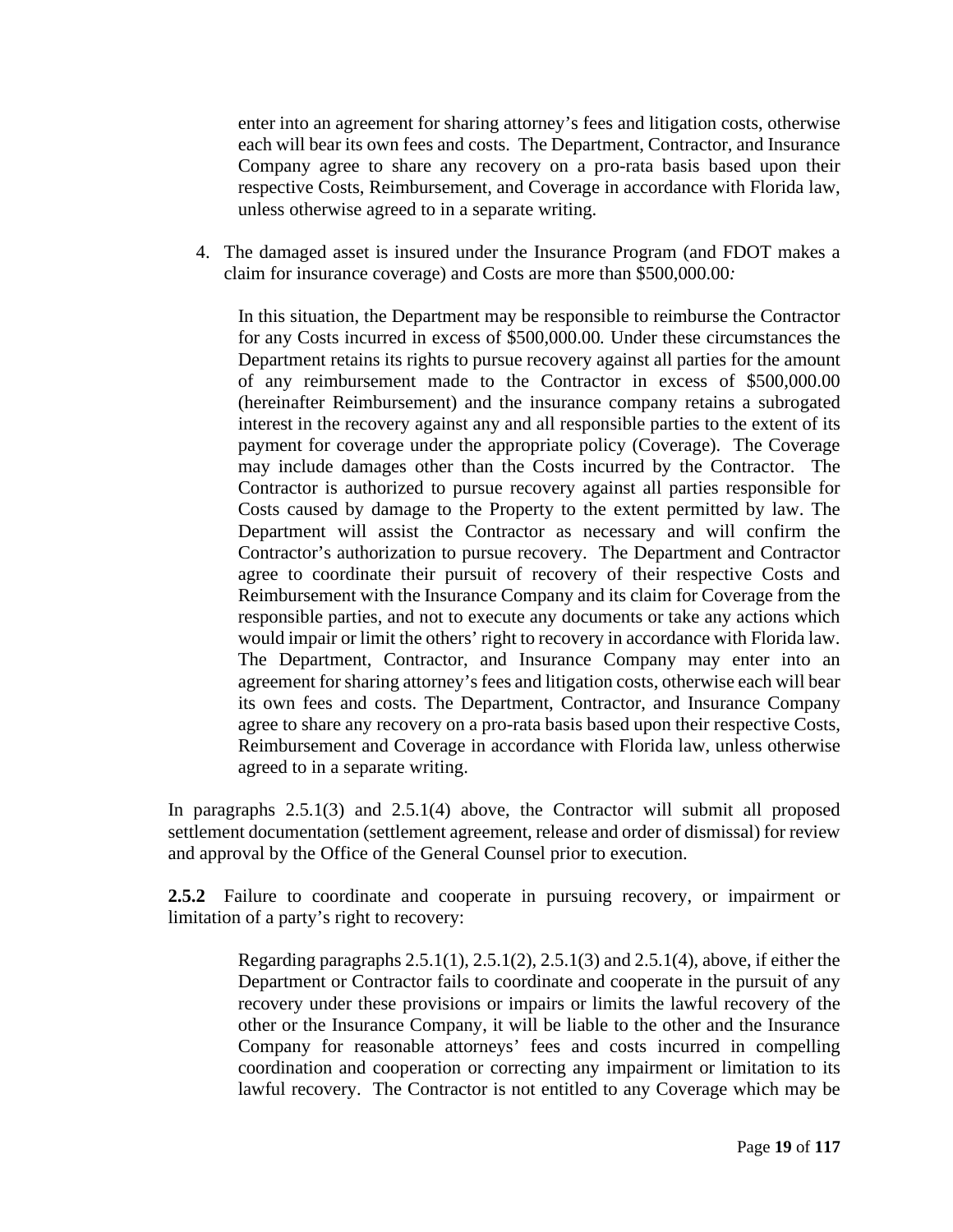available to the Department from the Insurance Company.

**2.5.3** Should the damage be an obvious result of "An Act of Terrorism", as defined by the Florida Statutes, the Contractor shall obtain the written approval of the Department prior to commencing repair activities. If this occurs, or if an "Act of Terrorism" is discovered after the repair is completed, the Department will compensate the contractor via Supplemental Agreement for damage repair costs resulting from the act(s) of terrorism.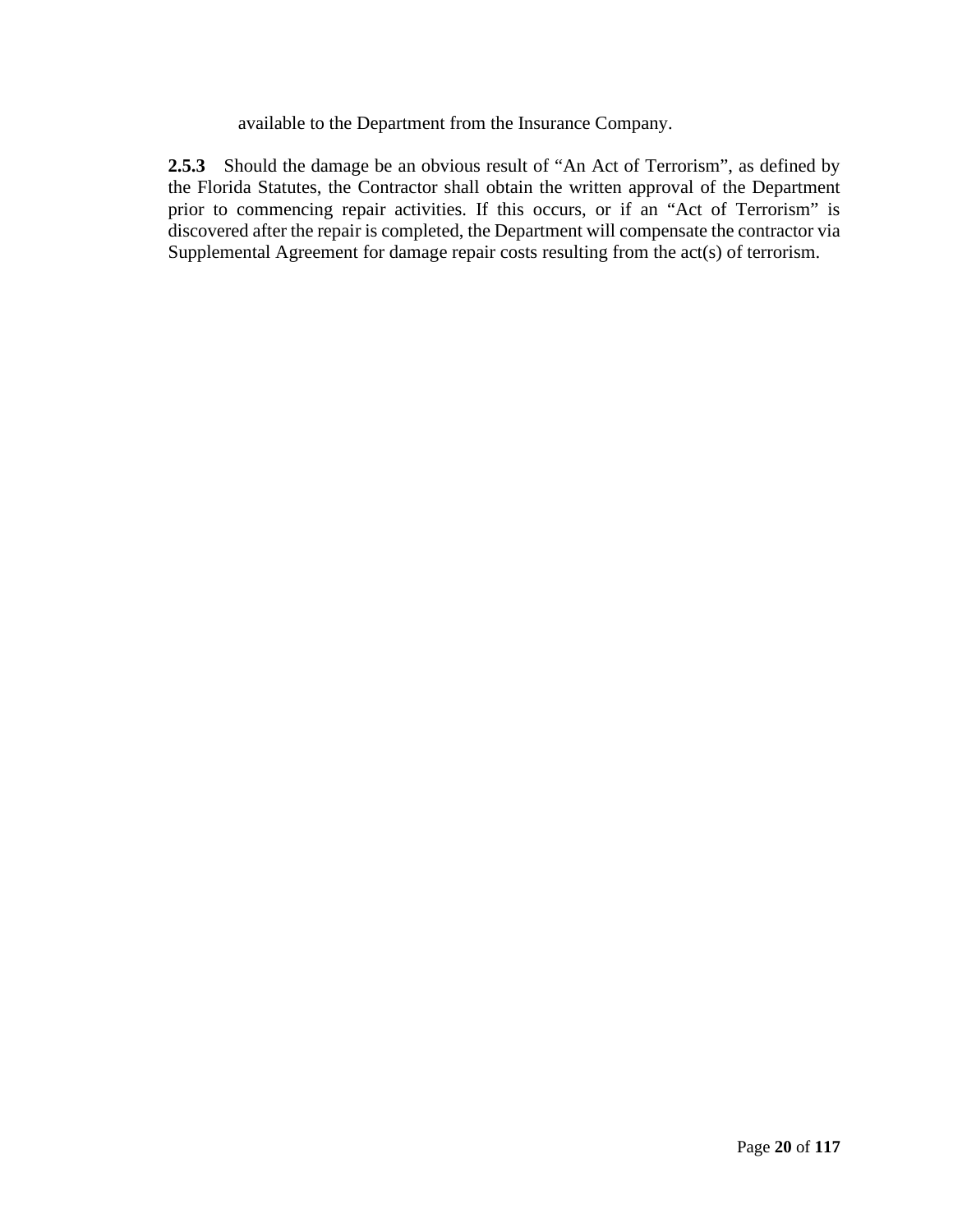# **3. ASSET MAINTENANCE PERFORMANCE MEASURES**

The AM Contractor will be held accountable for any enhanced or higher standard presented by the AM Contractor in its Technical Proposal with respect to the deduction tables below. The enhanced or higher standard becomes the new performance standard for the contract.

| <b>MRP SCORES</b>                                  |                                                                                                |  |
|----------------------------------------------------|------------------------------------------------------------------------------------------------|--|
|                                                    | MRP notes: The Department will hold the retainage withheld from MRP periods $1 \& 2$           |  |
|                                                    | until the Department calculates the final annual MRP rating. If the final annual calculated    |  |
|                                                    | deduction is less than the total accumulated retainage for the fiscal year, the balance of the |  |
|                                                    | retainage will be paid to the Contractor. If the final annual calculated deduction exceeds     |  |
|                                                    | the total accumulated retainage for the fiscal year, the balance will be deducted from the     |  |
|                                                    | Contractor's payment. All deductions withheld from the Contractor and all retainage            |  |
|                                                    | refunds to the Contractor will occur through adjustments to subsequent monthly invoice(s).     |  |
| Current Department procedures override this chart. |                                                                                                |  |
| <b>Deficiency Identification</b>                   | <b>Deduction/Retainage</b>                                                                     |  |
| a. Failure to meet overall                         | <b>Retain</b> one half percent $(0.5\%)$ of one-third of the annual                            |  |
| MRP score requirements                             | contract amount for each MRP point below procedural                                            |  |
| (Periods $1 & 2$ )                                 | requirements for overall MRP score. Example: If the                                            |  |
|                                                    | annual contract is for $$3,000,000$ , the retainage will be                                    |  |
|                                                    | $1/3*3,000,000*0.005 = $5000$ per point.                                                       |  |
| b. Substandard MRP for                             | <b>Retain</b> one quarter percent $(0.25\%)$ of one-third of the                               |  |
| individual elements (Periods 1                     | annual contract amount for each MRP point below                                                |  |
| &2)                                                | procedural requirements for each element rating                                                |  |
| c. Substandard MRP for                             | <b>Retain</b> one eighth percent $(0.125\%)$ of one-third of the                               |  |
| individual characteristics                         | annual contract amount for each MRP point below                                                |  |
| (Periods $1 & 2$ )                                 | procedural requirements for each characteristic rating.                                        |  |
| d. Failure to meet overall                         | <b>Deduct</b> one half percent $(0.5\%)$ of the annual contract                                |  |
| MRP score requirements                             | for each MRP point below<br>procedural<br>amount                                               |  |
| (Final Annual Rating)                              | requirements for overall MRP score                                                             |  |
| e. Substandard MRP for                             | <b>Deduct</b> one quarter percent $(0.25%)$ of the annual                                      |  |
| individual elements                                | contract amount for each MRP point below procedural                                            |  |
| (Final Annual Rating)                              | requirements for each element rating                                                           |  |
| f. Substandard MRP for                             | <b>Deduct</b> one eighth percent (0.125%) of the annual                                        |  |
| individual characteristics                         | contract amount for each MRP point below procedural                                            |  |
| (Final Annual Rating)                              | requirements for each characteristic rating                                                    |  |

**PERFORMANCE CRITERIA NOTES:** 

For **ALL** performance measures identified in all charts found in this scope, the "Time Allowed/Criteria" is **PER APPLICABLE PROCEDURE.** If the applicable procedure is non-specific for time allowed or criteria, then use the "Time Allowed/Criteria" given in the applicable chart.

For all times allowed in all charts found in this scope, the District Maintenance Engineer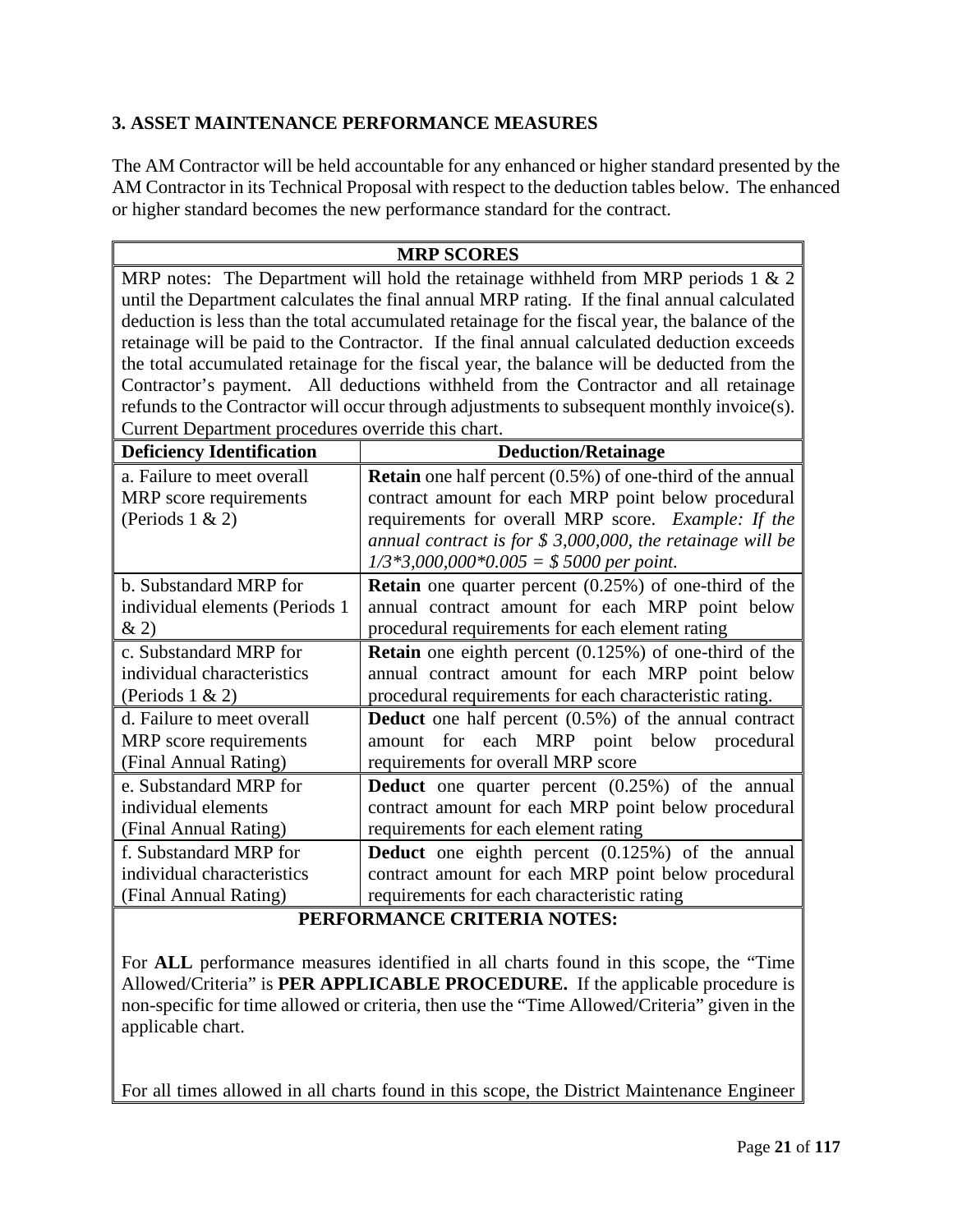may grant a time extension for unusual circumstances if the extension is requested during the original time period allowed.

All deductions withheld from the Contractor will occur through adjustments to the next monthly invoice amount.

| <b>GUARDRAIL &amp; CABLE BARRIER</b>                     |                              |                                      |  |
|----------------------------------------------------------|------------------------------|--------------------------------------|--|
| <b>Deficiency Identification</b>                         | <b>Time Allowed/Criteria</b> | <b>Deduction</b>                     |  |
| a. Failure to perform timely                             | Per Procedure                | \$500 per day per delinquent         |  |
| inspections                                              |                              | inspection                           |  |
| b. Failure to timely submit                              | Due within 15 days after     | \$100 per day per delinquent         |  |
| <b>Inspection Sheets/Reports</b>                         | completion of inspection     | report                               |  |
| c. Failure to make repairs                               | Per Procedure                | \$500 per day per identified         |  |
| identified in Inspection                                 |                              | guardrail/cable barrier              |  |
| Reports                                                  |                              | defect.                              |  |
| d. Failure to make temporary                             | Must secure with proper      | \$1,000 per day per incident         |  |
| safety repairs to guardrail                              | <b>Temporary Traffic</b>     | location.                            |  |
| resulting from incidents (does                           | Control (TTC) before         |                                      |  |
| not apply to cable barrier)                              | leaving the site             |                                      |  |
| e. Failure to make permanent                             | Per Procedure                | \$1,000 per day per incident         |  |
| repairs to guardrail resulting                           |                              | location.                            |  |
| from incidents (does not apply<br>to cable barrier)      |                              |                                      |  |
|                                                          |                              |                                      |  |
| f. Failure to make permanent<br>repairs to cable barrier | Per Procedure                | \$2,500 per day per cable<br>barrier |  |
| resulting from incident (does                            |                              |                                      |  |
| not apply to guardrail)                                  |                              |                                      |  |
|                                                          |                              |                                      |  |
|                                                          | <b>CRASH CUSHIONS</b>        |                                      |  |
| <b>Deficiency Identification</b>                         | <b>Time Allowed/Criteria</b> | <b>Deduction</b>                     |  |
| a. Failure to perform timely                             | Per Procedure.               | \$500 per day per delinquent         |  |
| inspections                                              |                              | inspection                           |  |
| b. Failure to timely submit                              | Due within 15 days after     | \$100 per day per delinquent         |  |
| <b>Inspection Sheets/Reports</b>                         | completion of inspection     | report                               |  |
|                                                          |                              |                                      |  |
| c. Failure to make repairs                               | Within 30 days of            | \$500 per day per crash              |  |
| identified in Inspection                                 | identification               | cushion                              |  |
| Reports                                                  |                              |                                      |  |
| d. Failure to make temporary                             | Must secure with proper      | \$1,000 per day per crash            |  |
| safety repairs resulting from                            | TTC before leaving the       | cushion                              |  |
| incidents                                                | site                         |                                      |  |
| e. Failure to make permanent                             | Repair within 5 calendar     | \$1,000 per day per crash            |  |
| repairs resulting from                                   | days of Incident             | cushion                              |  |
| incidents                                                |                              |                                      |  |
|                                                          |                              |                                      |  |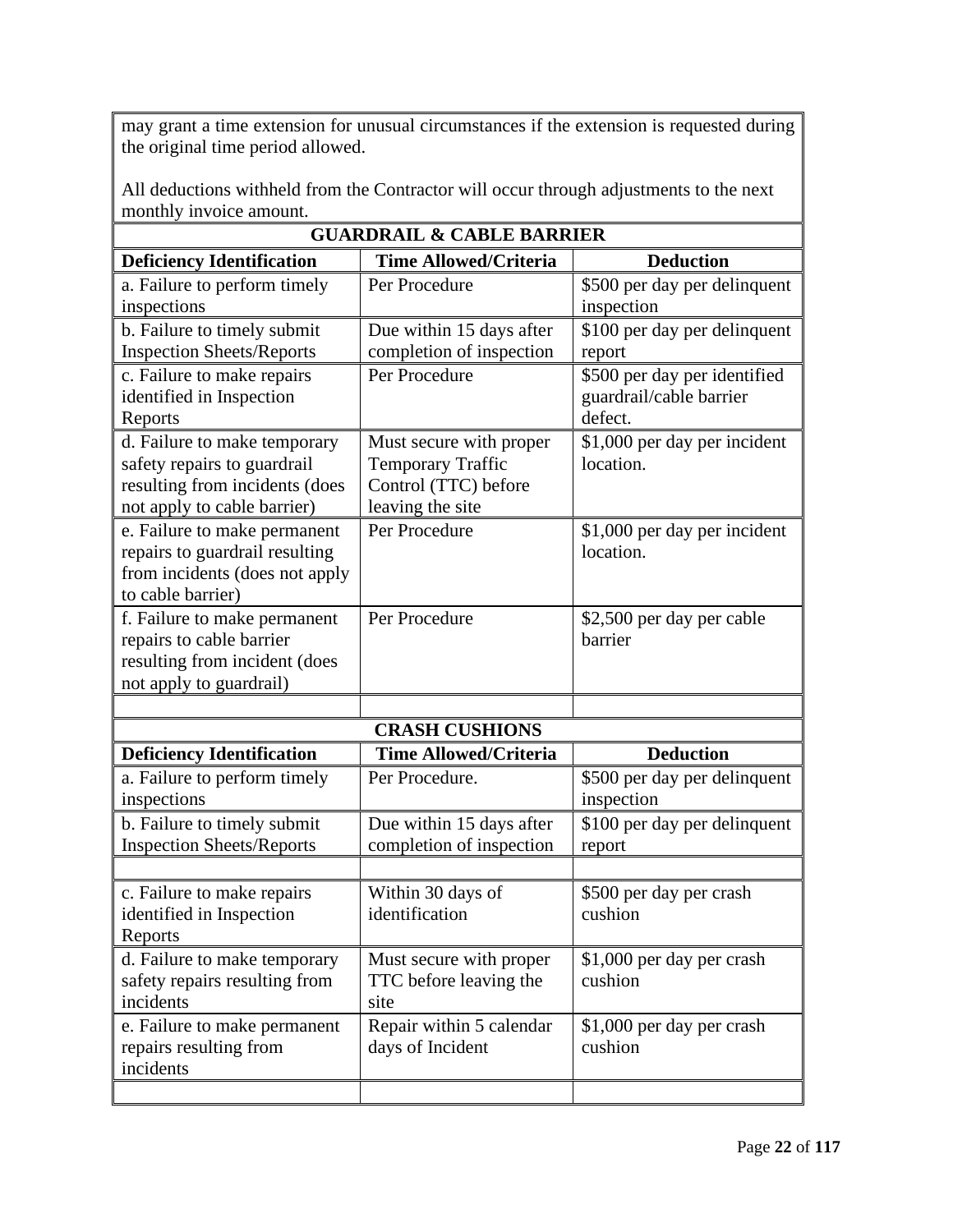| <b>SIGNS</b>                     |                                |                              |  |
|----------------------------------|--------------------------------|------------------------------|--|
| <b>Deficiency Identification</b> | <b>Time Allowed/Criteria</b>   | <b>Deduction</b>             |  |
| a. Failure to perform timely     | Per Procedure, Manuals,        | \$500 per day per delinquent |  |
| Inspections                      | Codes, etc.                    | inspection                   |  |
| b. Failure to timely submit      | Due within 15 days after       | \$100 per day per delinquent |  |
| <b>Inspection Sheets/Reports</b> | completion of inspection       | report                       |  |
| c. Failure to make repairs       | Per Procedure, Manuals,        | \$500 per day per sign       |  |
| identified in Inspection         | Codes, etc.                    | assembly                     |  |
| Reports                          |                                |                              |  |
| d. Failure to replace missing    | Per Procedure, Manuals,        | Permanent regulatory and     |  |
| signs and signs downed by        | Codes, etc.                    | warning signs\$2,000 per     |  |
| incidents                        |                                | day per sign assembly.       |  |
|                                  |                                | Temporary signs \$100 per    |  |
|                                  |                                | day per sign assembly.       |  |
|                                  |                                |                              |  |
|                                  |                                | Permanent signs\$500 per     |  |
|                                  |                                | day per sign assembly        |  |
|                                  | <b>CLEAR ZONE OBSTRUCTIONS</b> |                              |  |
| <b>Deficiency Identification</b> | <b>Time Allowed/Criteria</b>   | <b>Deduction</b>             |  |
| a. Failure to temporarily        | Must respond within 1          | Response - \$100 per hour    |  |
| secure reported or discovered    | hour of initial notification   | per location                 |  |
| clear zone obstructions          | & secure with proper           | Secure - \$1,000 per day per |  |
|                                  | TTC before leaving the         | location                     |  |
|                                  | site                           |                              |  |
| b. Failure to remove or correct  | Within 7 days                  | \$1,000 per day per location |  |
| clear zone obstructions          |                                |                              |  |
|                                  | <b>BARRIER WALL</b>            |                              |  |
| <b>Deficiency Identification</b> | <b>Time Allowed/Criteria</b>   | <b>Deduction</b>             |  |
| a. Failure to temporarily        | Must respond within 1          | Respond - \$100 per hour     |  |
| secure reported or discovered    | hour of initial notification   | per location                 |  |
| damaged barrier wall             | & secure with proper           |                              |  |
|                                  | TTC before leaving the         | Secure - \$1,000 per day per |  |
|                                  | site                           | location                     |  |
| b. Failure to replace or repair  | Permanent repairs within       | \$1,000 per day per location |  |
| damaged barrier wall             | 14 days of identification      |                              |  |
|                                  | and/or notification            |                              |  |
| <b>MSE WALL</b>                  |                                |                              |  |
| <b>Deficiency Identification</b> | <b>Time Allowed/Criteria</b>   | <b>Deduction</b>             |  |
| a. Failure to temporarily        | Must respond within 1          | Respond - \$100 per hour     |  |
| secure reported or discovered    | hour of initial notification   | per location                 |  |
| damaged MSE wall                 | & secure with proper           |                              |  |
|                                  | TTC before leaving the         |                              |  |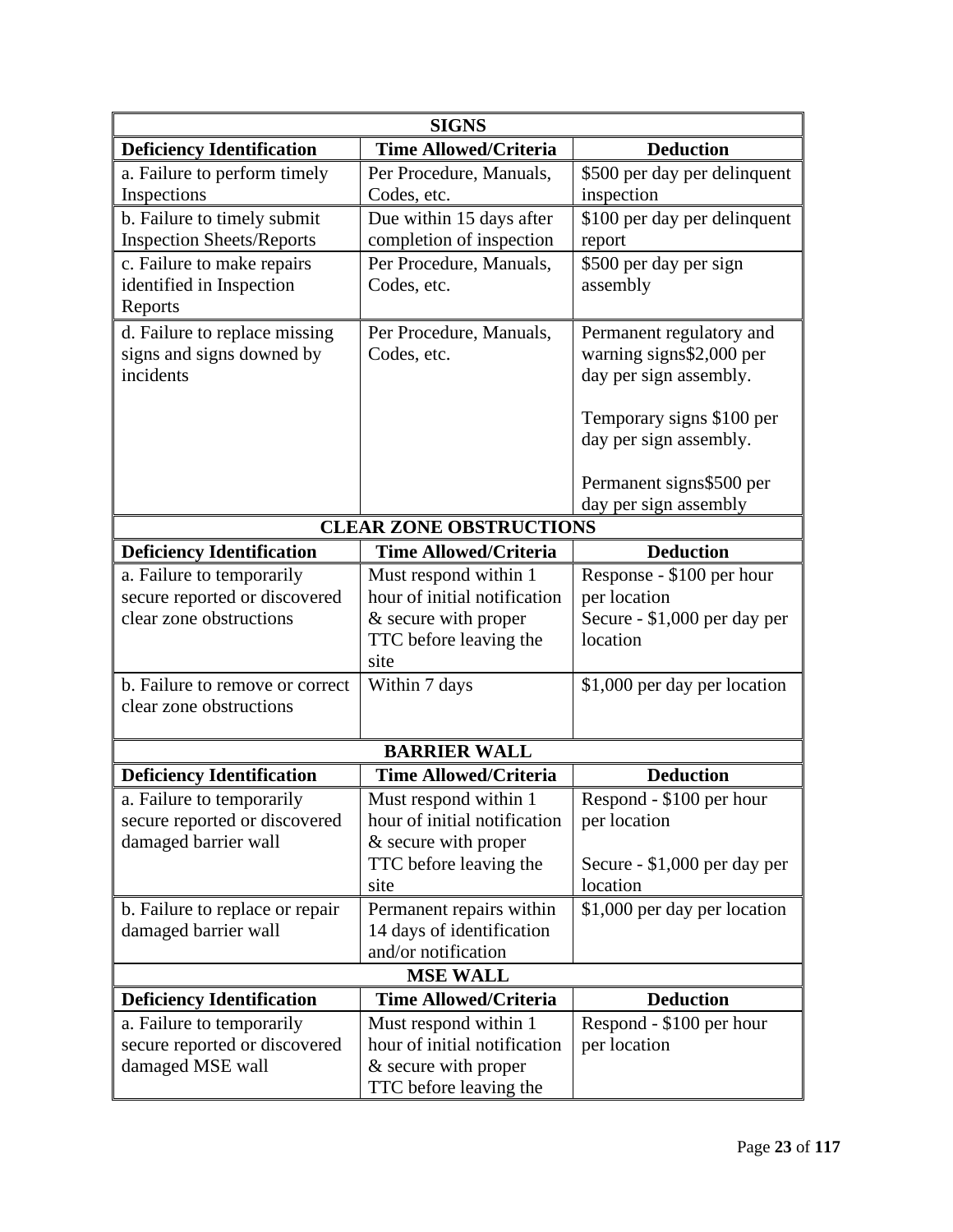|                                                                                         | site                                                 | Secure - \$1,000 per day per                    |
|-----------------------------------------------------------------------------------------|------------------------------------------------------|-------------------------------------------------|
|                                                                                         |                                                      | location                                        |
| b. Failure to replace or repair                                                         | Permanent repairs within                             | \$1,000 per day per location                    |
| damaged MSE wall                                                                        | 30 days of identification                            |                                                 |
|                                                                                         | and/or notification                                  |                                                 |
|                                                                                         | <b>INVASIVE PLANT SPECIES CONTROL</b>                |                                                 |
| Comply with the District's Vegetation Management Plan. This performance measure is      |                                                      |                                                 |
| to be evaluated no more frequently than every 6 months and is to be evaluated as a Type |                                                      |                                                 |
| 2 AMPER review as defined in current version of the AMPER.                              |                                                      |                                                 |
| <b>Deficiency Identification</b>                                                        | <b>Time Allowed/Criteria</b>                         | <b>Deduction</b>                                |
| Failure to comply with                                                                  | Immediately upon                                     | \$2,000 per evaluation that                     |
| District vegetation                                                                     | discovery of non-                                    | identifies a deficiency.                        |
| management plan as it                                                                   | compliance                                           |                                                 |
| pertains to the control of                                                              |                                                      |                                                 |
| invasive species                                                                        |                                                      |                                                 |
|                                                                                         | <b>STRUCTURES DRAINAGE</b>                           |                                                 |
| <b>Deficiency Identification</b>                                                        | <b>Time Allowed/Criteria</b>                         | <b>Deduction</b>                                |
| Flooding determined to be due                                                           | Immediately upon                                     | \$10,000 per afflicted pipe                     |
| to pre-event blockage                                                                   | flooding,                                            | per flooding occurrence in                      |
|                                                                                         |                                                      | addition to any other                           |
|                                                                                         |                                                      | applicable performance                          |
|                                                                                         |                                                      | deductions                                      |
|                                                                                         | <b>CUSTOMER SERVICE RESOLUTION</b>                   |                                                 |
| <b>Deficiency Identification</b>                                                        | <b>Time Allowed/Criteria</b>                         | <b>Deduction</b>                                |
| a. Failure to contact customer                                                          | Contact customer within                              | \$1,000 per customer service                    |
|                                                                                         | 24 hours of notification.                            | request                                         |
| b. Failure to resolve customer                                                          | Resolve within 2 weeks                               | \$3,000 per customer service                    |
| service request to a reasonable                                                         | of customer contact                                  | request                                         |
| level of satisfaction of the                                                            |                                                      |                                                 |
| Department                                                                              |                                                      |                                                 |
|                                                                                         | <b>EMERGENCY CONTACT RESPONSE</b>                    |                                                 |
| <b>Deficiency Identification</b>                                                        | <b>Time Allowed/Criteria</b>                         | <b>Deduction</b>                                |
| a. Failure to respond to                                                                |                                                      |                                                 |
|                                                                                         | Respond to initiator or                              | \$1,000 per hour, prorated,                     |
| contact attempts made by the                                                            | designated party within 1                            | per incident/event                              |
| Department or other                                                                     | hour                                                 |                                                 |
| authorities                                                                             |                                                      |                                                 |
| b. Department or other                                                                  | Immediately upon                                     | \$5,000 per occurrence per                      |
| authorities unable to contact                                                           | occurrence                                           | unreachable person                              |
| any person on organizational                                                            |                                                      |                                                 |
| charts due to incorrect                                                                 |                                                      |                                                 |
| information                                                                             |                                                      |                                                 |
|                                                                                         | <b>EMERGENCY MANAGEMENT</b>                          |                                                 |
| <b>Deficiency Identification</b><br>Failure to properly respond to                      | <b>Time Allowed/Criteria</b><br>Per Open Road Policy | <b>Deduction</b><br>\$1,000 per hour, prorated, |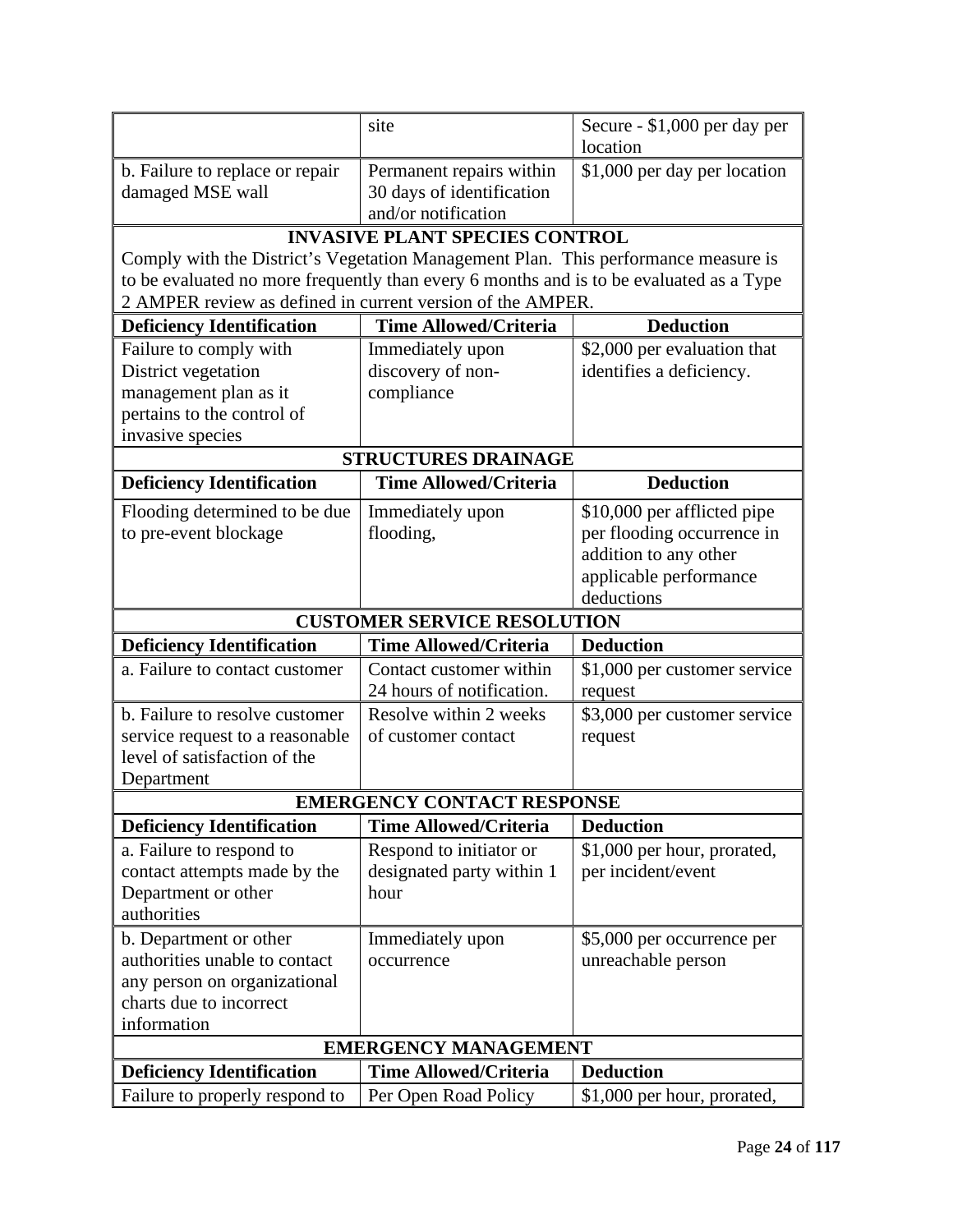| incidents/events according to                | and Emergency                          | per incident/event         |
|----------------------------------------------|----------------------------------------|----------------------------|
| goals established in the Open                | Management section                     |                            |
| Roads Policy, or as required                 | requirements established               |                            |
| in Emergency Management                      | in this scope                          |                            |
| section of this Scope                        |                                        |                            |
|                                              | <b>EMERGENCY DEBRIS/ANIMAL REMOVAL</b> |                            |
| <b>Deficiency Identification</b>             | <b>Time Allowed/Criteria</b>           | <b>Deduction</b>           |
| Failure to promptly and                      | Per Emergency Response                 | \$500 per day per incident |
| properly remove and dispose                  | for Debris Removal                     |                            |
| of emergency debris                          | Specification                          |                            |
|                                              | <b>GRAFFITI</b>                        |                            |
| <b>Deficiency Identification</b>             | <b>Time Allowed/Criteria</b>           | <b>Deduction</b>           |
| Failure to promptly remove or                | Remove or cover graffiti               | $$1,000$ per day per       |
| cover graffiti                               | within 36 hours of discovery           | location                   |
| SUBMISSION OF DEPARTMENT REQUESTED DOCUMENTS |                                        |                            |
| <b>Deficiency Identification</b>             | <b>Time Allowed/Criteria</b>           | <b>Deduction</b>           |
| Upon Department request,                     | Submit document by the end             | \$100 prorated per         |
| failure to submit any                        | of the 3 <sup>rd</sup> business day    | business day per           |
| documents the Contractor is                  | following the day of the               | requested document         |
| required to maintain                         | Department's request                   |                            |
|                                              |                                        |                            |
|                                              | DEPARTMENT POLICIES AND PROCEDURES     |                            |
| <b>Deficiency Identification</b>             | <b>Time Allowed/Criteria</b>           | <b>Deduction</b>           |
| Violation of any Department                  | Immediately upon discovery             | \$5,000 per occurrence of  |
| procedures, policies, guides,                | of violation that is not               | violation                  |
| or other contract document,                  | otherwise addressed in the             |                            |
| excluding Technical Proposal                 | scope performance measures             |                            |
|                                              | $table(s)$ .                           |                            |
|                                              | <b>CONTRACTOR'S TECHNICAL PROPOSAL</b> |                            |
| <b>Deficiency Identification</b>             | <b>Time Allowed/Criteria</b>           | <b>Deduction</b>           |
| Deviating from any promises,                 | Immediately upon discovery             | \$5,000 per occurrence of  |
| guarantees, statements,                      | of deviation that is not               | deviation                  |
| claims, or other assurances                  | otherwise addressed in the             |                            |
| made within the Contractor's                 | scope performance measures             |                            |
| original Technical Proposal                  | $table(s)$ .                           |                            |

# **3.1 MAINTENANCE RATING PROGRAM PERFORMED BY THE DEPARTMENT**

Achieve and maintain a Maintenance Rating Program (MRP) rating as required in Department procedures for all elements and characteristics. Use the criteria established in Department procedures to constantly evaluate the level of maintenance attained to ensure a uniform and consistent level of maintenance at all times.

The Department will perform a complete MRP rating three (3) times per year using the criteria outlined in the MRP Handbook. The Department will randomly generate locations to be rated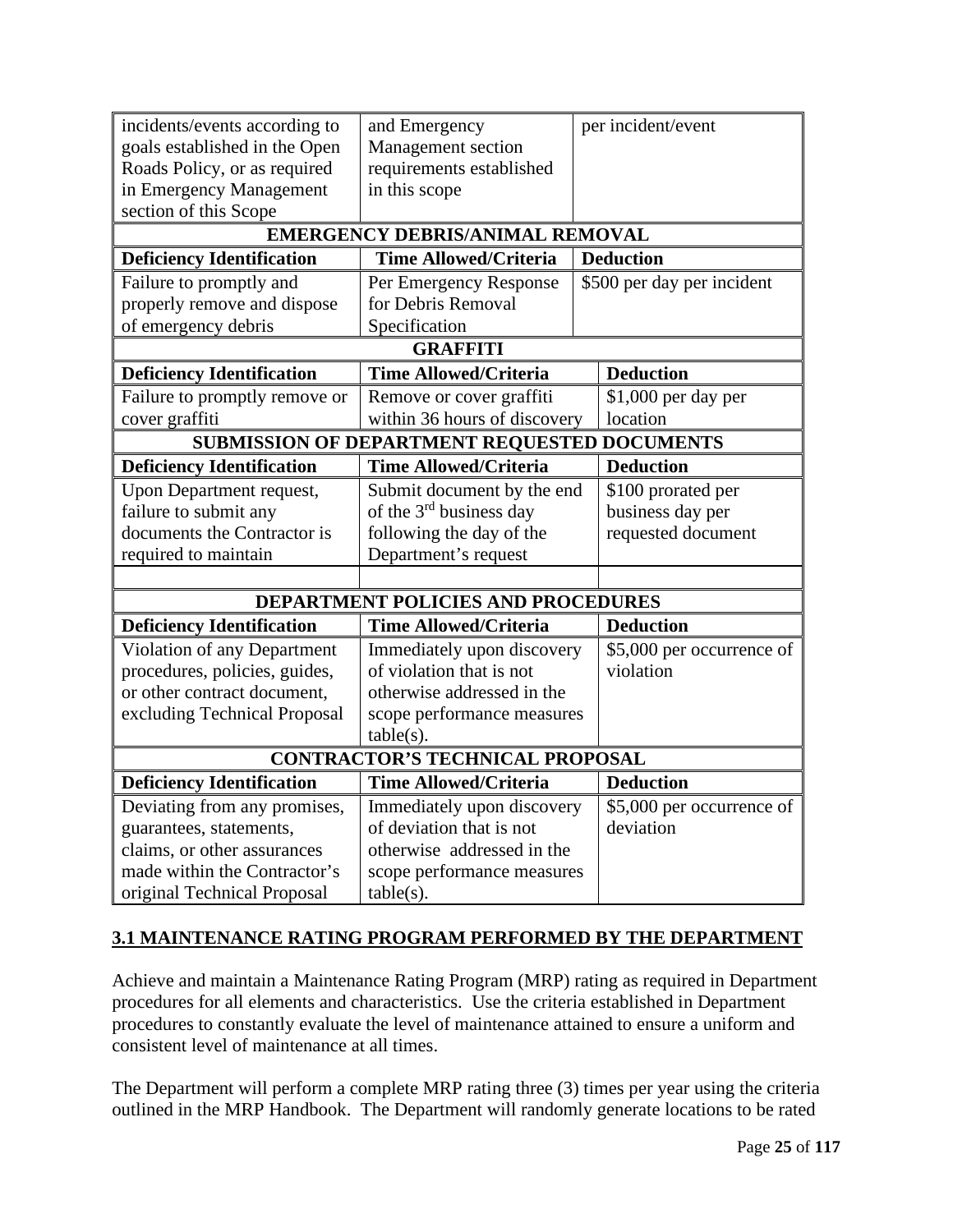each period. In addition to mainline roadways, the MRP points can also fall on bridges, on/off ramps, interchanges, perimeter roads, service roads, elevated sections of roadways and structures, and any other roadway section within the maintenance boundaries. The Department will calculate the MRP scores for the Contractor.

The Department may perform interim MRP ratings for specific characteristics as quality control checks of the Contractor and to ensure that the Contractor is consistently maintaining the state highway system. The Department will use the randomly generated points when performing interim MRP checks. The Department will consider these interim rating scores when the Department determines the Contractor's semiannual grades, as per Performance Based Contracting Procedure.

Two (2) business days in advance of scheduled MRP evaluation, the Department will invite the Contractor to accompany the Department MRP team in their review. The Contractor may accompany the Department's MRP team with a maximum of two trained MRP team members. If the Contractor does not attend the MRP evaluation, they cannot contest the MRP scores. Upon encountering any disagreement associated with an MRP evaluation, attempt to resolve the dispute in the field with the Department MRP team. If no resolution can be reached in the field, both parties will document the dispute and elevate the issue to the Department's Contract Administrator. Failure to reach resolution of the dispute at this level will result in further escalation through the District Maintenance Administrator/Engineer and finally up to the Director of the Office of Maintenance whose decision is final. Beginning from the time the dispute is elevated to the Contract Administrator, the Department is allowed a total of ten (10) business days to resolve the dispute. If the ten (10) business days elapse before the dispute is resolved or if the dispute is resolved in favor of the Contractor, the disputed MRP characteristic will be changed to reflect the Contractor's evaluation for the disputed MRP sample point. After all disputes are resolved, the Department will recalculate official MRP scores accordingly.

# **3.1.1 Interim MRP**

Per Procedure, the Department may perform Interim MRP ratings for specific characteristics as quality control checks of the Contractor and to ensure that the Contractor is consistently maintaining the state highway system. The Department will use the randomly generated points when performing interim MRP checks. The Department will consider these interim rating scores when the Department determines the Contractor's semiannual grades, as per Performance Based Contracting Procedure.

## **3.1.2 MRP Quality Assessment**

In addition to standard MRP and Interim MRP ratings the Department may perform periodic Quality Assessments (MRPQA) of the contract limits. If performed the department will evaluate general conformance to the criteria requirements of the characteristics associated with the Vegetation and Aesthetics Element of the Maintenance Rating Program. The expected level of Contractor's performance is obvious evidence of effort by the Contractor to meet perform measures in accordance with the spirit and intent of the contract.

No more than once per month the Department has the option to conduct a routine MRPQA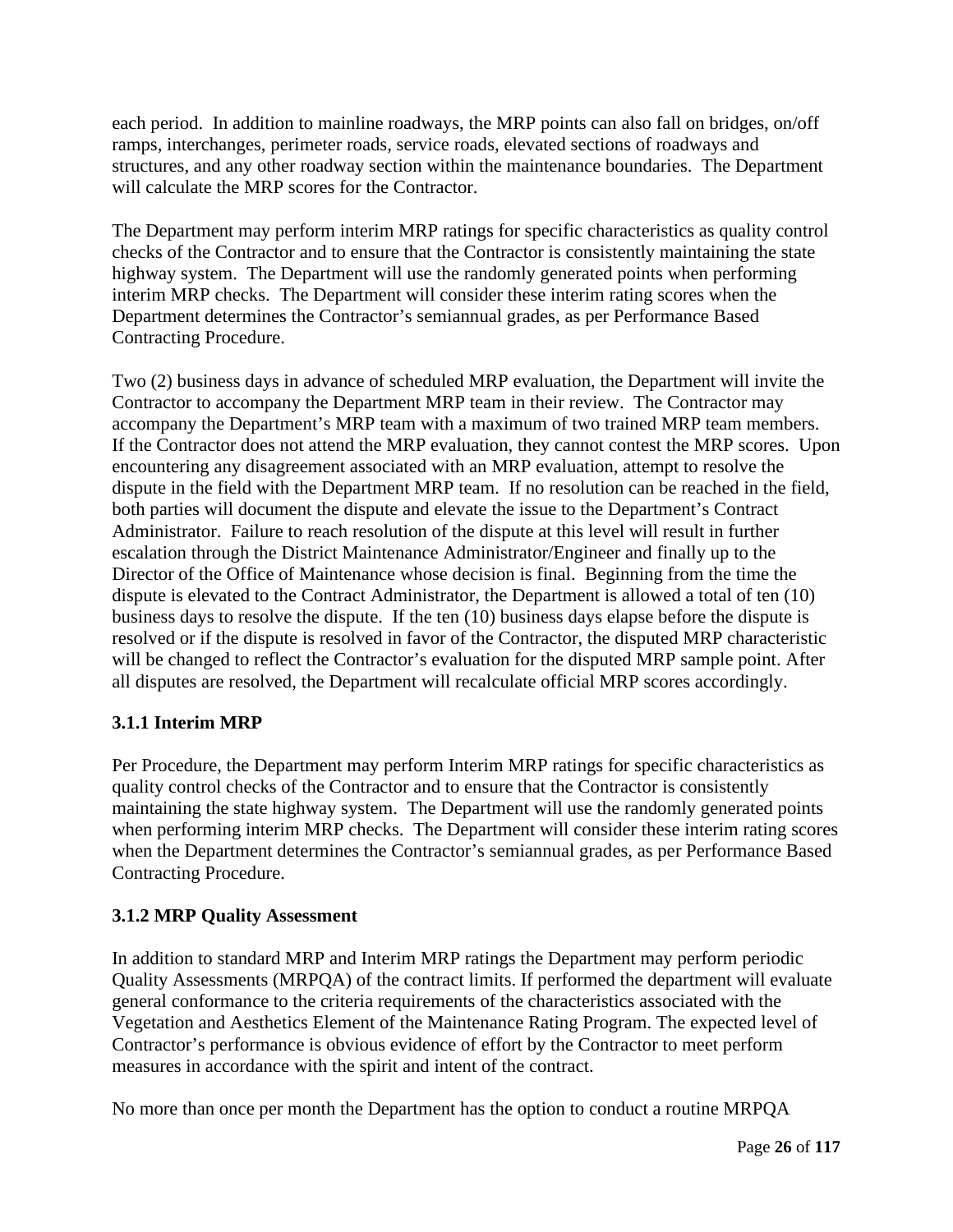assessment with the Contractor representative(s); such assessments are **not** considered an Interim MRP rating and shall not be conducted in a month that contains either an Interim MRP or a formal MRP evaluation.

The assessment shall be no longer than one (1) business day and consist of continuous 2 (two) mile sections of no more than 20% of the contract area. Roadway sections and beginning mileposts shall be randomly generated. Two (2) business days in advance of scheduled MRPQA evaluation, the Department invite the Contractor to accompany the Department team in their review. The Contractor may accompany the Department's MRPQA team with a maximum of two project personnel. If the Contractor does not attend the MRPQA evaluation, they cannot contest the MRPQA results.

The MRPQA review shall be conducted as a windshield survey of the designated area(s) stopping as necessary to evaluate and discuss the overall condition of the characteristics of interest: litter removal, tree trimming, curb/sidewalk edge, mowing (all types), turf condition and landscaped areas. Desired condition includes conformance with the general intent of MRP requirements and Contract Documents. All discrepancies between evaluated conditions in the field and the desired condition of the characteristics shall be noted.

The Contractor will have seven (7) business days to cure all noted discrepancies. Any/all disputes regarding MRPQA should attempt to be resolved in the field by project level staff. If no resolution can be reached in the field, both parties will document the dispute (with photos) and elevate the issue in accordance with the escalation matrix established in the partnering session.

On the next monthly invoice, the Contractor will incur a cumulative 0.25% deduction per characteristic per failed section reviewed for any/all items identified in the drive through evaluation that do not meet conditions and are determined to be Contractor responsibility. Deductions that accrue in the initial cure period will not be assessed provided corrective actions are completed to the satisfaction of the Department within the cure period timeframe. Maximum deduction for any monthly MRPQA will escalate based upon the following schedule and be reset at the beginning of each contract year: first assessed deduction during contract year  $=$  3% of the monthly invoice; for every subsequent MRPQA review that desired conditions are not met the maximum deduction will increase by an additional 3% of the monthly invoice (i.e. 3%, 6%, 9%.....until the maximum 21% of the monthly invoice amount is met).

If the Contractor demonstrates compliance with MRP criteria and Contract Documents by proactively executing their work plan resulting in no discrepancies identified in four (4) consecutive assessments, these evaluations may be suspended at the Department's discretion.

## **3.2 INTERCHANGES, CROSSROADS, AND RAMPS**

The scope of this contract includes interchanges, crossroads and ramps as defined here:

a) For ramped interchanges that include two or more state roads, be responsible for all ramps and other roadways that are numbered as subsections to the roadway sections covered by this contract. Responsibility limits of the subsection roadways are defined by the limits established in corresponding Straight-Line Diagrams (SLDs).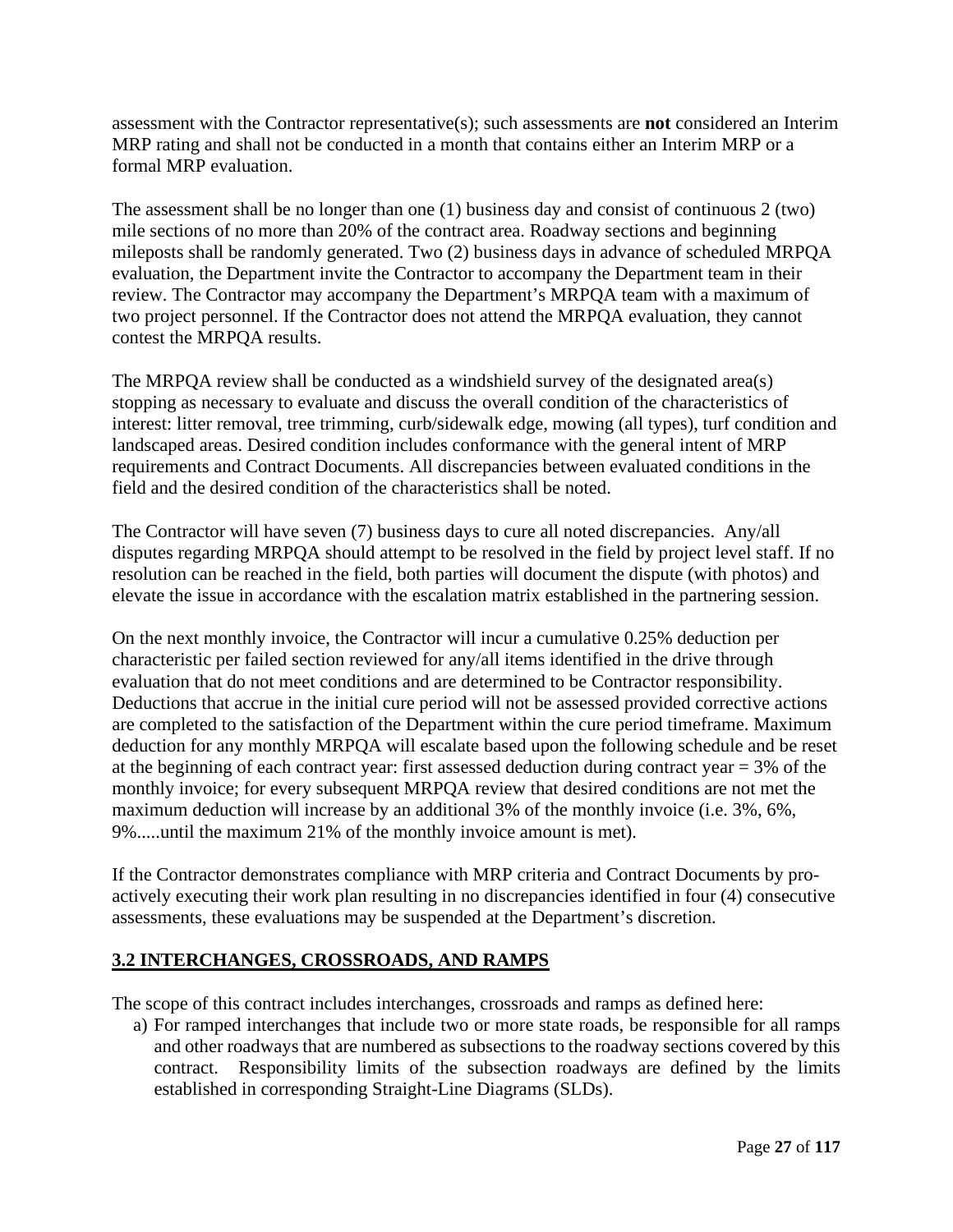- b) For ramped interchanges between state roads and non-state roads, be responsible for all ramps that connect to the state roadways covered by this contract up to the right-of-way (ROW) lines of the mainline state roadways or their ramps, whichever extends farther.
- c) For at-grade intersections, be responsible for intersecting roadways up to the ROW line of the roadways covered by this contract.

These limit definitions apply unless agreements exist between the Department and other entities that indicate otherwise, or unless otherwise shown by the Department through supplemental description.

Within 60 days of contract start date, submit aerial graphical depictions of the limits of all intersections within the contract limits that can be described by (a) above. The graphical depictions shall clearly define and display all areas covered under the scope of this contract. The submittal will be reviewed by the Department for agreement and approval. If the Department does not agree with the limits shown in the depictions, continue to research, edit and resubmit until both parties agree to the limits.

# **3.3 OVERPASSES, UNDERPASSES, AND APPROACH ROADWAYS**

The scope of this contract includes overpasses, underpasses, and approach roadways within limits of right-of-way of the roadways covered by this contract. This inclusion does not apply to a particular overpass, underpass, or approach roadway if it is maintained by other entities through agreement with the Department, or if shown otherwise by the Department through supplemental description, or if Department policy directs otherwise.

# **3.4 OPEN CHANNEL WATERWAYS**

Contract includes waterways, canals, ditches, outfalls, and intermittent waterway canals to the right-of-way line including compliance with any permit requirements.

## **3.5 INSPECTION AND MANAGEMENT OF STORMWATER PONDS AND MITIGATION AREAS**

Perform the inspection, maintenance and management of stormwater ponds and mitigation areas associated with the highway corridor according to and in compliance with all permit requirements.

The height of the vegetation within pond facilities will be evaluated no more often than once per month. Any deduction resulting in failure to meet this performance measure will be assessed in addition to standard deductions for failure to meet permit requirements.

# **Stormwater Vegetation PERFORMANCE CRITERIA**

| VEGETATION HEIGHT AROUND STORMWATER PONDS AND MITIGATION AREAS                           |                              |                                      |
|------------------------------------------------------------------------------------------|------------------------------|--------------------------------------|
| <b>Deficiency Identification</b>                                                         | <b>Time Allowed/Criteria</b> | Deduction                            |
| a. Vegetation height is more than   Upon identification.<br>6 inches higher than the MRP |                              | \$1,000 per pond or mitigation area. |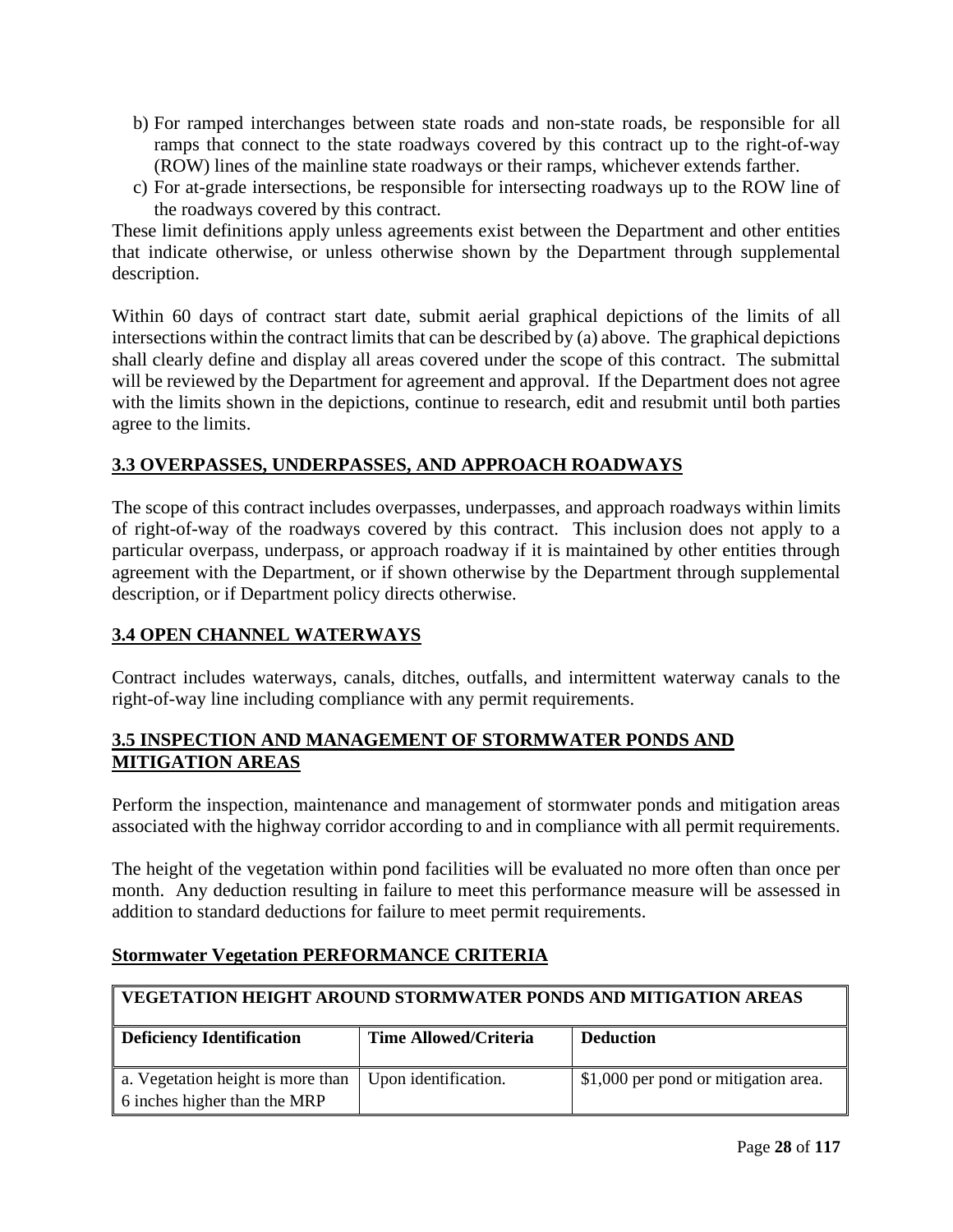| criteria for the adjacent Facility |  |
|------------------------------------|--|
| Type, excluding allowable seed     |  |
| stalks and designated wildflower   |  |
| areas.                             |  |
|                                    |  |

#### **3.6 HIGHWAY LIGHTING (INCLUDING SURVEY of NAVIGATIONAL LIGHTS)**

Maintain the highway lighting system on all corridors covered by this Contract. Include lights that are located on service roads, frontage roads, and on and off ramps associated with the state highway system. Also include highway lights on local roads and other illuminated locations which are powered through Department-owned metering points.

The highway lighting system consists of several lighting types identified in Procedure. Maintain the highway lighting system at the operational percentage required by procedure.

Perform lighting outage surveys per procedure for each lighting type. Combine data from different roadway types, but separate data for each lighting type. For each lighting type, prepare and submit one report that covers the entire contract limits.

In the Highway Lighting chart below, the Department will evaluate Performance Measures d) and e) using the same methodology as the AMPER "Review Type 3". Performance Measures b) through e) do not apply to Navigational Lights; maintenance of Navigational Light is covered in Bridge Maintenance, if included in this Contract.

## **Highway Lighting PERFORMANCE CRITERIA**

| <b>HIGHWAY LIGHTING</b>                                                                                                                            |                                                                                                                           |                                                                                                 |
|----------------------------------------------------------------------------------------------------------------------------------------------------|---------------------------------------------------------------------------------------------------------------------------|-------------------------------------------------------------------------------------------------|
| <b>Deficiency Identification</b>                                                                                                                   | <b>Time Allowed/Criteria</b>                                                                                              | <b>Deduction</b>                                                                                |
| a) Failure to perform timely<br>lighting outage inspections and<br>submit a lighting outage report to<br>the Department for each lighting<br>type. | Reports must be submitted within<br>5 days of the outage survey due<br>date per Procedure.                                | \$1000 per day per<br>delinquent report, not<br>to exceed \$30,000 per<br>report.               |
| b) Unsatisfactory lighting outage<br>percentage reported for any<br>lighting type.                                                                 | Per Procedure                                                                                                             | \$1,000 per % point of<br>excessive outage per<br>report, not to exceed<br>\$30,000 per report. |
| c) Failure to make timely repairs<br>to lighting outages identified in<br>outage reports.                                                          | Per Procedure                                                                                                             | $$1,000$ per<br>delinquently repaired<br>light.                                                 |
| d) Failure to make temporary<br>safety repairs resulting from<br>incidents (excluding damage to<br><b>High Mast Light Poles)</b>                   | Must secure public safety from<br>hazards and establish proper<br>Maintenance of Traffic (MOT)<br>before leaving the site | $$1,000$ per light pole.                                                                        |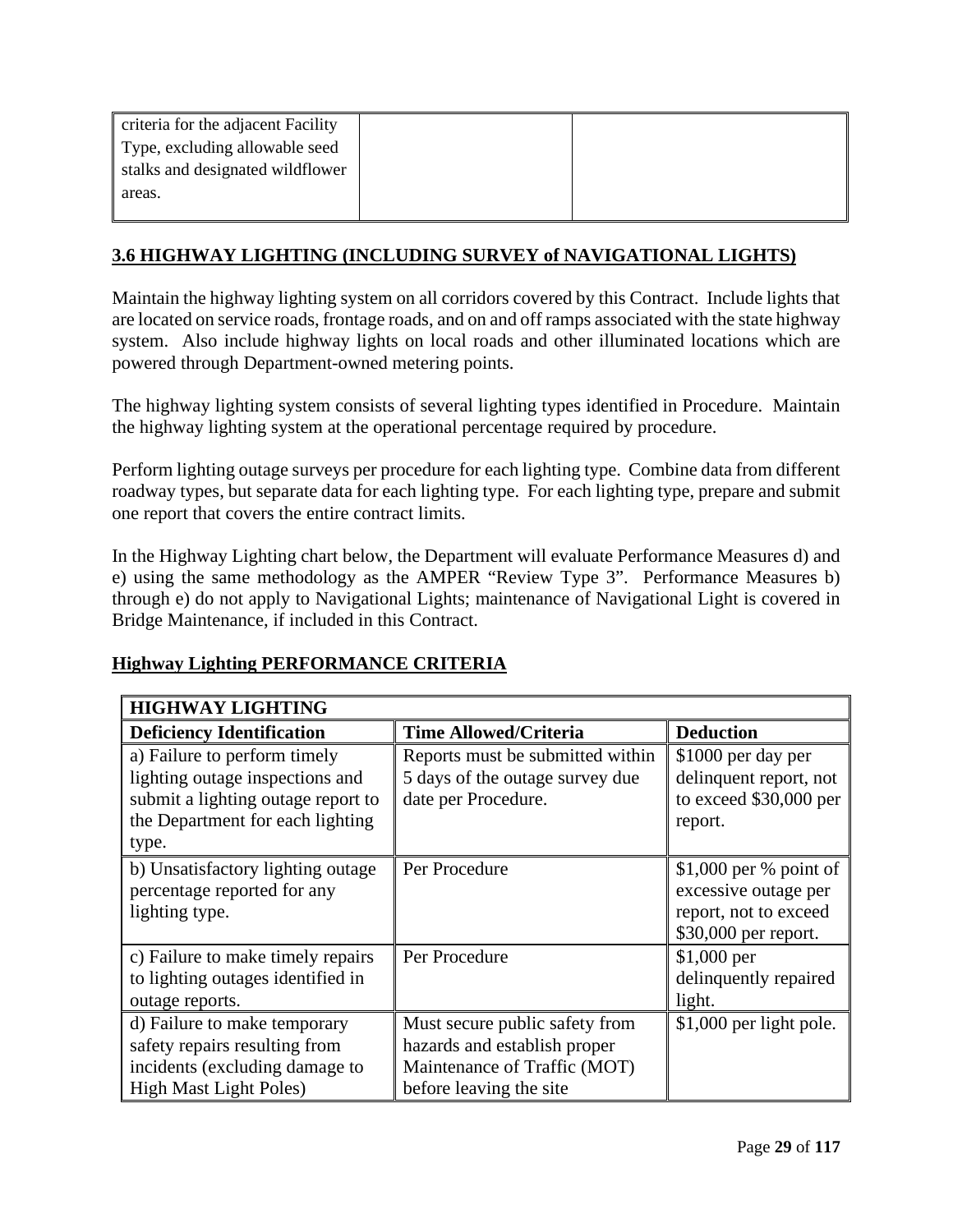| e) Failure to replace light poles | <b>Per Procedure requirements for</b>                                | $\parallel$ \$5,000 per |
|-----------------------------------|----------------------------------------------------------------------|-------------------------|
| damaged by incidents (excluding)  | repairing a lighting outage from a $\parallel$ delinquently repaired |                         |
| High Mast Light Poles)            | survey report.                                                       | light pole.             |

#### **3.7 HIGH MAST LIGHT ASSEMBLY MAINTENANCE**

As a part of ensuring the High Mast lights are operational, maintain the light assembly lowering mechanism per Procedure. For the roadways included in this contract, once per year the Department will conduct a Quality Assurance (QA) check of the light assembly lowering mechanism functionality. This QA check will be conducted between 30 and 60 days after the submittal of the contractor's annual inspection reports. At this QA check, the Department will select no more than three high mast light assemblies per roadway section number and require the Contractor to lower and raise the light assemblies. Should any high mast light assembly fail to fully lower and raise, an additional high mast light assembly from that same roadway section will be selected by the Department to be lowered and raised. This process will continue until the Contractor is able to successfully lower and raise no more than three high mast light assembly per roadway section. In addition, based on the terms of this contract, the Contractor may be required to lower/raise the high mast lights as pre-hurricane preparation. In the event the lowering/raising mechanism does not fully lower or raise the lights during the annual Department check or during hurricane preparation, the appropriate deduction below will be assessed.

| <b>HIGHMAST LIGHTING ASSEMBLY</b>                                                                                                                                                           |                                                                                    |                                                                                                     |  |
|---------------------------------------------------------------------------------------------------------------------------------------------------------------------------------------------|------------------------------------------------------------------------------------|-----------------------------------------------------------------------------------------------------|--|
| <b>Deficiency Identification</b>                                                                                                                                                            | Time Allowed/Criteria                                                              | <b>Deduction</b>                                                                                    |  |
| a) Failure to perform timely annual Per Procedures, Manuals,<br>assembly inspections of high mast Codes, etc. Report Due<br>light poles and submit inspection<br>reports to the Department. | within 15 days<br>after<br>completion of inspection.                               | \$100<br>day<br>per<br>per<br>delinquent inspection<br>per pole, not to exceed<br>\$3,000 per pole. |  |
|                                                                                                                                                                                             |                                                                                    |                                                                                                     |  |
| b) Failure to successfully lower lights $\parallel$<br>per Scope or raise to the top during<br>Department's annual QA check.                                                                | Successfully lowering and<br>raising each high mast light<br>pole assembly tested. | \$10,000<br>per<br>occurrence per<br>high<br>mast light pole.                                       |  |
| c) Failure to successfully lower lights<br>per Scope when needed to prepare for                                                                                                             | Successfully<br>lower<br>assemblies of at least 97% of                             | After reaching the 3%<br>tolerance, \$10,000 for                                                    |  |
| hurricanes.                                                                                                                                                                                 | all high mast light poles that $\parallel$<br>are ordered to be lowered.           | additional<br>each<br>assembly that fails to<br>lower.                                              |  |

#### **High Mast Light Assembly PERFORMANCE CRITERIA**

## **3.8 PERMITS COORDINATION, PROCESSING, ADMINISTRATION, & INSPECTION**

Perform all permitting activities within or associated with Department Right of Way. Meet all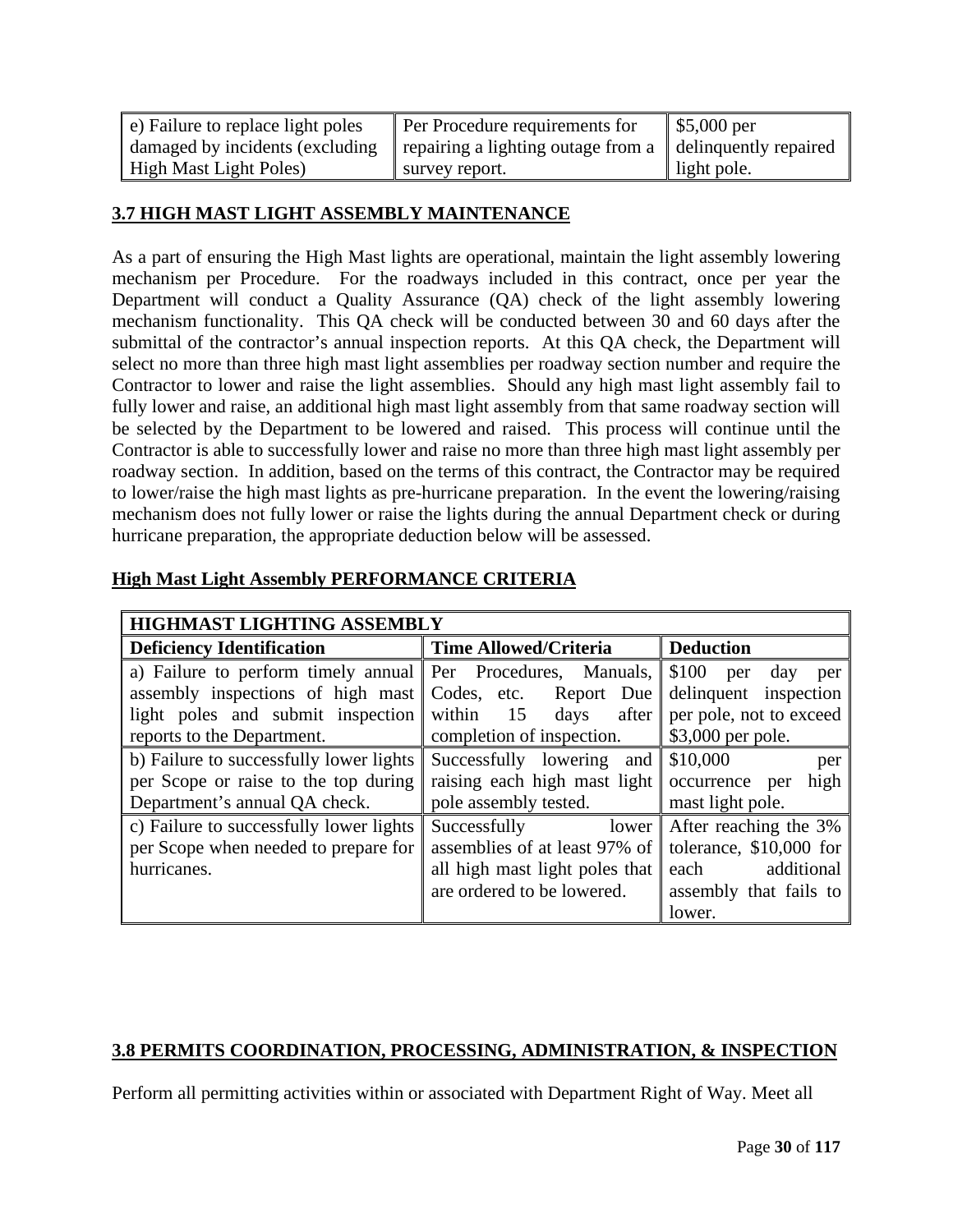the requirements in *Florida Administrative Code (F.A.C.)*.

Coordinate, process, administer, and inspect all permits on the roadways, structures, and facilities covered by this contract. Enter all permit related data into the Department's permits tracking system. Collect all permit fees and turn them over to the Department's representative. The Department will retain all approvals and signatures as required by the *F.A.C*. Process all permits expeditiously as required by *Florida Statutes* and *F.A.C* or District requirements, whichever are more stringent. Process "General Use" permits in accordance with District requirements. Process all permits to completion, which is either approval or denial. Submit complete and accurate permit packages to the Department for approval.

Inspect all construction activities resulting from approved permits on the roadways, structures, and facilities covered by this contract. Ensure permitee adherence to approved permit requirements and Department regulations and standards.

Coordinate and attend all post-approval meetings and inspections. Obtain all project certifications and final (as-built) plans in accordance with department procedure/ FAC requirements. Electronically upload all plans into the DOT database.

Develop and maintain a Permit Processing and Inspection Plan which details the permitting process, adherence to permitting requirements, and processes to ensure customer satisfaction.

The scope of this contract does not include permitting of outdoor advertising billboards or permitting of overweight/overdimension vehicles.

| <b>PERMITS</b>                                                                               |                                                                                                   |                     |
|----------------------------------------------------------------------------------------------|---------------------------------------------------------------------------------------------------|---------------------|
| <b>Deficiency Identification</b>                                                             | <b>Time Allowed/Criteria</b>                                                                      | <b>Deduction</b>    |
| a) Failure to ensure project is<br>constructed as permitted                                  | Per Florida Statutes,<br>$F.A.C.,$ procedures, permit<br>requirements, etc.                       | \$3000 per permit   |
| b) Failure to perform timely<br>permit field inspections                                     | Per Florida Statutes,<br>$F.A.C.,$ procedures, permit<br>requirements, etc.                       | \$3000 per permit   |
| c) Failure to log in permit<br>applications in appropriate<br>permits processing system      | Per District Requirements<br>(within 3 days from receipt)<br>of complete permit<br>package), etc. | \$500 per permit    |
| d) Failure to timely review<br>and recommend permit<br>approval to District Permit<br>Office | Per District Requirements<br>(within 25 days from<br>receipt), etc.                               | $$1,000$ per permit |

# **Permits PERFORMANCE CRITERIA**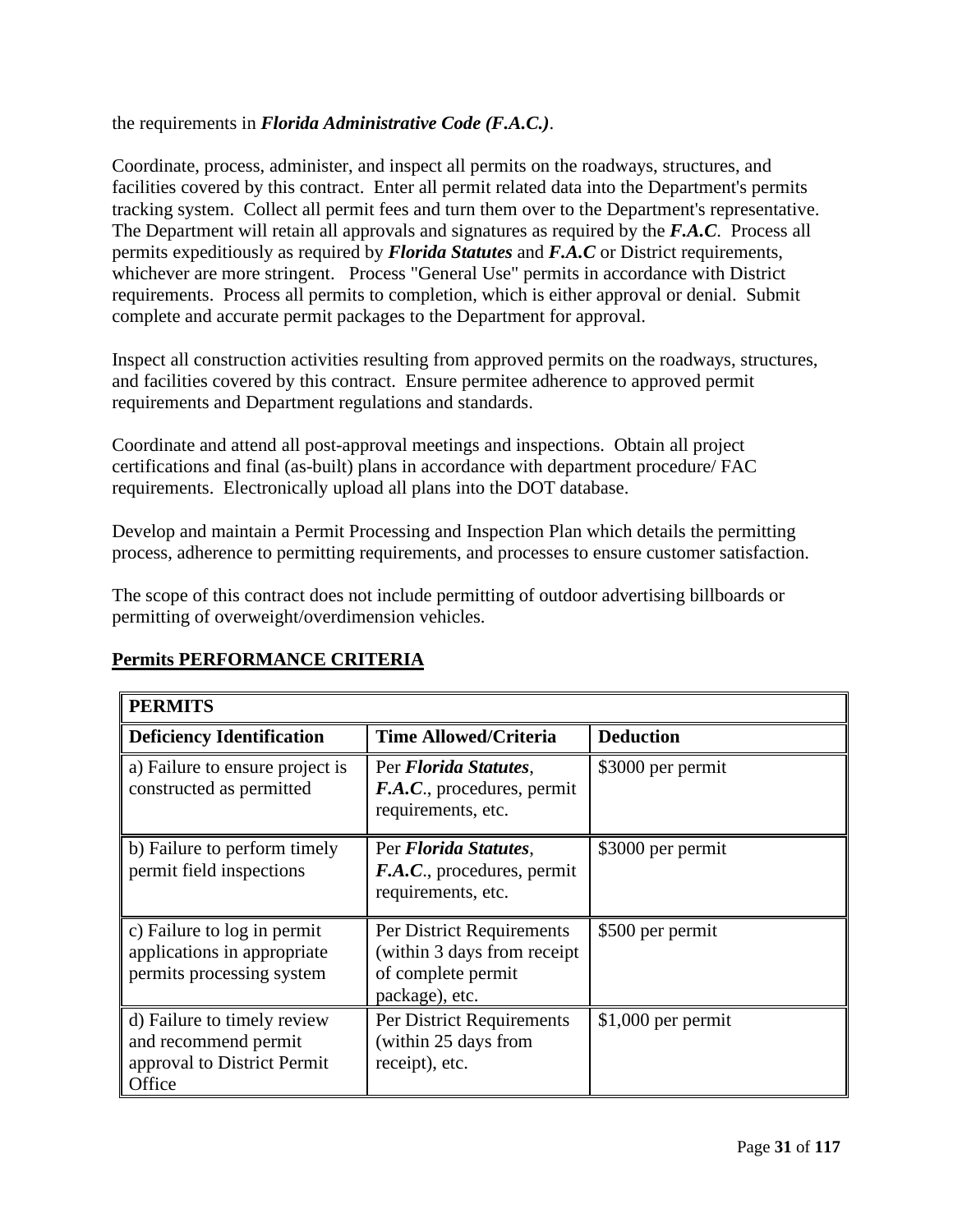| e) Failure to close out permits<br>in appropriate permits<br>processing system          | Per District Requirements<br>(within 14 days from final)<br>completion), etc. | $$1,000$ per permit |
|-----------------------------------------------------------------------------------------|-------------------------------------------------------------------------------|---------------------|
| f) Failure to submit accurate<br>and complete Final permit<br>package to the Department | Per District Requirements<br>(within 21 days from final)<br>completion), etc. | $$1,000$ per permit |

# **3.9 ROADWAY CHARACTERISTICS INVENTORY (RCI)**

Update the Maintenance Roadway Characteristics Inventory (RCI) when changes occur to any roadway characteristic within the project limits. Verify and update each RCI characteristic periodically as directed by the Maintenance Roadway Characteristics Inventory Manual. Maintain updated coding sheets in Contractor files.

## **RCI PERFORMANCE CRITERIA**

| <b>ROADWAY CHARACTERISTICS INVENTORY</b>          |                                     |                                                             |  |  |
|---------------------------------------------------|-------------------------------------|-------------------------------------------------------------|--|--|
| <b>Deficiency Identification</b>                  | <b>Time Allowed/Criteria</b>        | <b>Deduction</b>                                            |  |  |
| a. Failure to timely and<br>accurately update RCI | Per RCI Manual,<br>Procedures, etc. | \$100 per day per delinquent<br>or incorrect RCI data entry |  |  |

## **3.10 REST AREAS, WELCOME CENTERS, and WAYSIDE PARKS (NOT INCLUDED)**

The scope of this contract does not include the management, operation, or maintenance of Rest Areas, Welcome Centers, and Wayside Parks.

## **3.11 REST AREA SECURITY (NOT INCLUDED)**

The scope of this contract does not include providing any Security Guard Services at any Rest Area facilities.

## **3.12 ROAD RANGERS SERVICE PATROL (NOT INCLUDED)**

The scope of this contract does not include Road Rangers Service Patrols.

## **3.13 PAYMENT OF REST AREA UTILITY BILLS (NOT INCLUDED)**

The scope of this contract does not include payment of utility bills associated with each Rest Area.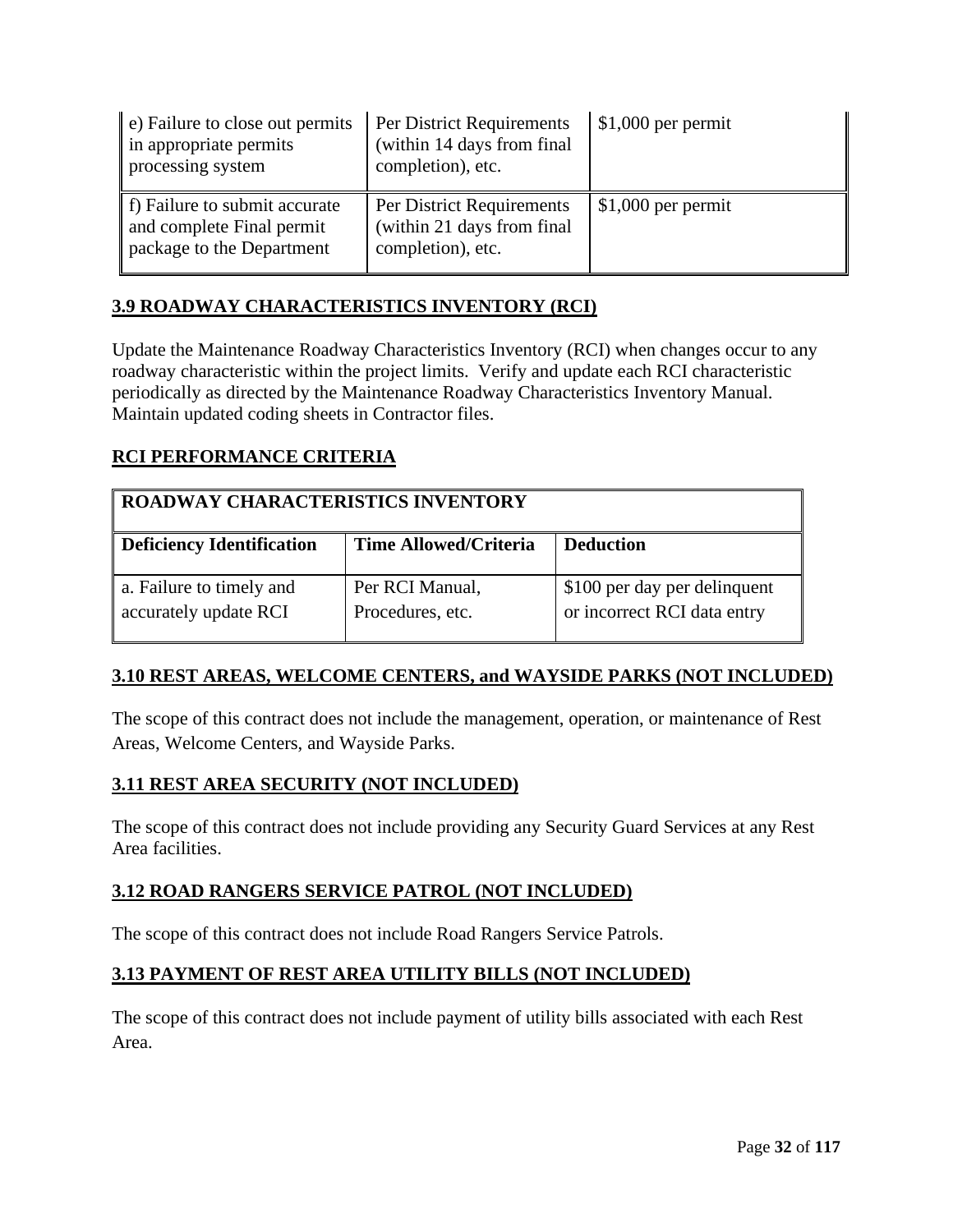# **3.14 PAYMENT OF WELCOME CENTER UTILITY BILLS (NOT INCLUDED)**

The scope of this contract does not include payment of utility bills associated with each Welcome Center.

## **3.15 PAYMENT OF ROADWAY UTILITY BILLS (NOT INCLUDED)**

Except for utility bill payments required in "Other Contractual Requirements" or other utility payment sections of this Scope of Services, the scope of this contract does not include the payment of any utility bills for the asset located within the limits of this contract.

#### **3.16 WEIGH STATION and TRUCK COMFORT STATION MAINTENANCE (NOT INCLUDED)**

The scope of this contract does not include Weigh Station and Truck Comfort Station maintenance.

## **3.17 PAYMENT OF WEIGH STATION UTILITY BILLS (NOT INCLUDED)**

The scope of this contract does not include payment of utility bills associated with each Weight Station.

#### **3.18 OVERLANE SIGN STRUCTURE MAINTENANCE**

Perform overlane sign structure maintenance, including collision damage repair. Participate in Feasible Action Review Committee (FARC) meetings and complete Work Orders generated by the Department's Bridge Work Order System within allowable timeframes.

| OVERLANE SIGN STRUCTURE MAINTENANCE                                        |                                                                                                  |                                                                                                |  |  |
|----------------------------------------------------------------------------|--------------------------------------------------------------------------------------------------|------------------------------------------------------------------------------------------------|--|--|
| Deficiency Identification                                                  | <b>Time Allowed/Criteria</b>                                                                     | <b>Deduction</b>                                                                               |  |  |
| a) Failure to make repairs<br>identified in Work Orders                    | Per Procedures, Manuals,<br>Codes, etc.                                                          | $$1,000$ per day per<br>overlane sign structure                                                |  |  |
| b) Failure to make<br>temporary safety repairs<br>resulting from incidents | Must secure public safety<br>from hazards and establish<br>proper MOT before<br>leaving the site | \$1,000 per day per location                                                                   |  |  |
| c) Failure to replace sign<br>structures damaged by<br>incidents           | Temporary signs installed<br>within 3 days<br>Permanent signs installed<br>within 180 days       | Temporary signs \$500 per<br>day per location<br>Permanent signs \$500 per<br>day per location |  |  |

## **Overlane Sign Structure Maintenance PERFORMANCE CRITERIA**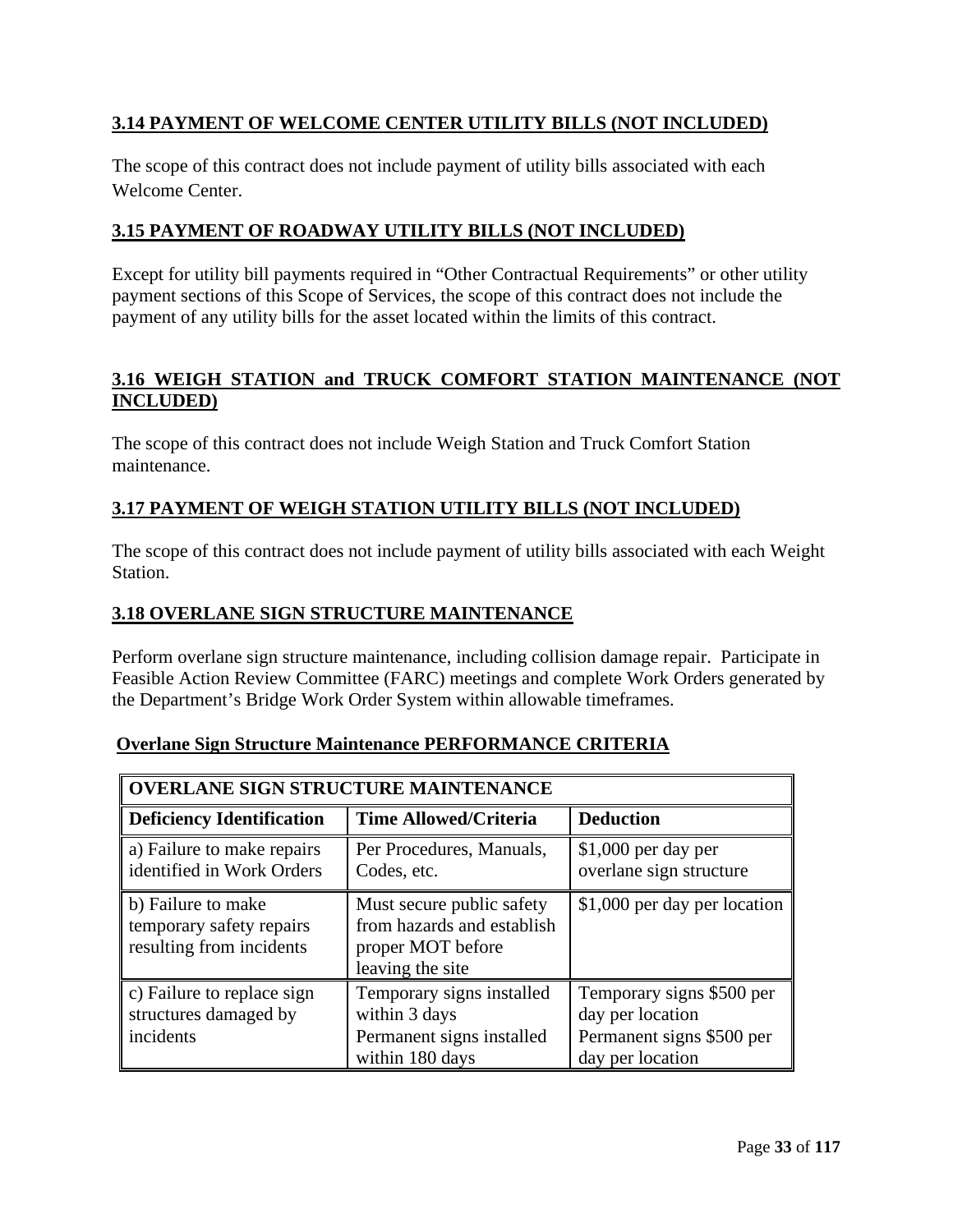# **3.19 HIGH MAST LIGHT STRUCTURE MAINTENANCE**

Perform all high mast light structure maintenance, including collision damage repair. Participate in Feasible Action Review Committee (FARC) meetings and complete Work Orders generated by the Department's Bridge Work Order System within allowable timeframes. Inspection of high mast light structures is not included in this contract.

# **High Mast Light Structure Maintenance PERFORMANCE CRITERIA**

| HIGH MAST LIGHT STRUCTURE MAINTENANCE                                      |                                                                                         |                                                    |  |  |
|----------------------------------------------------------------------------|-----------------------------------------------------------------------------------------|----------------------------------------------------|--|--|
| Deficiency Identification                                                  | <b>Time Allowed/Criteria</b>                                                            | <b>Deduction</b>                                   |  |  |
| a) Failure to make repairs<br>identified in Work Orders                    | Per Procedures, Manuals,<br>Codes, etc.                                                 | \$1,000 per day per high<br>mast light structure   |  |  |
| b) Failure to make<br>temporary safety repairs<br>resulting from incidents | Must secure public safety<br>from hazards and establish<br>proper MOT before<br>leaving | \$1,000 per day per location                       |  |  |
| c) Failure to replace high<br>mast structures damaged by<br>incidents      | Permanent structures<br>installed within 180 days                                       | Permanent structures \$500<br>per day per location |  |  |

## **3.20 MOVEABLE BRIDGE INSPECTION (Including Locals) (NOT INCLUDED)**

The scope of this contract does not include inspection of any movable bridges.

#### **3.21 NON-MOVEABLE BRIDGE INSPECTION (Excluding Locals) (NOT INCLUDED)**

The scope of this contract does not include inspection of any non-movable bridges.

## **3.22 MOVEABLE BRIDGE MAINTENANCE (NOT INCLUDED)**

The scope of this contract does not include maintenance of movable bridges.

#### **3.23 NON-MOVEABLE BRIDGE MAINTENANCE**

#### **3.23.1 Maintenance Responsibility**

Bridge tasks are divided into appropriate maintenance activities as described in the Departments *Maintenance Cost Handbook*. Participate in Feasible Action Review Committee (FARC) meetings and complete Work Orders generated by the Department's Bridge Work Order System within allowable timeframes. Perform Routine/Preventive Bridge Maintenance, Minor Repair, Periodic Maintenance and Major Repair, including collision damage repair, defined below. In order to minimize traffic impact, make every practical effort to quickly and efficiently complete maintenance and repairs that require closure of a lane.

**3.23.1.1 Routine/Preventive Maintenance**: The preservation and upkeep of a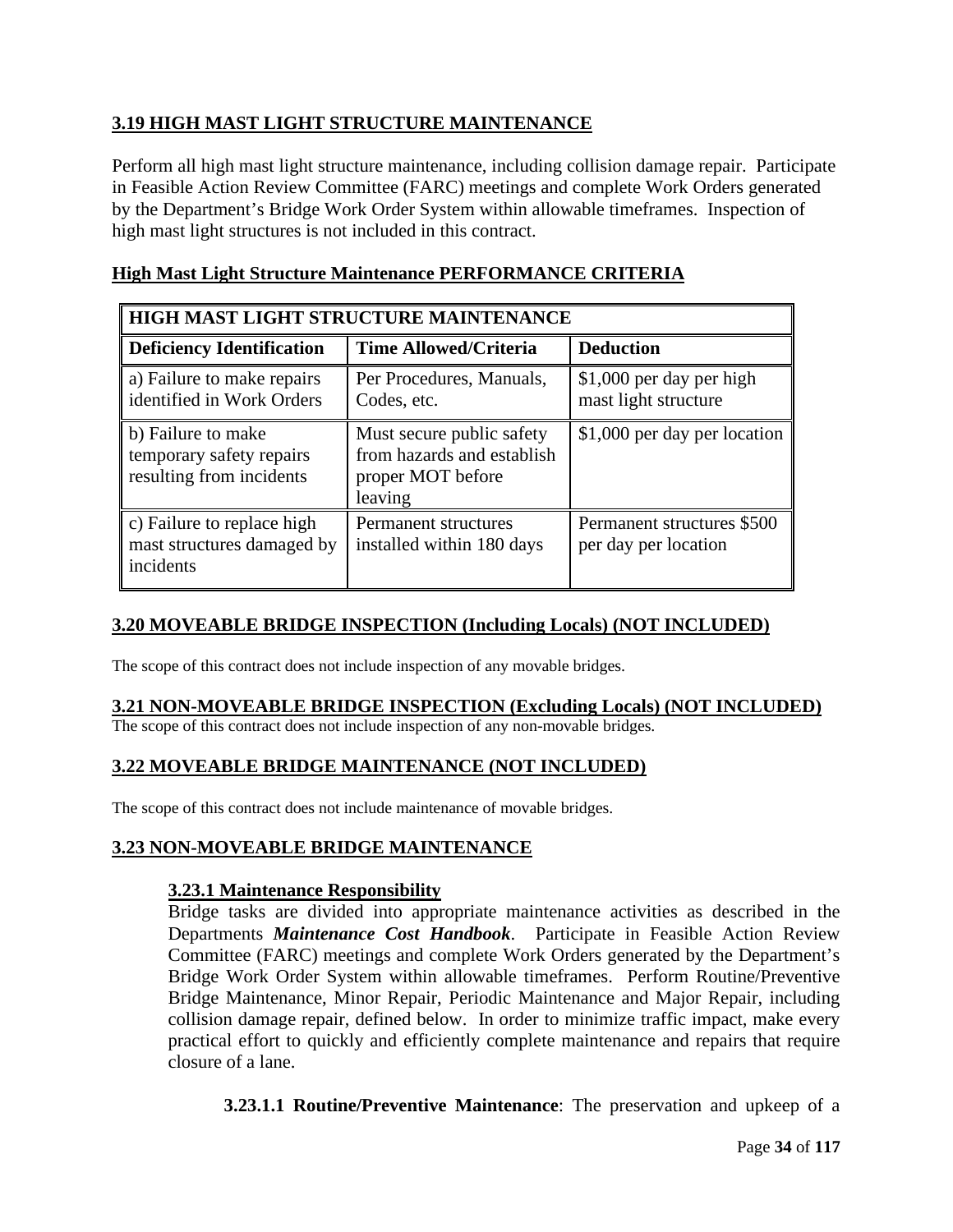structure, including all its appurtenances, maintenance and servicing of mechanical, electrical and hydraulic systems, in its original condition (or as subsequently improved) insofar as practical. Preventive maintenance includes any activity intended to maintain an existing condition or to prevent deterioration. Examples include but are not limited to: cleaning, lubrication, spot painting, dirt and debris removal, and application of protective systems. Ideally, preventive maintenance is anticipated (i.e. planned) routine maintenance.

**3.23.1.2Minor Repair**: The restoration of a structure, including all its appurtenances, to its original condition (or as subsequently improved) insofar as practical. Minor repairs include any activity intended to correct the effects of minor material deterioration by restoring the damaged member. Minor repairs are generally defined as repairs to bridge elements that are structurally sound (i.e., no loss of strength), but may have minor section loss, cracking, spalling, or scour. Minor repairs are un-anticipated routine maintenance, usually identified by bridge inspectors. Examples include but are not limited to repair and/or replacement of an in-kind deck joint and localized material restoration of: deck expansion joints and joints system, deck surfaces, sidewalks, drainage systems, bridge railing systems, superstructure members and bearing devices, substructure members, waterway channels, approach slabs, anchorages, all fender system components, mechanical, electrical or hydraulic systems, replacement of individual parts of the mechanical, electrical or hydraulic systems and structural crack injection and matrix loss restoration. Should a joint or joint system be partially or completely damaged, then the entire bridge width of the joint and affected nosing portion of joint system shall be replaced.

**3.23.1.3 Periodic Maintenance and Major Repair**: The restoration of a structure, including all its appurtenances, to its original condition (or as subsequently improved) insofar as practical. Major repairs include any activity intended to correct deteriorated members. Conditions requiring major repairs include loss of section, deterioration, spalling, or scour that affect the strength of the member, replacement or upgrading of the mechanical, electrical or hydraulic systems. Engineering analysis is often performed to determine the extent of the lost strength. Examples include but are not limited to localized or full material restoration of: deck expansion joints and joint systems, deck surfaces, sidewalks, drainage systems, bridge railing systems, superstructure members and bearing devices, substructure members, waterway channels, approach slabs, anchorages, all fender system components, concrete restoration requiring reinforcement splicing, structural crack injection and matrix loss restoration, and metal fabrication to restore the integrity of or to replace structural elements.

The scope of this contract does not include performance of Bridge Rehabilitation defined as follows:

**3.23.1.4 Rehabilitation**: The improvement or betterment of a structure, including all its appurtenances, to a condition meeting or exceeding current design standards,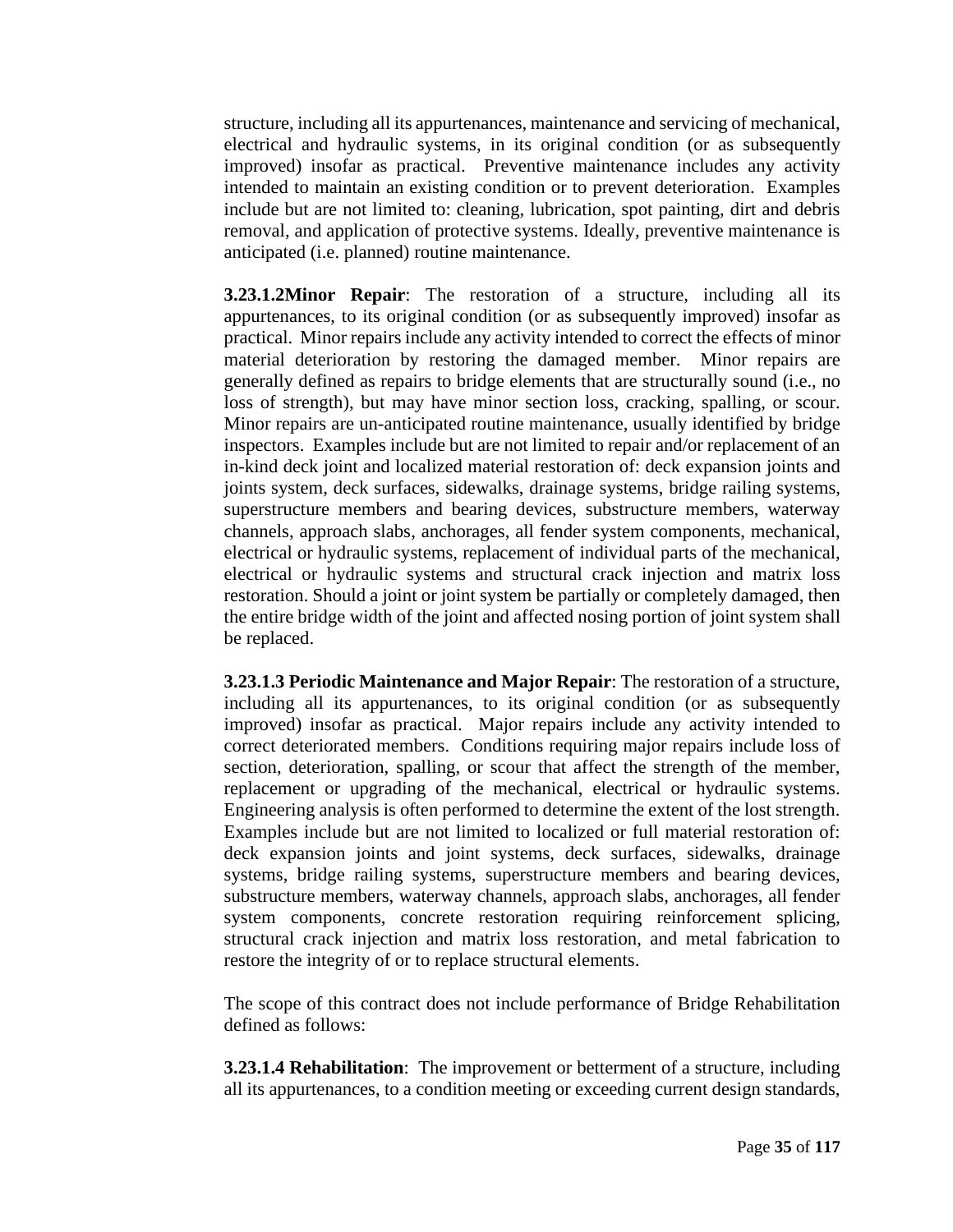insofar as practical. Examples of rehabilitation include: widening a bridge to meet lane/shoulder width requirements, replacement of substandard bridge rails, raising a bridge to meet clearance requirements, strengthening a bridge to increase load carrying capacity to accepted limits, and upgrading the operational equipment of a movable span.

## **3.23.2 Bridge Work Orders in First and Final Contract Years**

In the first year of the contract, expect to take responsibility for all outstanding Priority I & Priority II Bridge Work Orders generated during the 15 day period before this contract's execution date. Also expect to take responsibility for all Priority III Bridge Work Orders generated during the six (6) month period before this contract's execution date. Complete these inherited Bridge Work Orders before their due dates.

During the final year of the contract, complete all Priority I & Priority II Bridge Work Orders generated prior to the final 15 days of the contract, and complete all Priority III Work Orders generated prior to the final six (6) months of the contract.

# **3.23.3 Bridge Maintenance PERFORMANCE CRITERIA**

The Department will periodically perform quality assurance reviews by inspecting bridge repairs and maintenance activities recently completed by the Contractor. In this Performance Criteria chart, one "location" is defined as a collection of all areas on a bridge needing or receiving attention due to a common reason.

| <b>BRIDGE MAINTENANCE</b>        |                              |                                |
|----------------------------------|------------------------------|--------------------------------|
| <b>Deficiency Identification</b> | <b>Time Allowed/Criteria</b> | <b>Deduction</b>               |
| a) Failure to timely complete    | Per<br>Procedures,           | \$1,000 per day per delinquent |
| repairs identified in Bridge     | Manuals, Codes, etc.         | Work Order                     |
| <b>Work Orders</b>               |                              |                                |
| b) Failure to make temporary     | Must<br>public<br>secure     | \$1,000 per day per location   |
| safety repairs resulting from    | safety from hazards and      | (clock starts at the moment    |
| Incidents                        | establish proper MOT         | contractor leaves the location |
|                                  | before leaving the site      | without proper MOT).           |
| c) Failure to replace or repair  | Secure the site within 24    | \$2000 per day per location.   |
| damaged bridge railing           | hrs of notification or       |                                |
|                                  | discovery.                   |                                |
|                                  | Complete<br>permanent        | \$1000 per day per location.   |
|                                  | repairs within 15 days.      |                                |
| d) Failure to timely complete    | Complete permanent           | \$2,000 per day per location.  |
| urgent or emergency repairs      | repairs within 30 days of    |                                |
| identified outside of the Bridge | notification or discovery.   |                                |
| Work Order system                |                              |                                |

# **Bridge Maintenance PERFORMANCE CRITERIA**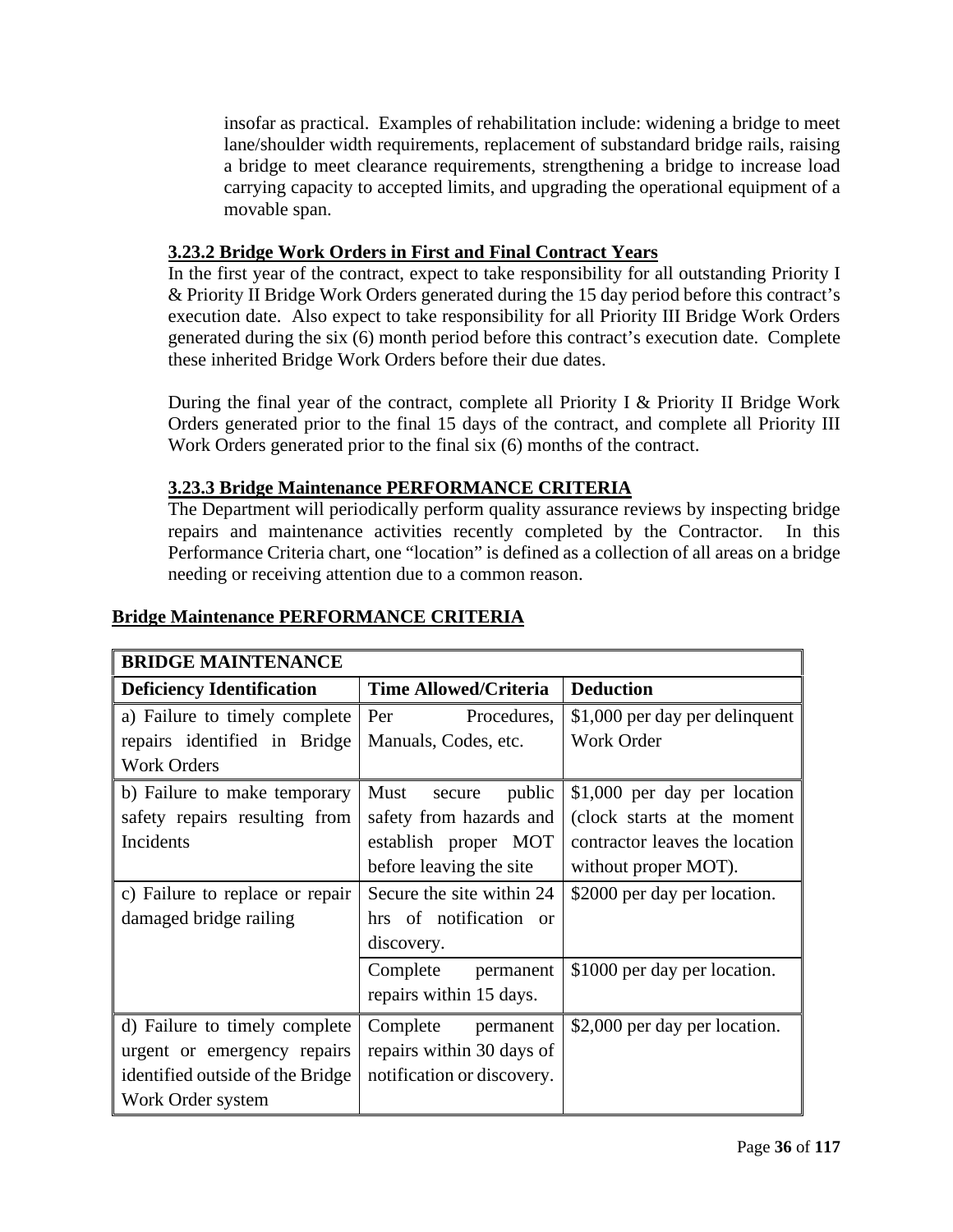| NAVIGATION LIGHTING (INCLUDES UNDERDECK AND AERIAL) |                              |                                                |  |
|-----------------------------------------------------|------------------------------|------------------------------------------------|--|
| <b>Deficiency Identification</b>                    | <b>Time Allowed/Criteria</b> | <b>Deduction</b>                               |  |
| a) Failure to temporarily                           | Install temporary lights     | $$100$ per hour<br>per<br>non-                 |  |
| outage following<br>repair                          | within 2<br>hours<br>οf      | functioning light.                             |  |
| notification or discovery                           | notification or discovery.   |                                                |  |
| b) Failure to permanently                           | permanent lights<br>Install  | \$500<br>per<br>hour<br>per<br>non-            |  |
| following<br>outage<br>repair                       | 24<br>within<br>hours<br>of  | functioning light.                             |  |
| notification or discovery                           | notification or discovery.   |                                                |  |
| <b>QUALITY CONTROL</b>                              |                              |                                                |  |
| <b>Deficiency Identification</b>                    | <b>Time Allowed/Criteria</b> | <b>Deduction</b>                               |  |
| a) Failure to complete bridge                       | Per Procedures, Manuals,     | \$500 per day per location                     |  |
| repairs with proper quality                         | Codes, Design Standards,     | deficient<br>until<br>repair<br><sup>1</sup> S |  |
| as identified through District                      | etc.                         | corrected (clock starts from                   |  |
| or Central Office QAR                               |                              | date of completed repair, not                  |  |
|                                                     |                              | date of QAR).                                  |  |

## **3.24 MOVABLE BRIDGE TENDING & PREVENTATIVE MAINTENANCE (NOT INCLUDED)**

The scope of this contract does not include movable bridge tending duties or bridge tender preventative maintenance.

## **3.25 TRAFFIC SIGNAL MAINTENANCE (NOT INCLUDED)**

The scope of this contract does not include Traffic Signal Maintenance.

## **3.26 TRAFFIC SIGNAL MAST ARM STRUCTURE MAINTENANCE**

A contract currently exists with another contractor to maintain the conduits, fiber, and other specialized ITS equipment mounted to the signal structures, and is therefore not included in the scope of this contract.

The Department will perform structural inspections of the traffic signal mast arm structures. The following items are included in this contract:

- Repair of cracks on welds
- Removal and/or repair of grout pads
- Realigning of anchor bolts
- Cleaning and coating with galvanizing spray of deteriorated anchor bolts and nuts
- Repair/replace deteriorated bolts and nuts (excluding anchor bolts)
- Removal of Traffic Signal Mast Arm (TSMA) due to an emergency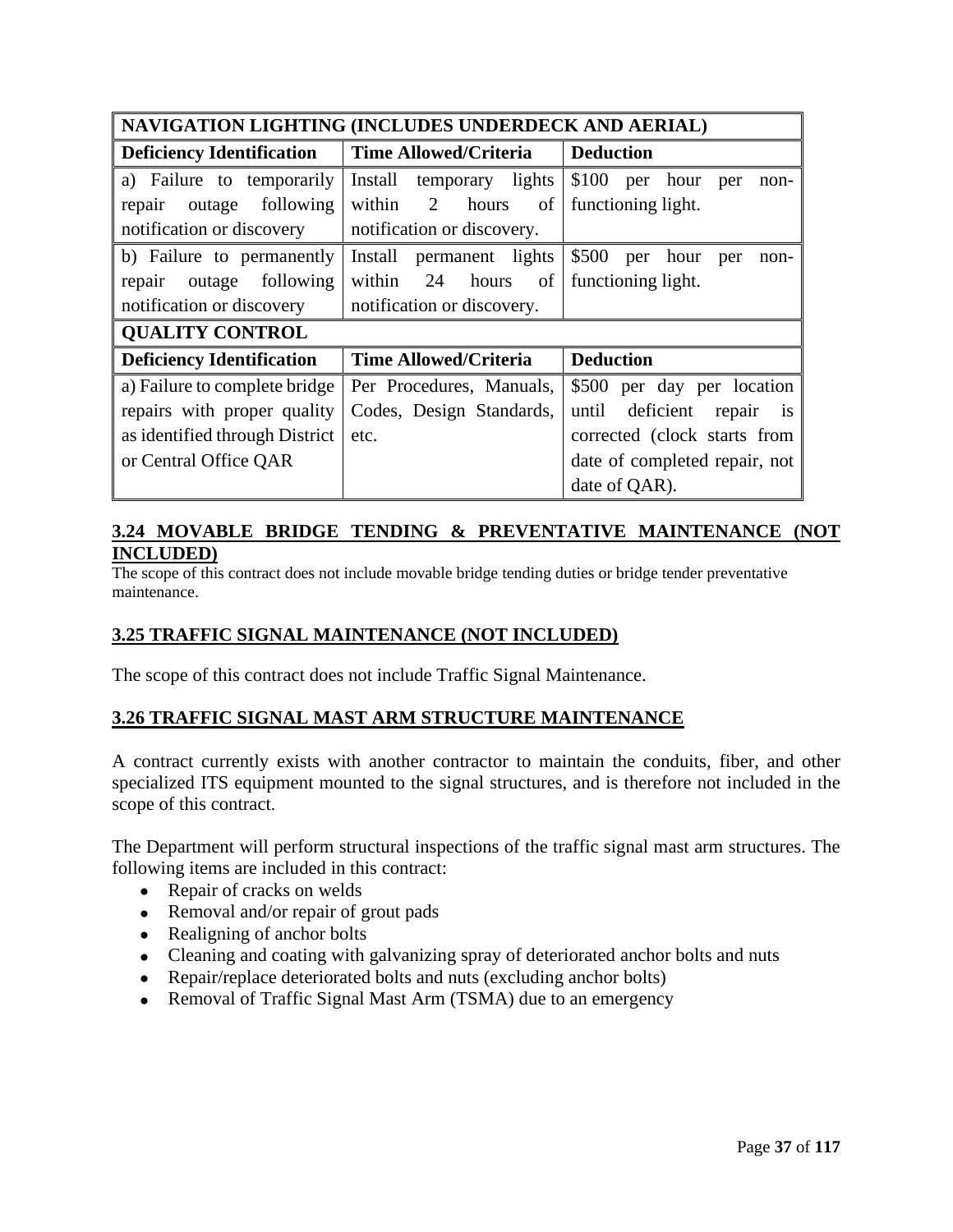## **Traffic Signal Mast Arm PERFORMANCE CRITERIA**

| TRAFFIC SIGNAL MAST ARM MAINTENANCE                                     |                                                                                                  |                                                           |  |
|-------------------------------------------------------------------------|--------------------------------------------------------------------------------------------------|-----------------------------------------------------------|--|
| Deficiency Identification                                               | <b>Time Allowed/Criteria</b>                                                                     | <b>Deduction</b>                                          |  |
| Failure to make repairs<br>identified in Work Orders                    | Per Procedures, Manuals,<br>Codes, etc.                                                          | $$1,000$ per day per traffic<br>signal mast arm structure |  |
| Failure to make temporary<br>safety repairs resulting from<br>Incidents | Must secure public safety<br>from hazards and establish<br>proper MOT before leaving<br>the site | \$1,000 per day per location                              |  |

## **3.27 TRAFFIC OPERATIONS WORK ORDERS**

Perform all Traffic Operations Work Orders as directed by the Department. These may include any system modifications, deletions, or additions related to but not limited to signing, pavement marking and safety related features. This related work will not exceed \$25,000.00 cumulatively during any single contract year based upon the Department's unit prices. Costs must be based on established FDOT state contract prices.

| <b>TRAFFIC OPERATIONS WORK ORDERS</b>                                                          |                                                                                                                                                                |                                                                                                   |  |
|------------------------------------------------------------------------------------------------|----------------------------------------------------------------------------------------------------------------------------------------------------------------|---------------------------------------------------------------------------------------------------|--|
| <b>Deficiency Identification</b>                                                               | <b>Time Allowed/Criteria</b>                                                                                                                                   | <b>Deduction</b>                                                                                  |  |
| a) Traffic Operations Work<br>Order not completed within<br>allowed timeframe                  | Work must be completed<br>within timeframe<br>established in Work Order                                                                                        | \$100 per day late per Work<br>Order                                                              |  |
| b) Traffic Operations Work<br>Order not completed<br>correctly or according to<br>requirements | Work must be completed<br>according to requirements<br>established in the Work<br>Order, procedures,<br>specifications, and other<br><b>Contract Documents</b> | Re-perform the work until<br>correct plus any deductions<br>due to exceeding allowed<br>timeframe |  |

## **Traffic Operations Work Orders PERFORMANCE CRITERIA**

### **3.28 DEPARTMENT OF CORRECTIONS INMATE LABOR (NOT INCLUDED)**

The scope of this contract does not include utilization of Florida Department of Corrections (FDC) inmate labor crews.

## **3.29 INTELLIGENT TRANSPORTATION SYSTEMS (ITS)**

A contract currently exists with another Contractor to maintain the conduits, fiber, and other specialized ITS equipment mounted to structures, and therefore these items are not included in the scope of this contract.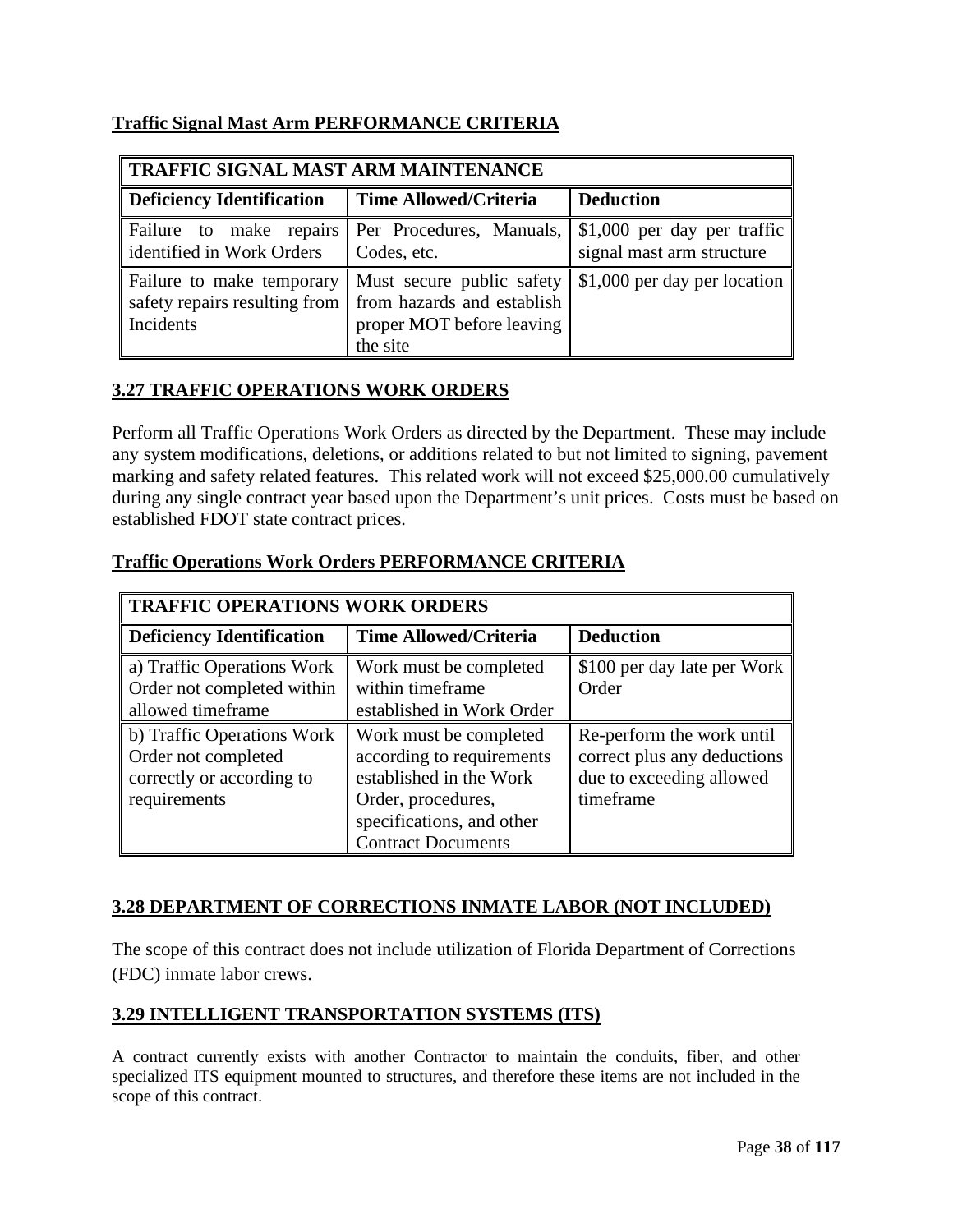## **3.30 ATTACHMENTS**

Attachments I thru II are incorporated into this contract.

## **3.31 PAYMENT SCHEDULE**

The Contractor shall be paid in equal monthly amounts for the contract period, by dividing the bid amount by the total number of months specified below under the "Total Months" column.

If renewal is allowed, the equal monthly amounts will be established in the same manner.

| Financial Project Number   | <b>Total Months</b> |
|----------------------------|---------------------|
| $\parallel$ 430081-4-72-01 | $\vert$ 60          |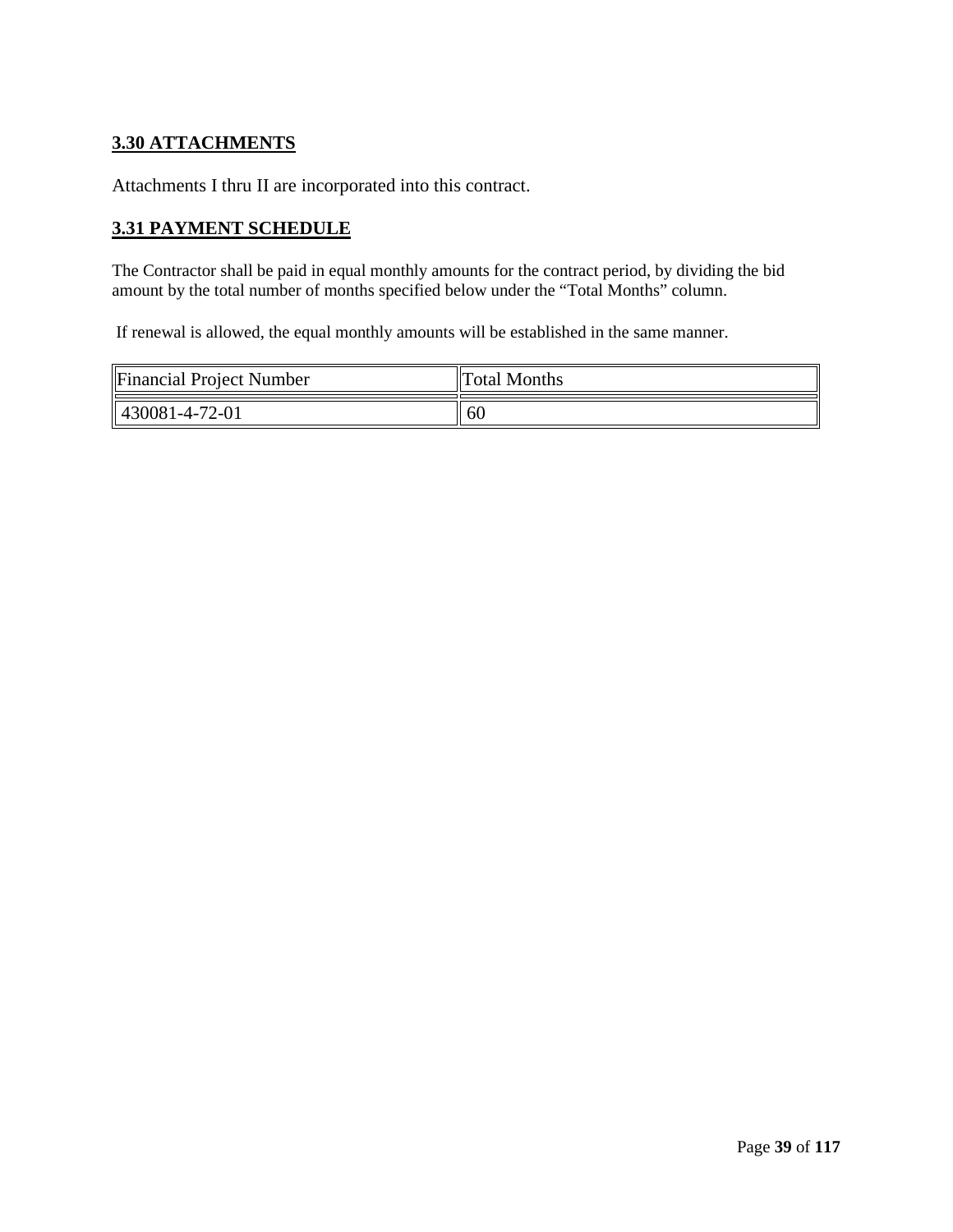## **4. OTHER CONTRACTUAL REQUIREMENTS**

## **4.1 GENERAL REQUIREMENTS -CONTRACTOR RESPONSIBILITY (ENHANCED)**

Actively participate in the Department's Traffic Incident Management (TIM) team meetings, Regional Traffic Management Operations Center (RTOC) meetings, Intelligent Transportation System (ITS) Coalition meetings, Community Traffic Safety Team (CTST) meetings, and other meetings as directed by the Department. In all meetings provide assistance, information, incident debriefings, and expertise as needed.

### **4.2 MRP SCORES (ENHANCED)**

The individual characteristic rating per procedure for each of the MRP characteristics below is deleted and replaced with the following:

### **4.2.1 Roadside Mowing:**

Maintain an individual characteristic rating of 80 or better as evaluated by the scheduled MRP cycles for Roadside Mowing.

#### **4.2.2 Slope Mowing:**

Maintain an individual characteristic rating of 80 or better as evaluated by the scheduled MRP cycles for Slope Mowing.

### **4.2.3 Litter:**

Maintain an individual characteristic rating of 80 or better as evaluated by the scheduled MRP cycles for Litter Removal.

### **4.3 STORMWATER AND MITIGATION MAINTENANCE**

Perform inspections at frequencies identified in the permit and permit compliance plan. Submit an accurate inspection report to the Department identifying all permit deficiencies and suggested corresponding corrective actions. Perform all necessary maintenance activities for all stormwater and mitigation facilities so that the facilities function properly as designed and are in compliance with all federal, state, and local permit criteria. Permitting Agencies will conduct periodic permit compliance inspections to ensure facilities are being properly maintained. Some inspections will be scheduled, while some will be random.

### **Stormwater and Mitigation Maintenance PERFORMANCE CRITERIA**

| <b>Deficiency Identification   Time Allowed/Criteria</b> |                             | <b>Deduction</b>                 |
|----------------------------------------------------------|-----------------------------|----------------------------------|
| Five or more deficiencies                                | Immediately upon receipt of | \$1000 per facility containing 5 |
| are identified on                                        | permit inspection report    | or more deficiencies.            |
| Contractor's inspection                                  |                             |                                  |
| report.                                                  |                             |                                  |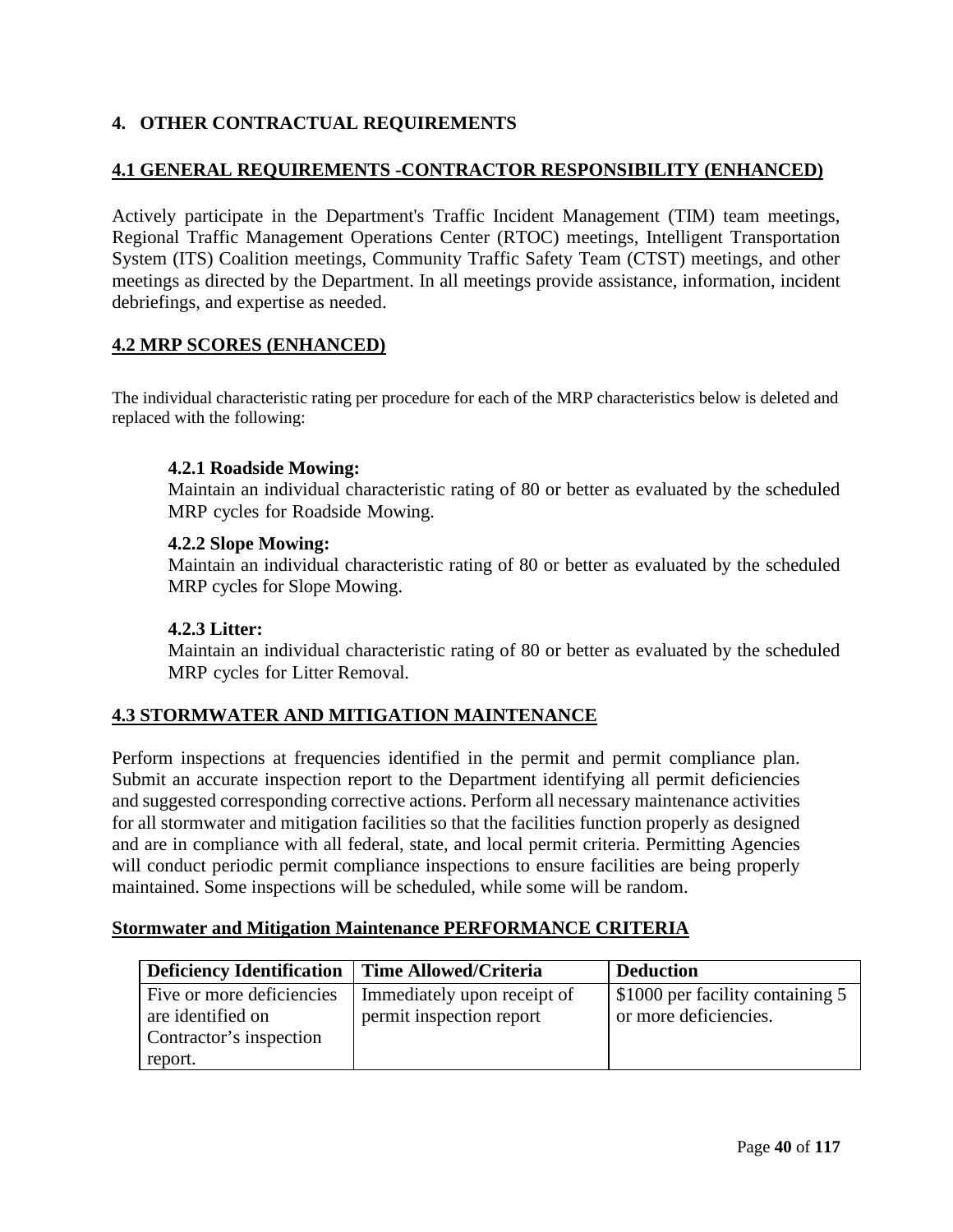| One or more deficiencies<br>are found through permit<br>inspection performed by<br>Permitting Agency and<br>are not corrected in a<br>timely manner. | Immediately upon failure to<br>complete required corrective<br>action within required<br>timeframes. | \$5000 per deficiency if<br>required corrective action is<br>not taken within required<br>timeframes. |
|------------------------------------------------------------------------------------------------------------------------------------------------------|------------------------------------------------------------------------------------------------------|-------------------------------------------------------------------------------------------------------|
| Failure for contractor to<br>perform inspections and<br>provide accurate<br>inspection<br>reports to the Department.                                 | As required by permit or permit<br>compliance plan                                                   | \$200 per occurrence                                                                                  |

## **4.4 INLETS, MANHOLES, AND JUNCTION BOXES**

The Department will evaluate based on a casual/unplanned field observation.

### **Inlets, Manholes, Pipes and Junction boxes PERFORMANCE CRITERIA**

| <b>Deficiency Identification</b> | <b>Time Allowed/Criteria</b>                  | <b>Deduction</b> |
|----------------------------------|-----------------------------------------------|------------------|
| Failure to clean manholes,       | Immediately upon discovery of a sump more     | \$1000 per       |
| inlets and pipes                 | than 50% full of debris, or that the cross-   | occurrence       |
|                                  | sectional area at any point of a pipe is more | or violation     |
|                                  | than 25% restricted by debris                 |                  |
| Flooding determined to be due    | Immediately upon flooding, in addition to any | $$5,000$ per     |
| to blockage or damaged pipe      | other applicable performance deductions       | occurrence       |
| Failure to make temporary        | Within 4 hours upon identification.           | $$500$ per       |
| repairs for missing or badly     |                                               | occurrence       |
| damaged frames and grates to     |                                               | or violation     |
| restore safety for roadways      |                                               |                  |
| users.                           |                                               |                  |
| Failure to replace frames and    | Within 2 weeks of identification              | $$500$ per       |
| grates that are missing or badly |                                               | occurrence       |
| damaged (more than 25% non-      |                                               | or violation     |
| functional).                     |                                               |                  |

## **4.5 OPAQUE VISUAL BARRIER**

The Department will evaluate the following Performance Criteria for opaque visual barriers, glare paddles, or any other device serving the same purpose. The Department will evaluate based on a casual/unplanned field observation.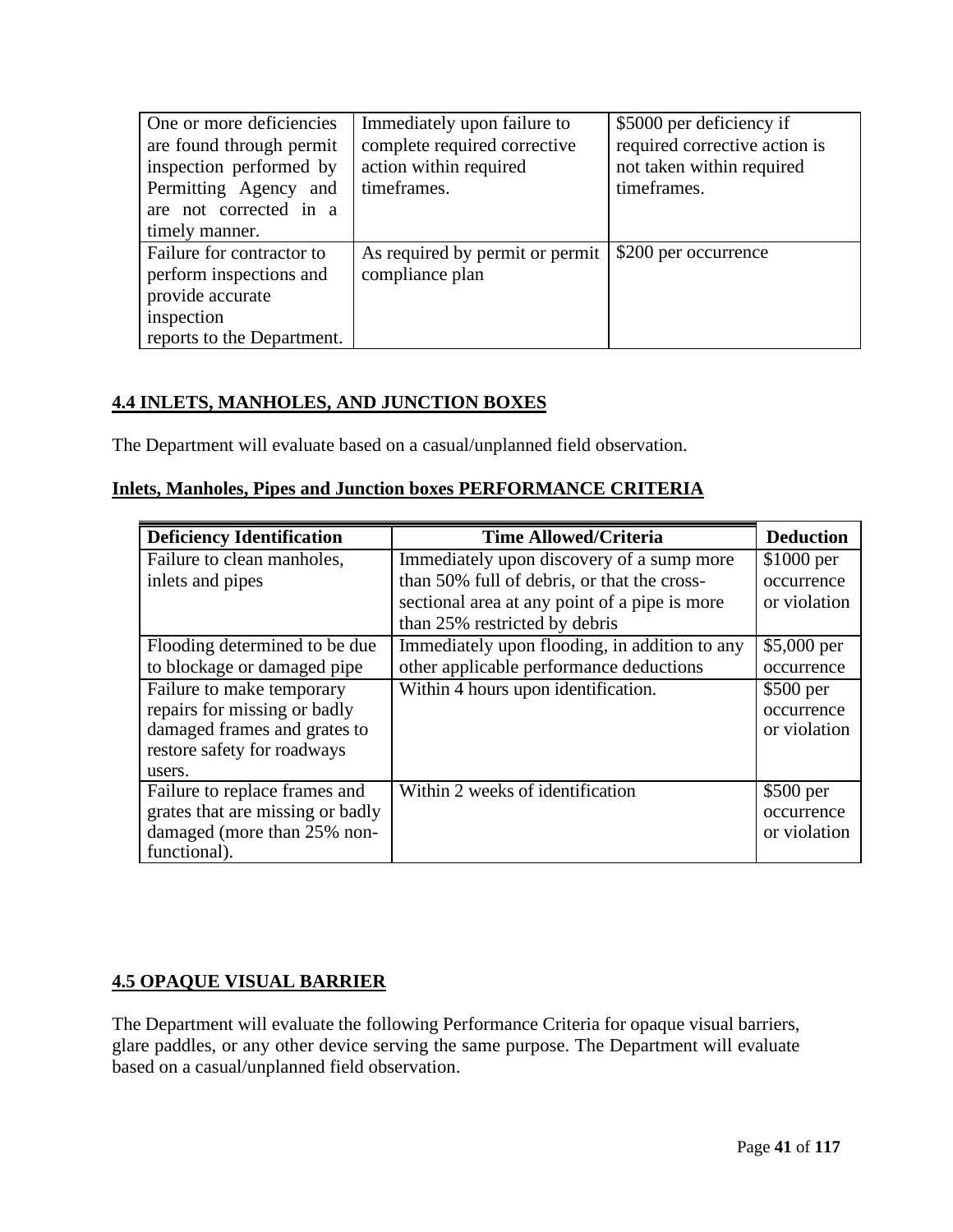## **Opaque Visual Barrier PERFORMANCE CRITERIA**

| <b>Deficiency Identification</b> | <b>Time Allowed/Criteria</b> | <b>Deduction</b>                    |
|----------------------------------|------------------------------|-------------------------------------|
| Two or more consecutive          | days                         | \$100 per occurrence per paddle per |
| paddles are missing              |                              | dav                                 |

The performance measure for Barrier Walls under Section 3 of the Scope will be applied to concrete Opaque Visual Barriers above concrete walls.

## **4.6 ILLEGAL HABITATION OF THE DEPARTMENT'S RIGHT-OF-WAY**

Upon becoming aware of individuals who appear to be utilizing any portion of the Department's right-of-way for habitation purposes, it will be necessary to have such individuals relocated. Contact the District Roadway/Roadside Administrator to coordinate relocation activities. Once an individual is relocated, dispose of all debris, in accordance with all Local, State and Federal laws. Furnish and install "NO TRESPASSING" signs at locations where it appears that people are utilizing the area for habitation purposes.

### **Illegal Habitation of the Department's Right-of-way PERFORMANCE CRITERIA**

| <b>Deficiency Identification</b>                                                            | <b>Time Allowed/Criteria</b>                            | <b>Deduction</b> |
|---------------------------------------------------------------------------------------------|---------------------------------------------------------|------------------|
| Failure to coordinate relocation activities Within 24 hours upon notification \$100 per day |                                                         |                  |
|                                                                                             | or discovery                                            | per location     |
| Failure to dispose of all debris                                                            | Within 24 hours upon completion $\frac{1}{500}$ per day |                  |
| associated with the illegal habitation                                                      | of Relocation                                           | per location     |

## **4.7 GRAFFITI (ENHANCED)**

Our corridors are bound by features that may be subject to graffiti. These same corridors are also traveled every day by tens of thousands of motorists, tourists, the media and elected officials. It is extremely important to develop and implement a graffiti removal and prevention plan to minimize the exposure of graffiti to those traveling these corridors. The performance measure for Graffiti under Section 3 of the Scope is further enhanced as follows.

## **Graffiti PERFORMANCE CRITERIA**

| <b>Deficiency Identification</b>        | <b>Time Allowed/Criteria</b>         | <b>Deduction</b> |
|-----------------------------------------|--------------------------------------|------------------|
| Failure to remove any graffiti          | Successfully remove/cover            | $$1,000$ per     |
| considered explicit, offensive,         | graffiti within four (4) hours of    | day per          |
| vulgar, political, or sexual in nature. | identification                       | roadway mile     |
| Failure to remove/cover any graffiti    | Successfully remove/cover            | $$1,000$ per     |
| on multi-post signs and overhead        | graffiti within twelve (12) hours of | day per          |
| sign panels.                            | identification                       | roadway mile     |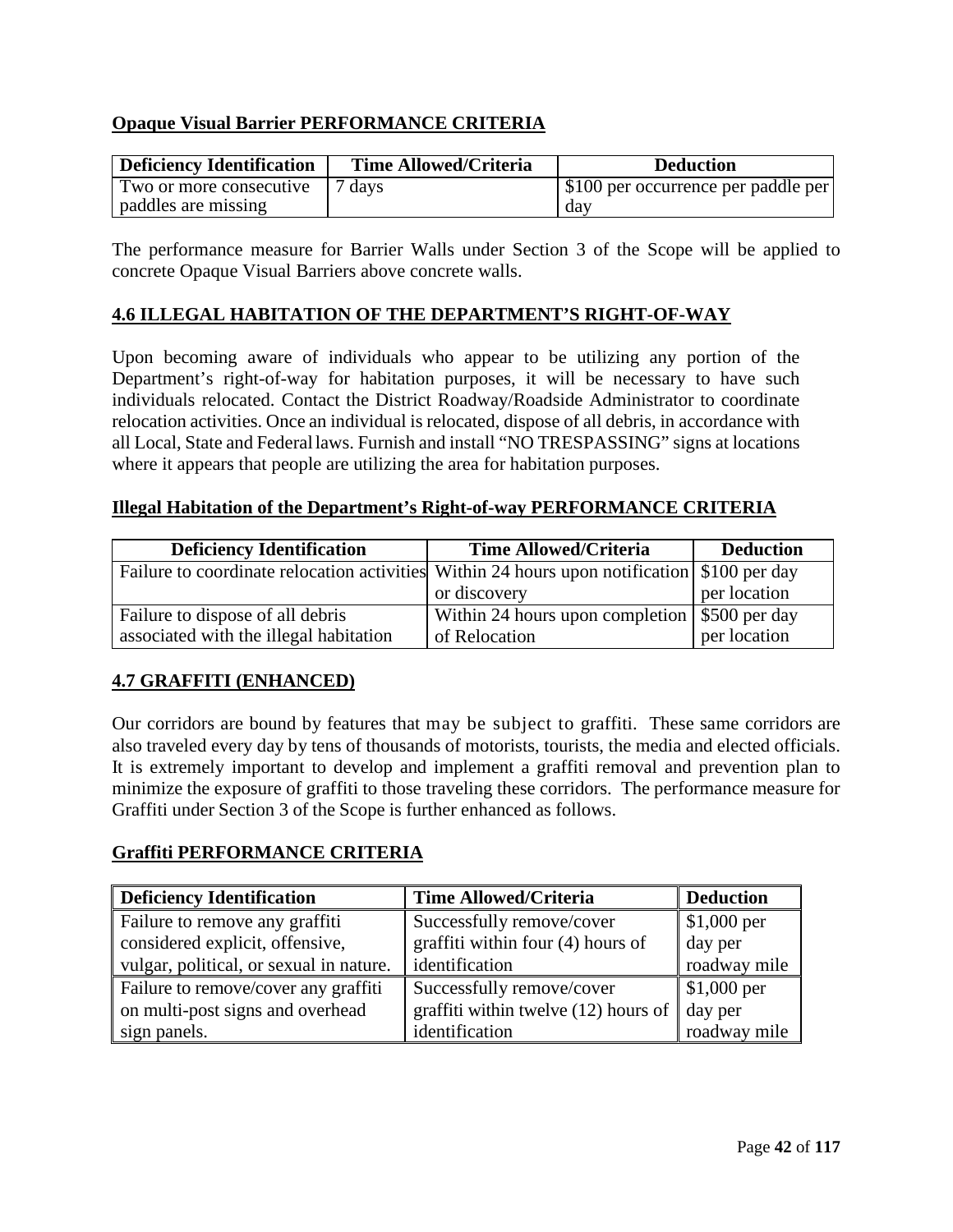## **4.8 HIGHWAY LIGHTING (ENHANCED)**

Maintain the highway lighting system within the project limits. Include lights that are part of the circuits on our service points that extend to local roads, on and off ramps, service roads, frontage roads associated with the highway system.

## **Highway Lighting PERFORMANCE CRITERIA**

| Deficiency Identification                                             | <b>Time Allowed/Criteria</b> | <b>Deduction</b> |
|-----------------------------------------------------------------------|------------------------------|------------------|
| If more than 10 consecutive street lights are out   After 48 hours of |                              | $$2,000$ per     |
|                                                                       | incident                     | occurrence       |
| Lights are discovered to be on anytime                                | After 48 hours of            | $$500$ per       |
| between dawn & dusk, without a valid reason.                          | incident                     | occurrence       |

## **4.9 EXPRESS LANES EXCLUSIVITY**

Maintain a safe system that separates the Express Lanes from the General Purpose lanes. This system shall prevent all vehicles from traveling from the Express Lanes to the General Purpose lanes, and vice versa. Accomplished this by satisfying one of the two methods described below.

Since the Express Lanes alleviate congestion and increase travel times by allowing users to pay a fee to use the Express Lanes, lanes closures are only permitted on certain nights. The contractor can perform one (1) lane closure northbound and one (1) lane closure southbound of the Express Lanes per week. The Department will provide the Contractor the current TTC plans, if available. The Contractor shall review, improve, and assume all responsibility for the TTC plans at the beginning of the contract.

> (Method 1) Replace damaged or missing high performing delineators on all Express Lanes.

Performance Criteria associated with this Method include:

## **Express Lanes Exclusivity PERFORMANCE CRITERIA (Method 1)**

| <b>Deficiency Identification</b>                   | <b>Time</b>      | <b>Deduction</b> |
|----------------------------------------------------|------------------|------------------|
|                                                    | Allowed/Criteria |                  |
| Delineator not orange in color (matching existing) | Immediately upon | $$500$ per       |
|                                                    | identification   | delineator       |
| Delineator less than 36 inches in height (from     | Immediately upon | $$500$ per       |
| pavement surface to top of delineator)             | identification   | delineator       |
| Delineators not meeting vertical tolerances        | Immediately upon | $$500$ per       |
|                                                    | identification   | delineator       |
| Reflective sheeting less than 30 square inches or  | Immediately upon | $$1,000$ per     |
| more than 40 square inches                         | identification   | delineator       |
| Gaps in delineators greater than thirty (30) feet  | Immediately upon | $$10,000$ per    |
|                                                    | identification   | location         |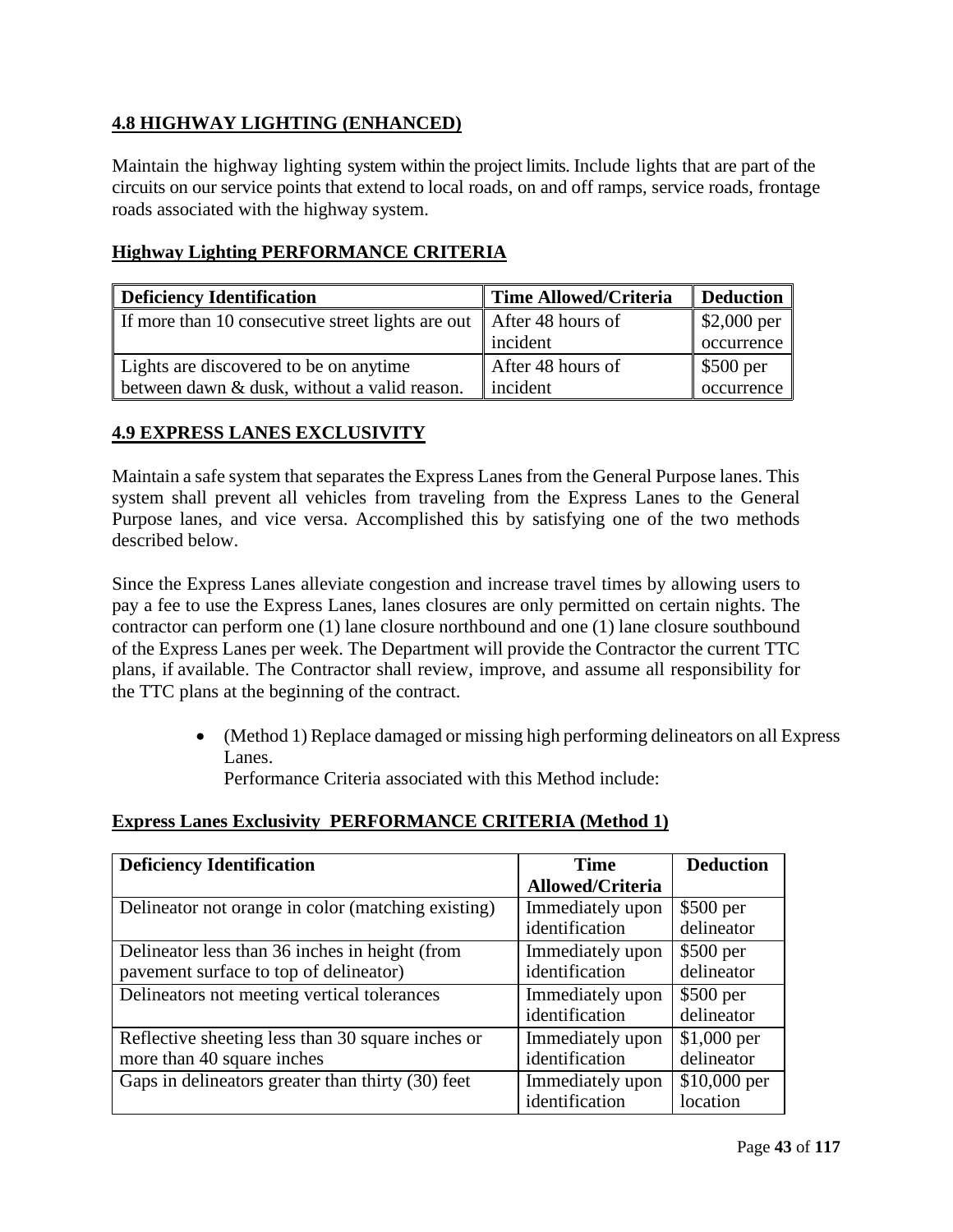| More than 100 delineators missing in either the<br>southbound or northbound direction                     | Immediately upon $\vert$ \$10,000 per<br>identification | side of road |
|-----------------------------------------------------------------------------------------------------------|---------------------------------------------------------|--------------|
| Failure to provide access to the Department and its<br>representatives to the areas closed off to traffic | Immediately upon $\mid$ \$1,000 per<br>identification   | Incident     |

 (Method 2) Design, develop, install and maintain a safe and effective system that prevents vehicles from traveling from the Express Lanes to the General Purpose lanes, and vice versa. Repair the system along all Express Lanes. Follow Section 1.7 - Contractor Responsibilities, when submitting to the Department new and innovative products. Performance Criteria associated with this Method include:

## **Express Lanes Exclusivity PERFORMANCE CRITERIA (Method 2)**

| <b>Deficiency Identification</b>                    | <b>Time</b>      | <b>Deduction</b> |
|-----------------------------------------------------|------------------|------------------|
|                                                     | Allowed/Criteria |                  |
| System is not maintained to preserve the product    | Immediately upon | $$500$ per       |
| characteristics submitted to the Department         | identification   | Location         |
| Vehicles cross from the Express Lanes into the      | Immediately upon | $$10,000$ per    |
| General Purpose Lanes, or vice versa                | identification   | Incident         |
| Failure to provide access to the Department and its | Immediately upon | $$1,000$ per     |
| representatives to the areas closed off to traffic  | identification   | Incident         |

## **4.10 MAINTENANCE MAPS UPDATES**

Complete and update the Maintenance Maps throughout the life of this contract to reflect changes in maintenance limits. A progress-set submittal is due eight (8) months after beginning contract which will demonstrate to the Department the manner and progress of this task. Updating the maintenance maps shall be complete one (1) year after beginning contract. Updated sets showing all updates to each of the corridors under this contract are due to the Department every year beginning one (1) year after beginning contract. Each submittal will require one (1) hard copy and two (2) digital copies. The information in the maintenance maps shall be compatible with Department GIS maps. The Department will provide the Contractor electronic files of all existing Maintenance Maps. All plan features stated below are required in the maps. Submit maps as described below.

## **4.10.1 Roadway Lighting**

All roadway lighting including poles, high-masts, sign structures, under-deck lighting, navigational lights, key pull boxes, load centers, and circuit numbers. Each pole shall be numbered within each circuit sequentially starting closest to the source of power.

Be responsible for furnishing and installing pole structure tags system-wide and proposed to and approved by the Department prior to incorporation. Also include in the maps the following, or what is required per Procedure:

Voltage and wattage of each fixture per pole or structure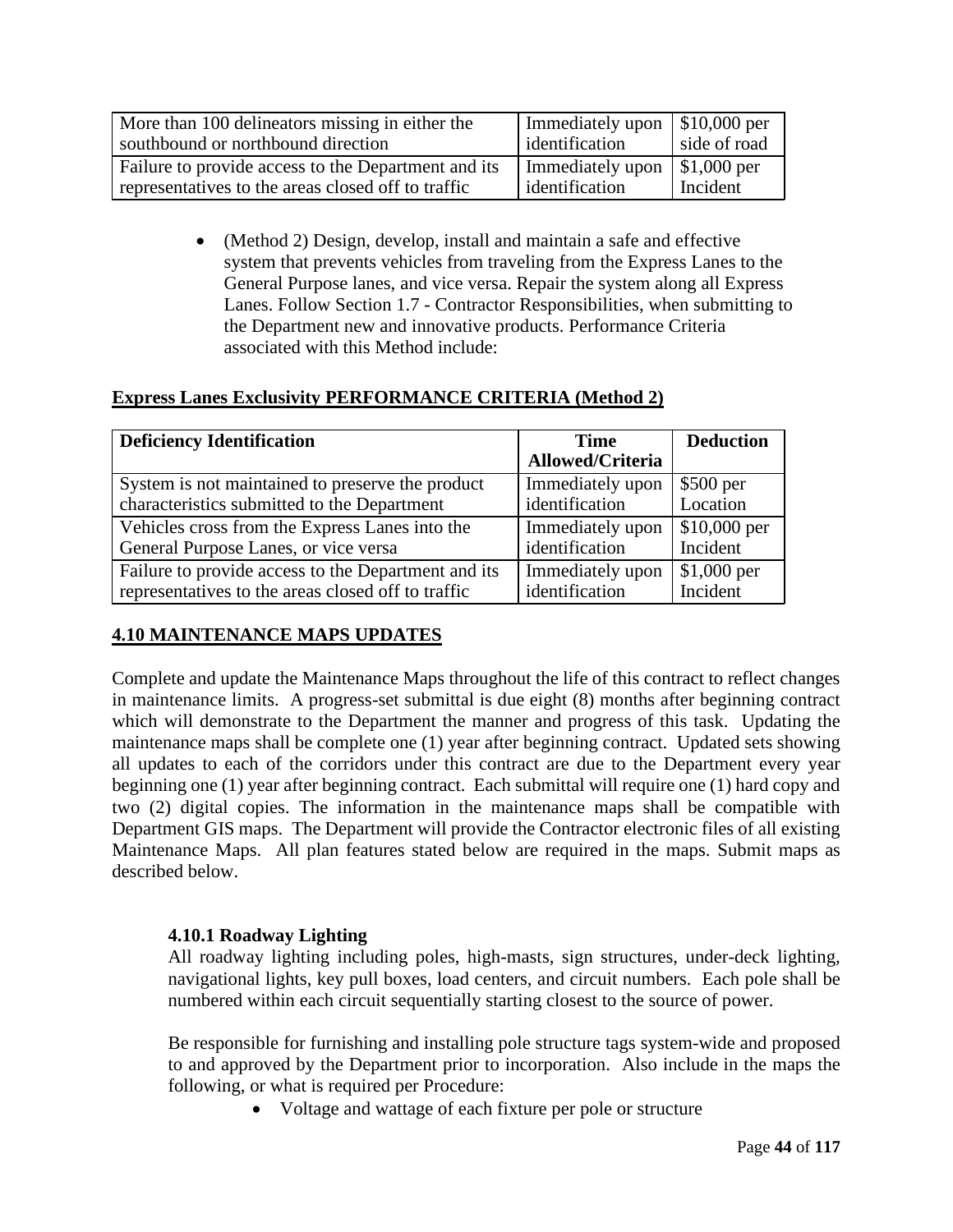- Location of each secondary load center
- Local power provider service points
- Voltage in and voltage out configuration of each secondary load center
- Ownership of photocell
- Contactor at each load center (FDOT, the local power provider, etc.)
- Local power provider transformer number for each service point
- Date of installation (if available)
- Manufacturer name and model number (if available)

Also required in these maps are the structure number of each sign structure and high-mast. The Department will provide the Contractor with all the as-built drawings available. A hardcopy is available upon Contractor's request. When available, the Department will provide DGN files of all existing lighting systems.

Furnish and install permanent tags to each pole and load center. Unless otherwise approved by the engineer, tags shall be 1" black on yellow aluminum letters/numerals in aluminum sleeves/holders mounted vertically. Each holder shall be capable of displaying 11 characters minimum. Tags shall be affixed to single arm poles with aluminum rivets and to steel structures with silicone/adhesive approved by the engineer. Newly constructed or re-worked systems or load center shall be updated utilizing all of the above criteria.

## **4.10.2 Landscape**

Delineate all landscaped areas and include text showing their corresponding areas in square yards. Landscape areas include all living natural plants except for the lawn/sod. At each biyearly submittal to the Department, the Contractor shall submit a report signed and sealed by a Landscape Architect registered in the State of Florida certifying that the information contained in the maintenance maps is accurate based on his/her field reviews.

## **4.11 E-MAINTENANCE**

Failure by the Contractor to meet the desired criteria established in Section 1.7.26 will result in a deduction in accordance with the following matrix:

# **E-Maintenance PERFORMANCE CRITERIA**

| Deficiency Identification*        | <b>Time Allowed/Criteria</b> | <b>Deduction</b>            |
|-----------------------------------|------------------------------|-----------------------------|
| Failure to supply 100% of forms   | Within 5 days of repair,     | \$100 per day per item      |
| or update the E-Maintenance       | event, or inspection.        | until complete and correct. |
| Inventory site(s) per             |                              |                             |
| policy/procedure with details and |                              |                             |
| before/after pictures of each     |                              |                             |
| incident or inspection.           |                              |                             |

This criteria shall apply to any/all added ISPE/E-Maintenance program expansions throughout the contract duration.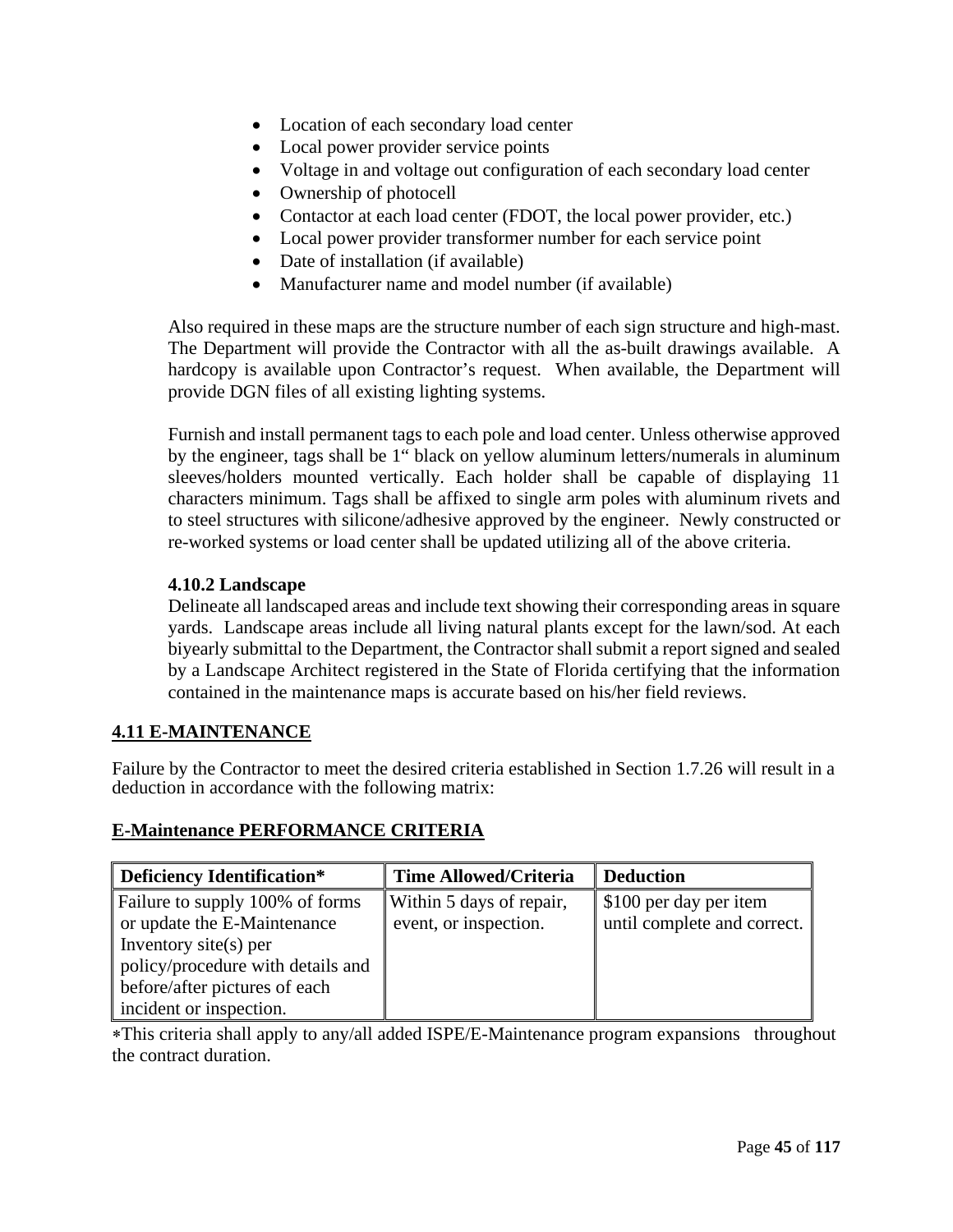## **4.12 FLASHING BEACON SIGN MAINTENANCE**

Maintain all flashing beacon signs that are not covered by a maintenance agreement with a city or county, or maintained by another office within the Department. Perform maintenance according to applicable procedures, specifications, and other contract documents.

## **Flashing Beacon Sign PERFORMANCE CRITERIA**

| <b>Deficiency Identification</b>                                        | <b>Time Allowed/Criteria</b>                 | <b>Deduction</b>           |
|-------------------------------------------------------------------------|----------------------------------------------|----------------------------|
| Failure to repair damaged<br>or malfunctioning flashing<br>beacon sign. | Repairs made within 48<br>hours of discovery | \$100 per day per location |

## **4.13 LANE CLOSURE REVIEW AND APPROVAL USING LANE CLOSURE INFORMATION SYSTEM (LCIS) FOR PERMIT WORK**

Contractor will be responsible to review and approve all lane closure requests to the Engineer fourteen calendar days in advance for work covered under permits.

## **4.14 CONSTRUCTION PROJECT RESPONSIBILITIES AND INSPECTIONS**

Within construction project limits, continue to remain responsible for all characteristics that are not designated as the responsibility of the construction contractor throughout the duration of all active construction projects, per procedure. The Contractor must participate in scheduled communication meetings, including the project Pre-Construction conference to define maintenance responsibilities.

Participate in final walk-throughs and functional checkouts for construction projects within the limits of this contract and identify any deficient items to the Maintenance Project Manager. All communication must be with the Maintenance Project Manager. Participate in all warranty field reviews for any component deemed necessary by the Department.

### **4.15 SOUND-BARRIER WALLS MAINTENANCE**

Contractor shall provide maintenance to all sound walls within the contract limits. The maintenance includes repairs, cleaning, and painting of the sound walls. Clean and paint 22,000 SF of the sound-barrier walls (if mounted on barrier, include barrier wall in calculation) within the maintenance limits within any contractual year. **Provide a report on a yearly basis indicating locations and include photos of the work completed.** 

### **Sound Barrier Walls Maintenance PERFORMANCE CRITERIA**

| <b>Deficiency Identification</b>     | <b>Time Allowed/Criteria</b> | <b>Deduction</b>              |
|--------------------------------------|------------------------------|-------------------------------|
| Failure to clean and paint 22,000 SF | Every 12 months.             | \$200 per day until 22,000 SF |
| per contractual year                 |                              | 1s met                        |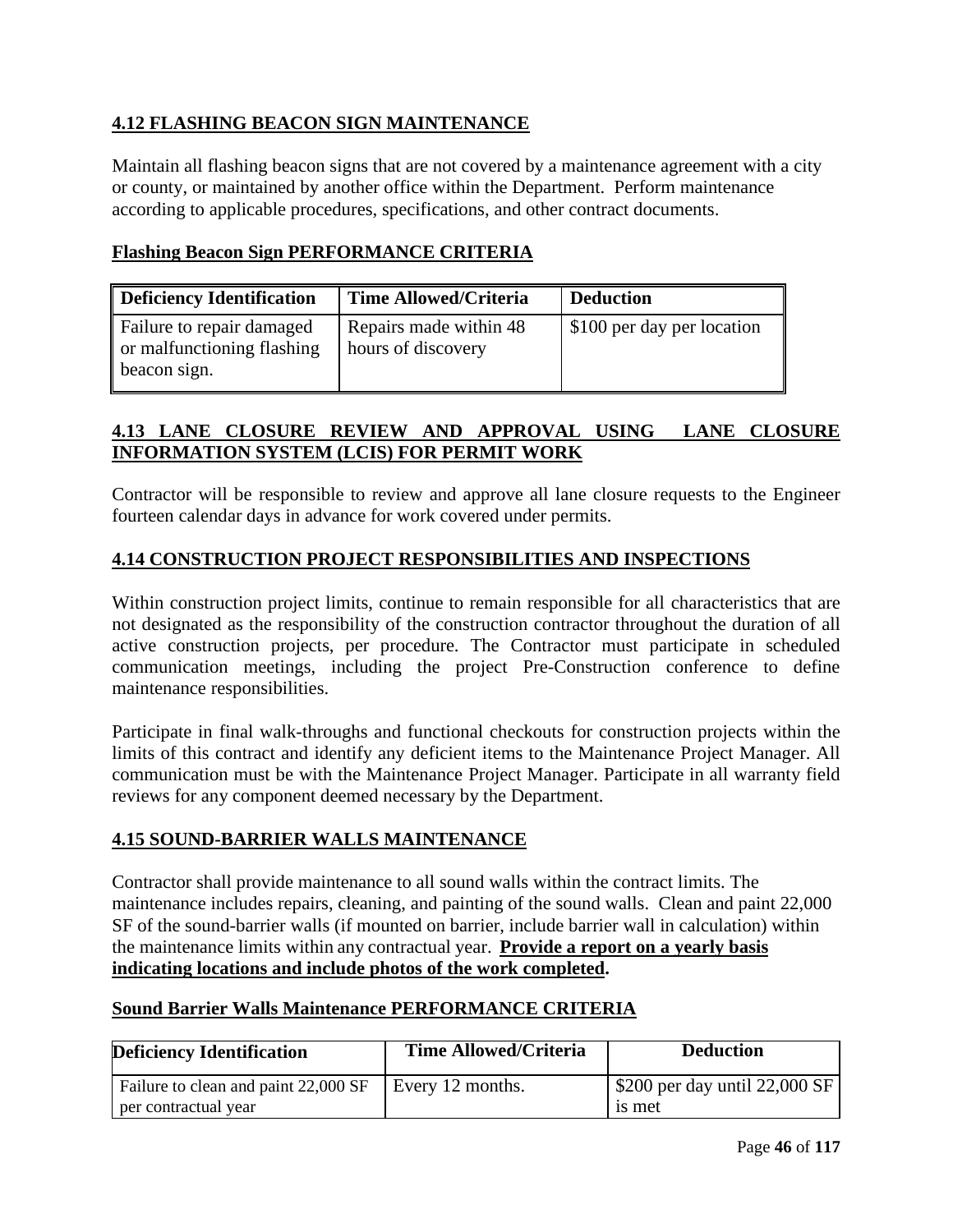| Failure to replace or repair | <b>Permanent Repairs within</b> | \$200 per day per location |
|------------------------------|---------------------------------|----------------------------|
| structurally damaged walls   | 14 days of identification       |                            |

## **4.16 FEASIBLE ACTION REVIEW COMMITTEE (FARC)**

The Contractor shall participate in the Department's monthly FARC meetings when the nonmovable bridges are due for review according to Department's procedures. While the Contractor is responsible for maintaining the Department's Structures in their original conditions, the Department has ultimate decision in all FARC Bridge Work Orders. The Contractor will work with the Department to find suitable solutions and alternate innovative solutions to maintain the Department's Structures in their original conditions.

## **4.17 QUALITY ASSURANCE REVIEW DOCUMENTATION**

The Department conducts periodic quality assurance reviews to ensure the Contractor is meeting the Department procedures and the requirements of this contract.

The Contractor shall provide reports with photographs of **all bridge work orders** completed issued during FARC meetings, within 2 weeks from completion.

## **Quality Assurance Review Documentation PERFORMANCE CRITERIA**

| Deficiency Identification                                     | Time Allowed / Criteria                                                                 | Deduction    |
|---------------------------------------------------------------|-----------------------------------------------------------------------------------------|--------------|
| Failure to provide bridge<br>work orders completion<br>report | Within 2 weeks from bridge work $\ \$1,000$ per incident of report<br>orders completion | not provided |

### **4.18 GENERAL COORDINATION ACTIVITIES**

Provide TCC and/or access 20 times per contractual year for Department activities. Providing access may involve the removal of any devices or structures within the Department R/W, or providing access to structures.

### **General Coordination Activities PERFORMANCE CRITERIA**

| Deficiency Identification     | <b>Time Allowed / Criteria</b> | <b>Deduction</b>            |
|-------------------------------|--------------------------------|-----------------------------|
| Failure to provide access to  | Within two $(2)$ weeks of      | $\frac{1}{2}$ \$500 per day |
| Department facilities or R/W. | notification.                  | until resolved.             |
| Failure to provide MOT for    | Within one $(1)$ week of       | $\frac{1}{2}$ \$500 per day |
| Department activities.        | notification                   | until resolved.             |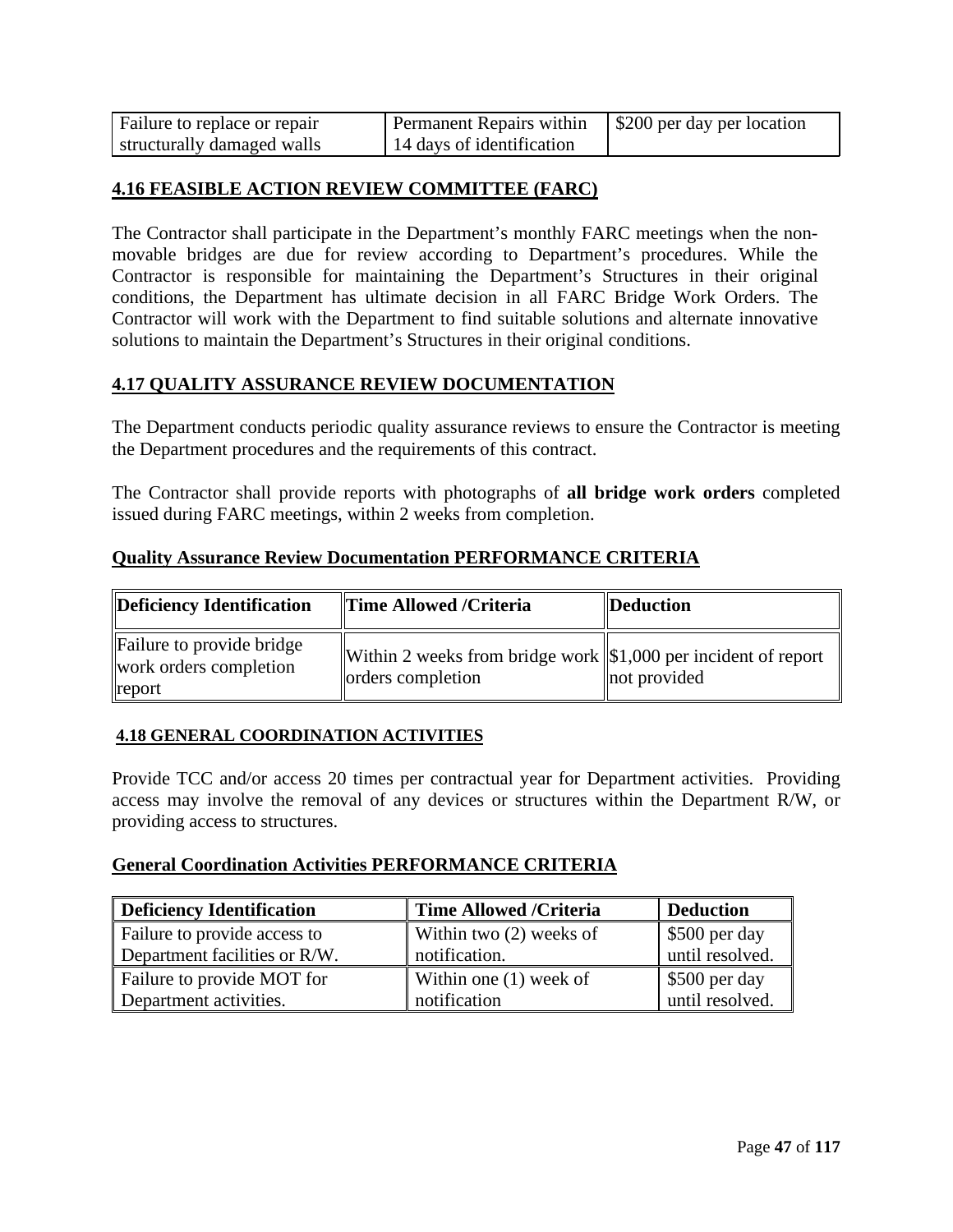## **4.19 LITTER REMOVAL**

Performance Criteria and Deduction are in addition to those related to MRP criteria. For the following performance criteria, the Department will evaluate locations based upon random customer complaints and on a casual/unplanned field observation.

## **Litter Removal PERFORMANCE CRITERIA**

| Deficiency Identification                          | <b>Time Allowed / Criteria</b>  | <b>Deduction</b> |
|----------------------------------------------------|---------------------------------|------------------|
| More than 2 cubic feet per acre of                 | Within 7 days of identification | \$500 per day    |
| litter is found at any point $(1/10 \text{ of a})$ |                                 | until resolved   |
| mile)                                              |                                 |                  |

### **4.20 NON-PERMITTED SIGNS**

To ensure the safety of the traveling motorist, remove all non-permitted signs located within the Department's right of way at On-Ramps and Off-Ramps and bridges including signs posted on the Department's fencing. The Department will evaluate this performance standard at any time. If the Department identifies a non-permitted sign, the Contractor will be notified and be assessed an invoice deduction.

### **Non-Permitted Signs Removal PERFORMANCE CRITERIA**

| Deficiency Identification | <b>Time Allowed/Criteria</b>                           | <b>Deduction</b> |
|---------------------------|--------------------------------------------------------|------------------|
| Failure to remove non-    | No signs at On-ramp, Off-ramps, 1 \$100 per occurrence |                  |
| permitted signs           | or on bridges.                                         | per sign         |

### **4.21 CLEAR ZONE (DROP-OFF CONDITIONS/HAZARDS)**

Incidents and events may result in significant drop-off hazards within the clear zone that may require long-term safety devices or temporary barriers. Provide TTC devices or barriers as required by Department Standards. Also, edge of pavement drop-offs may occur along sections of roadway due to vehicles exiting and entering the roadway at undesignated locations.

### **Clear Zone Drop-offs/Hazards PERFORMANCE CRITERIA**

| <b>Deficiency Identification</b>                                                                                                                                                           | <b>Time Allowed/Criteria</b> | <b>Deduction</b>                         |
|--------------------------------------------------------------------------------------------------------------------------------------------------------------------------------------------|------------------------------|------------------------------------------|
| Failure to provide temporary   Must secure with proper<br>or long-term TTC for drops- TTC before leaving the site<br>off/hazards not in compliance<br>with MRP or Department<br>Standards. |                              | \$1,000 per day per location $\parallel$ |
| Failure to correct edge of Repair within 2 weeks of $\frac{1}{200}$ per day per location.<br>payement drop-offs not in identification                                                      |                              |                                          |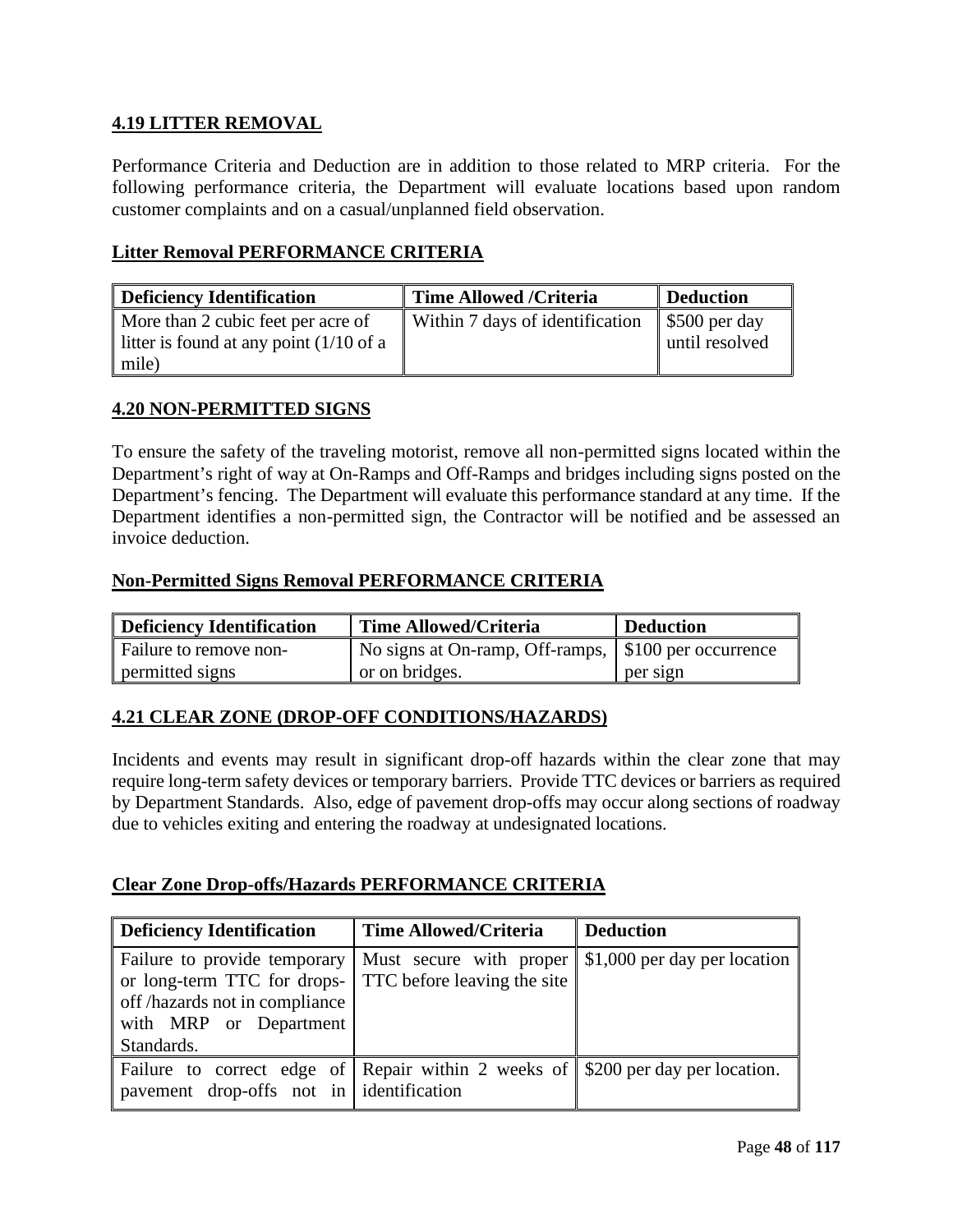| compliance with       | MRP | or |  |  |
|-----------------------|-----|----|--|--|
| Department Standards. |     |    |  |  |

## **4.22 PROJECT DESIGN DOCUMENTS REVIEWS**

The Contractor shall participate in all phase reviews of all design documents (plans, reports, studies, etc.) involving the corridors under this contract, and provided quality input. Contractor must have staff knowledgeable in maintenance practices to provide adequate comments and attend review meetings.

## **Project Design Document Review PERFORMANCE CRITERIA**

| Deficiency Identification                                       | Time Allowed/Criteria    | ∥ Deduction                       |
|-----------------------------------------------------------------|--------------------------|-----------------------------------|
| $\vert$ Failure to participate in any $\vert$ Per meeting where |                          | $\frac{1000}{200}$ per occurrence |
| design phase review                                             | someone knowledgeable in |                                   |
| meeting with active                                             | the subject does not     |                                   |
| unresolved comments                                             | attended                 |                                   |

## **4.23 FENCES**

Complete all permanent fence repairs and installations within 5 days of identifying a damaged fence, missing fence, or any other fence deficiency. A deficiency is defined as a condition not meeting the intent and location of the original design and installation. Perform temporary repairs immediately upon discovery of an area needing repair as described above.

Maintain a 5-foot wide mowed area in front of the Limited Access (LA) fence to provide a clear path for inspection and maintenance of the fence. The Contractor shall keep the fence properly maintained and free from growth including, but not limited to vines, weeds, and tree limbs. Fence must be kept intact and upright at all times. When mowing the fence line, do not mow jurisdictional wetland areas.

The Department will evaluate based on a casual/unplanned field observation.

### **Fence Maintenance PERFORMANCE CRITERIA**

| <b>Deficiency Identification</b>   | <b>Time Allowed/Criteria</b>  | <b>Deduction</b>      |
|------------------------------------|-------------------------------|-----------------------|
| Failure to make temporary repairs  | Within 12 hours               | \$500 per occurrence  |
| Failure to make permanent repairs  | Within 7 days after discovery | \$1000 per occurrence |
| Failure to mow & maintain a 5-foot | Immediately upon discovery    | \$500 per occurrence  |
| wide area in front of the LA fence |                               |                       |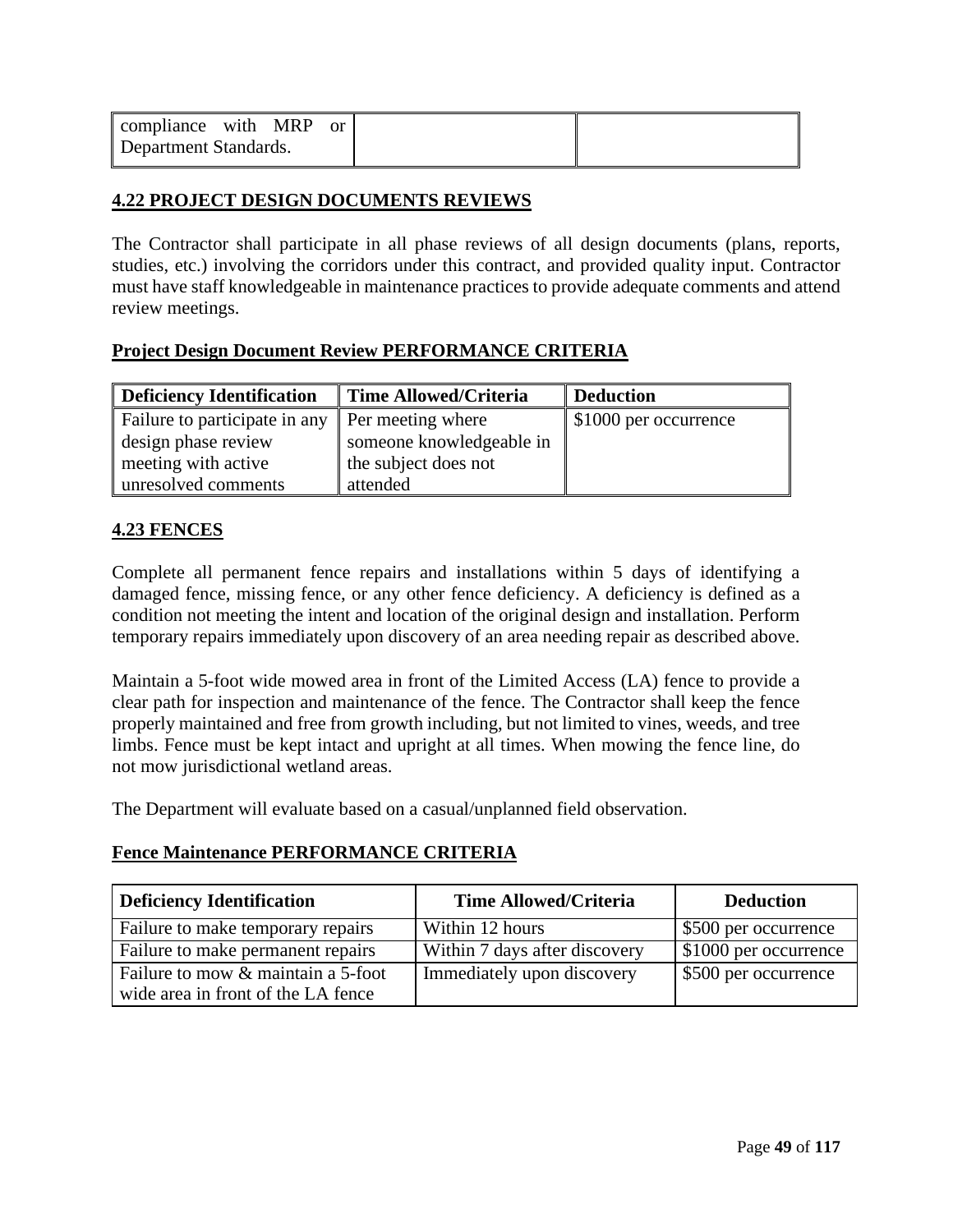## **4.24 DYNAMIC VARIABLE MESSAGE SIGNS**

A contract currently exists with another Contractor to maintain the conduits, fiber, and other specialized ITS equipment mounted to the sign structures, and therefore such equipment is not included in the scope of this contract. "Overlane Sign Structures" in Section 3, includes all structures used for dynamic/variable message signs.

## **4.25 MULTI-POST AND OVERHEAD SIGN PANEL REPLACEMENT**

Coordinate with the Department when updating the message or replacing the panels on all multi- posts and overhead signs. Failure to coordinate with the Department may result in replacing the sign panel at the Contractor's cost.

## **Multi-post and Overhead Sign Panel Replacement PERFORMANCE CRITERIA**

| <b>Deficiency Identification</b>             | <b>Time Allowed/Criteria</b> | <b>Deduction</b>   |
|----------------------------------------------|------------------------------|--------------------|
| Replacing multi-post or overhead sign panels | Immediately upon             | \$500 per incident |
| without coordinating with the Department     | discovery                    |                    |

## **4.26 USE OF DEPARTMENT PROPERTY AND BUILDINGS**

The Department's may allow use of facilities or property for maintenance activities related to this contract. If the contractor, elects to use any facility or property, the Contractor is responsible for all routine maintenance of the facility or property including but not limited to janitorial, landscape, equipment preventive maintenance and building minor repairs, and for adhering to life and safety requirements from all authorities having jurisdiction, and payment of all utility bills. The Contractor is responsible for the repair of any damage to the facility caused by his negligence and/or as a result of deferred maintenance and abuse. Any major repairs to the facility (major roof repairs, a/c replacement, etc.) will come under Fixed Capital Outlay (FCO) program.

The Contractor will not use the Department property in any manner for personal advantage, commercial gain, or other endeavors by the Contractor or the Contractor's employees other than in the performance of the work described in this contract. The issue or loan of Department property, for non-Department activities or for personal use is prohibited. If the facility, capital equipment, or other Department-furnished property is used for any other purpose, the Department will have the option of immediately revoking the use of the property.

The Contractor will further use and occupy the Department facility in a careful and proper manner, and not commit any waste thereon. The Contractor is responsible for all costs associated with hazardous conditions resulting from the Contractor's negligence or actions or omissions of responsible action.

No structures, improvements or renovations of any kind will be placed upon the land without prior written approval from the Department's Asset Maintenance Project Administrator for Monroe County. Any such structures or improvements will be constructed in a professional and competent manner, following the South Florida Building Code, at the Contractor's cost and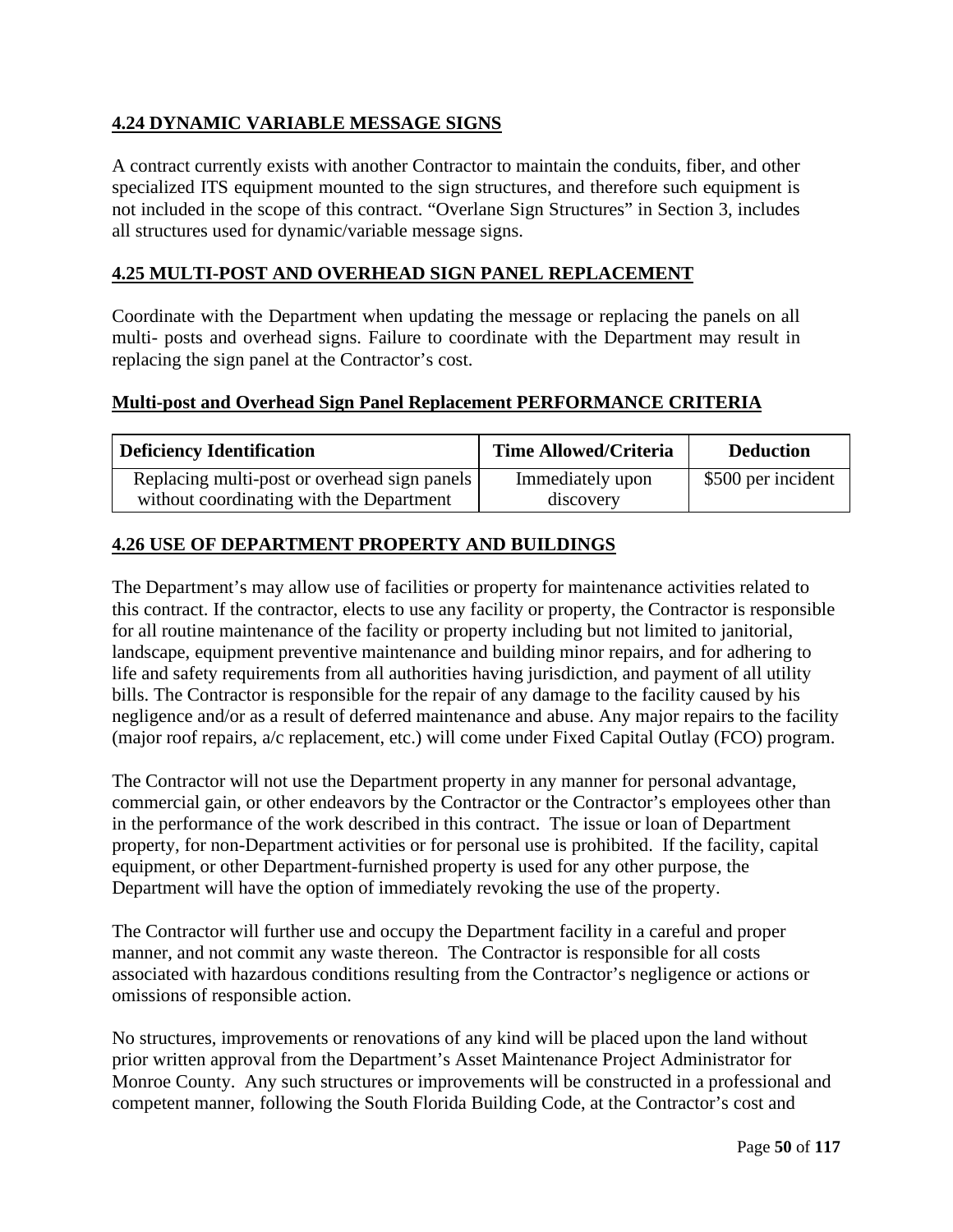expense (which includes obtaining any necessary building permits). The Contractor, at the option of the Department and at the cost and expense of the Contractor, will remove any structures or improvements constructed by the Contractor by midnight on the day of termination of this Contract and the area restored to its condition at the time the Contract was originally executed. The Contractor does hereby accept the Department facility in the depicted area as now being in fit and tenantable condition for all purposes of the Contractor.

The Contractor will manage, control and safeguard the Department facility. Prudent property management will be the responsibility of each Contractor manager, employee, and representative. Contractor managers and employees will prevent instances of fraud, waste, and abuse, and they will correct property management deficiencies.

The contractor shall coordinate with the Department following any type of emergency event for work needed after the event including but not limited to preparation, damage assessment, and repair.

The Contractor will have the responsibility for maintenance, repair and security of Department facility, capital equipment and other Department furnished items through the term of the Contract. The Contractor is responsible to provide all documentation and reports related to operating and maintenance costs of the facility upon request by the Department. Upon completion of the Contract, the Contractor will be responsible for returning the facility to the Department in equal or better condition than when received.

The Contractor will submit immediate written notification to the Department Project Administrator upon determining that any element of the facility or its contents is in need of repair or replacement. The Department Project Administrator will make the determination as to the necessity of the work and the cause of the damage being normal wear and tear to be paid for by the Department, or abuse, misuse, accident, or vandalism on the part of the Contractor to be paid for by the Contractor. The Contractor will repair or replace (including acquiring necessary permits) damaged Department facilities and capital equipment to their pre-damaged condition or better and will become the property of the Department. For the case of normal wear and tear, the Department Project Administrator will have the option to repair or the replacement, and the option of completing the work utilizing a subcontractor through a three quote process solicited by the Contractor, Department forces, or other available means.

The Contractor will keep and maintain the Department facility in the depicted area or other structure, now or hereafter erected thereon, in good and safe condition and repair, at the Contractors expense, during the existence of this Contract, and will keep the same free and clear of any debris of any kind, so as to prevent the same becoming dangerous, flammable or objectionable. The Department will have no duty to inspect or maintain any of the facility or structures, if any, during the term of this Contract; however, the Department will, at any time, have the right to enter the property for purposes of inspection, including conducting an environmental assessment. Such assessments may include but would not be limited to maintenance and operation inspections, and any other actions that might be reasonable and necessary. The Department's right of entry will not obligate inspection of the property by the Contractor, nor will it relieve the Contractor of its duty to maintain the property. In the event of emergency due to a release or suspected release of hazardous waste on the premise, the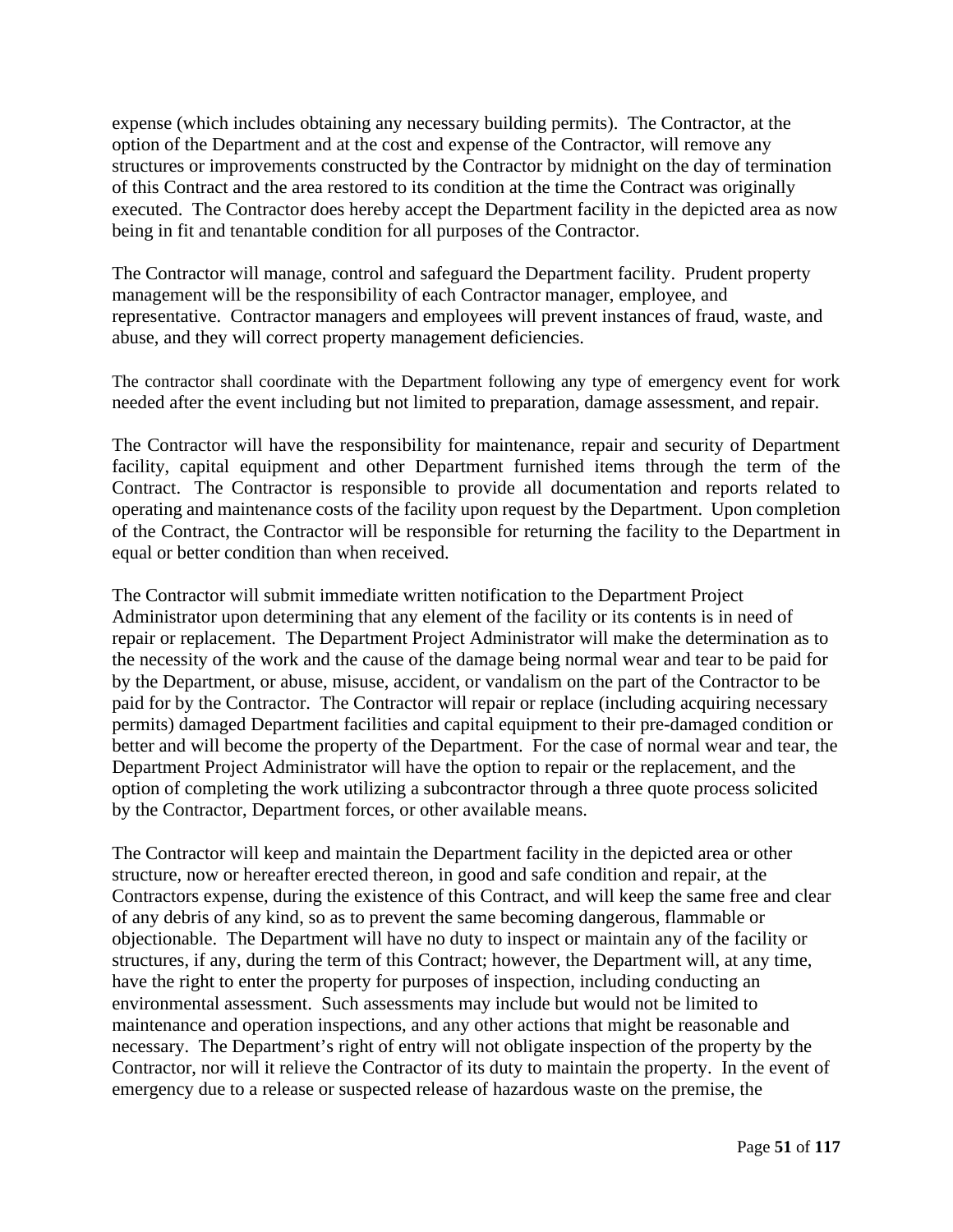Department will have the right of immediate inspection, and the right, but not the obligation, to engage in remedial action, without notice.

The Department and Contractor will perform joint inspection of the Department facility at the start of the Contract and annually thereafter.

The Contractor will not assign or sublet all or any part of the Department property to any private/public parties (persons or corporations).

The Contractor is responsible for compliance with the requirements of the Department Safe Work Practices and Compliance Standards Handbook to assure safe work practices are observed in work activities and operations conducted at the Department facilities.

The Contractor will remove its equipment, tools, supplies, and materials from Department facilities upon completion of the Contract. Department will observe the removal of the Contractor's equipment. Any resulting damage is the responsibility of the contractor.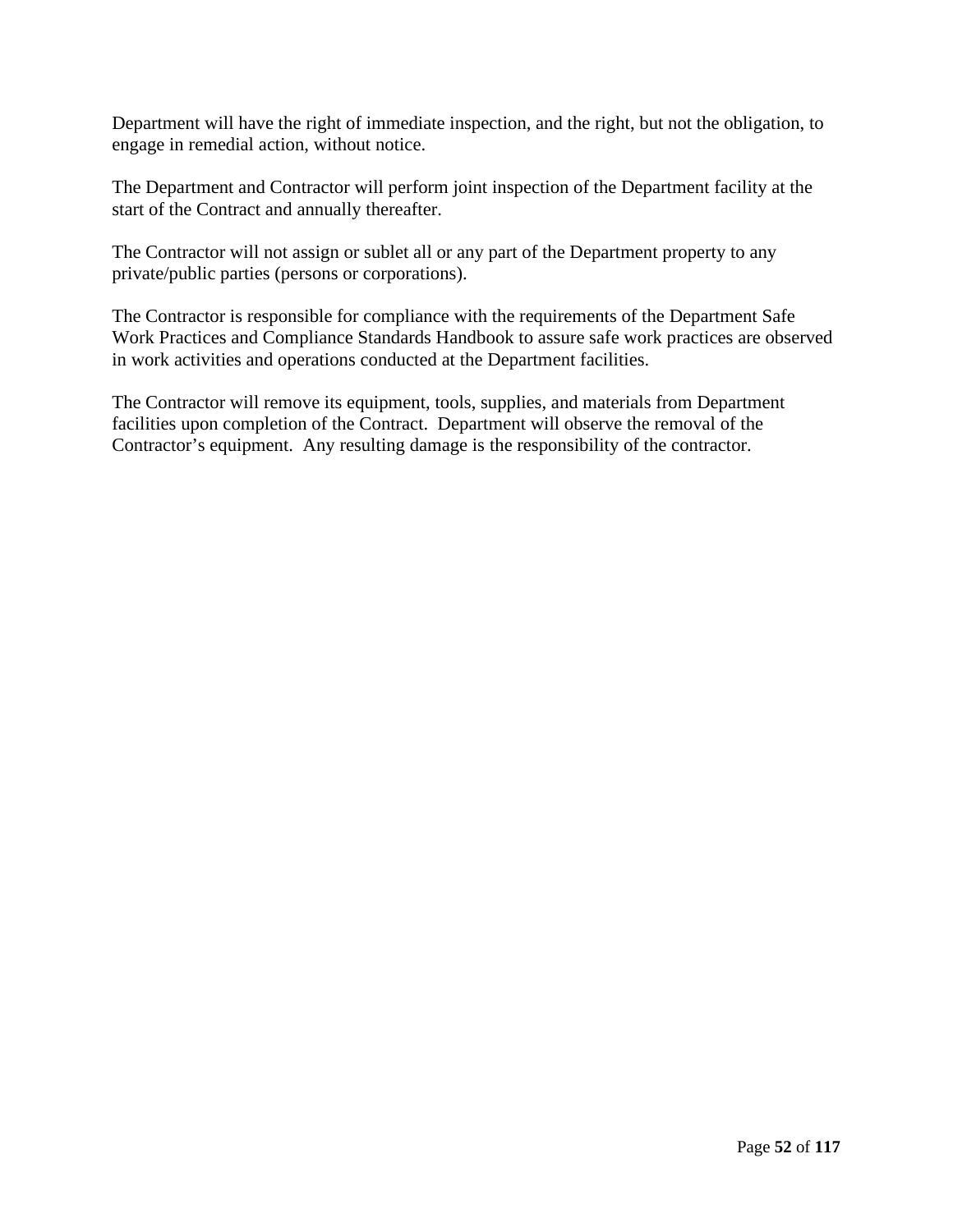## **ATTACHMENT I**

## **DEPARTMENT MAINTENENACE AGREEMENTS AND CONTRACTS (See Electronic Files for a copies of Maintenance Agreements and Contracts)**

| <b>AGENCY</b>                                                                           | <b>CONTRACT</b> | <b>DESCRIPTION</b>               | <b>CONTRACT</b> | <b>PLANNED</b> |
|-----------------------------------------------------------------------------------------|-----------------|----------------------------------|-----------------|----------------|
|                                                                                         | <b>NUMBER</b>   |                                  | <b>END DATE</b> | <b>RENEWAL</b> |
| City of                                                                                 | ASG57           | SR-5 Biscayne Blvd from MP       | 7-10-2021       | Y              |
| Aventura                                                                                |                 | 21.94 to MP 24.65                |                 |                |
|                                                                                         |                 | Mowing, Litter Edging $&$        |                 |                |
|                                                                                         |                 | Sweeping, and Landscape          |                 |                |
|                                                                                         |                 | Maintenance                      |                 |                |
| City of                                                                                 | ASF47           | SR-25 Okeechobee Road MP 6.25    | $3 - 21 - 2021$ | Y              |
| Hialeah                                                                                 |                 | to MP 10.24 Mowing, Litter       |                 |                |
| Gardens                                                                                 |                 | Edging & Sweeping, and           |                 |                |
|                                                                                         |                 | Landscape                        |                 |                |
| City of                                                                                 | AS939-R2        | SR-25 Okeechobee Road (Service   | $3 - 7 - 2021$  | Y              |
| Hialeah                                                                                 |                 | Rd) MP 10.24 to MP 15.25         |                 |                |
|                                                                                         |                 | Mowing, Litter Edging &          |                 |                |
|                                                                                         |                 | Sweeping, and Landscape          |                 |                |
|                                                                                         |                 | Maintenance                      |                 |                |
| City of                                                                                 | ASG55           | SR-112 Julia Tuttle Causeway     | $3 - 21 - 2021$ | $\mathbf Y$    |
| Miami                                                                                   |                 | MP 1.8 to MP 4.91 Mowing, Litter |                 |                |
| Beach                                                                                   |                 | Edging & Sweeping, and           |                 |                |
|                                                                                         |                 | Landscape Maintenance            |                 |                |
| City of                                                                                 | ASF56           | SR-7 NW 2nd Ave MP 0.39 to MP    | 01-28-2021      | Y              |
| Miami                                                                                   |                 | 14.68 and SR-817 NW 27th Ave     |                 |                |
| Gardens                                                                                 |                 | MP 0.74 to MP 4.86               |                 |                |
| Town of                                                                                 | ASG33           | SR-826 Palmetto Expy MP 7.19 to  | 3-28-2021       | Y              |
| Miami                                                                                   |                 | MP 7.86 Mowing, Litter Edging &  |                 |                |
| Lakes                                                                                   |                 | Sweeping, and Landscape          |                 |                |
|                                                                                         |                 | Maintenance                      |                 |                |
| City of                                                                                 | ASE36-R1        | SR-860 Miami Gardens Dr          | $6 - 20 - 2021$ | Y              |
| North                                                                                   |                 | MP 5.77 to MP 9.30 Mowing,       |                 |                |
| Miami                                                                                   |                 | Litter Edging & Sweeping, and    |                 |                |
| Beach                                                                                   |                 | Landscape Maintenance            |                 |                |
|                                                                                         |                 |                                  |                 |                |
| <b>MAINTENANCE AGREEMENTS - SEE ELECTRONIC FILES FOR LIST &amp;</b><br><b>DOCUMENTS</b> |                 |                                  |                 |                |
|                                                                                         |                 |                                  |                 |                |
|                                                                                         |                 |                                  |                 |                |
|                                                                                         |                 |                                  |                 |                |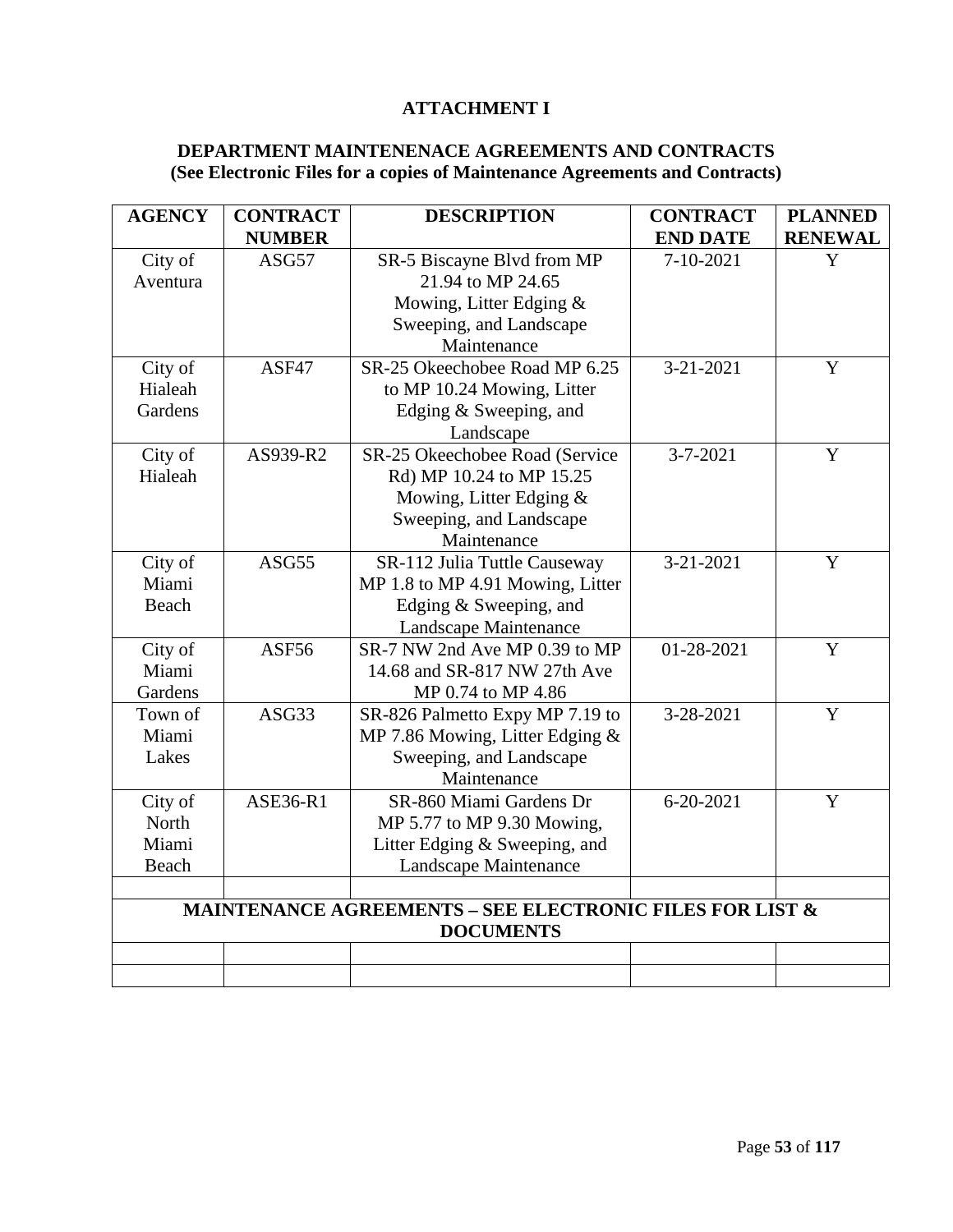# **ATTACHMENT II**

| STANDARD ASSET MAINTENANCE SPECIFICATIONS |  |
|-------------------------------------------|--|
| <b>GENERAL REQUIREMENTS AND COVENANTS</b> |  |

| <b>SECTION</b> | <b>TITLE</b>                                           | <b>PAGE NUMBER (s)</b> |
|----------------|--------------------------------------------------------|------------------------|
| 1              | <b>Definitions and Terms</b>                           | 55                     |
| $\overline{2}$ | Proposal Requirements and<br>Conditions                | 63                     |
| 3              | Award and Execution of<br>Contract                     | 68                     |
| $\overline{4}$ | Scope of the Work                                      | 72                     |
| 5              | Control of the Work                                    | 74                     |
| 6              | <b>Control of Materials</b>                            | 82                     |
| 7              | Legal Requirements and<br>Responsibility to the Public | 83                     |
| 8              | <b>Prosecution and Progress</b>                        | 104                    |
| 9              | <b>Measurement and Payment</b>                         | 115                    |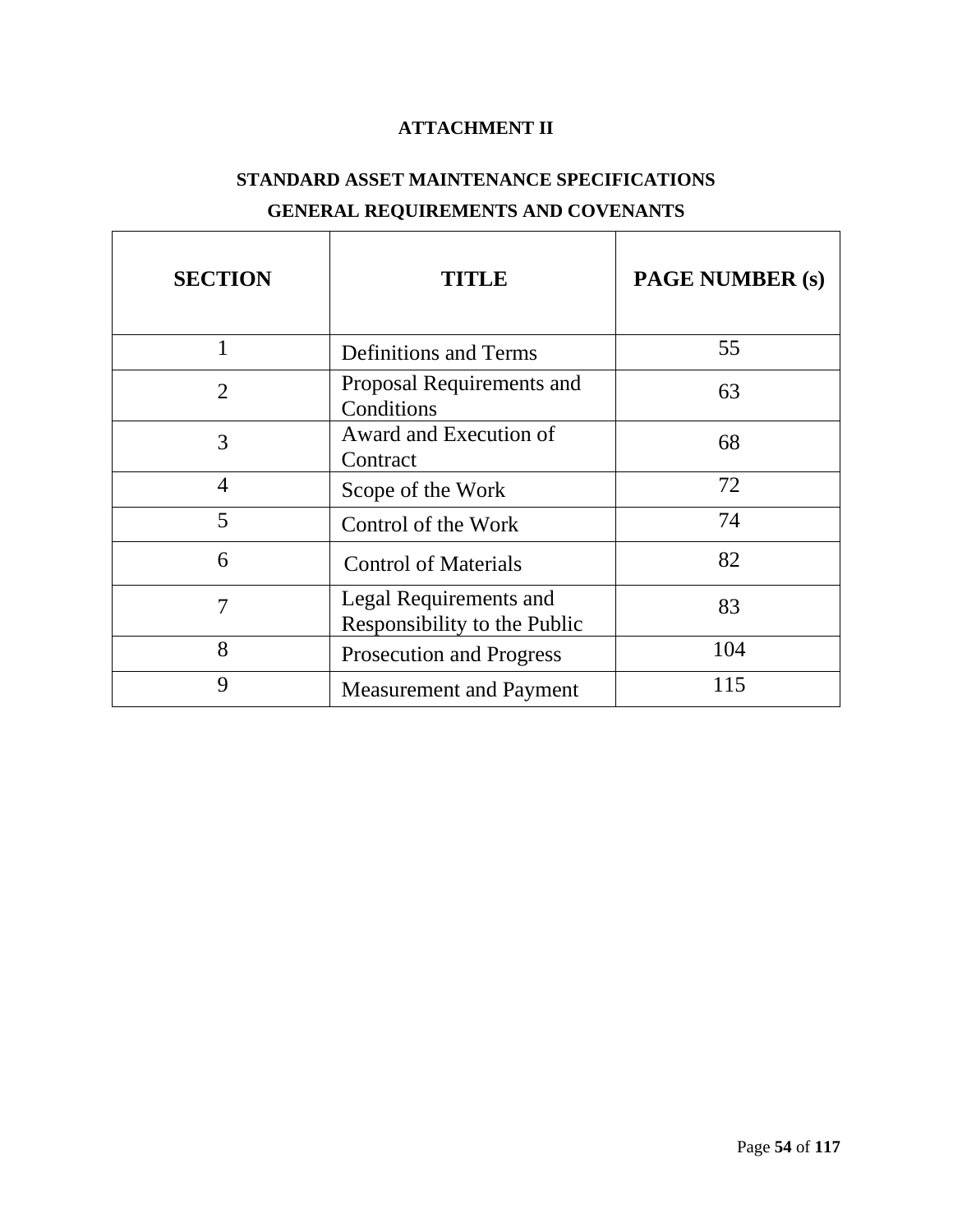# **SECTION 1 DEFINITIONS AND TERMS**

#### **1-1 General.**

These Specifications are written to the Bidder, prior to award of the Contract, and to the Contractor. Within these specifications, sentences that direct the Contractor to perform work are written in the active voice-imperative mood. These directions to the Contractor are written as commands. In the imperative mood, the subject "the Bidder" or "the Contractor" is understood.

Division II of the specifications is written in active voice-imperative mood. All other requirements to be performed by others, with the exception of the Method of Measurement and the Basis of Payment Articles, have been written in the active voice, but not in the imperative mood. Sentences written in the active voice identify the party responsible for performing the action. For example, "The Engineer will determine the density of the compacted material." Certain requirements of the Contractor may also be written in the active voice, rather than active voice-imperative mood.

Division III of the Specifications (Materials) is written in the passive voice.

## **1-2 Abbreviations**.

The following abbreviations, when used in the Contract Documents, represent the full text shown.

| <b>AAN</b>    | American Association of Nurserymen, Inc.                 |
|---------------|----------------------------------------------------------|
| <b>AASHTO</b> | American Association of State Highway and Transportation |
|               | <b>Officials</b>                                         |
| <b>ACI</b>    | <b>American Concrete Institute</b>                       |
| AGC           | The Associated General Contractors of America, Inc.      |
| <b>AGMA</b>   | <b>American Gear Manufacturers Association</b>           |
| <b>AIA</b>    | American Institute of Architects.                        |
| <b>AISI</b>   | American Iron and Steel Institute                        |
| <b>ANSI</b>   | American National Standards Institute, Inc.              |
| <b>AREA</b>   | American Railway Engineering Association                 |
| <b>ASCE</b>   | American Society of Civil Engineers                      |
| <b>ASME</b>   | American Society of Mechanical Engineers                 |
| <b>ASTM</b>   | American Society for Testing and Materials               |
| <b>AWG</b>    | <b>American Wire Gauge</b>                               |
| <b>AWPA</b>   | <b>American Wood Preservers Association</b>              |
| <b>AWS</b>    | <b>American Welding Society</b>                          |
| <b>AWWA</b>   | <b>American Water Works Association</b>                  |
| <b>CRSI</b>   | <b>Concrete Reinforcing Steel Institute</b>              |
| <b>EASA</b>   | <b>Electrical Apparatus Service Association</b>          |
| <b>EPA</b>    | Environmental Protection Agency of the United States     |
|               | Government                                               |
| <b>FDOT</b>   | <b>Florida Department of Transportation</b>              |
| <b>FHWA</b>   | Federal Highway Administration                           |
| <b>FSS</b>    | <b>Federal Specifications and Standards</b>              |
| <b>IEEE</b>   | Institute of Electrical and Electronics Engineers        |
| <b>IES</b>    | <b>Illuminating Engineering Society</b>                  |
| <b>IPCEA</b>  | <b>Insulated Power Cable Engineers Association</b>       |
| <b>ISO</b>    | <b>International Organization for Standards</b>          |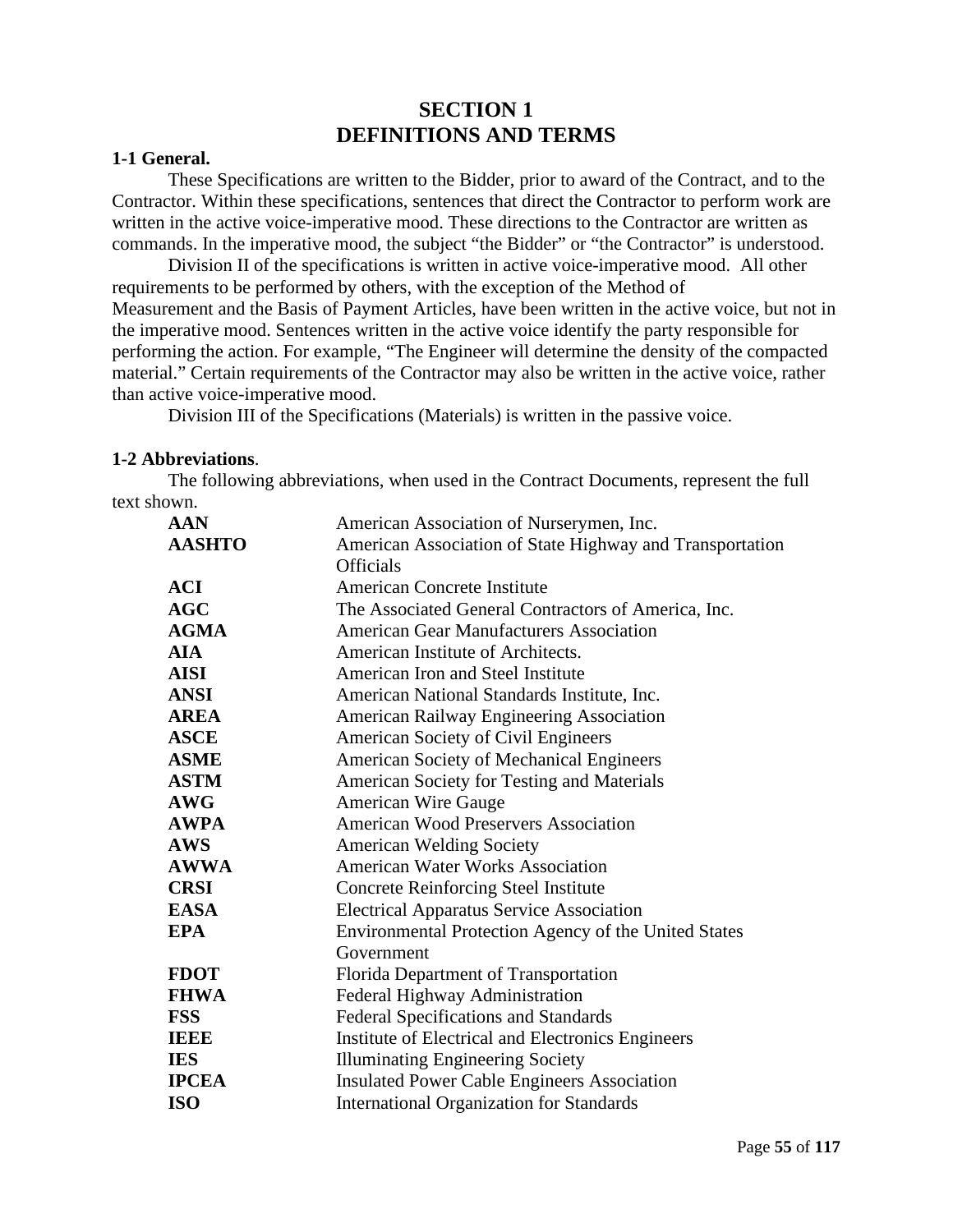| <b>MASH</b>  | <b>AASHTO Manual for Assessing Safety Hardware</b>   |
|--------------|------------------------------------------------------|
| <b>MUTCD</b> | <b>Manual on Uniform Traffic Control Devices</b>     |
| <b>NEC</b>   | <b>National Electrical Code</b>                      |
| <b>NEMA</b>  | <b>National Electrical Manufacturers Association</b> |
| <b>NFPA</b>  | <b>National Fire Protection Association</b>          |
| <b>NIST</b>  | National Institute for Standards and Technology      |
| <b>NOAA</b>  | National Oceanic and Atmospheric Administration      |
| <b>OSHA</b>  | Occupational Safety and Health Administration        |
| <b>SAE</b>   | Society of Automotive Engineers                      |
| SI           | <b>International System of Units</b>                 |
| <b>SSPC</b>  | Society of Protective Coatings                       |
| UL.          | <b>Underwriters' Laboratories</b>                    |

Each of the above abbreviations, when followed by a number or letter designation, or combination of numbers and letters, designates a specification, test method, or other code or recommendation of the particular authority or organization shown.

#### **1-3 Definitions.**

The following terms, when used in the Contract Documents, have the meaning described.

#### **Advertisement.**

The public announcement, as required by law, inviting bids for work to be performed or materials to be furnished, usually issued as "Notice to Contractors," or "Notice to Bidders."

#### **Article.**

The numbered prime subdivision of a Section of these Specifications.

#### **Bidder.**

An individual, firm, or corporation submitting a proposal for the proposed work.

#### **Bid Proposal.**

A technical proposal and a sealed price proposal submitted by each Asset Maintenance Contract Bidder.

#### **Bridge.**

A structure, including supports, erected over a depression or over an obstruction such as water, highway or railway, or for elevated roadway, for carrying traffic or other moving loads, and having a length, measured along the center of the roadway, of more than 20 feet between the inside faces of end supports. A multiple-span box culvert is considered a bridge, where the length between the extreme ends of the openings exceeds 20 feet.

#### **Calendar day.**

Every day shown on the calendar, ending and beginning at midnight.

#### **Contract.**

The term "Contract" means the entire and integrated agreement between the parties thereunder and supersedes all prior negotiations, representations, or agreements, either written or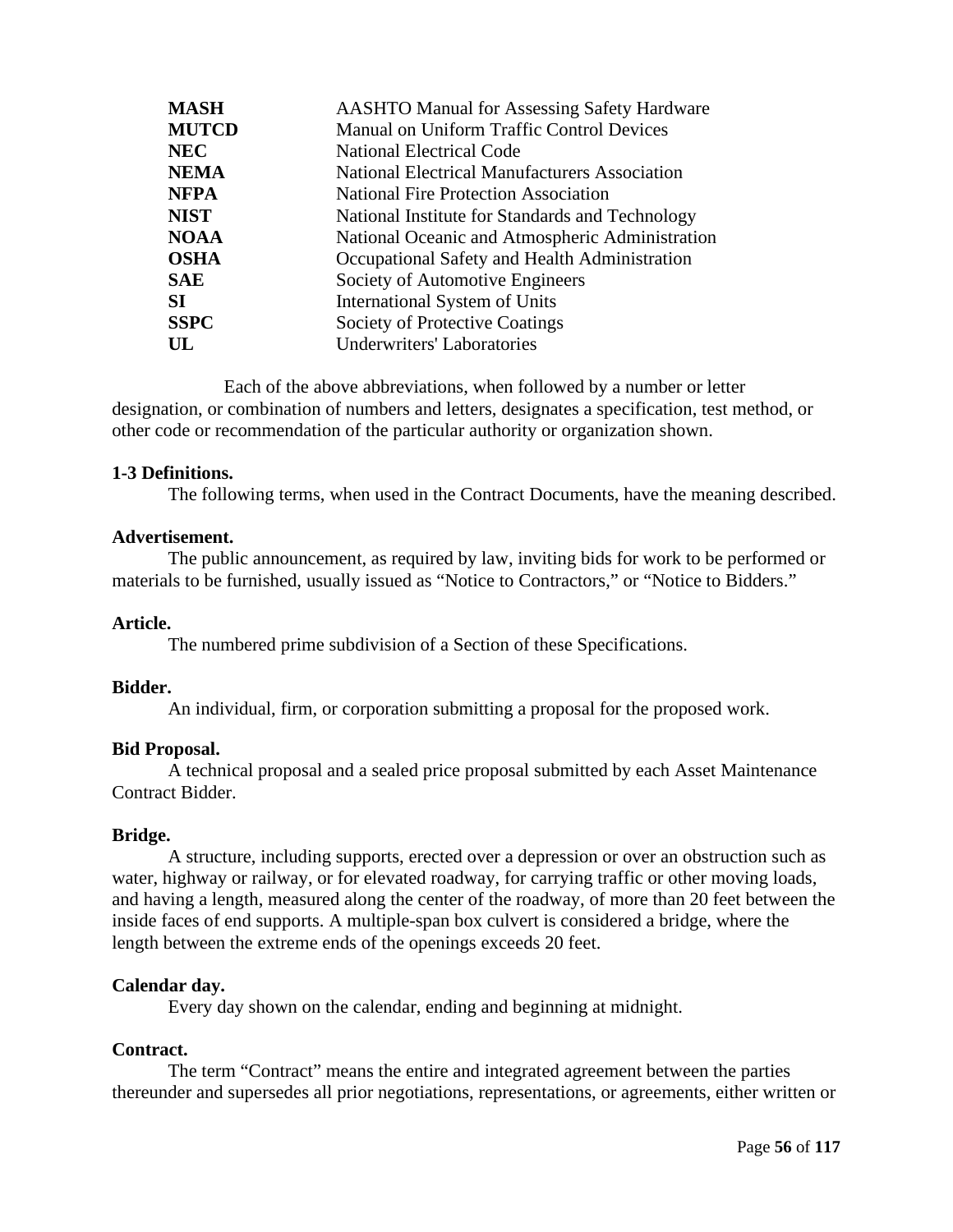oral. The Contract Documents form the Contract between the Department and the Contractor setting forth the obligations of the parties thereunder, including, but not limited to, the performance of the Work and the basis of payment.

#### **Contract Claim (Claim).**

A written demand submitted to the Department by the Contractor in compliance with 5-12.3 seeking additional monetary compensation, time, or other adjustments to the Contract, the entitlement or impact of which is disputed by the Department.

#### **Contract Documents.**

The term "Contract Documents" includes: Advertisement, Request for Proposal (RFP), Scope of Services, Technical Proposal, Certification as to Publication and Notice of Advertisement for Proposal, Appointment of Agent by Nonresident Contractors, Non-Collusion Affidavit, Warranty Concerning Solicitation of the Contract by Others, Resolution of Award of Contract, Executed Form of Contract, Performance Bond and Payment Bond, Specifications, Plans (including revisions thereto issued during construction), Design Standards, Addenda, or other information mailed or otherwise transmitted to the prospective Bidders prior to the receipt of bids, work orders and supplemental agreements, all of which are to be treated as one instrument whether or not set forth at length in the form of Contract. "Contact Documents" are further defined in the Asset Maintenance Scope of Services.

#### **Contract Bond.**

The security furnished by the Contractor and the surety as a guaranty that the Contractor shall fulfill the terms of the Contract and pays all legal debts pertaining to the maintenance of the project.

### **Contract Letting.**

The date that the Department opened the Bid Proposals.

## **Contract Time.**

The number of calendar days allowed for completion of the Contract work, including authorized time extensions.

#### **Contractor.**

The individual, firm, joint venture, or company Contracting with the Department to perform the work.

### **Controlling Work Items.**

The activity or work item on the critical path having the least amount of total float. The controlling item of work will also be referred to as a Critical Activity.

#### **Culverts.**

Any structure not classified as a bridge that provides an opening under the roadway.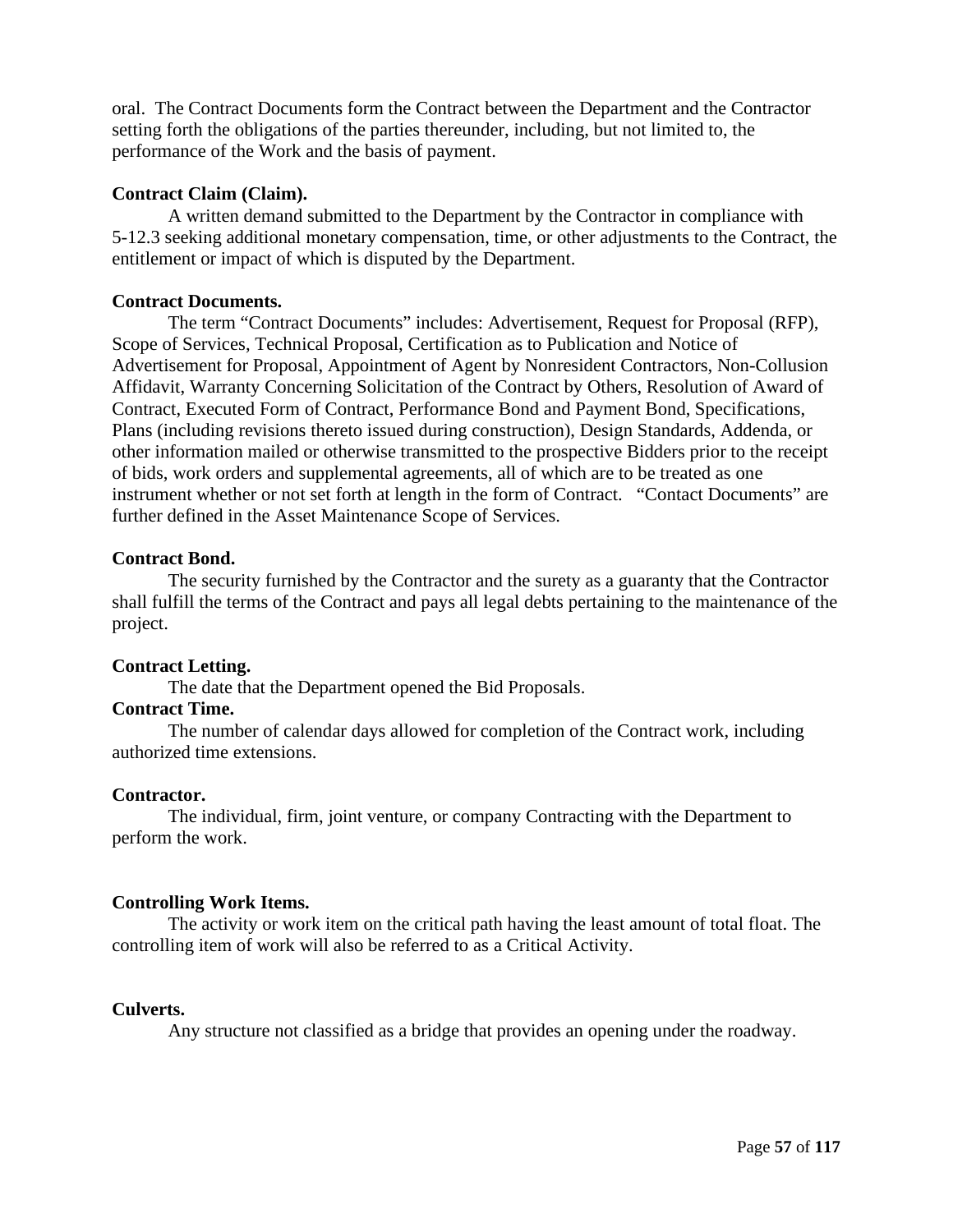#### **Delay.**

Any unanticipated event, action, force or factor which extends the Contractor's time of performance of any controlling work item under the Contract. The term "delay" is intended to cover all such events, actions, forces or factors, whether styled "delay", "disruption", "interference", "impedance", "hindrance", or otherwise, which are beyond the control of and not caused by the Contractor, or the Contractor's subcontractors, materialmen, suppliers or other agents. This term does not include "extra work".

#### **Department.**

State of Florida Department of Transportation.

#### **Engineer.**

The Director, Office of Maintenance, acting directly or through duly authorized representatives; such representatives acting within the scope of the duties and authority assigned to them.

Note: In order to avoid cumbersome and confusing repetition of expressions in these Specifications, it is provided that whenever anything is, or is to be done, if, as, or, when, or where "acceptable, accepted, approval, approved, authorized, condemned, considered necessary, contemplated, deemed necessary, designated, determined, directed, disapproved, established, given, indicated, insufficient, ordered, permitted, rejected, required, reserved, satisfactory, specified, sufficient, suitable, suspended, unacceptable, or unsatisfactory," it shall be understood as if the expression were followed by the words "by the Engineer," "to the Engineer," or "of the Engineer."

### **Asset Maintenance Contractor's Engineer of Record.**

A Professional Engineer registered in the State of Florida, other than the Engineer of Record or his subcontracted consultant, who undertakes the design and drawing of components of the permanent structure as part of a redesign or Cost Savings Initiative Proposal, or for repair designs and details of the permanent work. The Asset Maintenance Contractor's Engineer of Record may also serve as the Specialty Engineer.

The Asset Maintenance Contractor's Engineer of Record must be an employee of a prequalified firm. The firm shall be pre-qualified in accordance with the Rules of the Department of Transportation, Chapter 14-75. Any Corporation or Partnership offering engineering services must hold a Certificate of Authorization from the Florida Department of Business and Professional Regulation.

As an alternate to being an employee of a pre-qualified firm, the Asset Maintenance Contractor's Engineer of Record may be a Department-approved Specialty Engineer. For items of the permanent work declared by the District Structures Maintenance Office to be "major" or "structural", the work performed by a Department-approved Specialty Engineer must be checked by another Department-approved Specialty Engineer. An individual Engineer may become a Department-approved Specialty Engineer if the individual meets the Professional Engineer experience requirements set forth within the individual work groups in Chapter 14-75, Rules of the Department of Transportation, Florida Administrative Code. Department-approved Specialty Engineers are listed on the State Construction Website.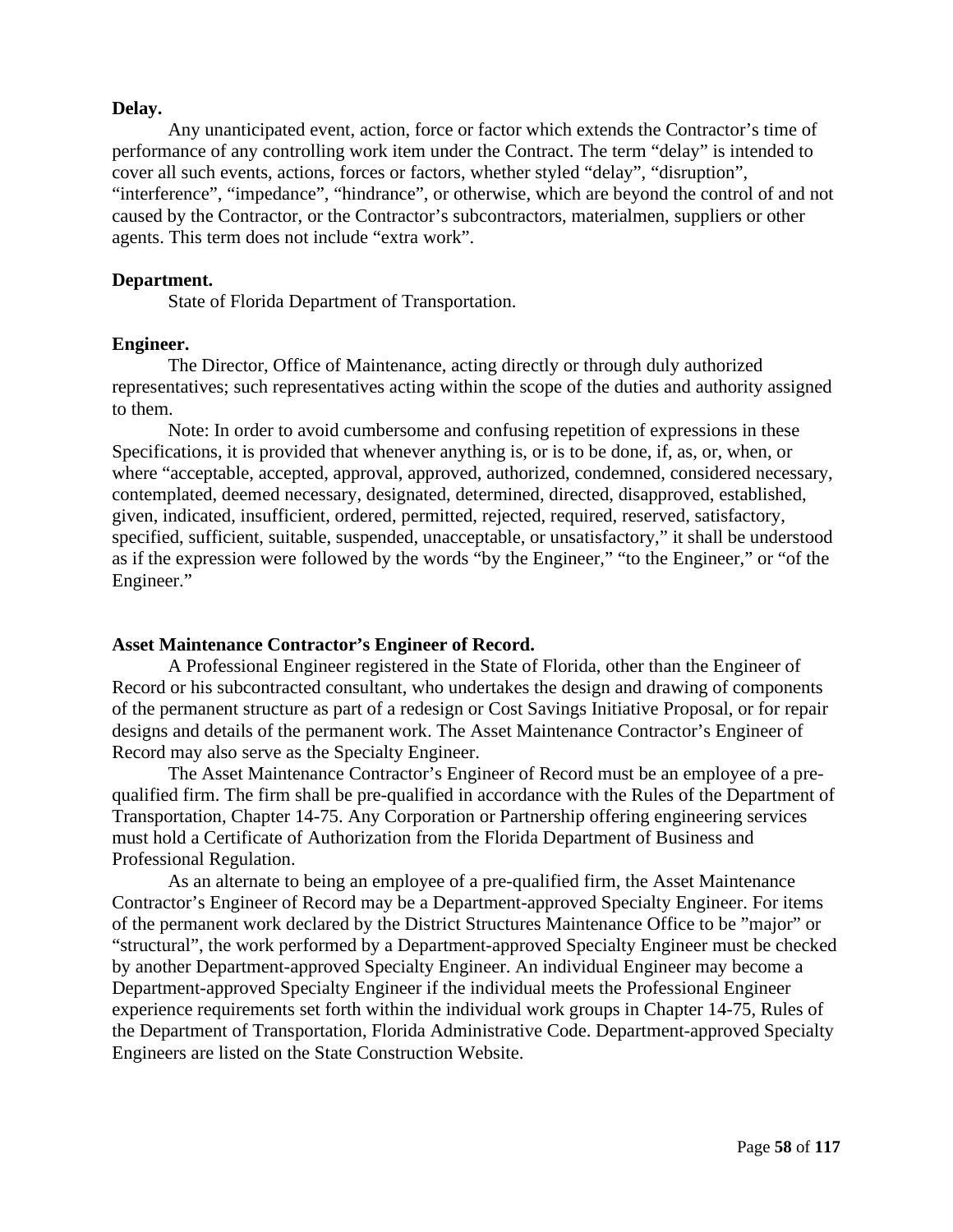### **Equipment.**

The machinery and equipment, together with the necessary supplies for upkeep and maintenance thereof, and all other tools and apparatus necessary for the acceptable completion of the work.

### **Extra Work.**

Any "work" which is required by the Engineer to be performed and which is not otherwise covered or included in the project by the existing Contract Documents, whether it be in the nature of additional work, altered work, deleted work, work due to differing site conditions, or otherwise. This term does not include a "delay".

#### **Federal, State, and Local Rules and Regulations.**

The term "Federal, State and Local Rules and Regulations" includes: any and all Federal, State, and Local laws, bylaws, ordinances, rules, regulations, orders, permits, or decrees including environmental laws, rules, regulations, and permits.

#### **Highway, Street, or Road.**

A general term denoting a public way for purposes of vehicular travel, including the entire area within the right-of-way.

#### **Holidays.**

Days designated by the State Legislature or Cabinet as holidays, which include, but are not limited to, New Year's Day, Martin Luther King's Birthday, Memorial Day, Independence Day, Labor Day, Veterans' Day, Thanksgiving Day and the following Friday, and Christmas Day.

#### **Inspector.**

An authorized representative of the Engineer, assigned to make official inspections of the materials furnished and of the work performed by the Contractor.

#### **Laboratory.**

The official testing laboratory used by the Department.

### **Major Item of Work.**

Any item of work having an original Contract value in excess of 5% of the original Contract amount.

#### **Materials.**

Any substances to be incorporated in the work under the Contract.

#### **Median.**

The portion of a divided highway or street separating the traveled ways for traffic moving in opposite directions.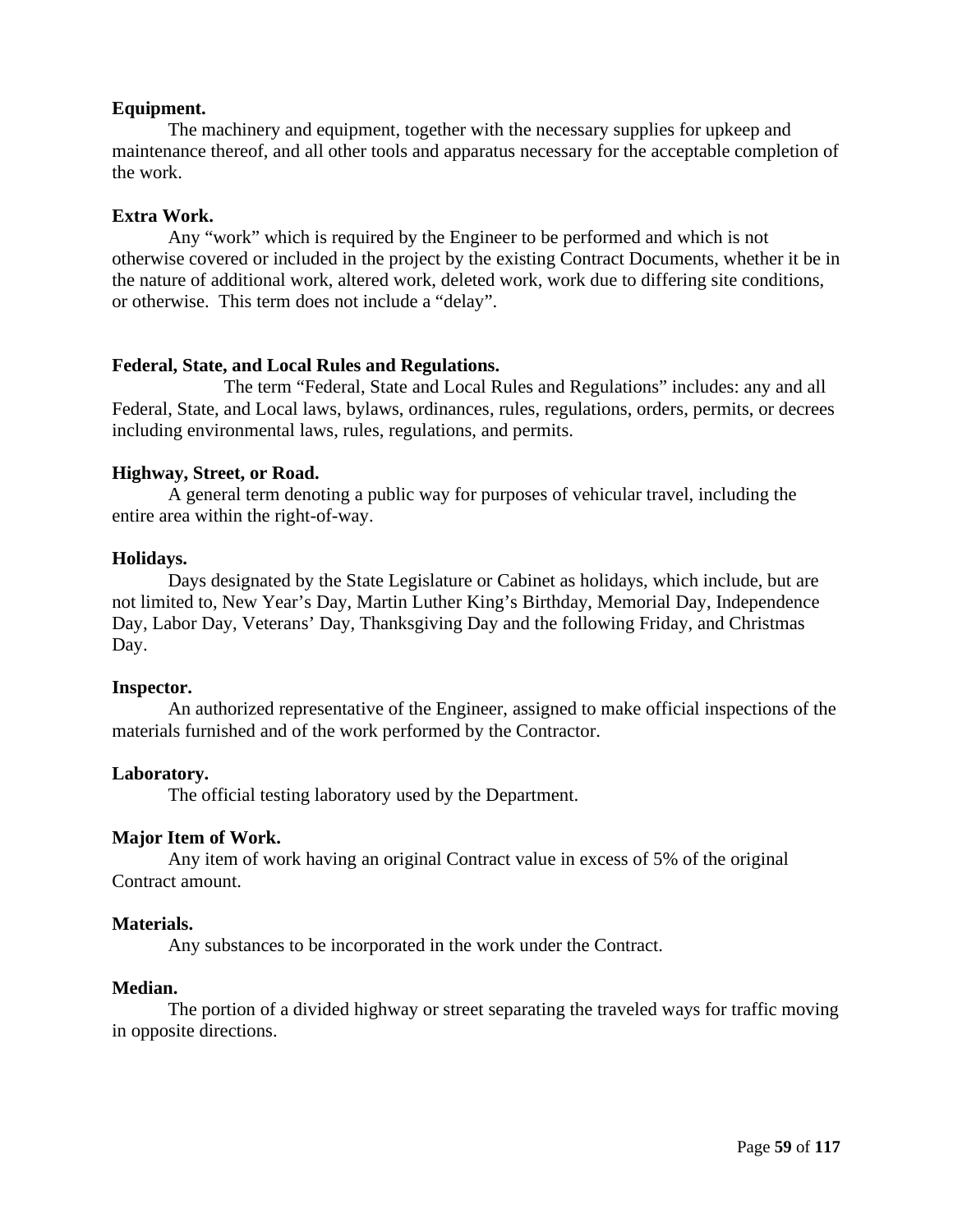#### **Plans.**

The approved Plans, including reproductions thereof, showing the location, character, dimensions, and details of the work.

#### **Proposal (Bid, Bid Proposal).**

The offer of a Bidder, on the prescribed form, to perform the work and to furnish the labor and materials at the prices quoted.

### **Price Proposal.**

The Bidder's submittal, on the prescribed form, in response to the price requirements set forth in the Department's Request for Proposal.

#### **Proposal Form.**

The official form on which the Department requires formal bids to be prepared and submitted for the work.

#### **Proposal Guaranty**

The security furnished by the Bidder as guaranty that the Bidder will enter into the Contract for the work if the Department accepts the proposal.

#### **Request for Proposal (RFP).**

Package, including subsequent addendums, to be provided to Asset Maintenance Contract Bidders defining requirements of the Contract and the functions and responsibilities of the Contractor and Department. The Criteria for Scope of Work and Service, and all other documents attached thereto together set forth the criteria for work to be provided to complete this Contract.

#### **Right-of-Way.**

The land that the Department has title to, or right of use, for the road and its structures and appurtenances, and for material pits furnished by the Department.

#### **Roadbed.**

The portion of the roadway occupied by the subgrade and shoulders.

#### **Roadway.**

The portion of a highway within the limits of maintenance.

#### **Secretary.**

Secretary of Transportation, State of Florida Department of Transportation, acting directly or through an assistant or other representative authorized by him; the chief officer of the Department of Transportation.

#### **Section.**

A numbered prime division of these Specifications.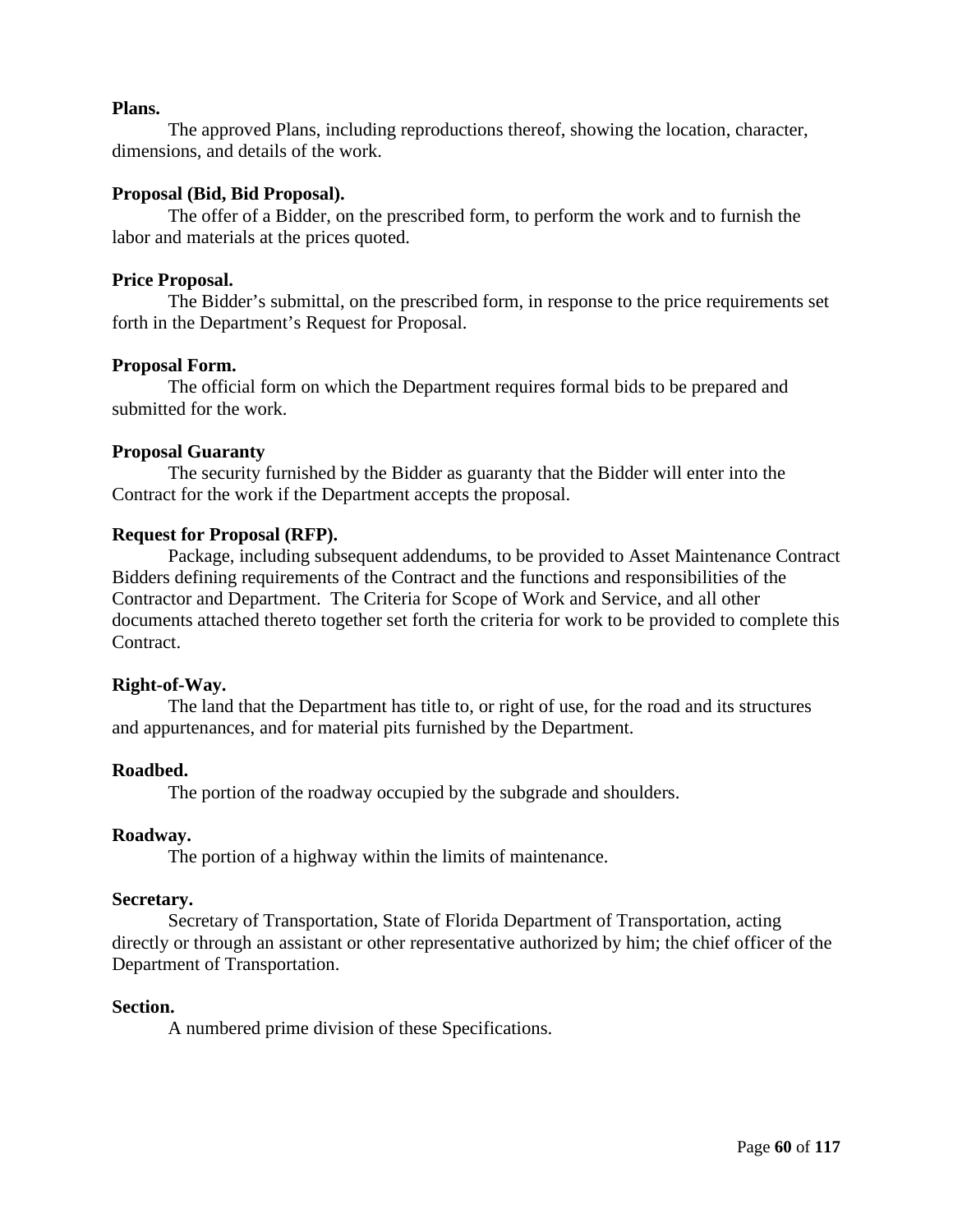#### **Special Event.**

Any event, including but not limited to, a festival, fair, run or race, motorcade, parade, civic activity, cultural activity, charity or fund drive, sporting event, or similar activity designated in the Contract Documents.

#### **Special Provisions.**

See definition for Specifications.

#### **Specialty Engineer.**

A Professional Engineer registered in the State of Florida, other than the Engineer of Record or his subcontracted consultant, who undertakes the design and drawing preparation of components, systems, or installation methods and equipment for specific temporary portions of the project work or for special items of the permanent works not fully detailed in the Plans and required to be furnished by the Contractor. The Specialty Engineer may also provide designs and details, repair designs and details, or perform Engineering Analyses for items of the permanent work declared by the State Construction Office to be "minor" or "non-structural".

For items of work not specifically covered by the Rules of the Department of Transportation, a Specialty Engineer is qualified if he has the following qualifications:

1. Registration as a Professional Engineer in the State of Florida.

2. The education and experience necessary to perform the submitted design as required by the Florida Department of Business and Professional Regulation.

#### **Specifications.**

The directions, provisions, and requirements contained herein, together with all stipulations contained in the Contract Documents, setting out or relating to the method and manner of performing the work, or to the quantities and qualities of materials and labor to be furnished under the Contract.

Standard Specifications: "Standard Specifications for Road and Bridge Construction" an electronic book, applicable to all Department Contracts containing adopted requirements, setting out or relating to the method or manner of performing work, or to the quantities and qualities of materials and labor.

Supplemental Specifications: Approved additions and revisions to the Standard Specifications, applicable to all Department Contracts.

Special Provisions: Specific clauses adopted by the Department that add to or revise the Standard Specifications or supplemental specifications, setting forth conditions varying from or additional to the Standard Specifications applicable to a specific project.

Technical Special Provisions: Specifications, of a technical nature, prepared, signed, and sealed by an Engineer registered in the State of Florida other than the State Specifications Engineer or his designee, that are made part of the Contract as an attachment to the Contract Documents.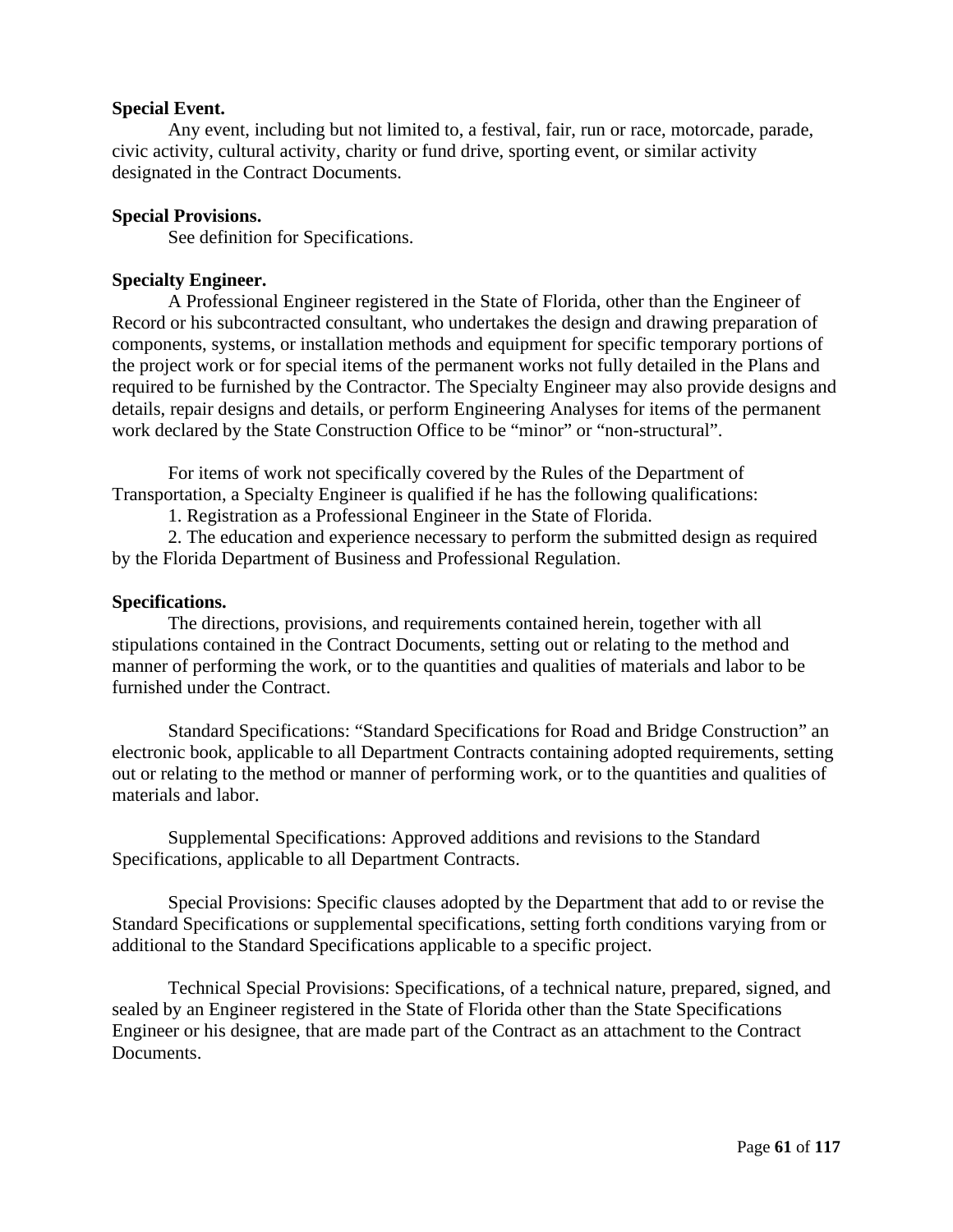Developmental Specification: A specification developed around a new process, procedure, or material.

#### **Standard Specifications.**

See definition for Specifications.

#### **State.**

State of Florida.

#### **Subarticle.**

A headed and numbered subdivision of an Article of a Section of these Specifications.

#### **Subgrade.**

The portion of the roadbed immediately below the base course or pavement, including below the curb and gutter, valley gutter, shoulder and driveway pavement. The subgrade limits ordinarily include those portions of the roadbed shown in the Plans to be constructed to a design bearing value or to be otherwise specially treated. Where no limits are shown in the Plans, the subgrade section extends to a depth of 12 inches below the bottom of the base or pavement and outward to 6 inches beyond the base, pavement, or curb and gutter.

#### **Substructure.**

All of that part of a bridge structure below the bridge seats, including the parapets, backwalls, and wingwalls of abutments.

#### **Superintendent.**

The Contractor's authorized representative in responsible charge of the work.

#### **Superstructure.**

The entire bridge structure above the substructure, including anchorage and anchor bolts, but excluding the parapets, backwalls, and wingwalls of abutments.

### **Supplemental Agreement.**

A written agreement between the Contractor and the Department, and signed by the surety, modifying the Contract within the limitations set forth in these Specifications.

### **Supplemental Specifications**

See definition for Specifications.

#### **Surety.**

The corporate body that is bound by the Contract Bond with and for the Contractor and responsible for the performance of the Contract and for payment of all legal debts pertaining thereto.

#### **Technical Proposal.**

The Bidder's submittal in response to the technical requirements set forth in the Department's Request for Proposal and associated Scope of Services.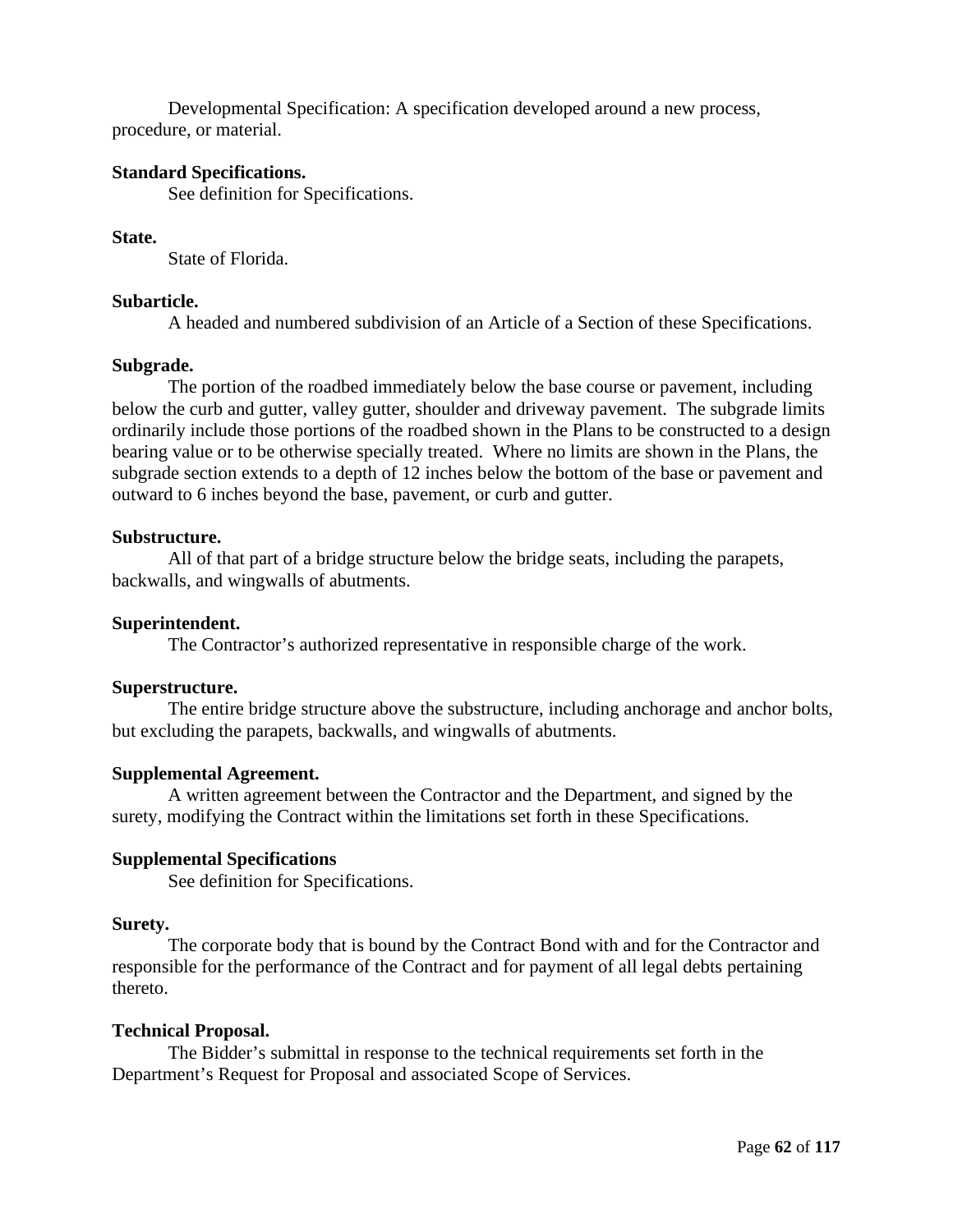#### **Technical Special Provisions.**

See definition for Specifications.

#### **Traveled Way.**

The portion of the roadway providing for the movement of vehicles, exclusive of shoulders and auxiliary lanes.

#### **Unilateral Payment.**

A payment of money made to the Contractor by the Department pursuant to Section 337.11(12), Florida Statutes (2015), for sums the Department determines to be due to the Contractor for work performed on the project, and whereby the Contractor by acceptance of such payment does not waive any rights the Contractor may otherwise have against the Department for payment of any additional sums the Contractor claims are due for the work.

#### **Work.**

All labor, materials and incidentals required to execute and complete the requirements of the Contract including superintendence, use of equipment and tools, and all services and responsibilities prescribed or implied.

#### **Work Order.**

When pertaining to a Structure or Bridge, a Work Order is a written task identified by a structure inspector and determined by the Feasible Action Review Committee (FARC) as necessary to be done to a structure, which may include bridges, culverts, traffic signal mast arms, high mast light poles, or overlane sign structures. The task will be recorded in the Department's Maintenance Management System and completed by a specified deadline in accordance with the priority assigned by the FARC and Department procedure.

When pertaining to Traffic Operations, a Work Order is a written task assigned to the Contractor as described within the "TRAFFIC OPERATIONS WORK ORDERS" subsection of the Scope of Services.

### **Working Day.**

.

Any calendar day on which the Contractor works or is expected to work in accordance with the approved work progress schedule.

## **SECTION 2 PROPOSAL REQUIREMENTS AND CONDITIONS**

### **2-1 Contractor Experience.**

The Department does not require a Contractor to have a certificate of qualification if Bidding Maintenance contracts. Maintenance contracts may require potential Bidders to have and document certain experience in the type of work required for the Contract. If this requirement is applicable to a Contract, detailed experience requirements will be listed in the advertisement and a form will be included with the bid package to document such experience.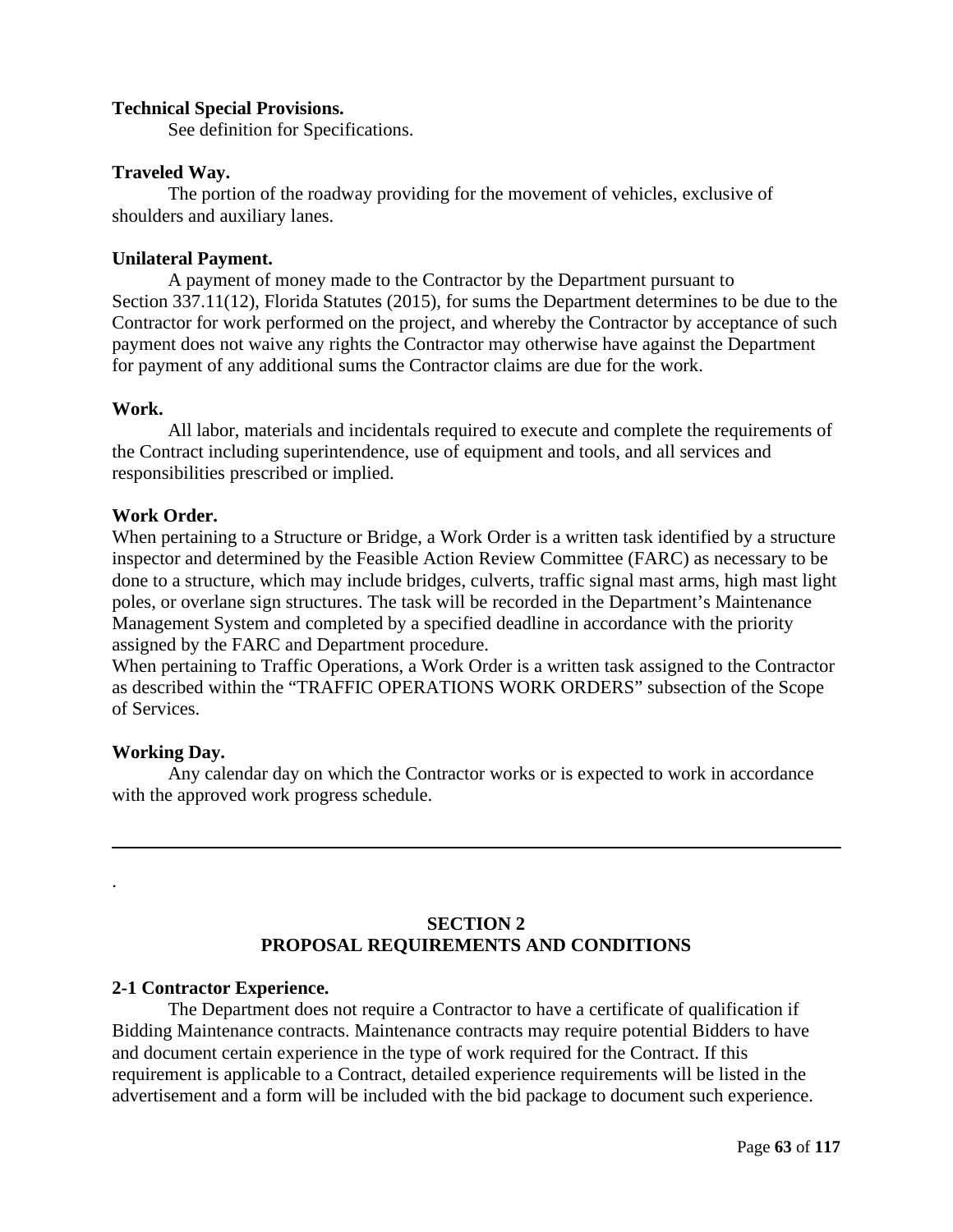The form must be fully and accurately completed by the potential Bidder and received by the Department before or at the opening of the bids.

A person or affiliate who has been placed on the convicted vendor list following a conviction for a public entity crime may not submit the following:

> 1. A bid on a Contract to provide any goods or services to a public entity. 2. A bid on a Contract with a public entity for the construction or repair of a public building or public work.

3. Bids on leases of real property to a public entity.

A person or affiliate who has been placed on the convicted vendor list following a conviction for a public entity crime may not be awarded or perform work as a contractor, supplier, subcontractor, or consultant under a contract with any public entity, and may not transact business with any public entity in excess of the threshold amount provided in Section 287.017 F.S., for Category Two. All restrictions apply for a period of 36 months from the date of placement on the convicted vendor list.

## **2-2 Proposals.**

**2-2.1 Obtaining Proposal Forms:** Obtain Proposal Forms under the conditions stipulated in the Advertisement. The Advertisement states the location and description of the work to be performed; the estimate of the various quantities (if applicable); the pay items of work to be performed (if applicable); the Contract Time; the amount of Proposal Guaranty; and the date, time, and place of the opening of Proposals.

The Plans, Specifications and other documents designated in the Advertisement are part of the Proposal, whether attached or not.

Upon advertising, the Department will make the Proposal Forms available for download as an electronic file from the Online Ordering System or provide the Proposal Forms on portable electronic media as stipulated in the Advertisement. This file contains the information to be used by the Bidder, who has ordered and obtained the Proposal Forms, to submit the Proposal.

The Department is not responsible for loss of or damage to the portable electronic media after it has been received by or delivered to the Bidder. If loss or damage occurs, the Bidder may order replacement Proposal Forms.

If the Bidder requests replacement Proposal Forms, the Department will attempt to provide the replacement by overnight delivery or by electronic transmittal of the files. The Department will not be held responsible if the Bidder cannot complete and submit a bid due to failure or incomplete delivery of the files.

Unless otherwise indicated in the Advertisement, the Bidder has the option to submit a bid either as an Internet Bid Submittal in accordance with 2-2.3 or as a Hard Copy Bid Submittal in accordance with 2-2.4. When an Internet bid submittal is used, the hard copy will not be considered.

**2-2.2 Department Modifications to Contract Documents:** Notification of modifications to any Contract Documents will be posted on the Department's website at the following URL address:

https://www.fdot.gov/contracts/Lettings/Letting\_Project\_Info.shtm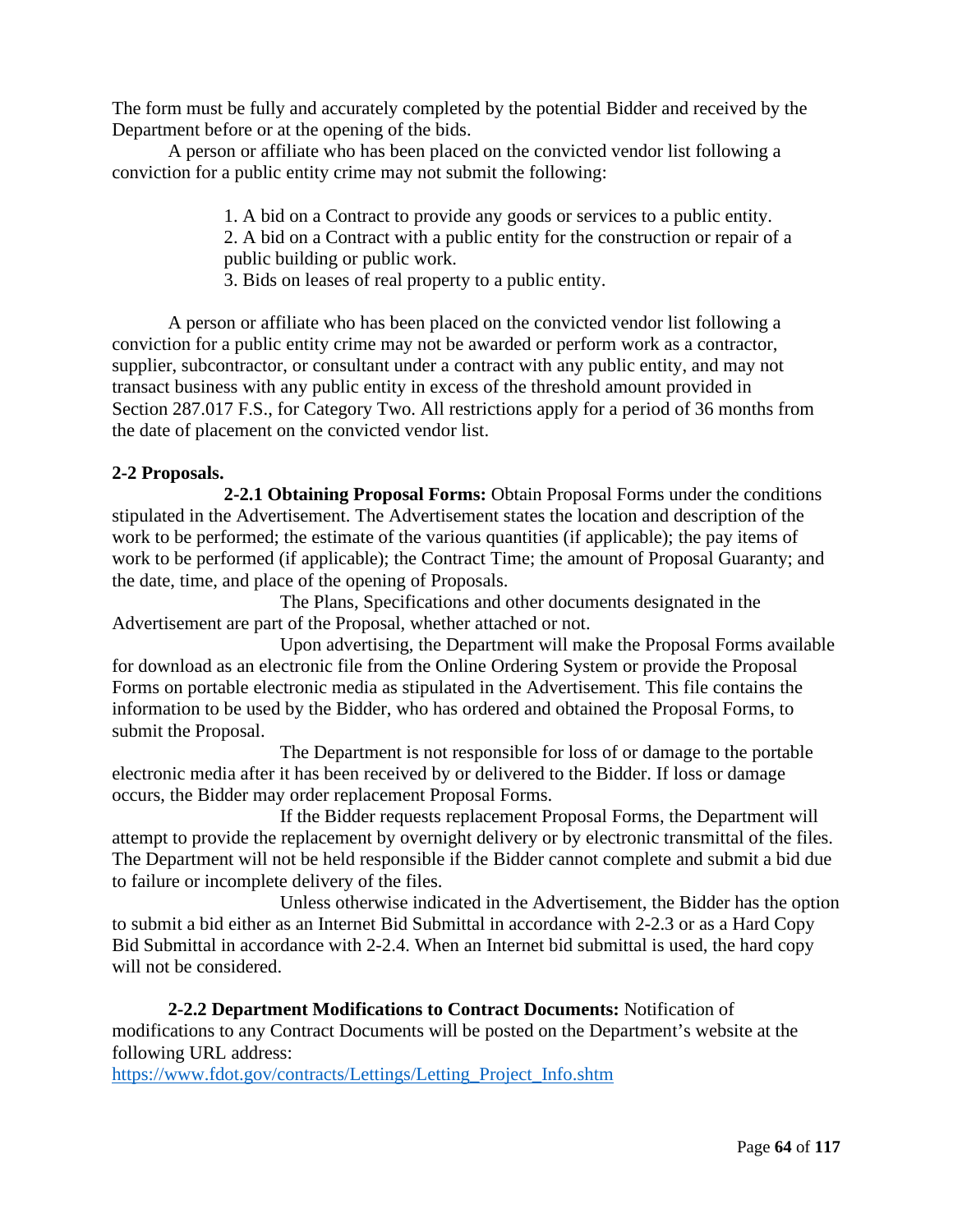and will also be transmitted to the Bidder. The email address provided by the Bidder at the time of registration for Online Ordering will be used to transmit notification of modifications. Follow the instructions provided in the notification of modifications to access the amendment files.

The Bidder shall take responsibility for downloading the revised information per the instructions included in the notification of modifications.

**2-2.3 Internet Bid Submittals:** Unless otherwise indicated in the Advertisement, the Bidder shall use the Department's bid software to prepare a bid for Internet submittal. The Department will accept, as the official bid, the set of Proposal Forms generated from the Department's bid software along with a complete Proposal package, submitted via the Internet in accordance with 2-5 and 2-8. A Digital ID is required to submit a bid via the Internet. Digital IDs may be obtained as outlined in the Advertisement.

The Department will not be responsible for any communications or machine breakdowns, transmission interruptions, delays, or any other problems that interfere with the receipt of Proposals as required above either at the Bidder's transmitting location, at the Department's receiving location, or anywhere between these locations. Receipt or non-receipt of Proposals will not be considered grounds for a bid protest. The Department will not be held responsible if the Bidder cannot complete or submit a bid due to failure or incomplete delivery of the files submitted via the Internet.

**2-2.4 Hard Copy Bid Submittals:** Unless otherwise indicated in the Advertisement, the Bidder shall use the Department's bid software to prepare a bid for hard copy submittal.

The Department will accept, as the official bid, this set of Proposal Forms generated from the Department's bid software along with a complete Proposal package, delivered to the Department in hard copy in accordance with the instructions listed below and the requirements of 2-5 and 2-8.

Print and submit bid item sheets generated from the Department's bid software on letter size paper. Ensure that all sheets are legible. Do not submit computer generated sheets using a font size smaller than 9 point.

Return the Department's bid software generated Proposal as the official bid, with the Proposal labeled with the Bidder's Name, Vendor Number, Letting Date, Revision Date (if applicable) and the Proposal ID.

## **2-3 Interpretation of Estimated Quantities. (Not included)**

## **2-4 Examination of Plans, Specifications, Special Provisions, and Site of Work.**

Examine the Contract Documents and the site of the proposed work carefully before submitting a Proposal for the work contemplated. Investigate the conditions to be encountered, as to the character, quality, and quantities of work to be performed and materials to be furnished and as to the requirements of all Contract Documents.

The Department does not guarantee the details pertaining to borings, as shown in the Plans, to be more than a general indication of the materials likely to be found adjacent to holes bored at the site of the work, approximately at the locations indicated. The Bidder shall examine boring data, where available, and make their own interpretation of the subsoil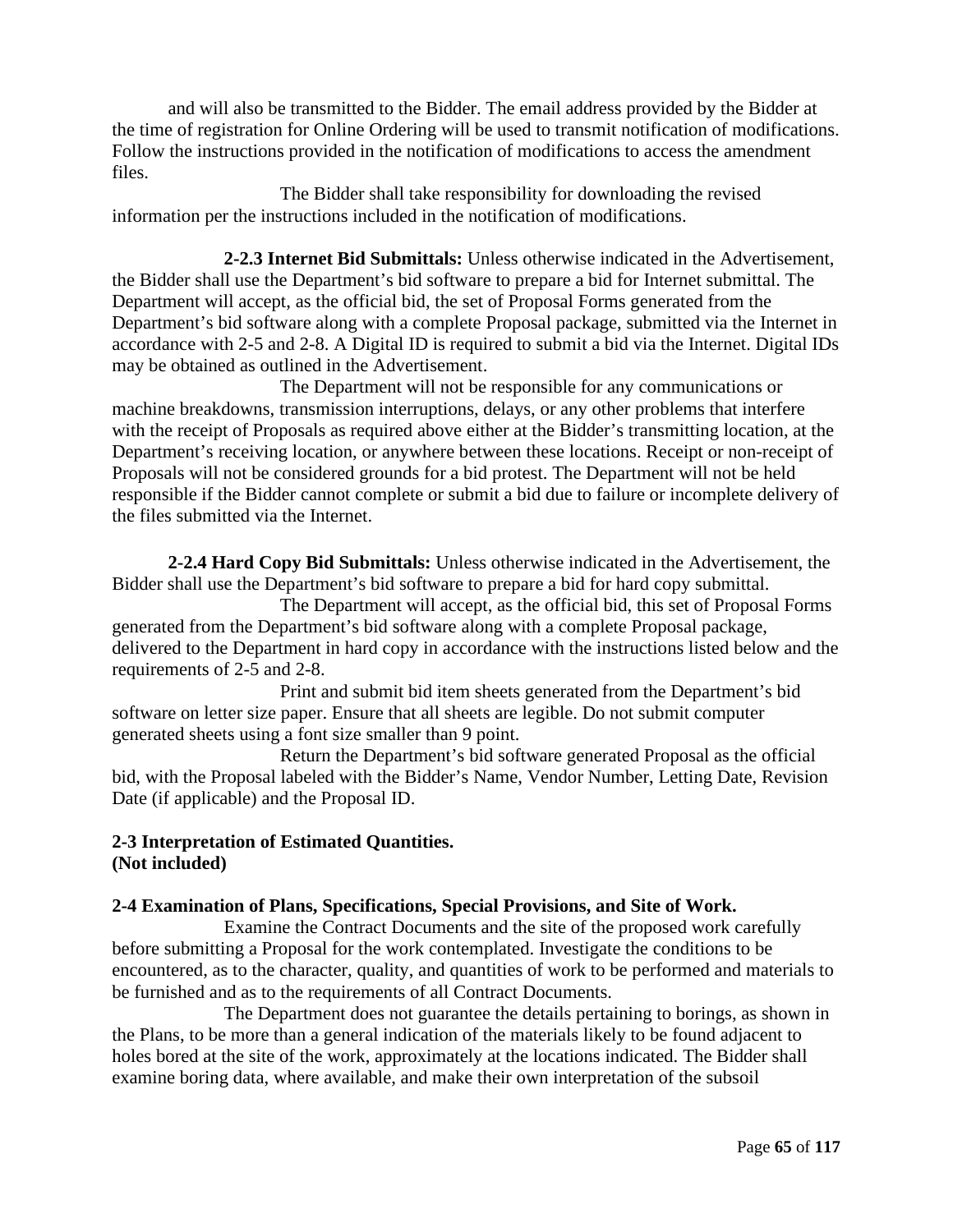investigations and other preliminary data, and shall base their bid solely on their own opinion of the conditions likely to be encountered.

The Bidder's submission of a Proposal is prima facie evidence that the Bidder has made an examination as described in this Article.

### **2-5 Preparation of Proposals.**

**2-5.1 General:** Submit Proposals on the Proposal Form described in 2-2. Any pay item that will be provided free or at no cost to the Department shall be indicated as "free" or "\$.00". If the pay item is left blank or n/a is used, the bid may be declared irregular. Show the total of the bid on the face of the Proposal.

**2-5.2 Internet Bid Submittals:** The Bidder shall execute the Proposal under the Bidder's Digital ID and enter the firm's bidding office street address on the Bidders Information Tab in the Department's bid software. This Digital ID represents the firm as an individual, partnership, corporation, limited liability company, or joint venture. By entering and submitting the Digital ID the authorized parties obligate the firm to the bid. Internet Bid Submittals must acknowledge, on behalf of, the person, firm, association, or corporation submitting the bid certifying that such person, firm, association, or corporation has not, either directly or indirectly, entered into any agreement, participated in any collusion, or otherwise taken any action in restraint of free competitive bidding in connection with the submitted bid, by indicating such in the Proposal. The Department will not consider any bid unless such acknowledgement is included.

**2-5.3 Hard Copy Bid Submittals:** If the Proposal is made by an individual, either in the Bidder's own proper person or under a trade or firm name, the Bidder shall execute the Proposal under the Bidder's signature and enter the firm's bidding office street address. If the Proposal is made by a partnership, execute the Proposal by setting out in full the names of the partners, the firm name of the partnership, if any, have two or more of the general partners or authorized person sign the Proposal and enter the firm's bidding office street address. If the Proposal is made by a corporation, execute the Proposal by setting out in full the corporate name and have the president or other legally authorized corporate officer or agent sign the Proposal, affix the corporate seal and enter the corporation's bidding office street address. If the Proposal is made by a limited liability company, execute the Proposal by setting out the company name, have the manager or authorized member sign the Proposal and enter the company's bidding office address. If the Proposal is made by a joint venture, execute the Proposal by setting out the joint venture name, have the authorized parties sign the Proposal and enter the bidding office's street address. File with the Department Form 375-020-08, contained in the Proposal, which includes an unsworn statement executed by, or on behalf of, the person, firm, association, or corporation submitting the bid certifying that such person, firm, association, or corporation has not, either directly or indirectly, entered into any agreement, participated in any collusion, or otherwise taken any action in restraint of free competitive bidding in connection with the submitted bid. The Department will not consider any bid unless such form is properly completed in accordance with the requirements shown thereon.

#### **2-6 Rejection of Irregular Proposals.**

A Proposal is irregular and the Department may reject it if it shows omissions, alterations of form, additions not specified or required, conditional or unauthorized alternate bids, or irregularities of any kind;, or if the cost is in excess of or below the reasonable cost analysis values.

### **2-7 Guaranty to Accompany Proposals.**

The Department will not consider any Proposal unless accompanied by a Proposal Guaranty of the character and amount indicated in the Advertisement, and unless made payable to the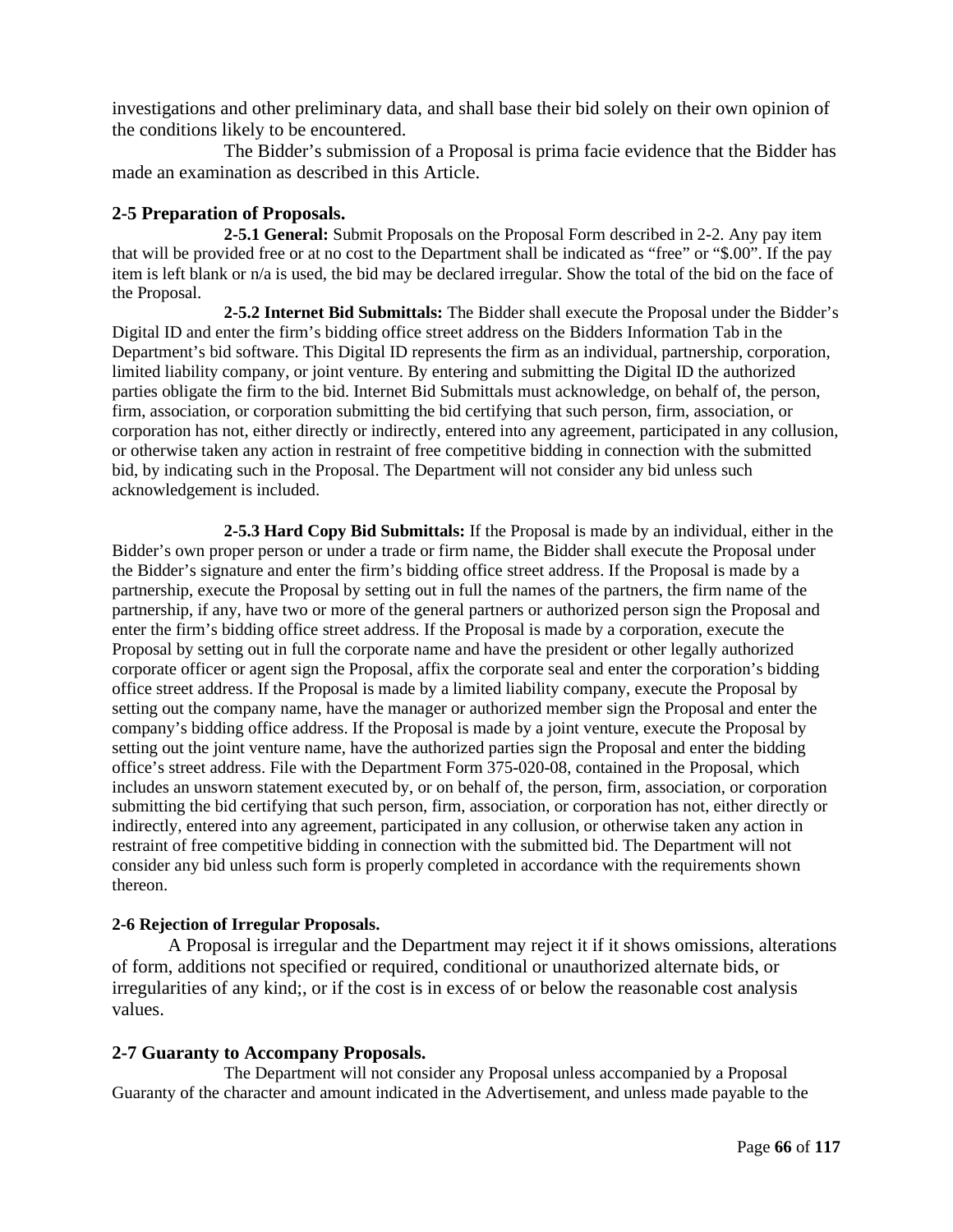Florida Department of Transportation. Submit the Proposal with the understanding that the successful Bidder shall furnish a Contract Bond pursuant to the requirements of 3-5.

The Bidder's Proposal Guaranty is binding for all projects included in the Contract awarded to the Contractor pursuant to the provisions of this Subarticle.

#### **2-8 Delivery of Proposals.**

**2-8.1 Internet Bid Submittals:** Unless otherwise indicated in the Advertisement, the Proposal may be submitted via the Internet. The Department will not accept responsibility for Internet bids not meeting the time requirement stipulated in the Advertisement.

**2-8.2 Hard Copy Bid Submittals:** Unless otherwise indicated in the Advertisement, the Proposal may be submitted via hard copy. Submit the Proposal in a sealed envelope, bearing on the outside the name of the Bidder, the Bidder's address, and the Proposal ID of the project for which the Bidder submitted the bid. For Proposals that are submitted by mail, enclose the Proposal in a sealed envelope, marked as directed above. Enclose the sealed envelope in a second outer envelope addressed to the Department, at the place designated in the Advertisement. For a Proposal that is not submitted by mail, deliver the Proposal to the Contracts Office of the Department, or to the place as designated in the Advertisement. The Department will not consider Proposals received after the time set for opening bids. The Department will retain these Proposals unopened.

### **2-9 Withdrawal or Revision of Proposals.**

**2-9.1 Internet Bid Submittals:** A Bidder may withdraw a Proposal any time prior to the bid submittal deadline specified in the Advertisement. The resubmission of any Proposal so withdrawn must be made as a complete Proposal, subject to the provisions of 2-8.

A Bidder may revise a Proposal any time prior to the bid submittal deadline specified in the Advertisement. Revisions may be made via Internet in accordance with 2-8.1 or by fax in accordance with 2-9.2.

The Department will not be responsible for any communications or machine breakdowns, transmission interruptions, delays, or any other problems that interfere with the receipt of revisions to Proposals as required above either at the Bidder's transmitting location, at the Department's receiving location, or anywhere between these locations. Receipt or non-receipt of revisions to a Proposal will not be considered grounds for a bid protest. The Department will not be held responsible if the Bidder cannot complete or submit revisions to a bid due to failure or incomplete delivery of the files submitted via the Internet.

**2-9.2 Hard Copy Bid Submittals:** A Bidder may withdraw or revise a Proposal after submission, provided the Department receives a written request to withdraw or revise the Proposal prior to the time set for opening of bids. The resubmission of any Proposal withdrawn under this provision is subject to the provisions of 2-8.

Legible facsimile (FAX) Proposal changes will be accepted if received in full at the fax number listed in the Bid Solicitation Notice by the time Proposals are due on the day of the letting and provided that all of the following conditions are met:

> 1. The Bidder's name is the same on the faxed Proposal change as shown on the original Proposal.

2. The Proposal change includes the following:

a. The correct Proposal ID.

b. The correct bid item number for which the price is being changed and the respective unit price change.

c. The correct revised total per item.

d. The revised total bid amount.

e. The signature of the President or Vice President of the Company.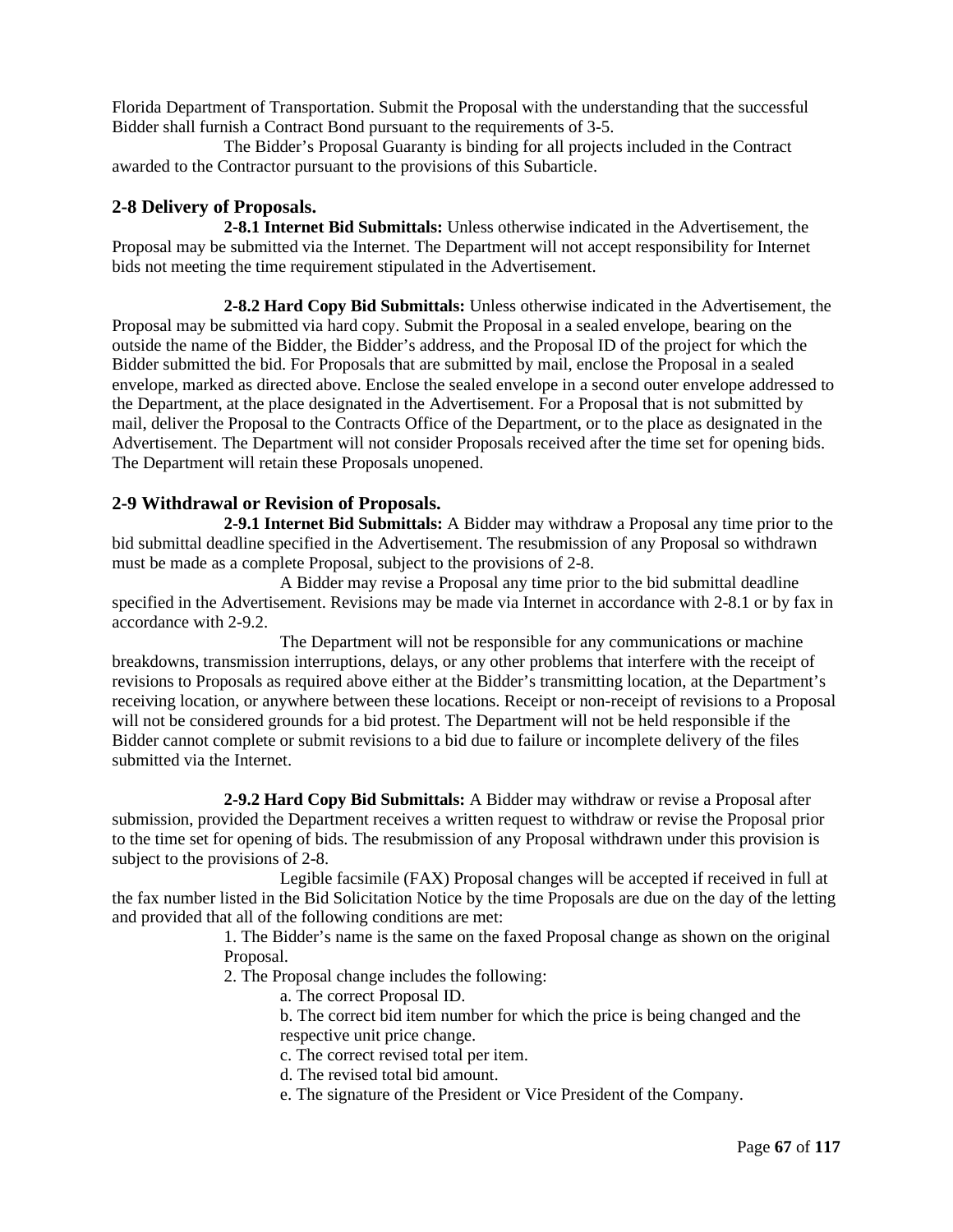Faxed Proposal changes failing to meet all of these requirements will not be considered and will not change the original bid.

The Department will not be responsible for any communications or fax machine breakdowns, transmission interruptions, delays, or any other problems that interfere with the receipt of faxed Proposal changes as required above either at the Bidder's fax location, at the Department's fax location, or anywhere between these locations. Receipt or non-receipt of a faxed Proposal change will not be considered grounds for a bid protest.

#### **2-10 Opening of Proposals.**

The Department will open and publicly announce Proposals at the time and place indicated in the Advertisement. The Department invites Bidders, their authorized agents, and other interested parties to attend.

#### **2-11 Disqualification of Bidders.**

The Department may disqualify any Bidder and reject the Bidder's Proposal or Proposals for any of the following reasons:

1. The submission of more than one Proposal for the same work from an individual, firm, or corporation under the same or a different name.

2. Evidence that one Bidder has a financial interest in the firm of another Bidder for the same work.

3. Evidence of collusion among Bidders. The Department will not recognize a participant in such collusion as a Bidder for any future work of the Department until the Department reinstates such participant as a qualified Bidder.

4. Failure to qualify in accordance with 2-1.

5. Uncompleted work on other projects that, in the judgment of the Department, could hinder or prevent the prompt completion of the proposed work.

6. Failure to pay or satisfactorily settle all bills due for labor and material on other contracts in force at the time of advertisement for bids.

7. Default under a previous contract.

8. Employment of unauthorized aliens in violation of Section 274A (e) of the Immigration and Nationality Act.

9. Falsification on any form required by the Department.

10. The submission of a Proposal that was not solicited by the Department.

### **2-12 Material, Samples and Statement. (Not included)**

## **SECTION 3 AWARD AND EXECUTION OF CONTRACT**

#### **3-1 Consideration of Bids.**

For the purpose of award, after opening and reading the technical and price Proposals, the Department will consider as the bid the correct summation of each unit bid price multiplied by estimated quantities shown in the proposal. On this basis, the Department will compare the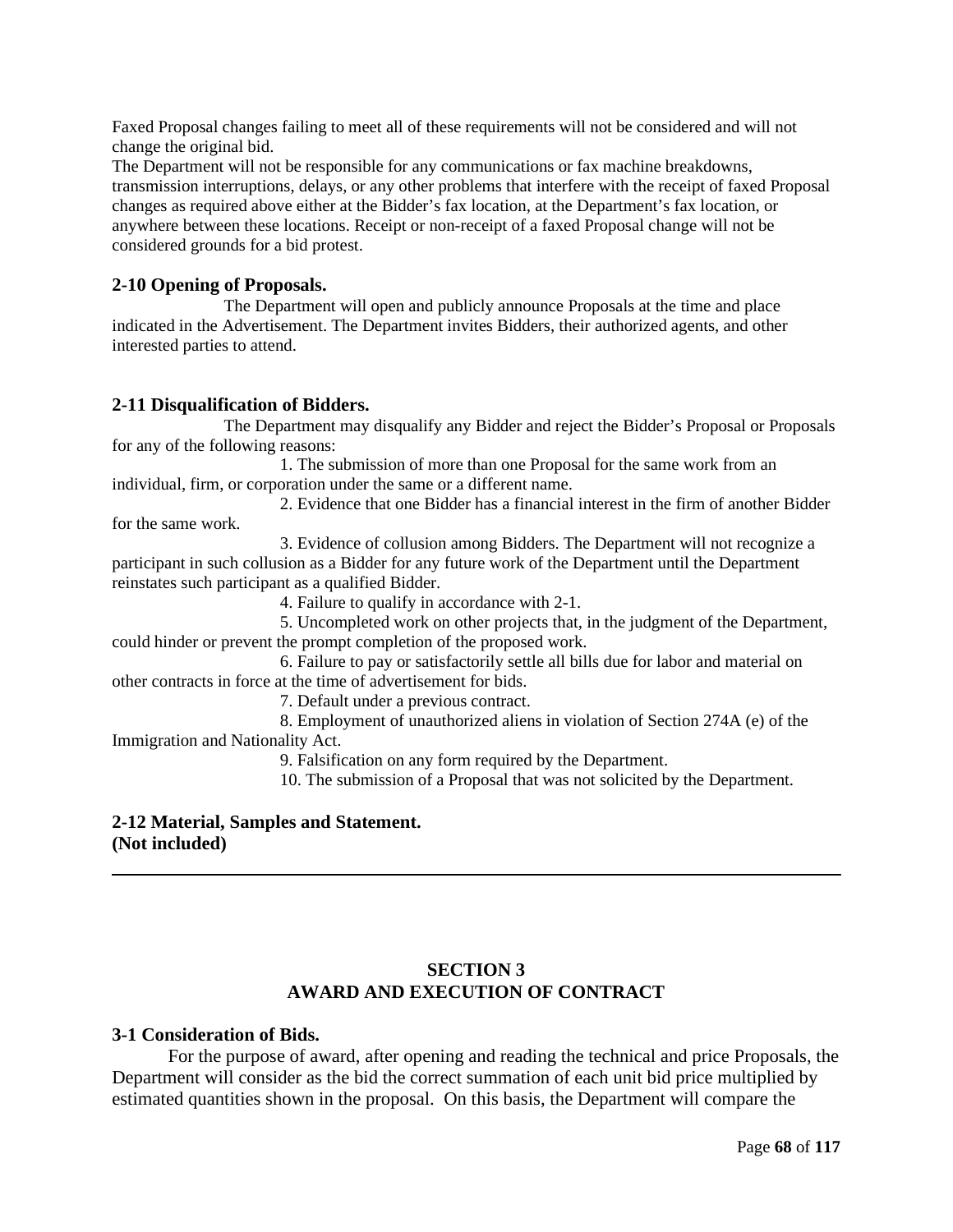amounts of each bid and each technical proposal score and make the results of such comparison available to the public. Until the actual award of the Contract, however, the Department reserves the right to reject any or all Proposals and to waive technical errors that the Department determines, in its sole discretion, to be in the best interest of the State. In the event of any discrepancy in the two entries of the Contract lump sum price, the Department will evaluate the bid based on the lump sum price shown in words.

## **3-2 Award of Contract.**

**3-2.1 General:** If the Department decides to award the Contract, the Department will award the Contract to the Bidder whose proposal complies with all the Contract Document requirements and has the highest total Proposal Score as calculated in accordance with the RFP. If awarded, the Department will award the Contract within 50 days after the opening of the Proposals, unless the Special Provisions change this time limit or the Bidder and the Department extend the time period by mutual consent.

Prior to award of the Contract by the Department, a Contractor must provide proof of authorization to do business in the State of Florida.

## **3-2.2 Bids Exceeding Contractor's Rating: (Not included)**

### **3-3 Cancellation of Award.**

The Department reserves the right to cancel the award of any Contract at any time before the execution of the Contract by all parties, with no compensation due any of the Bidders.

### **3-4 Release of Proposal Guaranty.**

The Department will release all proposal guaranties except those of the two Bidders with the highest proposal scores immediately following the opening and checking of the Proposals. The Department will immediately release the Proposal Guaranty of the two Bidders with the highest proposal scores after the successful Bidder delivers the executed Contract and a satisfactory bond to the Department, except that the Department will not retain the proposal guaranty of the next-to-lowest Bidder longer than 50 days after the opening of the Proposals unless the Department awards the Contract to the next lowest responsible Bidder prior to the expiration of this time limit.

### **3-5 Contract Bond Required.**

### **3-5.1 General Requirements of the Bond**:

**3-5.1.1 Bond Requirements for Multi-Year Contracts:** Upon award, furnish to the Department, and thereafter continue to furnish to the Department during the term of the Contract, a Payment and Performance Bond guaranteeing the contract obligations for each twelve -month period of the Contract.

No later than the date of Contract execution, provide to the Department a Payment and Performance Bond on Department Form No. 375-020-59 in a penal sum equal to the first year's annual Contract amount under the Contract. Annually thereafter, between thirty and forty-five days prior to the contract anniversary date, provide to the Department a Payment and Performance Bond on Form No. 375-020-61 in a penal sum equal to the upcoming year's annual Contract amount. Regardless of the number of separate bonds or bond continuations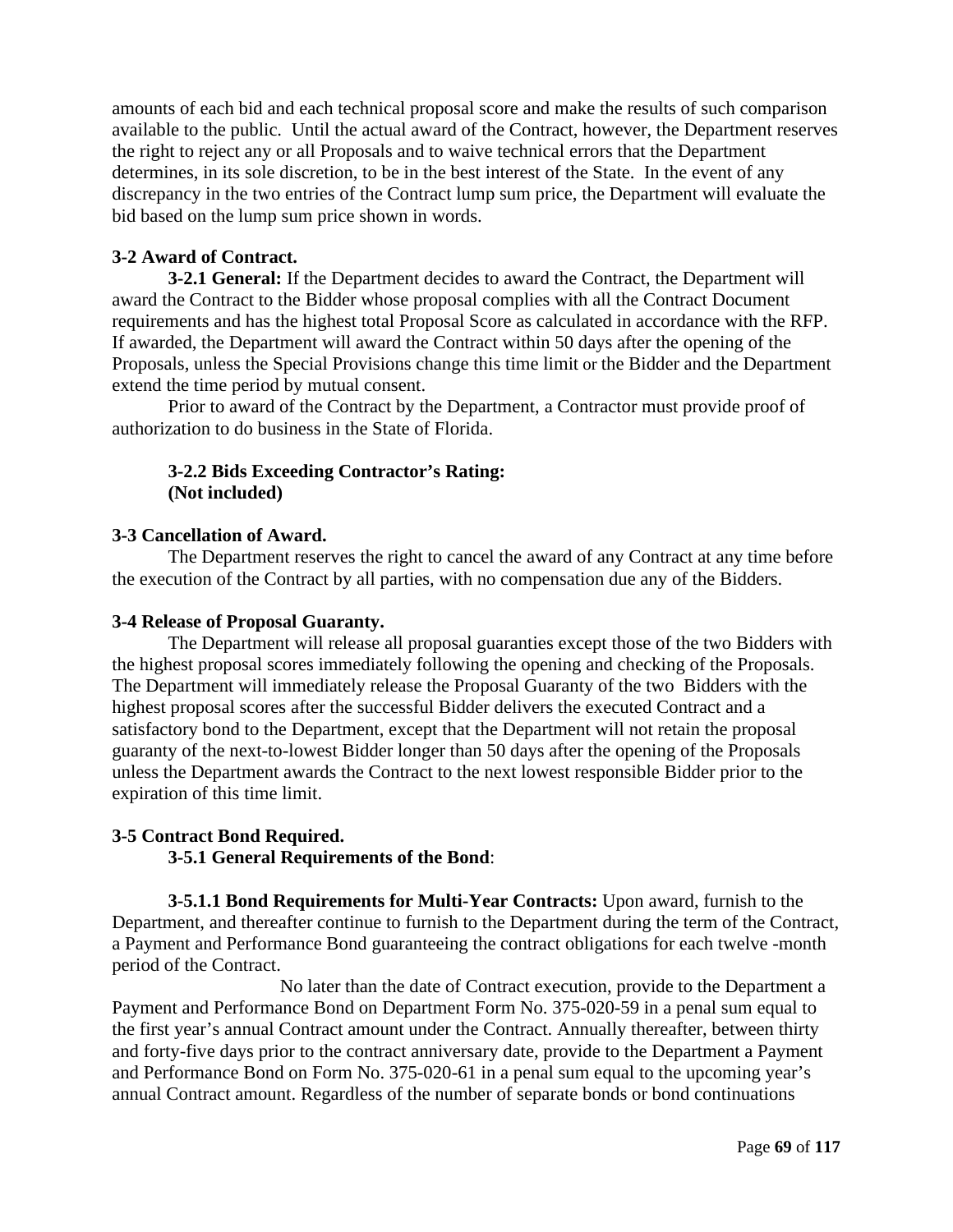provided by the Surety hereunder, the Surety's liability for each bond or bond continuation will be limited to the contract amount for the twelve-month period for which the bond or bond continuation is provided.

Obtain the Payment and Performance Bond from a Surety authorized to conduct business in the State of Florida. Each Payment and Performance Bond must be executed only on the forms provided by the Department. Failure to provide any of the required Payment and Performance Bond's to the Department within the aforementioned time frames will entitle the Department to annul the award, declare the Contractor in default, terminate the Contract, or decline to renew the Contract, all in the Department's sole discretion.

# **3-5.1.2 Bonds for Improvement, Demolition or Removal Contracts of \$25,000 or Less:**

(Not included)

**3-5.2 Continued Acceptability of Surety:** Provide a surety bond that remains acceptable to the Department throughout the life of the Contract. In the event that the surety executing the bond, although acceptable to the Department at the time of execution of the Contract, subsequently becomes insolvent or bankrupt, or becomes unreliable or otherwise unsatisfactory due to any cause that becomes apparent after the Department's initial approval of the company, then the Department may require that the Contractor immediately replace the surety bond with a similar bond drawn on a surety company that is reliable and acceptable to the Department. In such an event, the Department will bear all costs of the premium for the new bond, after deducting any amounts that are returned to the Contractor from his payment of premium on the original bond.

**3-5.3 Default by Contractor:** In case of default on the part of the Contractor, the Department will charge against the Contract bond all expenses for services incidental to ascertaining and collecting losses under the Contract bond, including accounting, engineering, and legal services, together with any and all costs incurred in connection with renegotiation of the Contract.

**3-5.4 Surety to Furnish Legal Defense as to Payment and Performance Claims or Suits:** The Surety shall indemnify and provide defense for the Department when called upon to do so for all claims or suits against the Department, by third parties, pertaining to Contractor payment or performance issues arising out of the Contract where the Contractor has failed to timely provide the Department such defense. It is expressly understood that the monetary limitation on the extent of the indemnification shall be the approved annual Contract amount, which shall be the original annual Contract amount as may be modified by subsequent Supplemental Agreements.

**3-5.5 Liability for Wrongful or Criminal Act by Contractor:** The principal and surety executing the bond shall be liable to the State in any civil action that might be instituted by the Department or any officer of the State authorized in such cases, for double any amount in money or property the State might lose, or be overcharged, or otherwise be defrauded of by any wrongful or criminal act of the Contractor, their agent or their employees.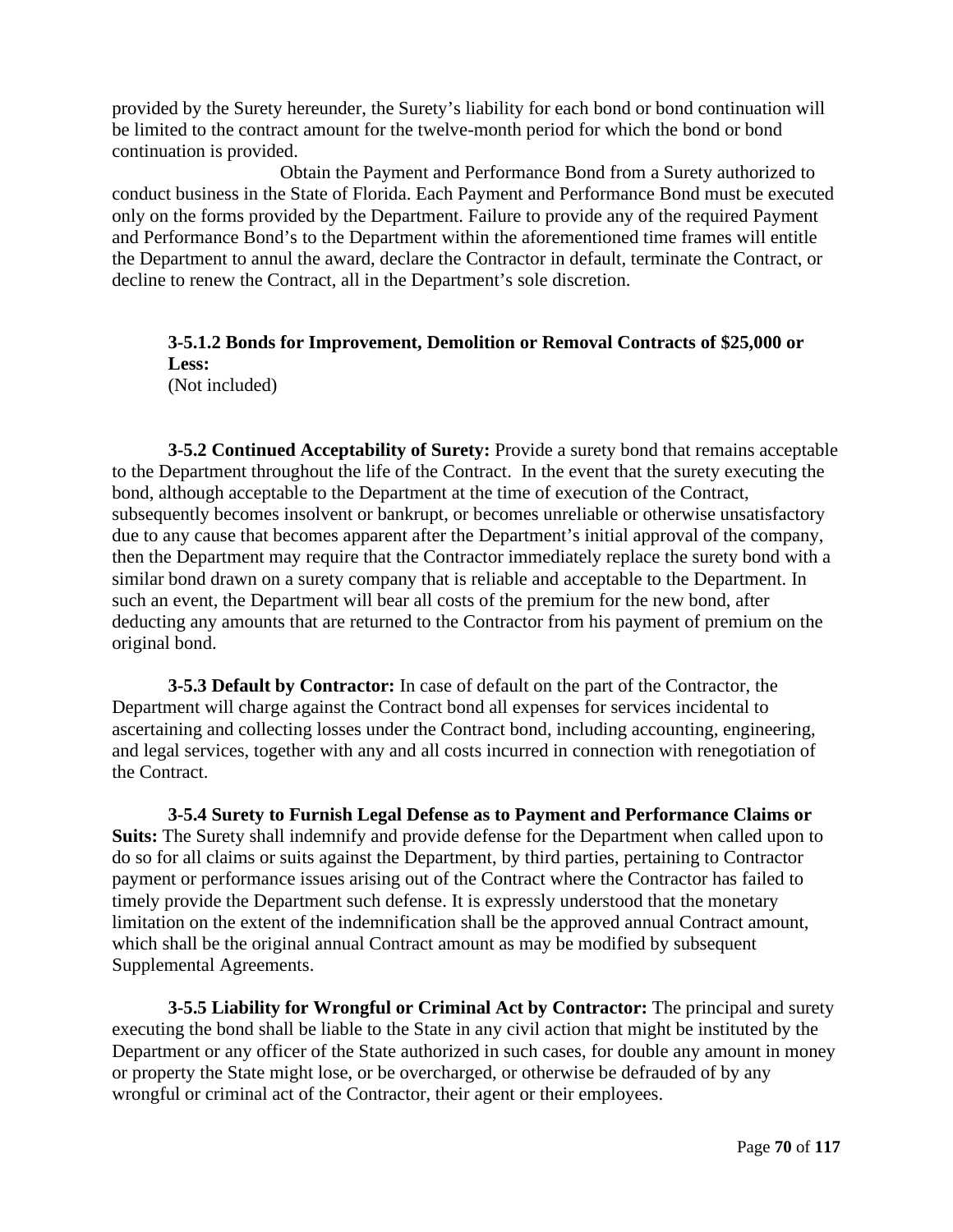#### **3-6 Execution of Contract and Contract Bond.**

Within 10 calendar days, excluding Saturdays, Sundays and State holidays, after receipt of the Contract award, execute the necessary agreements to enter into a Contract with the Department and return the Contract along with a satisfactory Contract Bond and documentation evidencing all insurance required by 7-13 to the Department's Contracts Office that awarded the Contract. The Department will not be bound by any proposal until it executes the associated Contract. The Department will execute the Contract and Contract Bond in the manner stipulated in 3-5.1.

The Department will execute the Contract within 10 calendar days, excluding Saturdays, Sundays and State holidays, after receipt of the necessary agreements and Contract Bond from the Contractor.

#### **3-7 Failure by Contractor to Execute Contract and Furnish Bond.**

In the event that the Bidder fails to execute the awarded Contract and to file an acceptable Contract Bond, as prescribed in 3-5 and 3-6, within 10 calendar days, excluding Saturdays, Sundays and State holidays, of receipt of the Contract award, the Department may annul the award, causing the Bidder to forfeit the Proposal Guaranty to the Department; not as a penalty but in liquidation of damages sustained. The Department may then award the Contract to the next lowest responsible Bidder, re-advertise, or accomplish the Work using alternate resources.

#### **3-8 Audit of Contractor's Records.**

Upon execution of the Contract, the Department reserves the right to conduct an audit of the Contractor's records pertaining to the project. The Department or its representatives may conduct an audit, or audits, at any time prior to final payment, or thereafter pursuant to 5-13. The Department may also require submittal of the records from either the Contractor or any subcontractor or material supplier. As the Department deems necessary, records include all books of account, supporting documents, and papers pertaining to the cost of performance of the project work.

Retain all records pertaining to the Contract for a period of not less than three years from the date of the end of the original Contract period or subsequent renewal periods, unless a longer minimum period is otherwise specified. Upon request, make all such records available to the Department or its representative(s). For the purpose of this Article, records include but are not limited to all books of account, supporting documents, and papers that the Department deems necessary to ensure compliance with the Contract provisions.

If the Contractor fails to comply with these requirements, the Department may disqualify or suspend the Contractor from Bidding on or working as a subcontractor on future Contracts.

Ensure that the subcontractors provide access to their records pertaining to the project upon request by the Department.

Comply with Section 20.055(5), Florida Statutes, and incorporate in all subcontracts the obligation to comply with Section 20.055(5), Florida Statutes.

#### **3-9 Public Records.**

The Contractor shall comply with Chapter 119, Florida Statutes. Specifically, the Contractor shall: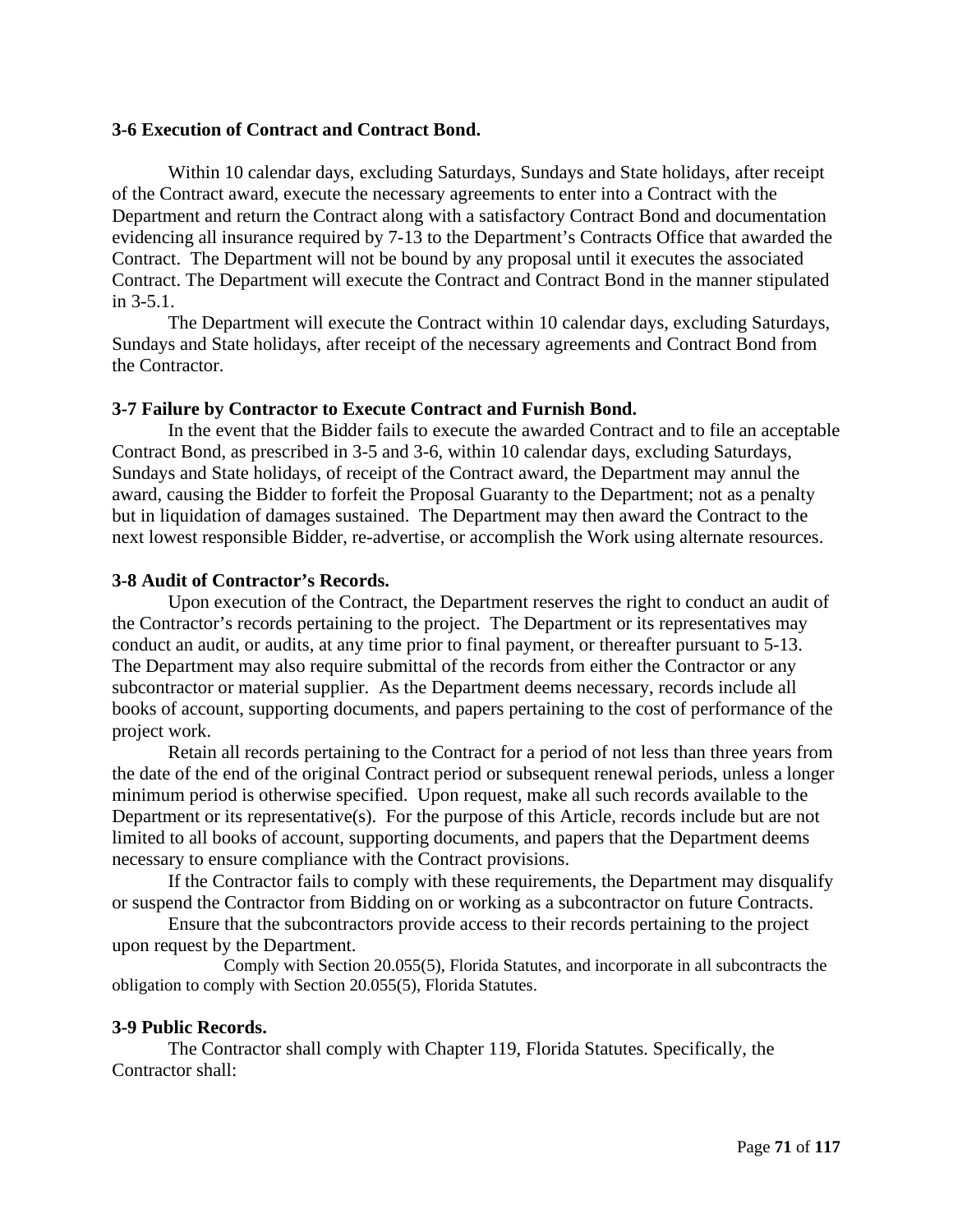- service
- 1. Keep and maintain public records required by the Department to perform the

2. Upon request from the Department's custodian of public records, provide the Department with a copy of the requested records or allow the records to be inspected or copied within a reasonable time at a cost that does not exceed the cost provided in Chapter 119, Florida Statutes, or as otherwise provided by law.

3. Ensure that public records that are exempt or confidential and exempt from public records disclosure requirements are not disclosed except as authorized by law for the duration of the Contract term and following completion of the Contract if the Contractor does not transfer the records to the Department.

4. Upon completion of the Contract, transfer, at no cost, to the Department all public records in possession of the Contractor or keep and maintain public records required by the Department to perform the service. If the Contractor transfers all public records to the Department upon completion of the Contract, the Contractor shall destroy any duplicate public records that are exempt or confidential and exempt from public records disclosure requirements. If the Contractor keeps and maintains public records upon completion of the Contract, the Contractor shall meet all applicable requirements for retaining public records. All records stored electronically must be provided to the Department, upon request from the Department's custodian of public records, in a format that is compatible with the information technology systems of the Department.

Failure to comply with Chapter 119, Florida Statutes and the Article 3-9 shall be grounds for immediate unilateral termination of this Contract by the Department pursuant to 8- 9.1.

## **SECTION 4 SCOPE OF THE WORK**

## **4-1 Intent of Contract.**

The intent of the Contract is to provide for the Contractor's Performance of every detail of the work described in the Contract. Furnish all labor, materials, equipment, tools, transportation, and supplies required to complete the work in accordance with the Contract Documents.

## **4.2 Work not covered by Standard Specifications. (Not included)**

## **4-3 Alteration of Plans or of Character of Work.**

**4-3.1 General: (Not included)** 

**4-3.2 Increase, Decrease or Alteration in the Work: (Not included)** 

**4-3.3 No Waiver of Contract:**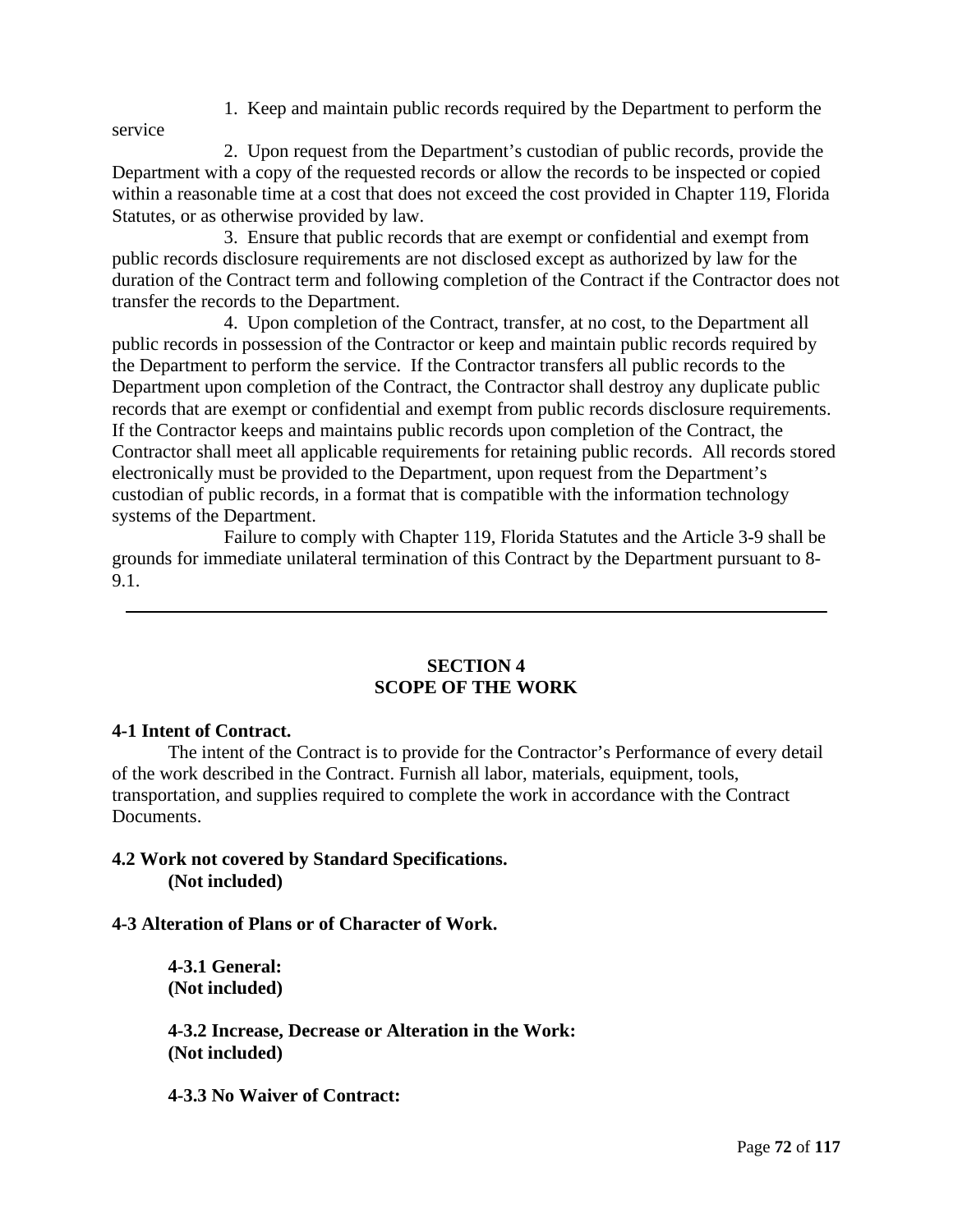## **(Not included)**

**4-3.4 Conditions Requiring a Supplemental Agreement or Unilateral Payment:** A Supplemental Agreement or Unilateral Payment will be used to clarify the Plans and Specifications of the Contract; to provide for extra Work which could not reasonably have been contemplated or foreseen in the original Scope to settle documented Contract claims; to make the project functionally operational in accordance with the intent of the original Contract and subsequent amendments thereto.

A Supplemental Agreement or Unilateral Payment may be used to expand the physical limits of the project only to the extent necessary to make the project functionally operational in accordance with the intent of the original Contract. The cost of any such agreement extending the physical limits of the project shall not exceed \$100,000 or 10% of the original Contract price, whichever is greater.

Perform no work to be covered by a Supplemental Agreement or Unilateral Payment before written authorization is received from the Engineer. The Engineer's written authorization will set forth sufficient work information to allow the work to begin. The work activities, terms and conditions will be reduced to written Supplemental Agreement or Unilateral Payment form promptly thereafter. No payment will be made on a Supplemental Agreement or Unilateral Payment prior to the Department's approval of the document.

**4-3.5 Extra Work: (Not included)** 

# **4-3.6 Connection to Existing Pavement, Drives and Walks: (Not included)**

**4-3.7 Differing Site Conditions:** During the progress of the work, if subsurface or latent physical conditions are encountered at the site differing materially from those indicated in the Contract, or if unknown physical conditions of an unusual nature differing materially from those ordinarily encountered and generally recognized as inherent in the work provided for in the Contract are encountered at the site, the party discovering such conditions shall promptly notify the other party in writing of the specific differing conditions before the Contractor disturbs the conditions or performs the affected work.

Upon receipt of written notification of differing site conditions from the Contractor, the Engineer will investigate the conditions, and if it is determined that the conditions materially differ and cause an increase or decrease in the cost or time required for the performance of any work under the Contract, an adjustment will be made, excluding loss of anticipated profits, and the Contract will be modified in writing accordingly. The Engineer will notify the Contractor whether or not an adjustment of the Contract is warranted.

The Engineer will not allow a Contract adjustment for a differing site condition unless the Contractor has submitted the required written notice.

The Engineer will not allow a Contract adjustment under this clause for any effects caused to any other Department or non-Department projects on which the Contractor may be working.

**4-3.8 Changes Affecting Utilities:** The Contractor shall be responsible for identifying and assessing any potential impacts to a utility that may be caused by the changes proposed by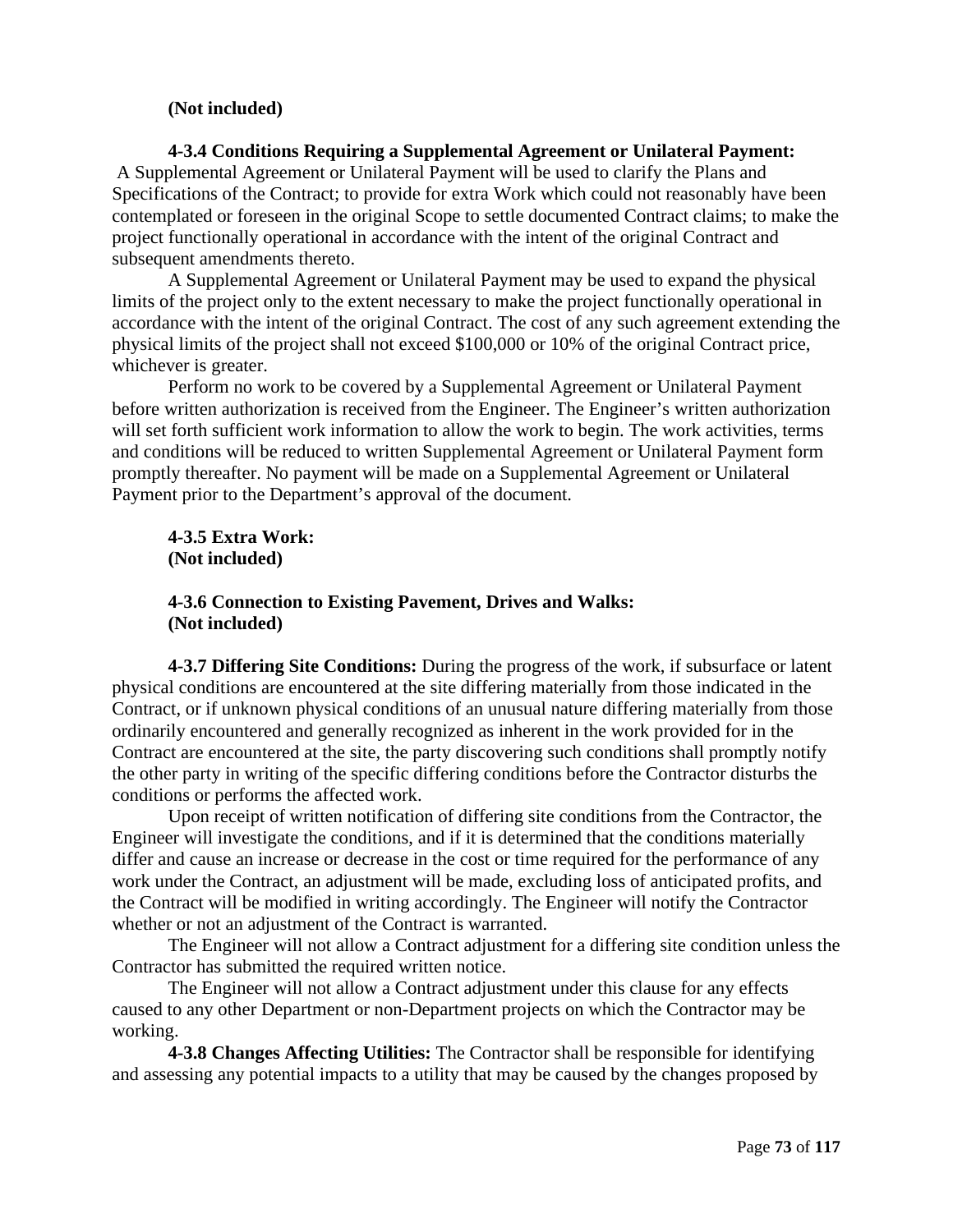the Contractor, and the Contractor shall at the time of making the request for a change notify the Department in writing of any such potential impacts to utilities.

Department approval of a Contractor proposed change does not relieve the Contractor of sole responsibility for all utility impacts, costs, delays or damages, whether direct or indirect, resulting from Contractor initiated changes in the design, maintenance, or construction activities from those in the original Contract Specifications, Design Plans (including Traffic control plans) or other Contract Documents and which effect a change in utility work different from that shown in the Utility Plans, joint project agreements or utility relocation schedules.

# **4-3.9 Cost Savings Initiative Proposal: (Not included)**

#### **4-4 Unforeseeable Work.**

When the Department requires work that is not covered by the Contract and the Department finds that such work is essential to the satisfactory completion of the Contract within its intended scope, the Department will make an adjustment to the Contract. The Engineer will determine the basis of payment for such an adjustment in a fair and equitable amount.

### **4-5 Rights in and Use of Materials Found on the Site of the Work. 4-5.1 Ownership and Disposal of Existing Materials:**

Take ownership and dispose of all materials that are not designated as the property of other parties, in both roadway and structures, found on the right-of-way, and all material in structures designated for removal. Such materials do not include earth or other excavated material required for the maintenance of the project, or material otherwise exempted by Department policy or procedure. During maintenance, the Contractor may use materials from existing structures that are required to be removed and that are designated to remain the property of the Department. Do not cut or otherwise damage such material during removal unless the Engineer gives permission to do so. Store material in an accessible location as the Engineer directs. The Department is not responsible for the quality or quantity of any material salvaged.

# **4-5.2 Ornamental Trees and Shrubs: (Not included)**

**4-6 Final Cleaning Up of Right-of-Way. (Not included)** 

# **SECTION 5 CONTROL OF THE WORK**

## **5-1 Plans and Working Drawings. (Not included)**

#### **5-2 Coordination of Contract Documents.**

All Contract documents are integral parts of the Contract; a requirement occurring in one is as binding as though occurring in all. All parts of the Contract are complementary and describe and provide for a complete work.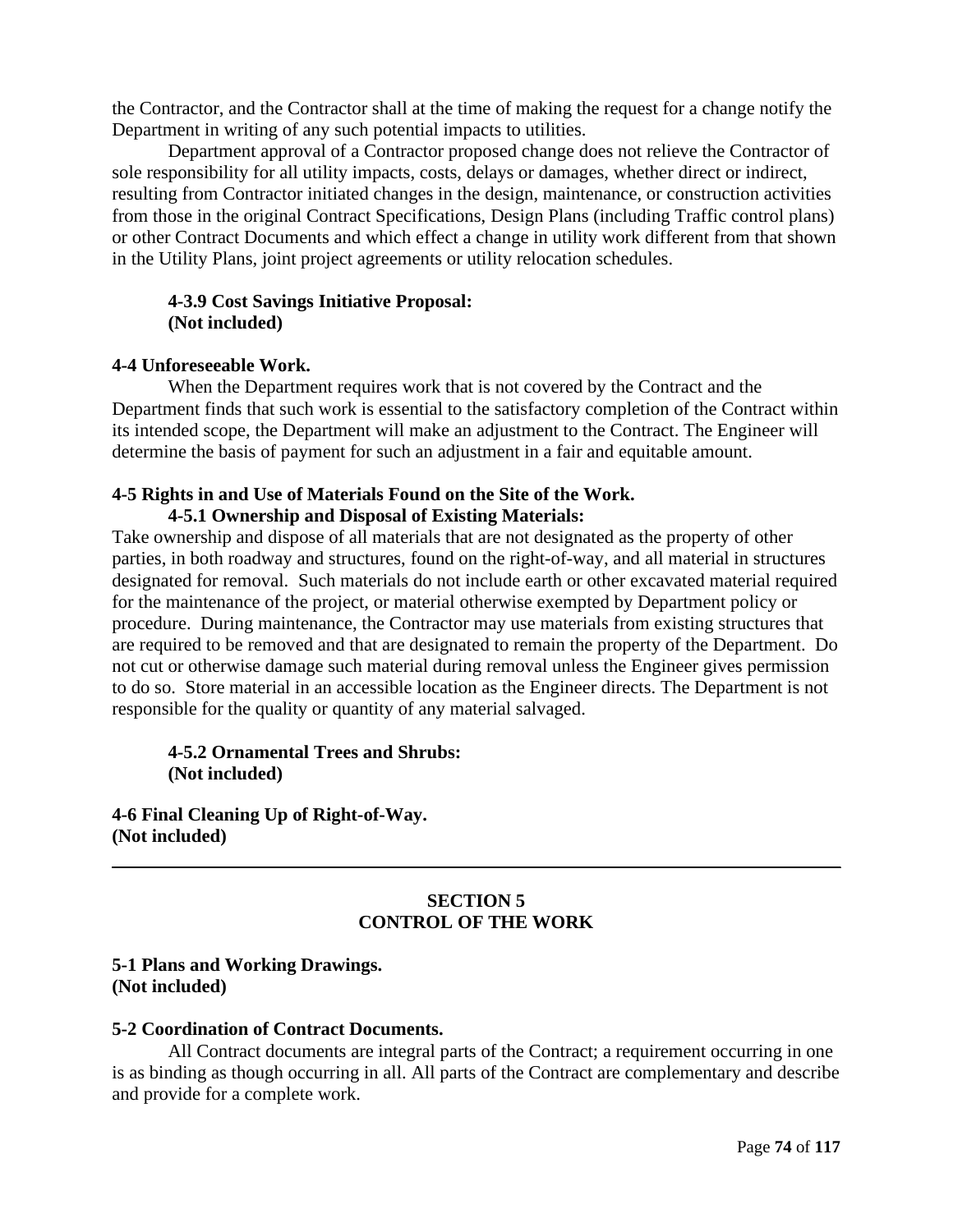In cases of discrepancy, the governing order of the documents is as follows:

- 1. Request for Proposal (RFP)
- 2. Scope of Services excluding attachments and referenced Contract Documents
- 3. Design Standards
- 4. Standard Asset Maintenance Specifications General Requirements and Covenants (Scope of Services Attachment II)
- 5. Other Attachments in the Scope of Services
- 6. Div II & III of the Standard Specifications for Road and Bridge Construction
- 7. All other Contract Documents that are incorporated by reference into the Scope of Services

# **5-3 Conformity of Work with Contract Documents.**

Perform all work and furnish all materials in reasonably close conformity with the lines, grades, cross-sections, dimensions, and material requirements, including tolerances, as specified in the Contract Documents.

In the event that the Engineer finds that the Contractor has used material or produced a finished product that is not in reasonably close conformity with the Contract Documents, but that the Contractor has produced reasonably acceptable work, the Engineer will determine if the Department will accept the work in place. In this event, the Engineer will document the basis of acceptance by Contract modification, which provides for an appropriate reduction in the Contract price for such work or materials included in the accepted work as deemed necessary to conform to the determination based on engineering judgment.

In the event that the Engineer finds that the Contractor has used material or produced a finished product that is not in reasonably close conformity with the Contract Documents, and that the Contractor has produced an inferior or unsatisfactory product, the Contractor shall remove and replace or otherwise correct the work or materials at no expense to the Department.

For base and surface courses, the Department will allow the finished grade to vary as much as 0.1 foot from the grade shown in the Plans, provided that the Contractor's work meets all templates and straightedge requirements and contains suitable transitions.

## **5-4 Errors or Omissions in Contract Documents.**

Do not take advantage of any apparent error or omission discovered in the Contract Documents, but immediately notify the Engineer in writing of such discovery. The Engineer will then make such corrections and interpretations as necessary to reflect the actual spirit and intent of the Contract Documents.

## **5-5 Authority of the Engineer.**

The Director, Office of Maintenance will decide all questions, difficulties, and disputes, of whatever nature, that may arise relative to the interpretation of the plans, construction, prosecution, and fulfillment of the Contract, and as to the character, quality, amount, and value of any work done, and materials furnished, under or by reason of the Contract.

## **5-6 Authority and Duties of Engineer's Assistants.**

The Director, Office of Maintenance may appoint such assistants and representatives as desired. These assistants and representatives are authorized to inspect all work done and all materials furnished. Such inspection may extend to all or any part of the work and to the manufacture, preparation, or fabrication of the materials to be used. Such assistants and representatives are not authorized to revoke, alter, or waive any requirement of these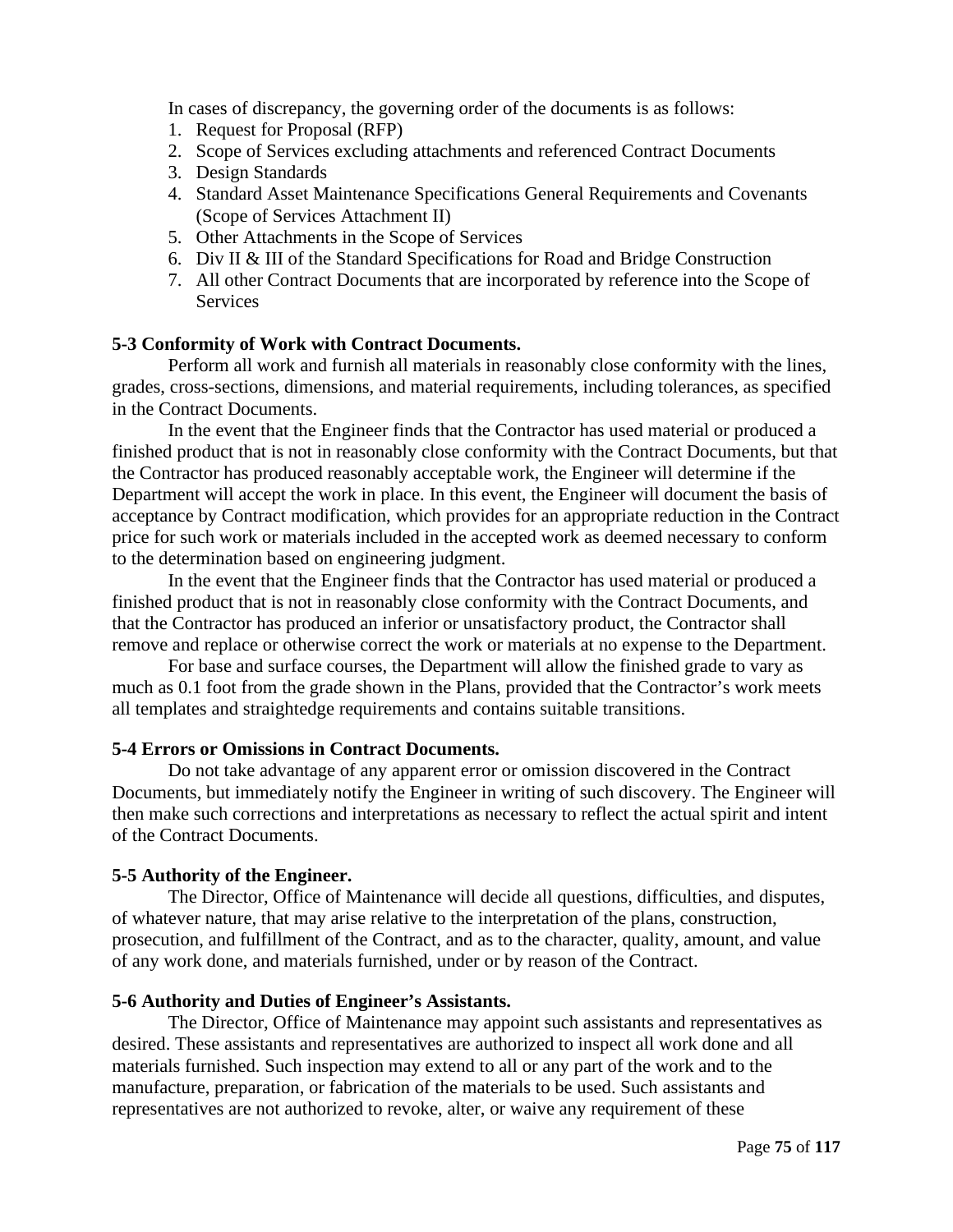Specifications. Rather, they are authorized to call to the attention of the Contractor any failure of the work or materials to meet the Contract Documents, and have the authority to reject materials or suspend the work until any questions at issue can be referred to and decided by the Engineer. The Engineer will immediately submit written notification to the Contractor of any such suspension of the work, stating in detail the reasons for the suspension. The presence of the inspector or other assistant in no way lessens the responsibility of the Contractor.

#### **5-7 Engineering and Layout. (Not included)**

## **5-8 Contractor's Supervision.**

**5-8.1 Prosecution of Work:** Give the work the constant attention necessary to ensure the scheduled progress, and cooperate fully with the Engineer and with other contractors at work in the vicinity.

**5-8.2 Contractor's Superintendent:** Maintain a competent superintendent to act as the Contractor's agent. Provide a superintendent who is a competent superintendent capable of properly interpreting the Contract Documents and is thoroughly experienced in the type of work being performed. Provide a superintendent with the full authority to receive instructions from the Engineer and to execute the orders or directions of the Engineer, including promptly supplying any materials, tools, equipment, labor, and incidentals that may be required. Provide such superintendence regardless of the amount of work sublet.

Provide a superintendent who speaks and understands English, and maintain at least one other responsible person who speaks and understands English, on the project during all working hours.

**5-8.3 Supervision for Emergencies:** Provide a responsible person, who speaks and understands English, and who is available at or reasonably near the worksite on a 24-hour basis, seven days a week. Designate this person as the point of contact for emergencies and in cases that require immediate action to maintain traffic or to resolve any other problem that might arise. Submit the phone numbers and names of personnel designated to be contacted in cases of emergencies, along with a description of the project location, to the Florida Highway Patrol and all other local law enforcement agencies.

## **5-9 General Inspection Requirements.**

**5-9.1 Cooperation by Contractor:** Upon request, furnish the Engineer with every reasonable facility for ascertaining whether the work performed and materials used are in accordance with the requirements and intent of the Contract Documents. If the Engineer so requests at any time, remove or uncover portions of finished work as directed. After examination, restore the uncovered portions of the work to the standard required by the Contract Documents. For bridge projects with construction operations accessible only by watercraft, provide safe passage and transport to facilitate the Engineer's inspection of the Work. If the Engineer determines that the work so exposed or examined is unacceptable, perform the uncovering or removal, and the replacing of the covering or making good of the parts removed, at no expense to the Department. However, if the Engineer determines that the work thus exposed or examined is acceptable, the Department will pay for the actual costs incurred by uncovering or removing, and the replacing of the covering or making good of the parts removed.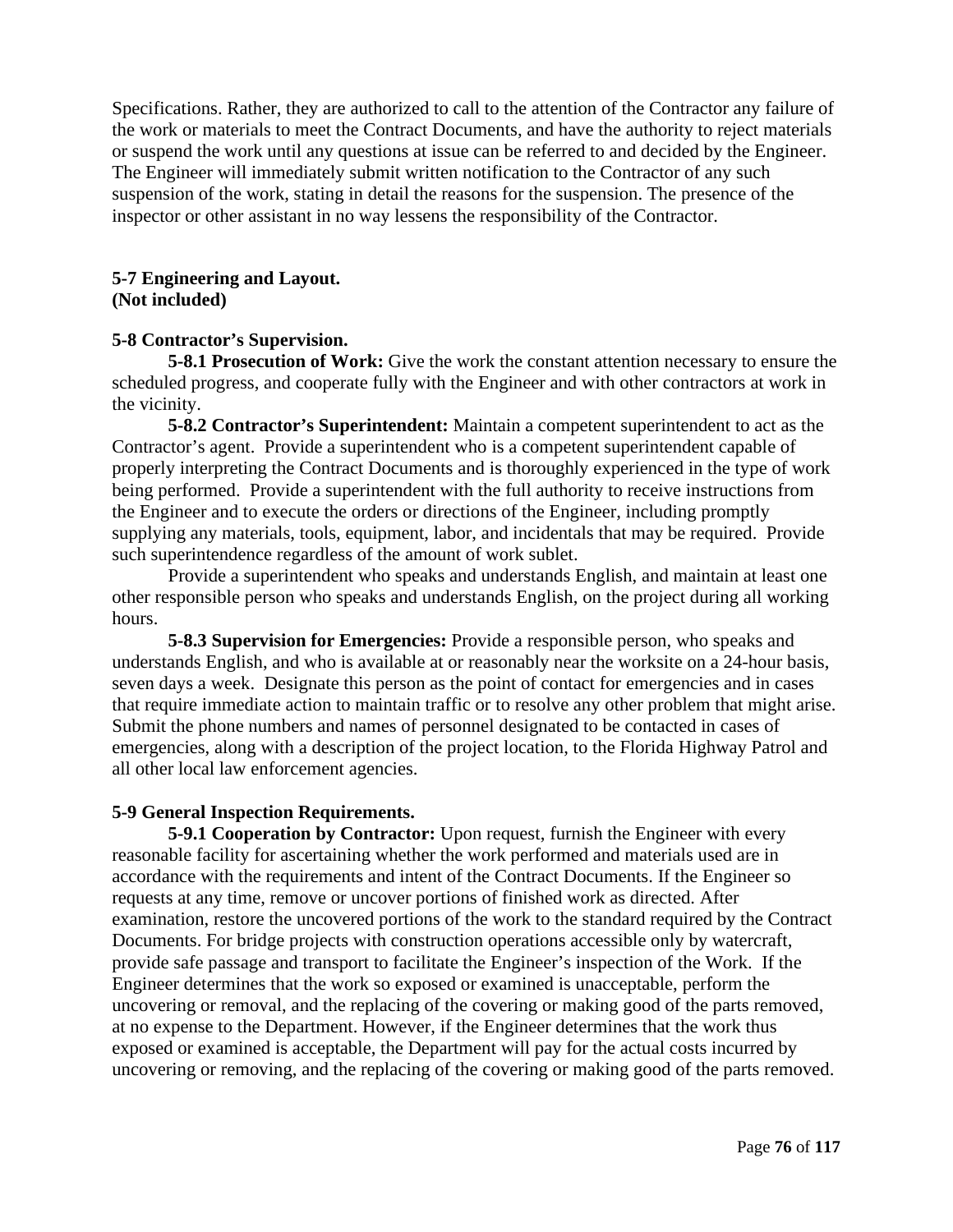**5-9.2 Failure of Engineer to Reject Work:** If, during or prior to Work, the Engineer fails to reject defective work or materials, whether from lack of discovery of such defect or for any other reason, such initial failure to reject in no way prevents the later rejection when such defect is discovered, or obligates the Department to final acceptance. The Department is not responsible for losses suffered due to any necessary removals or repairs of such defects.

**5-9.3 Failure to Remove and Renew Defective Materials and Work:** If the Contractor fails or refuses to remove and renew any defective materials used or work performed, or to make any necessary repairs in an acceptable manner and in accordance with the requirements of the Contract within the time indicated in writing, the Engineer has the authority to repair, remove, or renew the unacceptable or defective materials or work as necessary, all at the Contractor's expense. The Department will obtain payment for any expense it incurs in making these repairs, removals, or renewals, that the Contractor fails or refuses to make, by deducting such expenses from any moneys due or which may become due the Contractor, or by charging such amounts against the Contract bond.

## **5-10 Final Inspection.**

**5-10.1 Maintenance until Acceptance: (Not included)** 

#### **5-10.2 Inspection for Acceptance**

Upon completion of the work and before final payment is made, remove from the job site any surplus materials or waste, and restore the job site area to conditions acceptable to the Engineer.

## **5-11 Final Acceptance.**

When, upon completion of the final maintenance inspection of the entire project, the Engineer determines that the Contractor has satisfactorily completed the work, the Engineer will provide the Contractor a written Notice of Beginning and Completion of Maintenance Projects.

## **5-12 Claims by Contractor.**

**5-12.1 General:** When the Contractor deems that extra compensation is due beyond that agreed to by the Engineer, whether due to delay, additional work, altered work, differing site conditions, breach of Contract, or for any other cause, the Contractor shall follow the procedures set forth herein for preservation, presentation and resolution of the claim.

If such claim arises from the "substantial financial impact of 3%" clause described in the AM Scope of Services, and the Contractor believes the 3% threshold has been reached, the Contractor shall follow the procedures set forth herein for preservation, presentation and resolution of the claim.

Submission of timely notice of intent to file a claim, preliminary time extension request, time extension request, and the certified written claim, together with full and complete claim documentation, are each a condition precedent to the Contractor bringing any circuit court, arbitration, or other formal claims resolution proceeding against the Department for the items and for the sums or time set forth in the Contractor's certified written claim. The failure to provide such notice of intent, preliminary time extension request, time extension request, certified written claim and full and complete claim documentation within the time required shall constitute a full, complete, absolute and irrevocable waiver by the Contractor of any right to additional compensation or a time extension for such claim.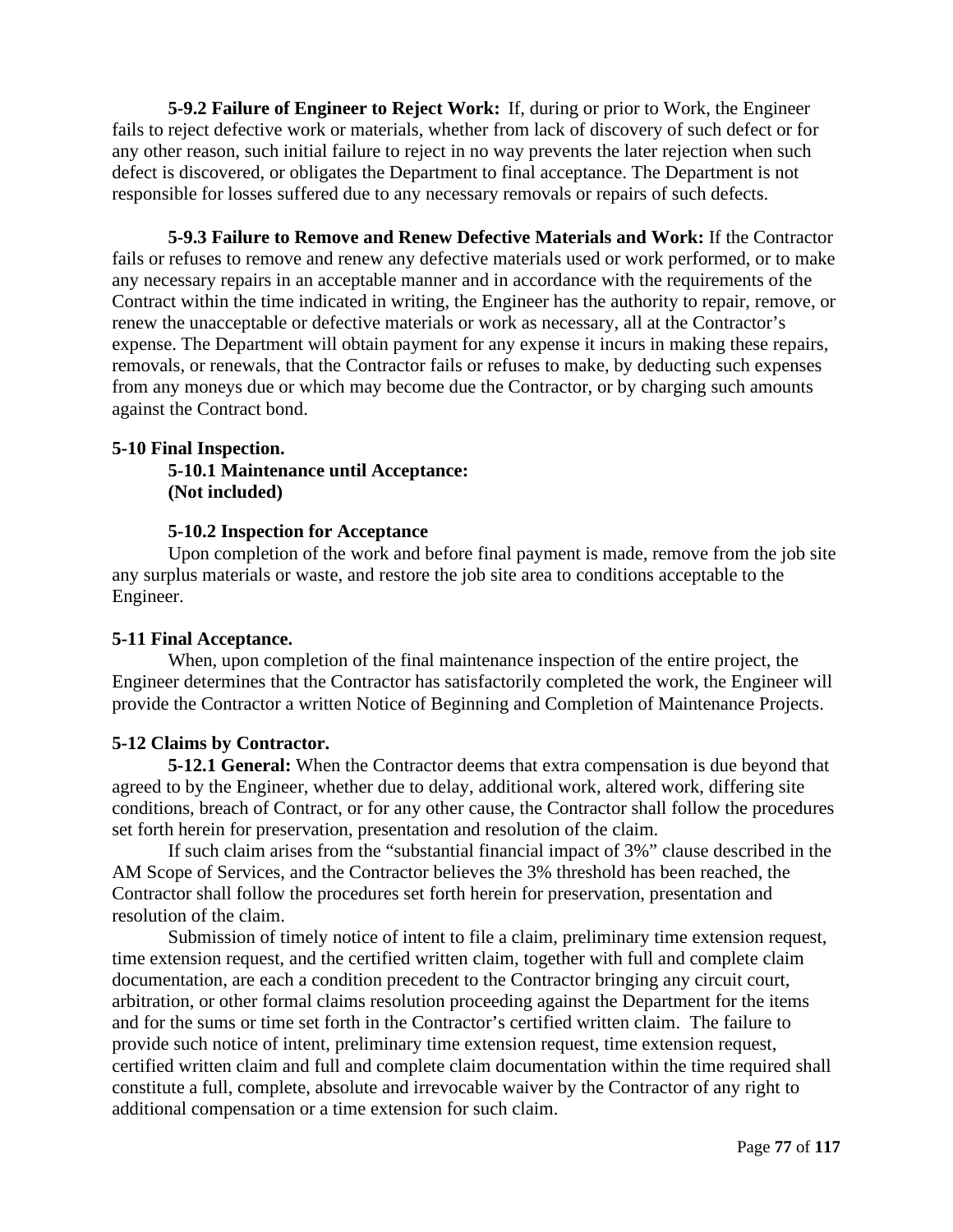# **5-12.2 Notice of Claim:**

**5-12.2.1 Claims For Extra Work:** Where the Contractor deems that additional compensation is due for work or materials not expressly provided for in the Contract or which is by written directive expressly ordered by the Engineer, the Contractor shall submit written notification to the Engineer of the intention to make a claim for additional compensation before beginning the work on which the claim is based. If such written notification is not submitted to the Engineer and the Engineer is not afforded the opportunity for keeping strict account of actual labor, material, and equipment, the Contractor waives the claim for additional compensation. Such notice by the Contractor, and the fact that the Engineer has kept account of the labor, materials and equipment, shall not in any way be construed as establishing the validity of the claim or method for computing any compensation for such claim. On projects with an original Contract amount of \$3,000,000 or less within 90 calendar days after the end of the original Contract period or subsequent renewal periods, and on projects with an original Contract amount greater than \$3,000,000 within 180 calendar days after the end of the original Contract period or subsequent renewal periods, the Contractor shall submit full and complete claim documentation as described in 5-12.3 and duly certified pursuant to 5-12.9. However, for any claim or part of a claim that pertains solely to final estimate quantities disputes the Contractor shall submit full and complete claim documentation as described in 5-12.3 and duly certified pursuant to 5-12.9, as to such final estimate claim dispute issues, within 90 or 180 calendar days, respectively, of the Contractor's receipt of the Department's final estimate.

If the Contractor fails to submit a certificate of claim as described in 5-12.9, the Department will so notify the Contractor in writing. The Contractor shall have ten calendar days from receipt of the notice to resubmit the claim documentation, without change, with a certificate of claim as described in 5-12.9, without regard to whether the resubmission is within the applicable 90 or 180 calendar day deadline for submission of full and complete claim documentation. Failure by the Contractor to comply with the ten calendar day notice shall constitute a waiver of the claim.

# **5-12.2.2 Claims For Delay: (Not included)**

**5-12.3 Content of Written Claim:** As a condition precedent to the Contractor being entitled to additional compensation or a time extension under the Contract, for any claim, the Contractor shall submit a certified written claim to the Department which will include for each individual claim, at a minimum, the following information:

 1. A detailed factual statement of the claim providing all necessary dates, locations, and items of work affected and included in each claim;

2. The date or dates on which actions resulting in the claim occurred or conditions resulting in the claim became evident;

 3. Identification of all pertinent documents and the substance of any material oral communications relating to such claim and the name of the persons making such material oral communications;

4. Identification of the provisions of the Contract which support the claim and a statement of the reasons why such provisions support the claim, or alternatively, the provisions of the Contract which allegedly have been breached and the actions constituting such breach;

 5. A detailed compilation of the amount of additional compensation sought and a breakdown of the amount sought as follows: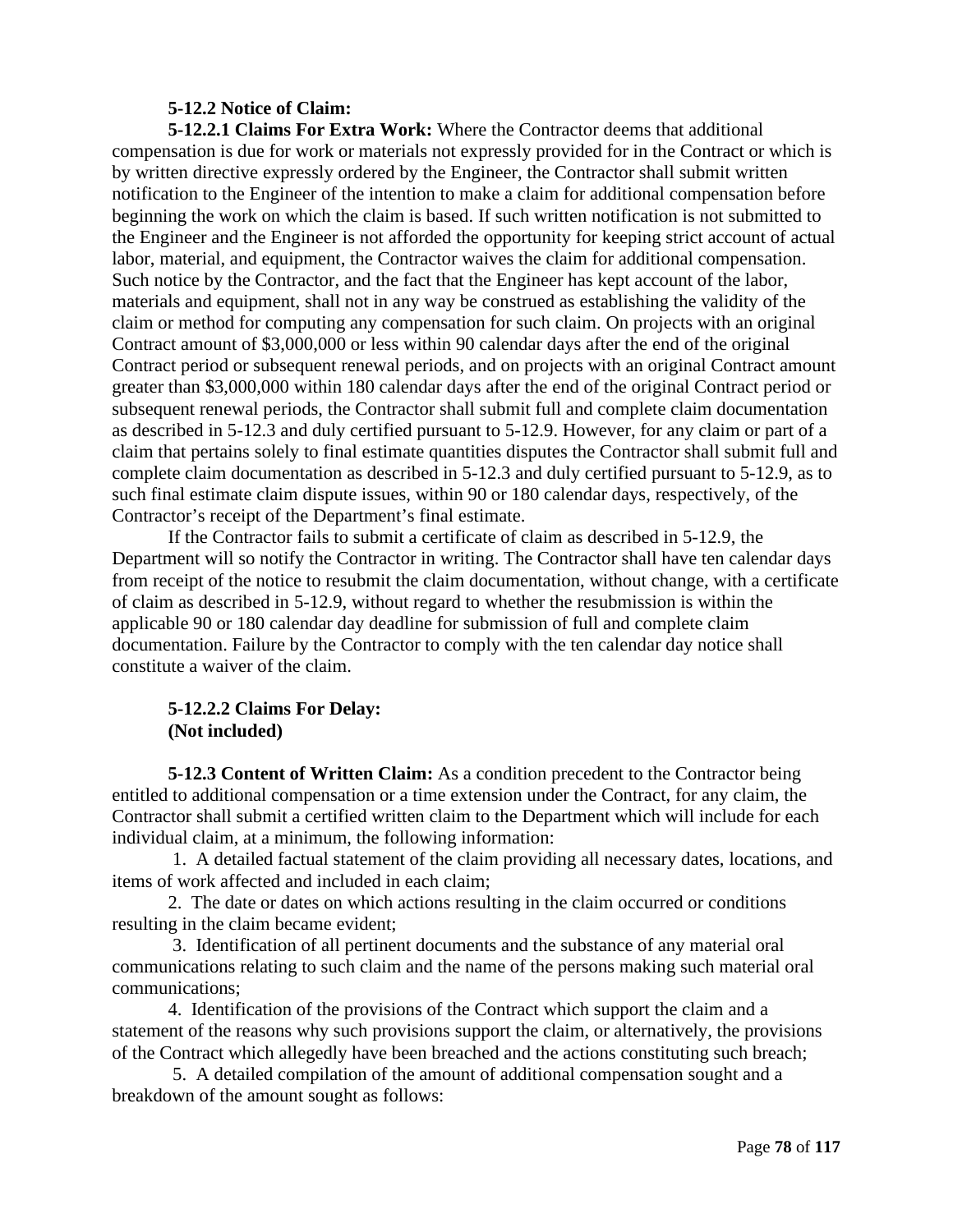a. documented additional job site labor expenses;

b. documented additional cost of materials and supplies;

c. a list of additional equipment costs claimed, including each piece of equipment and the rental rate claimed for each;

> d. any other additional direct costs or damages and the documents in support thereof;

> e. any additional indirect costs or damages and all documentation in support thereof.

 6. A detailed compilation of the specific dates and the exact number of calendar days sought for a time extension, the basis for entitlement to time for each day, all documentation of the delay, and a breakout of the number of days claimed for each identified event, circumstance or occurrence.

Further, the Contractor shall be prohibited from amending either the bases of entitlement or the amount of any compensation or time stated for any and all issues claimed in the Contractor's written claim submitted hereunder, and any circuit court, arbitration, or other formal claims resolution proceeding shall be limited solely to the bases of entitlement and the amount of any compensation or time stated for any and all issues claimed in the Contractor's written claim submitted hereunder. This shall not, however, preclude a Contractor from withdrawing or reducing any of the bases of entitlement and the amount of any compensation or time stated for any and all issues claimed in the Contractor's written claim submitted hereunder at any time.

**5-12.4 Action on Claim:** The Engineer will respond in writing on projects with an original Contract amount of \$3,000,000 or less within 90 calendar days of receipt of a complete claim submitted by a Contractor in compliance with 5-12.3, and on projects with an original Contract amount greater than \$3,000,000 within 120 calendar days of receipt of a complete claim submitted by a Contractor in compliance with 5-12.3. Failure by the Engineer to respond to a claim within 90 or 120 days, respectively, after receipt of a complete claim in compliance with 5-12.3 constitutes a denial of the claim by the Engineer. If the Engineer finds the claim or any part thereof to be valid, such partial or whole claim will be allowed and paid for to the extent deemed valid and any time extension granted, if applicable, as provided in the Contract. No circuit court or arbitration proceedings on any claim, or a part thereof, may be filed until after the end of the original Contract period or subsequent renewal periods.

**5-12.5 Pre-Settlement and Pre-Judgment Interest:** Entitlement to any pre-settlement or pre-judgment interest on any claim amount determined to be valid subsequent to the Department's receipt of a certified written claim in full compliance with 5-12.3, whether determined by a settlement or a final ruling in formal proceedings, the Department shall pay to the Contractor simple interest calculated at the Prime Rate (as reported by the Wall Street Journal as the base rate on corporate loans posted by at least 75% of the nations 30 largest banks) as of the 60th calendar day following the Department's receipt of a certified written claim in full compliance with 5-12.3, such interest to accrue beginning 60 calendar days following the Department's receipt of a certified written claim in full compliance with 5-12.3 and ending on the date of final settlement or formal ruling.

## **5-12.6 Compensation for Extra Work or Delay: (Not included)**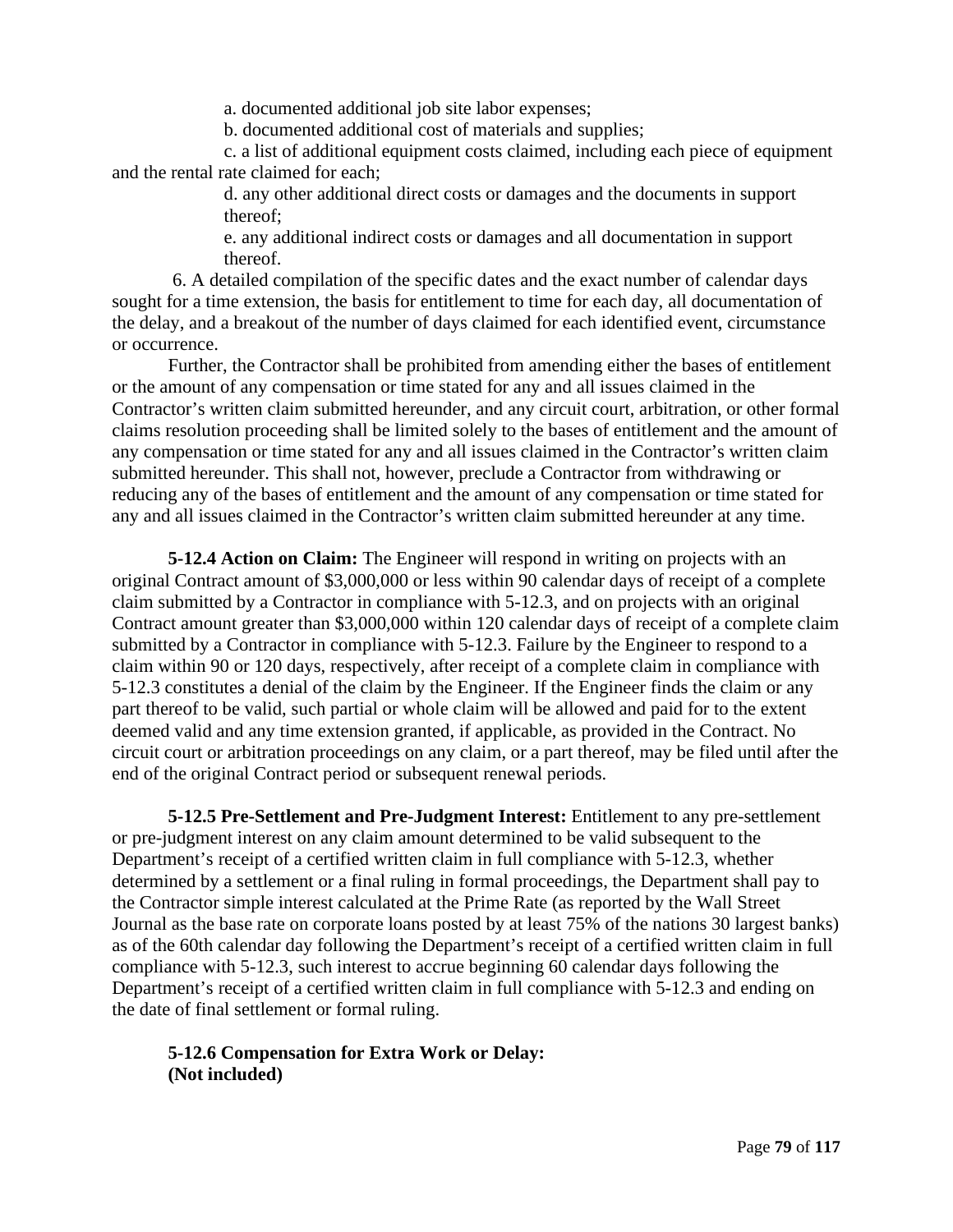**5-12.7 Mandatory Claim Records:** After submitting to the Engineer a notice of intent to file a claim for extra work or delay, the Contractor must keep daily records of all labor, material and equipment costs incurred for operations affected by the extra work or delay. These daily records must identify each operation affected by the extra work or delay and the specific locations where work is affected by the extra work or delay, as nearly as possible. The Engineer may also keep records of all labor, material and equipment used on the operations affected by the extra work or delay. The Contractor shall, once a notice of intent to claim has been timely filed, and not less than weekly thereafter as long as appropriate, submit the Contractor's daily records to the Engineer and be likewise entitled to receive the Department's daily records. The daily records to be submitted hereunder shall be done at no cost to the recipient.

**5-12.8 Claims For Acceleration:** The Department shall have no liability for any constructive acceleration of the work, nor shall the Contractor have any right to make any claim for constructive acceleration nor include the same as an element of any claim the Contractor may otherwise submit under this Contract. If the Engineer gives express written direction for the Contractor to accelerate its efforts, such written direction will set forth the prices and other pertinent information and will be reduced to a written Contract Document promptly. No payment will be made on a Supplemental Agreement for acceleration prior to the Department's approval of the documents.

**5-12.9 Certificate of Claim:** When submitting any claim, the Contractor shall certify under oath and in writing, in accordance with the formalities required by Florida law, that the claim is made in good faith, that the supportive data are accurate and complete to the Contractor's best knowledge and belief, and that the amount of the claim accurately reflects what the Contractor in good faith believes to be the Department's liability. Such certification must be made by an officer or director of the Contractor with the authority to bind the Contractor.

**5-12.10 Non-Recoverable Items:** The parties agree that for any claim the Department will not have liability for the following items of damages or expense:

1. Loss of profit, incentives or bonuses;

2. Any claim for other than extra work or delay;

3. Consequential damages, including, but not limited to, loss of bonding capacity, loss of Bidding opportunities, loss of credit standing, cost of financing, interest paid, loss of other work or insolvency;

4. Acceleration costs and expenses, except where the Department has expressly and specifically directed the Contractor in writing "to accelerate at the Department's expense"; nor

5. Attorney fees, claims preparation expenses and costs of litigation.

**5-12.11 Exclusive Remedies:** Notwithstanding any other provision of this Contract, the parties agree that the Department shall have no liability to the Contractor for expenses, costs, or items of damages other than those which are specifically identified as payable under 5-12. In the event any legal action for additional compensation, whether on account of delay, acceleration, breach of contract, or otherwise, the Contractor agrees that the Department's liability will be limited to those items which are specifically identified as payable in 5-12.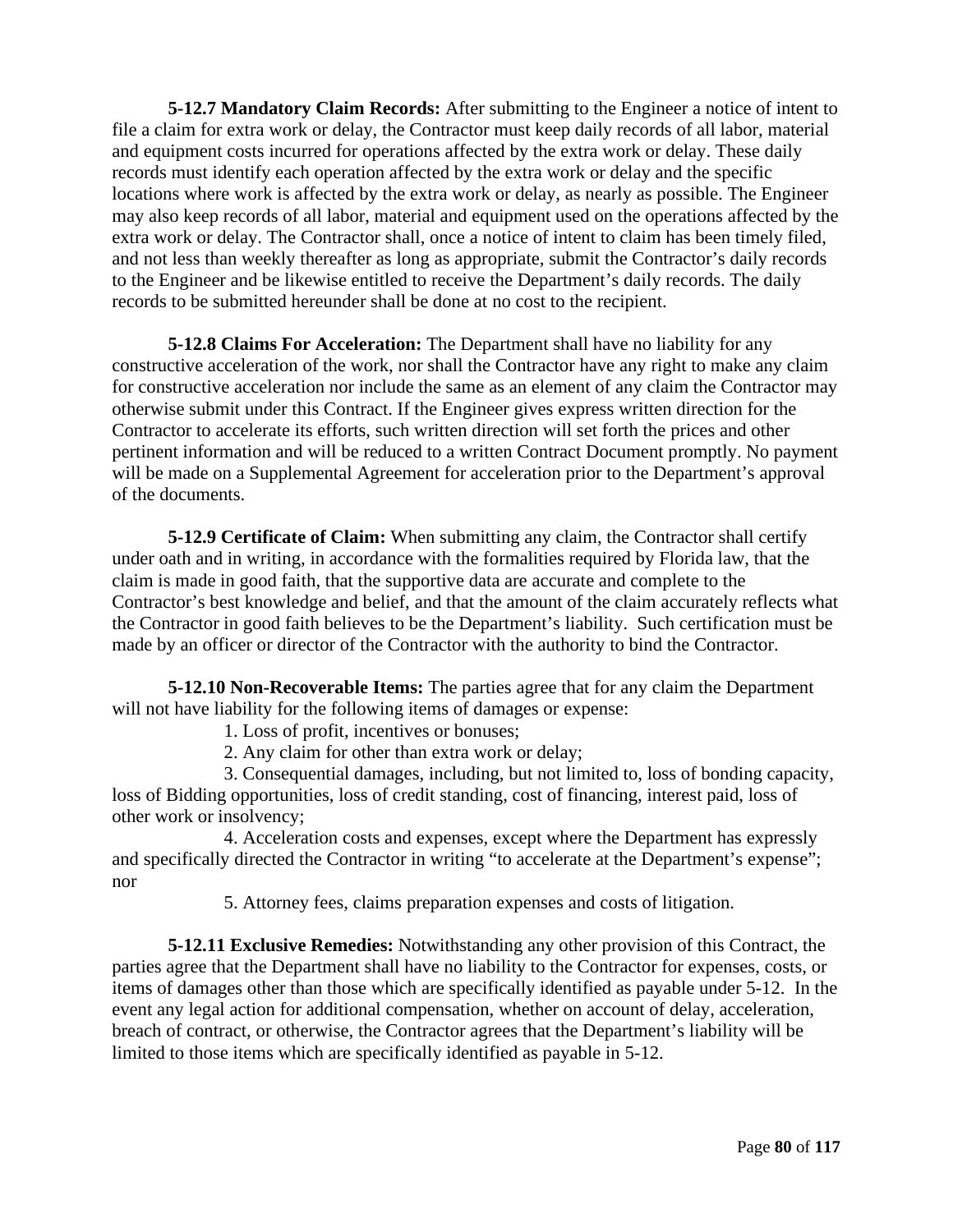**5-12.12 Settlement Discussions:** The content of any discussions or meetings held between the Department and the Contractor to settle or resolve any claims submitted by the Contractor against the Department shall be inadmissible in any legal, equitable, arbitration or administrative proceedings brought by the Contractor against the Department for payment of such claim. Dispute Resolution Board, State Arbitration Board and Claim Review Committee proceedings are not settlement discussions, for purposes of this provision.

**5-12.13 Personal Liability of Public Officials:** In carrying out any of the provisions of the Contract or in exercising any power or authority granted to the Secretary of Transportation, Engineer or any of their respective employees or agents, there shall be no liability on behalf of any employee, officer or official of the Department for which such individual is responsible, either personally or as officials or representatives of the Department. It is understood that in all such matters such individuals act solely as agents and representatives of the Department.

**5-12.14 Auditing of Claims:** All claims filed against the Department shall be subject to audit at any time following the filing of the claim, whether or not such claim is part of a suit pending in the Courts of this State. The audit may be performed, at the Department's sole discretion, by employees of the Department or by any independent auditor appointed by the Department, or both. The audit may begin after ten days written notice to the Contractor, subcontractor, or supplier. The Contractor, subcontractor, or supplier shall make a good faith effort to cooperate with the auditors. As a condition precedent to recovery on any claim, the Contractor, subcontractor, or supplier must retain sufficient records, and provide full and reasonable access to such records, to allow the Department's auditors to verify the claim and failure to retain sufficient records of the claim or failure to provide full and reasonable access to such records shall constitute a waiver of that portion of such claim that cannot be verified and shall bar recovery thereunder. Further, and in addition to such audit access, upon the Contractor submitting a written claim, the Department shall have the right to request and receive, and the Contractor shall have the affirmative obligation to submit to the Department any and all documents in the possession of the Contractor or its subcontractors, materialmen or suppliers as may be deemed relevant by the Department in its review of the basis, validity or value of the Contractor's claim.

Without limiting the generality of the foregoing, the Contractor shall upon written request of the Department make available to the Department's auditors, or upon the Department's written request, submit at the Department's expense, any or all of the following documents:

- 1. Daily time sheets and foreman's daily reports and diaries;
- 2. Insurance, welfare and benefits records;
- 3. Payroll register;
- 4. Earnings records;
- 5. Payroll tax return;
- 6. Material invoices, purchase orders, and all material and supply acquisition contracts;
- 7. Material cost distribution worksheet;
- 8. Equipment records (list of company owned, rented or other equipment used);
- 9. Vendor rental agreements and subcontractor invoices;
- 10. Subcontractor payment certificates;
- 11. Canceled checks for the project, including, payroll and vendors;
- 12. Job cost report;
- 13. Job payroll ledger;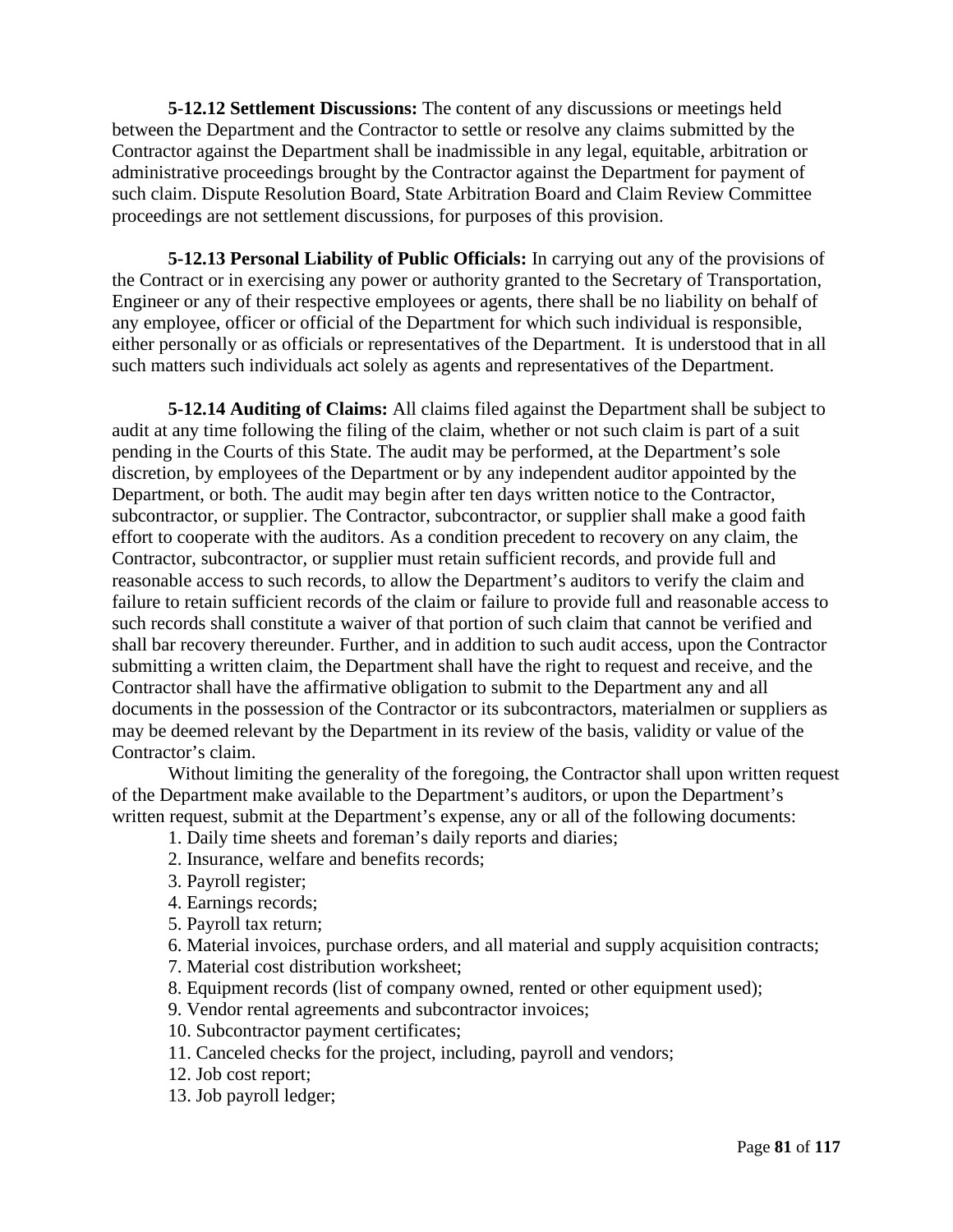14. General ledger, general journal, (if used) and all subsidiary ledgers and journals together with all supporting documentation pertinent to entries made in these ledgers and journals;

15. Cash disbursements journal;

16. Financial statements for all years reflecting the operations on this project;

17. Income tax returns for all years reflecting the operations on this project;

18. All documents which reflect the Contractor's actual profit and overhead during the years this Contract was being performed and for each of the five years prior to the commencement of this Contract;

19. All documents related to the preparation of the Contractor's bid including the final calculations on which the bid was based;

20. All documents which relate to each and every claim together with all documents which support the amount of damages as to each claim;

21. Worksheets used to prepare the claim establishing the cost components for items of the claim including, but not limited to, labor, benefits and insurance, materials, equipment, subcontractors, and all documents that establish which time periods and individuals were involved, and the hours and rates for such individuals.

## **5-13 Recovery Rights, Subsequent to Final Payment.**

The Department reserves the right, if it discovers an error in payment or if it discovers that the Contractor performed defective work or used defective materials, after the final payment has been made, to claim and recover from the Contractor or his surety, or both, by process of law, such sums as may be sufficient to correct the error or make good the defects in the work and materials.

# **SECTION 6 CONTROL OF MATERIALS**

**6-1 Acceptance Criteria. (Not included)** 

#### **6-2 Applicable Documented Authorities Other Than Specifications.**

**6-2.1 General:** Details on individual materials are identified in various material specific Sections of the Specifications that may refer to other documented authorities for requirements. When specified, meet the requirements as defined in such references.

**6-2.2 Test Methods:** Methods of sampling and testing materials are in accordance with the Florida Methods (FM). If an FM does not exist for a particular test, perform the testing in accordance with the method specified in the Specification. When test methods or other standards are referenced in the Specifications without identification of the specific time of issuance, use the most current issuance, including interims or addendums thereto, at the time of bid opening.

**6-2.3 Construction Aggregates:** Aggregates used on Department projects must be in accordance with Rule 14-103, FAC.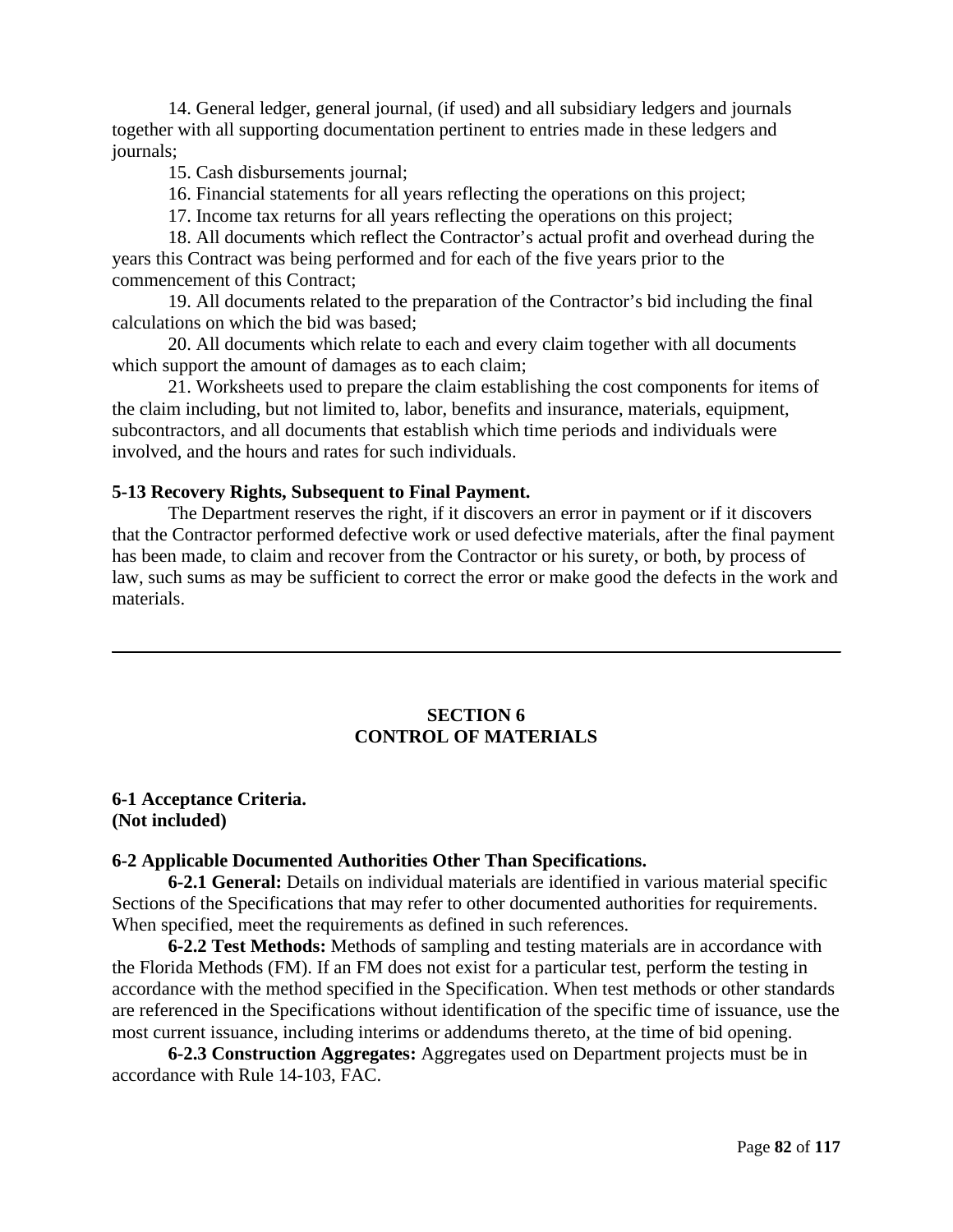**6-3 Storage of Materials and Samples. (Not included)** 

**6-4 Defective Materials. (Not included)** 

**6-5 Products and Source of Supply. (Not included)** 

## **SECTION 7 LEGAL REQUIREMENTS AND RESPONSIBILITY TO THE PUBLIC**

#### **7-1 Laws to be Observed.**

**7-1.1 General:** Become familiar with and comply with all Federal, State, and Local Rules and Regulations that control the action or operation of those engaged or employed in the work or that affect material used. Pay particular attention called to the safety regulations promulgated by the U.S. Department of Labor, Occupational Safety and Health Administration (OSHA). In addition, comply with Chapter 403, of the Florida Statutes, regarding control of air pollution. Direct special attention to that portion of Chapter 62-256, Rules of the Department of Environmental Protection, Florida Administrative Code, pertaining to open burning in land clearing operations. Where work or structures included in the Contract are in "Navigable Waters of the U.S.," (reference 33 of the Code of Federal Regulations, Part 329); "Waters of the U.S.," (reference 33 of the Code of Federal Regulations, Parts 323 and 328); or "Waters of the State," (reference Part 4, Chapters 253 and 373 of the Florida Statutes and Section 62-340 of the Florida Administrative Code); comply with the regulatory provisions of Section 404 of the Federal Clean Water Act of 1977; Sections 9 and 10 of the Federal River and Harbor Act of 1899; Chapter 161 of the Florida Statutes; and any local authority having jurisdiction over such waters.

Comply with Part IV, Chapter 378, of the Florida Statutes regarding land reclamation. Direct special attention to Chapters 62C-36 and 62C-39 of the Florida Administrative Code. Submit the Notice of Intent to Mine to:

Department of Environmental Protection Collins Building 2051 East Dirac Drive Tallahassee, Florida 32310-3760

with a copy to the Engineer. The Engineer will determine consistency with the environmental documents prior to commencement of mining.

Obtain certification from the Construction Industry Licensing Board as required by Part I, Chapter 489, of the Florida Statutes, regardless of exemptions allowed by subsection 489.103, prior to removing underground pollutant storage tanks. Dispose of tanks and pollutants in accordance with the requirements and regulations of any Federal, State, or local, agency having jurisdiction.

Prior to building construction, maintenance or renovation, provide copies of current registrations or certifications issued by the Florida Construction Industry Licensing Board in accordance with Chapter 489, for the appropriate category of construction or maintenance.

Corporations must be registered with the State of Florida, Department of State, Division of Corporations, and hold a current State Corporate Charter Number in accordance with Chapter 607, Florida Statutes.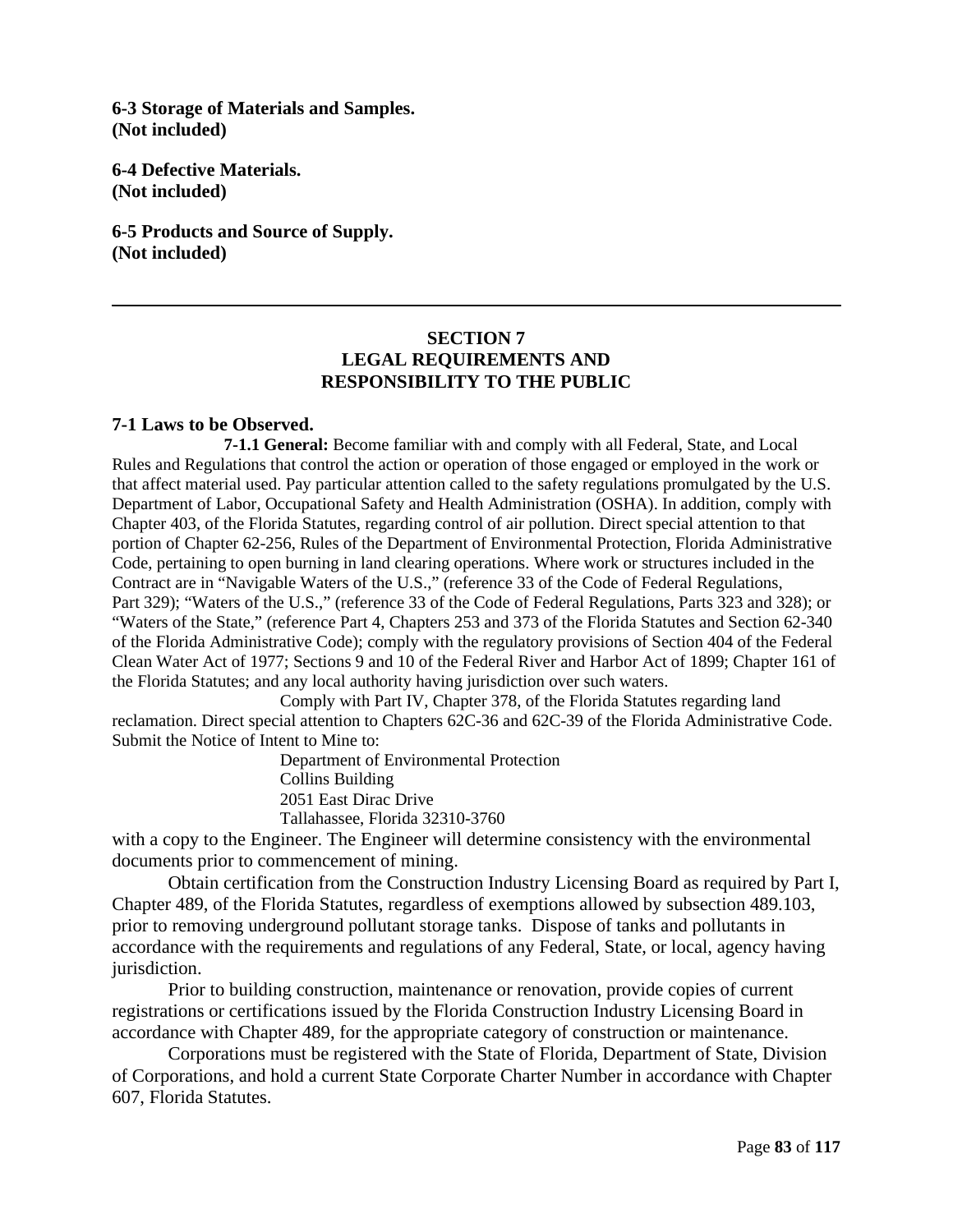The Contractor or the authorized subcontractor applying the roofing material must be licensed or be an approved dealer and applicator of the proposed roofing material.

Indemnify, defend, and save harmless the Department and all of its officers, agents, and employees, in the amount of the Contract price, against all claims or liability arising from or based on the violation of any such Rules and Regulations, whether by himself or his employees.

The Contractor shall comply with all environmental permits, including measures identified in the National Pollutant Discharge Elimination System (NPDES) Stormwater Pollution Prevention Plan and Sediment and Erosion Control Plan for the work.

The Contractor shall exert every reasonable and diligent effort to ensure that all labor employed by the Contractor and his subcontractors for work on the project work harmoniously and compatibly with all labor used by other building, maintenance and construction contractors now or hereafter on the site of the work covered by this Contract. Include this provision in all subcontracts, and require all subcontractors to include it in their subcontracts with others. However, do not interpret or enforce this provision so as to deny or abridge, on account of membership or non-membership in any labor union or labor organization, the right of any person to work as guaranteed by Article I, Section 6 of the Florida Constitution.

Comply with Chapter 556 of the Florida Statutes during the performance of excavation or demolition operations.

The Executive Order 11246 Electronic version, dated September 24, 1965 is posted on the Department's website at the following URL address:

https://fdotwww.blob.core.windows.net/sitefinity/docs/default-

source/programmanagement/implemented/urlinspecs/files/deo112468a91904c88e94148b945699 82fdff3d2.pdf?sfvrsn=6b78d1d6\_2.. Take responsibility to obtain the information posted on this website up through five calendar days before the opening of bids and comply with the provisions contained in Executive Order 11246.

If the Department's website cannot be accessed, contact the Department's Specifications Office Web Coordinator at (850) 414-4101.

**7-1.2 Plant Quarantine Regulations:** The U.S. Department of Agriculture and the Florida Department of Agriculture and Consumer Services have issued quarantine regulations pertaining to control of the nematodes of citrus, Rule 5B-44, Florida Administrative Code, and other plant pests. Contact the local (or other available) representatives of the Animal and Plant Health Inspection Service of the U.S. Department of Agriculture, and the Division of Plant Industry of the Florida Department of Agriculture and Consumer Services to ascertain all current restrictions regarding plant pests that are imposed by these agencies. Keep advised of current quarantine boundary lines throughout the maintenance period.

These restrictions may affect operations in connection with such items as clearing and grubbing, earthwork, grassing and mulching, sodding, landscaping, and other items which might involve the movement of materials containing plant pests across quarantine lines.

Obtain quarantine regulations and related information from the following:

Animal and Plant Health Inspection Service U.S. Department of Agriculture 3029 Lake Alfred Road Winter Haven, Florida 33881

Director, Division of Plant Industry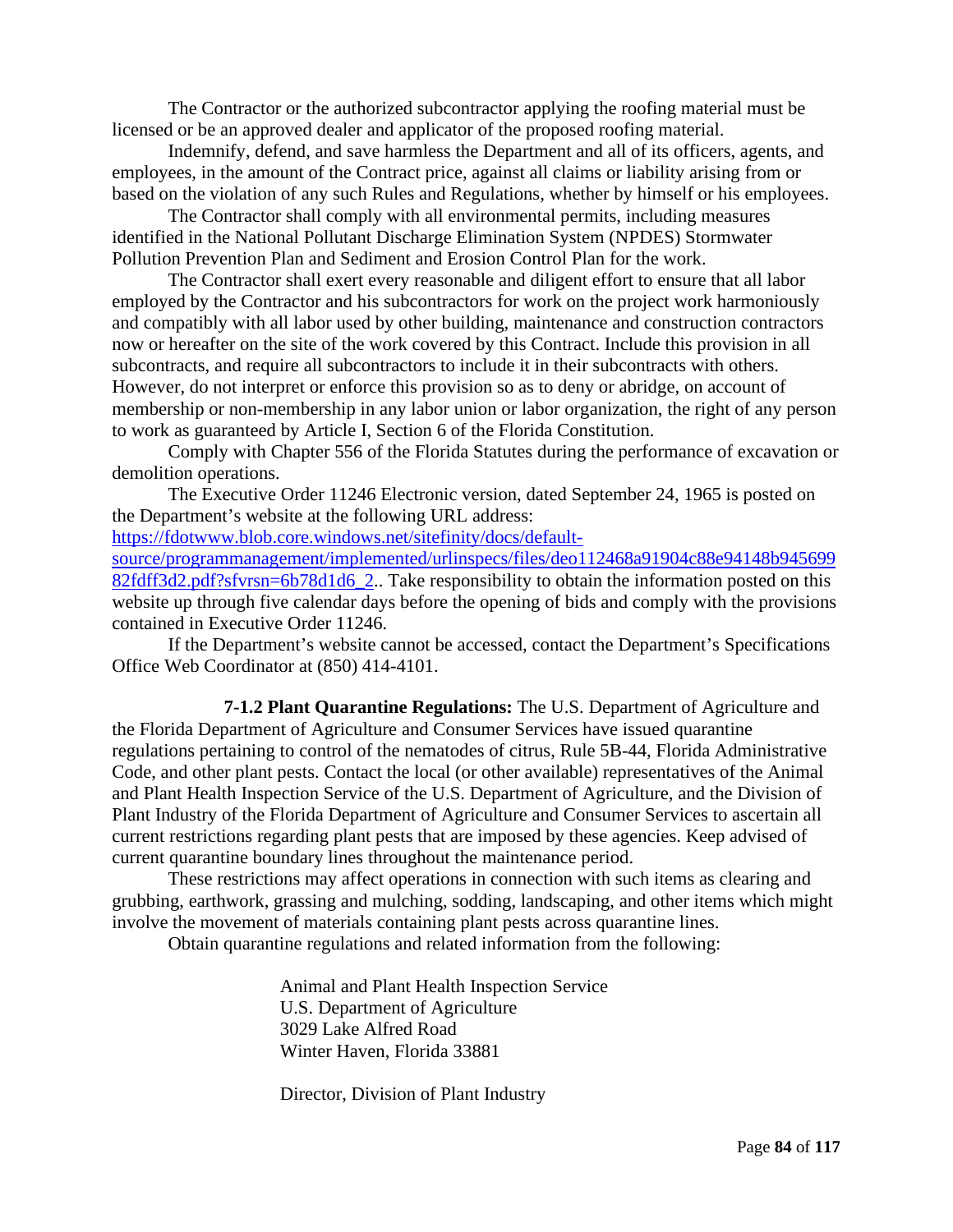Florida Department of Agriculture and Consumer Services Post Office Box 147100 Gainesville, Florida 32614-7100

**7-1.3 Introduction or Release of Prohibited Aquatic Plants, Plant Pests, or Noxious**  Weeds: Do not introduce or release prohibited aquatic plants, plant pests, or noxious weeds into the project limits as a result of clearing and grubbing, earthwork, grassing and mulching, sodding, landscaping, or other such activities. Immediately notify the Engineer upon discovery of all prohibited aquatic plants, plant pests, or noxious weeds within the project limits. Do not move prohibited aquatic plants, plant pests, or noxious weeds within the project limits or to locations outside of the project limits without the Engineer's permission. Maintain all borrow material brought onto the project site free of prohibited aquatic plants, plant pests, noxious weeds, and their reproductive parts. Refer to Rule 5B-64 and Rule 5B-57, of the Florida Administrative Code for the definition of prohibited aquatic plants, plant pests, and noxious weeds.

**7-1.4 Compliance with Federal Endangered Species Act and other Wildlife Regulations:** The Federal Endangered Species Act requires that the Department investigate the potential impact to a threatened or endangered species prior to initiating an activity performed in conjunction with a highway construction project. If the Department's investigation determines that there is a potential impact to a protected, threatened or an endangered species, the Department will conduct an evaluation to determine what measures may be necessary to mitigate such impact. When mitigation measures and/or special conditions are necessary, these measures and conditions will be addressed in the Contract Documents or in permits as identified in 7-2.1.

In addition, in cases where certain protected, threatened or endangered species are found or appear within close proximity to the project boundaries, the Department has established guidelines that will apply when interaction with certain species occurs, absent of any special mitigation measures or permit conditions otherwise identified for the project.

These guidelines are posted at the following URL address:

#### https://fdotwww.blob.core.windows.net/sitefinity/docs/defaultsource/programmanagement/implemented/urlinspecs/files/endangeredwildlifeguidelines.pdf?sfvrsn= e27baf3f\_2.

Take responsibility to obtain this information and take all actions and precautions necessary to comply with the conditions of these guidelines during all project activities.

Prior to establishing any off-project activity in conjunction with a project, notify the Engineer of the proposed activity. Covered activities include but are not necessarily limited to borrow pits, concrete or asphalt plant sites, disposal sites, field offices, and material or equipment storage sites. Include in the notification the Financial Project ID, a description of the activity, the location of the site by township, range, section, county, and city, a site location map including the access route, the name of the property owner, and a person to contact to arrange a site inspection. Provide this notification at least 30 days in advance of planned commencement of the off-site activity, to allow for the Department to conduct an investigation without delaying job progress.

Do not perform any off-project activity without obtaining written clearance from the Engineer. In the event the Department's investigation determines a potential impact to a protected, threatened or endangered species and mitigation measures or permits are necessary, coordinate with the appropriate resource agencies for clearance, obtain permits and perform mitigation measures as necessary. Immediately notify the Engineer in writing of the results of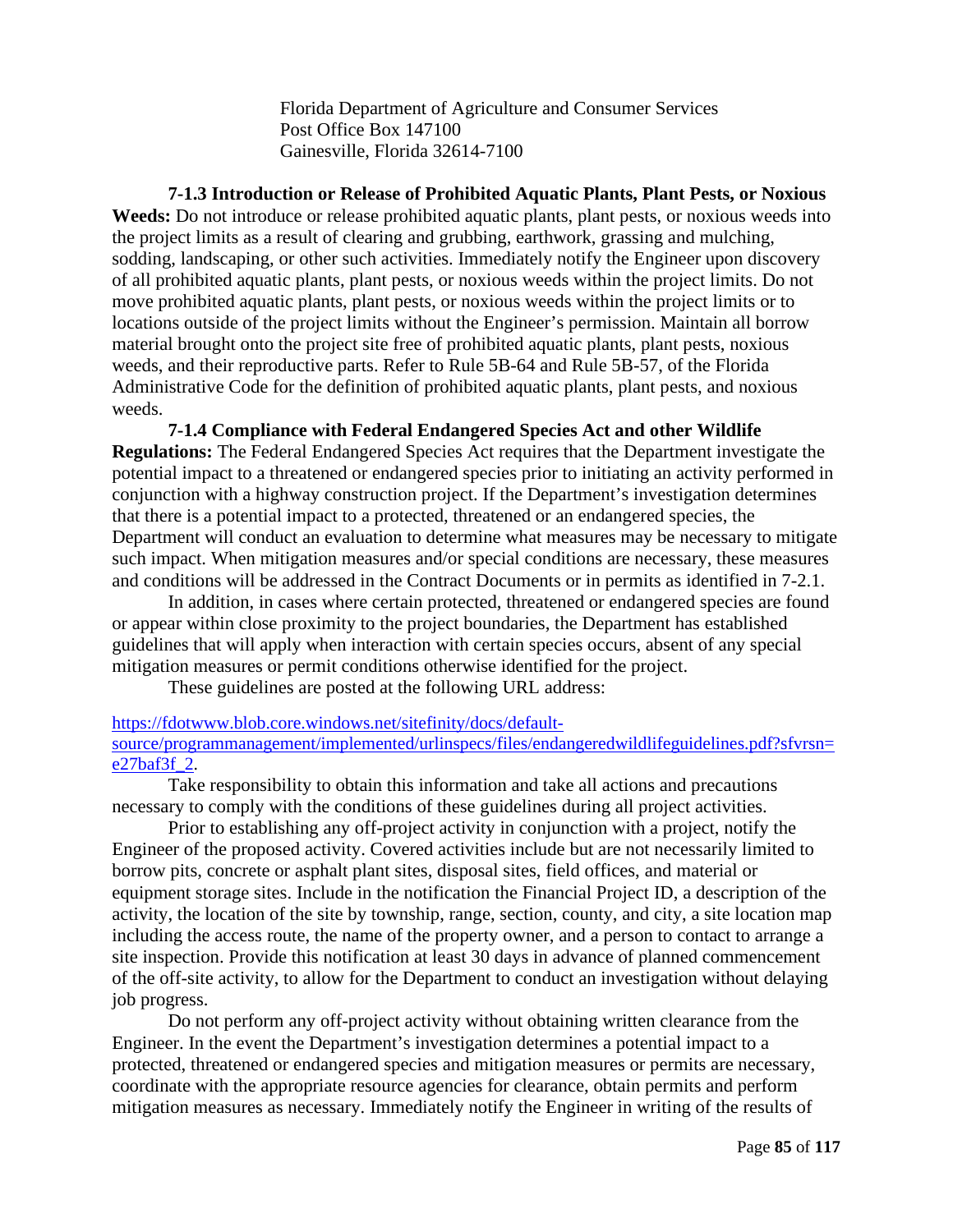this coordination with the appropriate resource agencies. Additional compensation or time will not be allowed for permitting or mitigation, associated with Contractor initiated off-project activities.

**7-1.5 Occupational Safety and Health Requirements:** The Contractor shall take all precautions necessary for the protection of life, health, and general occupational welfare of all persons, including employees of both the Contractor and the Department, until the Contractor has completed the work required under the Contract as provided in 5-10 and 5-11.

Comply at all times with applicable Federal, State, and local laws, provisions, and policies governing safety and health, including 29 CFR 1926, including all subsequent revisions and updates.

**7-1.6 Discovery of an Unmarked Human Burial:** When an unmarked human burial is discovered, immediately cease all activity that may disturb the unmarked human burial and notify the Engineer. Do not resume activity until specifically authorized by the Engineer.

# **7-1.7 Insecticides, Herbicides, and Fertilizers:**

**7-1.7.1 Insecticides, Herbicides** Use products found on the following website, http://state.ceris.purdue.edu/, approved by the Florida Department of Agriculture and Consumer Services. The use of restricted products is prohibited. Do not use any products in the sulfonylurea family of chemicals. Herbicide application by broadcast spraying is not allowed.

Procure any necessary licenses, pay all charges and fees, and give all notices necessary for lawful performance of the work.

All insecticides and herbicides must be applied by, or directly supervised by, an employee who possesses a current Florida Department of Agriculture Commercial Applicator's license with the categories of licensure in Right-of-Way Pest Control and Aquatic Pest Control. Provide a copy of current certificates, upon request, to the Engineer.

Ensure that employees who work with herbicides comply with all applicable Federal, State, and local regulations.

Comply with all regulations and permits issued by any regulatory agency within whose jurisdiction work is being performed. Post all permit placards in a protected, conspicuous location at the work site.

Acquire any permits required for work performed on the rights-of-way within the jurisdiction of National Forests in Florida. Contact the Local National Forest Ranger District, or the United States Department of Agriculture (USDA) office for the proper permits and subsequent approval.

Acquire all permits required for aquatic plant control as outlined in Chapter 62C-20, Florida Administrative Code Rules of the Florida Department of Environmental Protection. Contact the Regional Field Office of Bureau of Invasive Plant Management of the Florida Department of Environmental Protection for proper permits and subsequent approval. If application of synthetic organo-auxin herbicides is necessary, meet the requirements of Chapter 5E-2, Florida Administrative Code.

# **7-1.7.2 Fertilizer:**

 Ensure that all employees applying fertilizer, have been trained and certified though the Green Industries (GI) BMP Program and possess a current Florida Department of Agriculture and Consumer Services Commercial Applicator license in accordance with Section 482.1562, F.S. Upon request, submit the current certificates to the Engineer.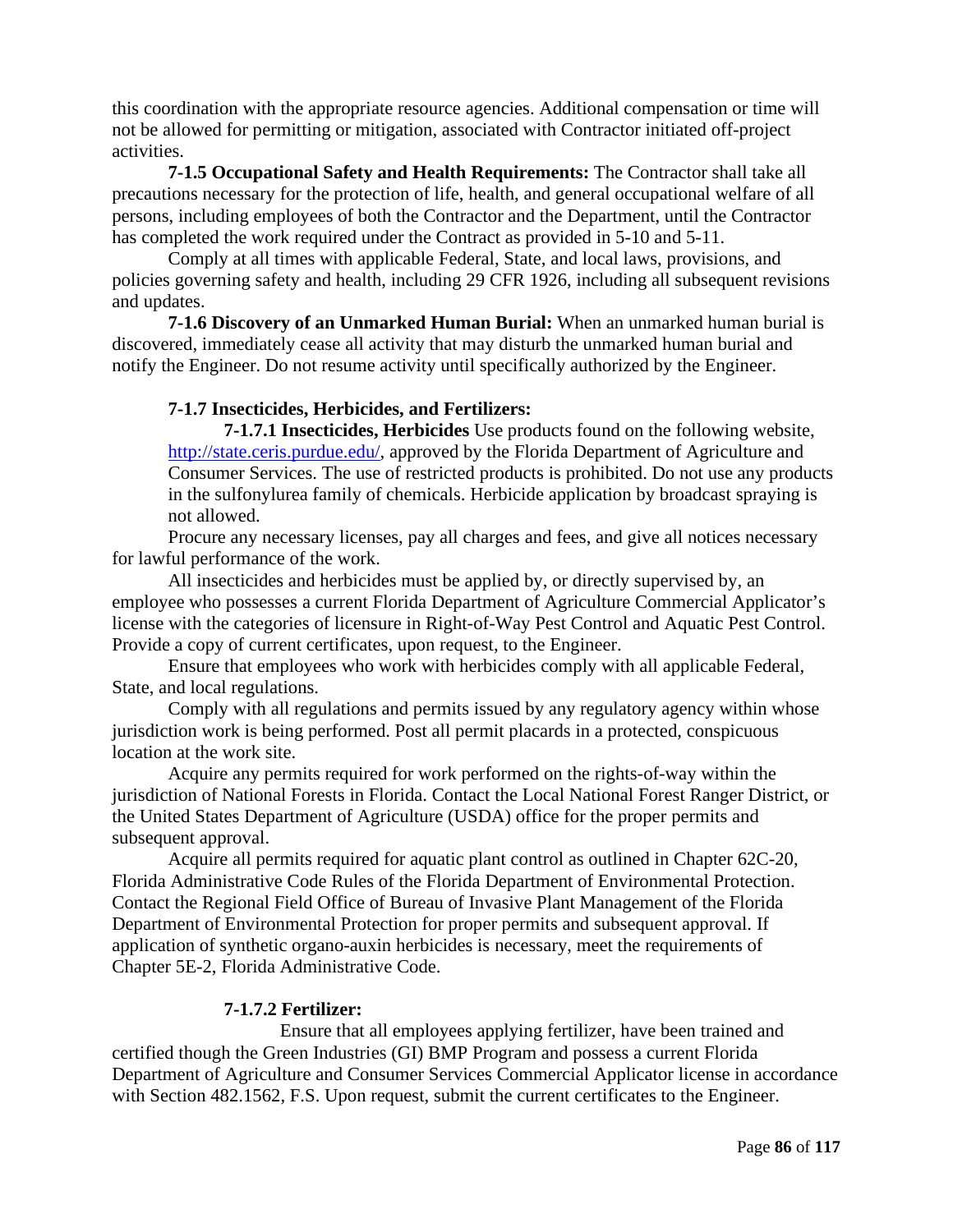**7-1.8 Compliance with Section 4(f) of the USDOT Act:** Section 4(f) of the USDOT Act prohibits the U. S. Secretary of Transportation from approving a project which requires the use of publicly owned land of a public park, recreation area or a wildlife and waterfowl refuge, or of any historic site of national, state, or local significance unless there is no prudent or feasible alternative to using that land and the program or project includes all possible planning to minimize the harm to the site resulting from the use.

Before undertaking any off-project activity associated with any federally assisted undertaking, ensure that the proposed site does not represent a public park, recreation area, wildlife or waterfowl refuge, or a historic site (according to the results of the Cultural Resources Survey discussed in 120-6.2). If such a site is proposed, notify the Engineer and provide a description of the proposed off-site activity, the Financial Project ID, the location of the site by township, range, section, a county or city map showing site location and including the access route and the name of the property. It is the Contractor's responsibility to submit justification for use of Section 4(f) property that is sufficient for the Florida Department of Transportation and the Federal Highway Administration to make a Section 4(f) determination. Submit this notification sufficiently in advance of planned commencement of the off-site activity to allow a reasonable time for the Engineer to conduct an investigation without delaying job progress. Do not begin any off-project activity without obtaining written clearance from the Engineer.

# **7-1.9 Florida Minority Business Loan Mobilization Program: (Not included)**

## **7-2 Permits and Licenses.**

**7-2.1 General:** Except for permits procured by the Department, as incorporated by Special Provision expanding this Subarticle, if any, procure all permits and licenses, pay all charges and fees, and give all notices necessary and incidental to the due and lawful prosecution of the work.

The Department will also acquire any modifications or revisions to an original permit incorporated by Special Provision to this Subarticle when the Contractor requires such modifications or revisions to complete the construction operations specified in the Plans or Special Provisions and within the right-of-way limits.

Acquire all permits for work performed outside the right-of-way or easements for the project.

In carrying out the work in the Contract, when under the jurisdiction of any environmental regulatory agency, comply with all regulations issued by such agencies and with all general, special, and particular conditions relating to construction activities of all permits issued to the Department as though such conditions were issued to the Contractor. Post all permit placards in a protected location at the worksite.

In case of a discrepancy between any permit condition and other Contract Documents, the more stringent condition shall prevail.

**7-2.2 Work or Structures in Navigable Waters of the U.S., Waters of the U.S., and**  Waters of the State: In general, one or more governmental agencies will exercise regulatory authority over work or structures, including related construction operations, in all tidal areas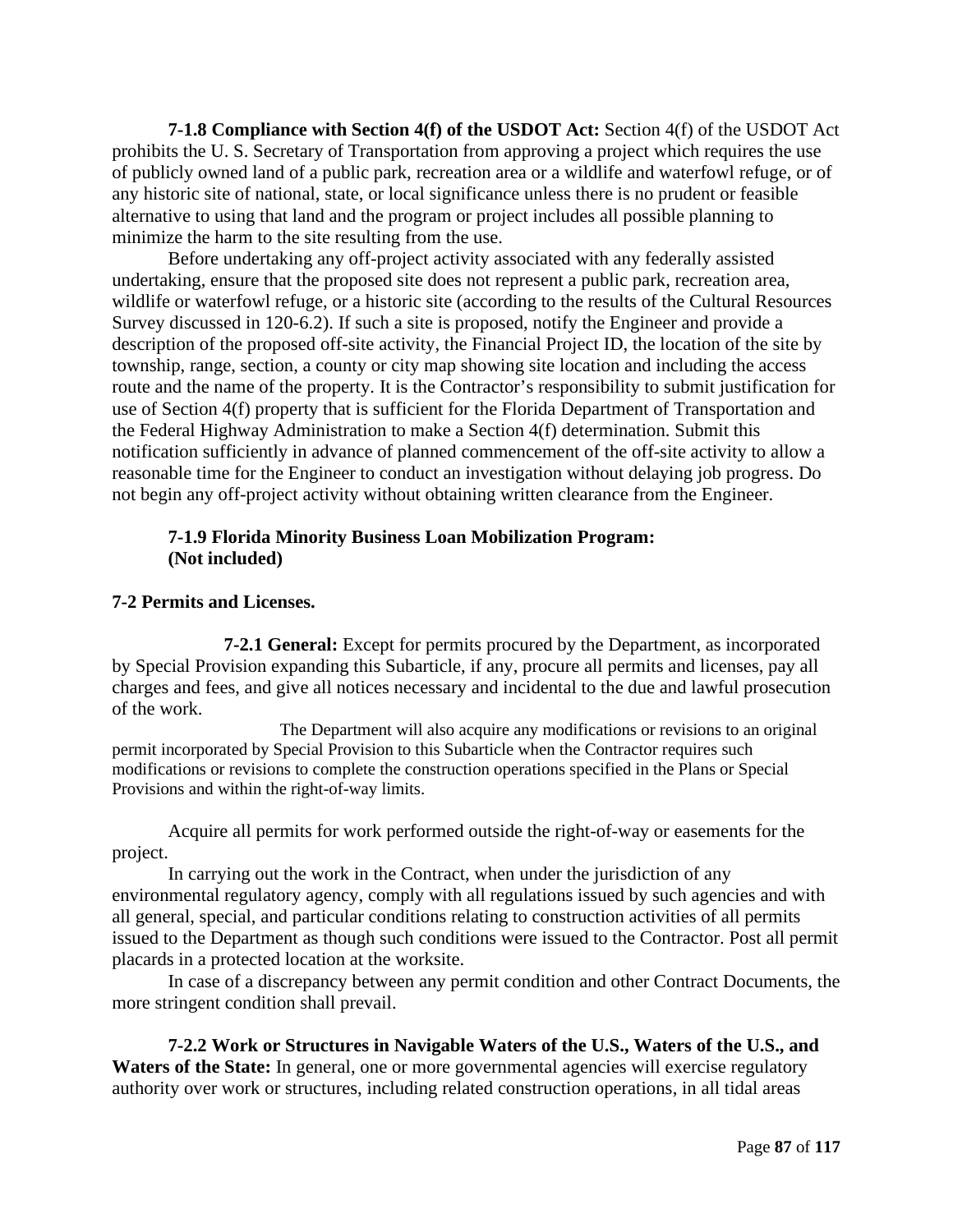(Channelward of the mean high water lines on the Atlantic and Gulf Coast); in the ocean and gulf waters to the outer limits of the continental shelf; in all rivers, streams, and lakes to the ordinary high water line; in marshes and shallows that are periodically inundated and normally characterized by aquatic vegetation capable of growth and reproduction; in all artificially created channels and canals used for recreational, navigational, or other purposes that are connected to navigable waters; and in all tributaries of navigable waters up to their headwaters.

Whenever the work under or incidental to the Contract requires structures or dredge/fill/construction activities in "Navigable Waters of the U.S.," "Waters of the U.S.," and "Waters of the State," the Federal, State, county, and local regulatory agencies may require the Department to obtain a permit. For such dredge/fill /construction specified in the Plans to be accomplished within the limits of the project, or for any dredge/fill/construction within the limits of Department-furnished borrow areas, the Department will procure the necessary permits prior to advertising for bids.

# **7-2.3 As-Built Drawings and Certified Surveys:**

.

#### **7-2.3.1 Surface Water Management Systems for Water Management**

**Districts:** As a condition precedent to the end of the original Contract period or subsequent renewal periods, submit to the Engineer the as-built drawings and a certified survey verifying the as-built conditions for all installed and constructed surface water management systems. The asbuilt drawings and certified survey must be PDF files in the same scale as the Contract Plans, formatted on 11 inch by 17 inch sheets, and satisfy all the requirements and special conditions listed in the Water Management District's Environmental Resource Permit (ERP) and any applicable local permit. The as-built drawings and certified survey must be signed and sealed by an appropriately licensed professional registered in the State of Florida.

If the ERP does not contain specific requirements, submit as-built drawings with the following information as a minimum:

 1. Discharge structures: structure identification number, type, locations (latitude and longitude), dimensions and elevations of all, including weirs, bleeders, orifices, gates, pumps, pipes, and oil and grease skimmers.

 2. Side bank and underdrain filters, or exfiltration trenches: locations, dimensions and elevations of all, including clean-outs, pipes, connections to control structures and points of discharge to receiving waters.

 3. Storage areas for treatment and attenuation: storage area identification number, dimensions, elevations, contours or cross-sections of all, sufficient to determine stage-storage relationships of the storage area and the permanent pool depth and volume below the control elevation for normally wet systems.

 4. System grading: dimensions, elevations, contours, final grades or cross-sections to determine contributing drainage areas, flow directions and conveyance of runoff to the system discharge points.

 5. Conveyance: dimensions, elevations, contours, final grades or cross-sections of systems utilized to divert off-site runoff around or through the new system.

6. Water levels: existing water elevations and the date determined.

 7. Benchmarks: location and description (minimum of one per major water control structure).

 **7-2.3.2 Bridge Clearances for Projects under the Authority of a U.S. Coast Guard Permit:** As a condition precedent to the end of the original Contract period or subsequent renewal periods, submit to the Engineer a certified survey verifying the as-built clearances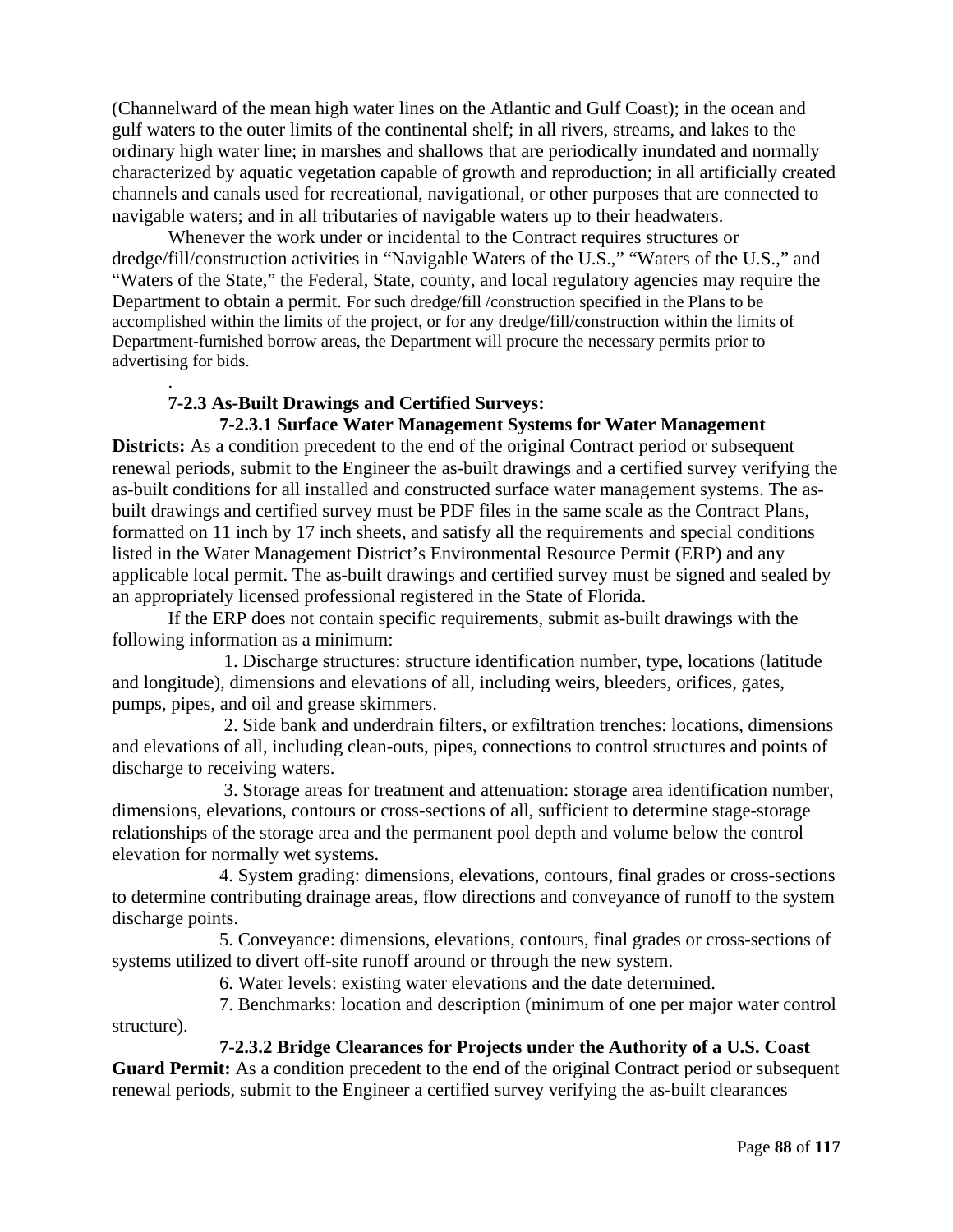described in the U.S. Coast Guard Owner's Certification of Bridge Completion. The certified survey must be signed and sealed by a Professional Engineer or Professional Surveyor and Mapper registered in the State of Florida.

# **7-2.3.3 Projects Under the Authority of a U.S. Army Corps of Engineers**

**Permit:** As a condition precedent to the end of the original Contract period or subsequent renewal periods, submit to the Engineer three copies of as-built drawings and a certified survey verifying the as-built conditions. The as-built drawings and certified survey must be submitted in PDF files formatted in the same scale as the Contract Plans, formatted on 11 inch by 17 inch sheets, and satisfy all of the requirements and special conditions listed in the U.S. Army Corps of Engineers permit. The as-built drawings and certified survey must be signed and sealed by a Professional Engineer or Professional Surveyor and Mapper registered in the State of Florida.

## **7-3 Patented Devices, Materials and Processes.**

Include all royalties and costs arising from patents, trademarks, and copyrights, in any way involved in the work in the Contract price. Whenever using any design, device, material, or process covered by letters patent or copyright, obtain the right for such use by suitable legal agreement with the patentee or owner of the copyright. File a copy of such agreement with the Engineer. However, whether or not such agreement is made or filed as noted, the Contractor and the surety in all cases shall indemnify, defend, and save harmless, the Department from all claims for infringement by reason of the use of any such patented design, device, material, or process on work under the Contract, and shall indemnify the Department for all costs, expenses, and damages that it may be obliged to pay by reason of any such infringement, at any time during the prosecution or after the completion of the work.

# **7-4 Right-of-Way Furnished by the Department.**

Except as otherwise stipulated in these Specifications or as shown in the Plans, the Department will furnish all rights-of-way necessary for the proper completion of the work at no expense to the Contractor.

Should Department-furnished areas for obtaining borrow material, contain limerock material do not remove such material from the pit unless the Engineer gives specific approval.

Use of Department owned right-of-way for the purpose of equipment or material storage, lay-down facilities, pre-cast material fabrication sites, batch plants for the production of asphalt, concrete or other construction or maintenance related materials, or other similar activities, shall require advance written approval by the Department prior to making use of said Department owned right of way. Use of Department owned right of way for these purposes is expressly limited to the storage of equipment and materials for the Project or production of materials or products for the Project.

# **7-5 Restoration of Surfaces Opened by Permit.**

Upon the presentation of a duly authorized and satisfactory permit that provides that all necessary repair work will be paid for by the party holding such permit, the Engineer may authorize the Contractor to allow parties bearing such permits to make openings in the highway. Upon the Engineer's written order, perform, in an acceptable manner, all necessary repairs due to such openings, and such necessary work that the Engineer orders, subject to the same conditions as the original work performed. The Department will pay the Contractor for such work either under applicable Contract items or in accordance with 4-4 when Contract items are not applicable.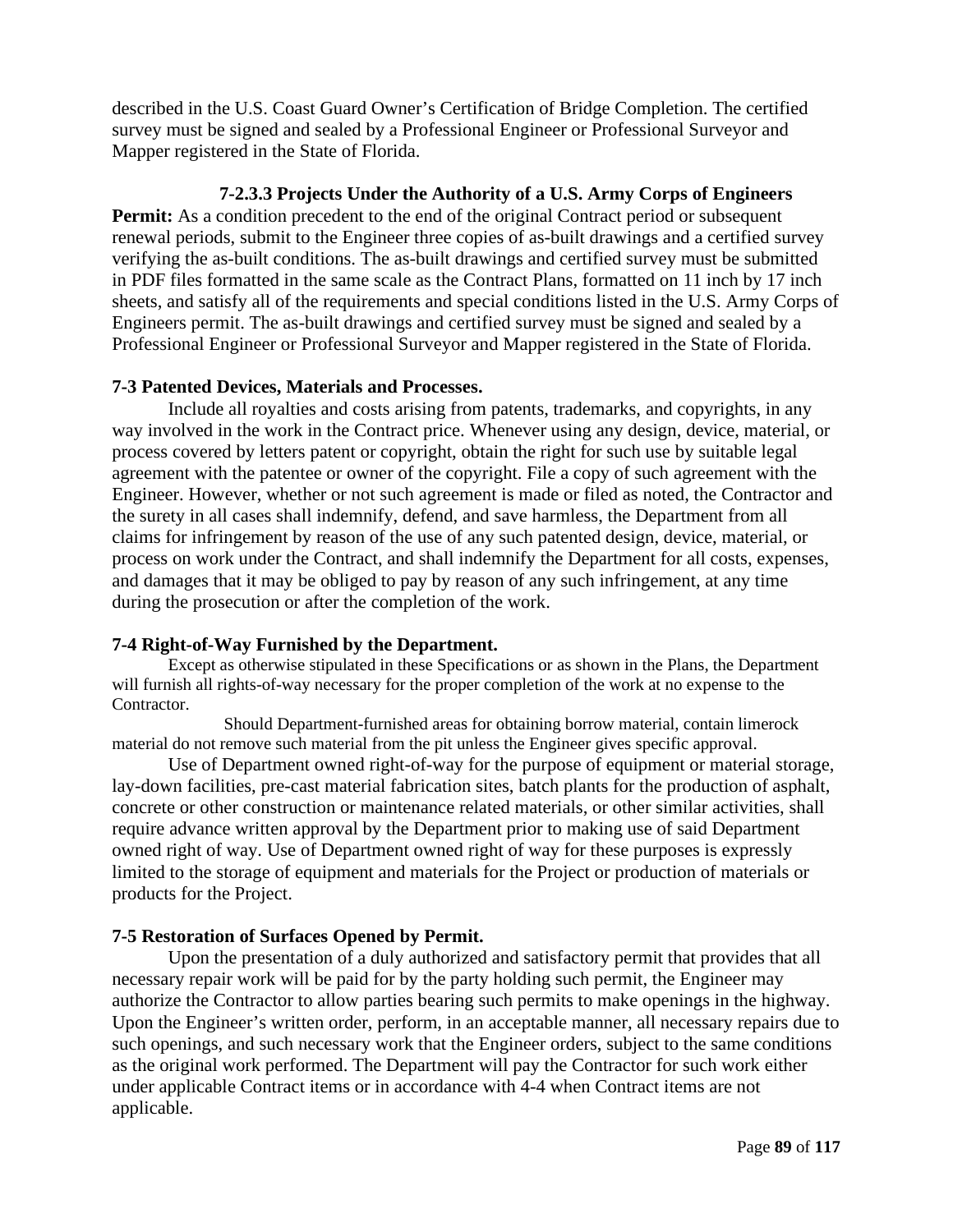## **7-6 Sanitary Provisions.**

The Contractor shall provide and maintain, in a neat and sanitary condition, such accommodations for the use of his employees as are necessary to comply with the requirements and regulations of the State and local boards of health. Commit no public nuisance.

# **7-7 Control of the Contractor's Equipment.**

**7-7.1 Traffic Interference:** Do not allow equipment, while it is on or traversing a road or street, to unreasonably interfere with traffic.

**7-7.2 Overloaded Equipment:** Do not operate on any road, street or bridge, including a Department owned temporary bridge, any hauling unit or equipment loaded in excess of: (1) the maximum weights specified in the Florida Highway Patrol, Commercial Motor Vehicle Manual (Trucking Manual), or (2) lower weight limits legally established and posted for any section of road or bridge by the Department or local authorities. The governmental unit having jurisdiction over a particular road or bridge may provide exceptions by special permit under the provisions of 7-7.3. This restriction applies to all roads and bridges inside and outside the Contract limits as long as these roads and bridges are open for public use. The Contractor may overload roads and bridges which are to be demolished after they are permanently closed to the public. The Contractor is responsible for all loss or damages resulting from equipment operated on a structure permanently closed to the public.

**7-7.3 Crossings:** Where it is necessary to cross an existing road or street, including specifically the existing traveled lanes of a divided highway within the limits of the project, obtain permits from the Department, for crossing overloaded or oversized equipment. Cross existing roads or streets only at Engineer-designated points. The Engineer may require the Contractor to protect the pavement or Roadway at the crossing by using lumber, planks, or fill. Movement of equipment around the project site must be in accordance with requirements of the Standard Plans and not create an undue hazard to the traveling public or workers. Provide flagging and watchman service, or approved signal devices, for the protection of traffic at all such crossings, in accordance with an approved written plan for that activity.

**7-7.4 Protection from Damage by Tractor-Type Equipment:** Take positive measures to ensure that tractor-type equipment does not damage the road. If any such damage should occur, repair it without delay, at no expense to the Department and subject to the Engineer's approval.

**7-7.5 Contractor's Equipment on Bridge Structures:** The Contractor's Engineer of Record shall analyze the effect of imposed loads on bridge structures, within the limits of the Contract, resulting from the following operations:

(1) Overloaded Equipment as defined in 7-7.2:

(a) Operating on or crossing over completed bridge structures.

 (b) Operating on or crossing over partially completed bridge structures. (2) Equipment within legal load limits:

 (a) Operating on or crossing over partially completed bridge structures. (3) Construction and Maintenance cranes:

(a) Operating on completed bridge structures.

(b) Operating on partially completed bridge structures.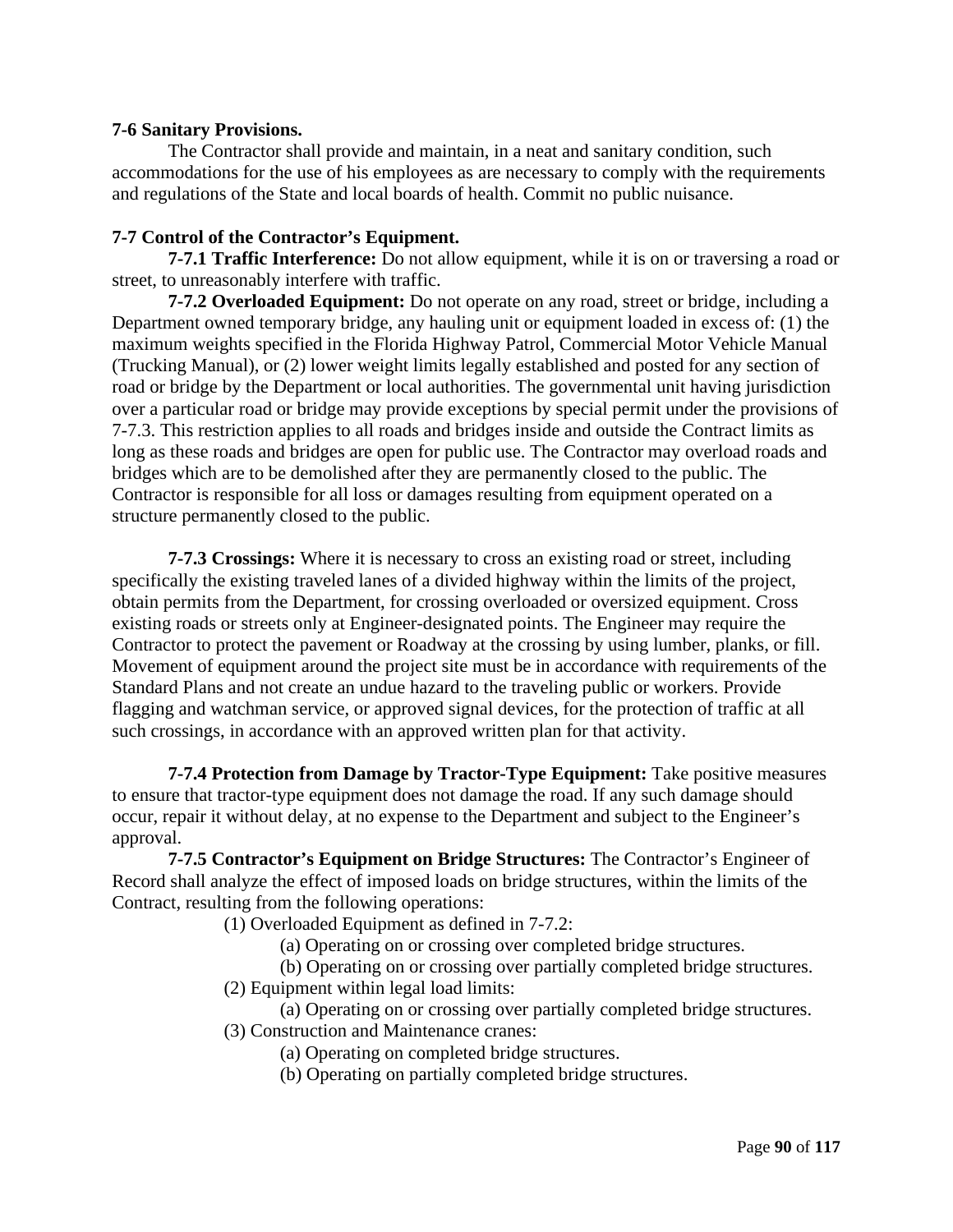Any pipe culvert(s) or box culvert(s) qualifying as a bridge under 1-3 is excluded from the requirements above.

A completed bridge structure is a bridge structure in which all elemental components comprising the load carrying assembly have been completed, assembled, and connected in their final position. The components to be considered shall also include any related members transferring load to any bridge structure.

The Contractor's Engineer of Record shall determine the effect that equipment loads have on the bridge structure and develop the procedures for using the loaded equipment without exceeding the structure's design load capacity. Submit to the Department for approval of the design calculations, layout drawings, and erection drawings showing how the equipment is to be used so that the bridge structure will not be overstressed. The Contractor's Engineer of Record shall sign and seal the drawings and the cover sheet of the calculations for the Department's Record Set.

**7-7.6 Posting of the Legal Gross Vehicular Weight:** Display the maximum legal gross weight, as specified in the Florida Uniform Traffic Code, in a permanent manner on each side of any dump truck or dump type tractor-trailer unit hauling embankment material, aggregates, road base material, or hot bituminous mixture to the project over any public road or street. Display the weight in a location clearly visible to the scale operator, in numbers that contrast in color with the background and that are readily visible and readable from a distance of 50 feet.

## **7-8 Structures over Navigable Waters.**

**7-8.1 Compliance with Federal and Other Regulations:** When working on structures in, adjacent to, or over, navigable waters, observe all regulations and instructions of Federal and other authorities having control over such waters. Do not obstruct navigation channels without permission from the proper authority, and provide and maintain navigation lights and signals in accordance with the Federal requirements for the protection of the structure, of false work, and of navigation.

When working on moveable bridges, requests for temporarily changing the operating requirements for the moveable bridge must be submitted in writing to the appropriate Coast Guard District Bridge Branch, 90 days before the start of any action. For all other bridges, notify the appropriate Coast Guard District Bridge Branch, at least 60 days prior to the start of any operations including construction and 30 days prior to any channel operations, closures, or opening restrictions.

When work platforms are indicated in the permit for construction or maintenance, submit work platform construction plans to the appropriate Coast Guard District for approval. Obtain approval prior to beginning construction on the platform.

**7-8.2 Maintenance of Channel:** Where the work includes the excavation of a channel or other underwater areas to a required section, maintain the section from shoaling or other encroachment until the end of the original contract period or subsequent renewal periods.

 In the event of accidental blocking of the navigation channel, immediately notify the U.S. Coast Guard of the blockage and upon removal of the blockage.

## **7-9 Use of Explosives.**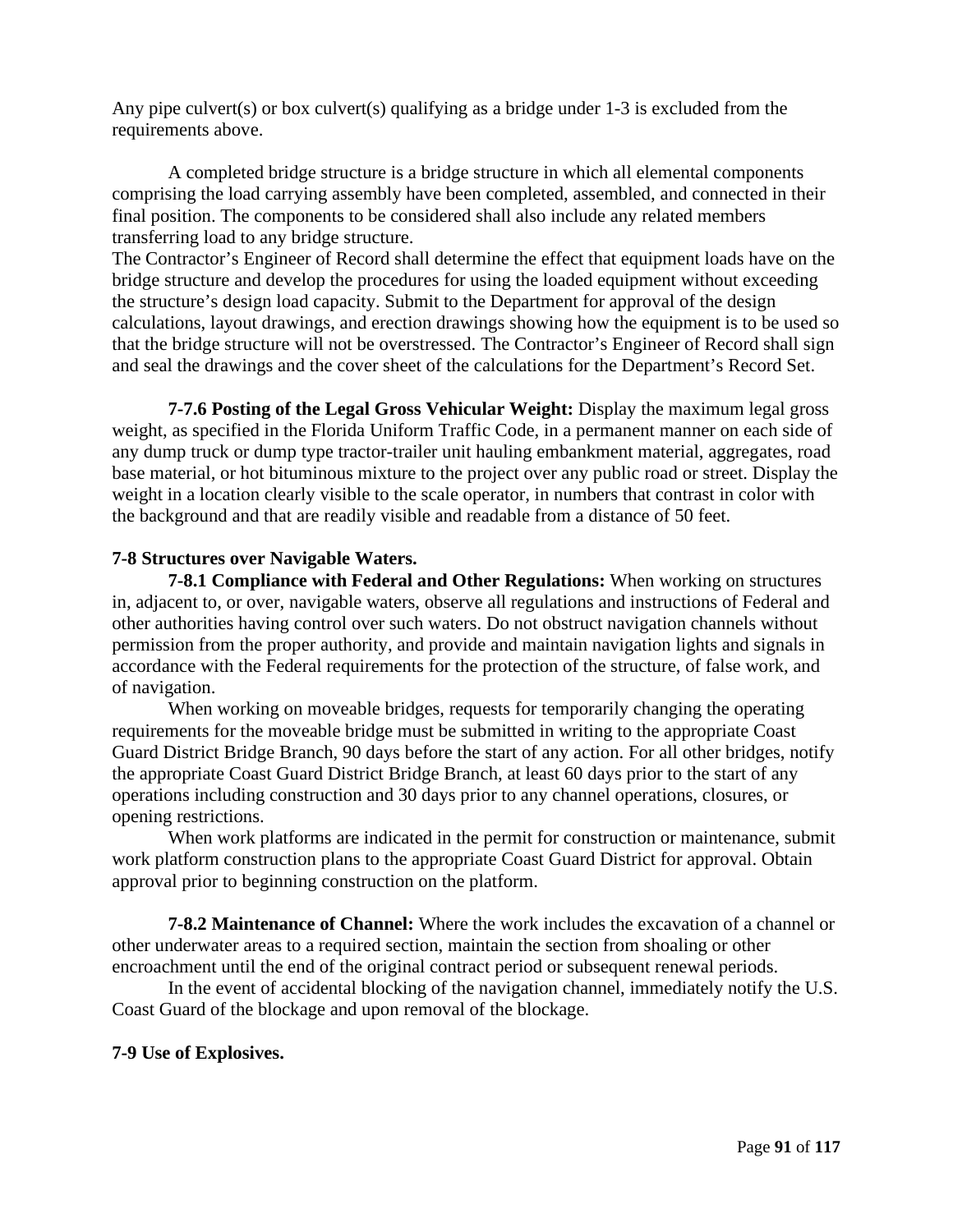When using explosives for the prosecution of the work, exercise the utmost care not to endanger life or property, including new work. The Contractor is responsible for all damage resulting from the use of explosives.

Store all explosives in a secure manner in compliance with all laws and ordinances, and clearly mark all such storage places with the words: "DANGEROUS - EXPLOSIVES". Place such storage in the care of a competent watchman. Where no local laws or ordinances apply, provide storage satisfactory to the Engineer and, in general, not closer than 1,000 feet from the road or from any building, camping area, or place of human occupancy.

Notify each public utility company having structures in proximity to the site of the work of the intention to use explosives. Give such notice sufficiently in advance to enable the companies to take precautionary steps to protect their property from injury.

## **7-10 Forest Protection.**

**7-10.1 Compliance with State and Federal Regulations:** In carrying out work within or adjacent to State or National forests or parks, comply with all of the regulations of the State or Federal authority having jurisdiction, governing the protection of and the carrying out of work in forests or parks, and observe all sanitary laws and regulations with respect to the performance of work in these areas. Keep the areas in an orderly condition, dispose of all refuse, and obtain permits for the construction, installation, and maintenance of any camps, living quarters, stores, warehouses, sanitary facilities, and other structures; all in accordance with the requirements of the forest or park official.

**7-10.2 Prevention and Suppression of Forest Fires:** Take all reasonable precautions to prevent and suppress forest fires. Require employees and subcontractors, both independently and at the request of forest officials, to do all reasonably within their power to prevent and suppress forest fires. Assist in preventing and suppressing forest fires, and make every possible effort to notify a forest official at the earliest possible moment of the location and extent of all fires. Extinguish the fire if practicable.

#### **7-11 Preservation of Existing Property.**

**7-11.1 General:** Preserve from damage all existing property within the project limits of or in any way affected by the Work, the removal or destruction of which is not specified in the Plans. This applies to, but is not limited to, public and private property, public and private utilities (except as modified by the provisions of 7-11.5), trees, shrubs, crops, sod, signs, monuments, fences, guardrail, pipe and underground structures, Intelligent Transportation Systems (ITS) facilities, traffic control signals and devices, highway lighting, and public highways (except natural wear and tear of highway resulting from legitimate use thereof by the Contractor). Department owned underground facility locations shown in the Plans are approximate. Unless otherwise shown in the Plans, Department owned underground facilities will not be located by the Department nor through notification to "Sunshine 811".

Whenever the Contractor's activities damage such existing property, immediately restore it to a condition equal to or better than that existing at the time such damage occurred, at no expense to the Department. Temporary repairs may be used to immediately restore ITS facilities and traffic control signals and devices. Permanent repairs to ITS facilities and traffic control signals and devices shall be made within 90 days of any temporary repairs and prior to final acceptance of the project. Submit permanent ITS facility repair plans to the Engineer prior to beginning repair work.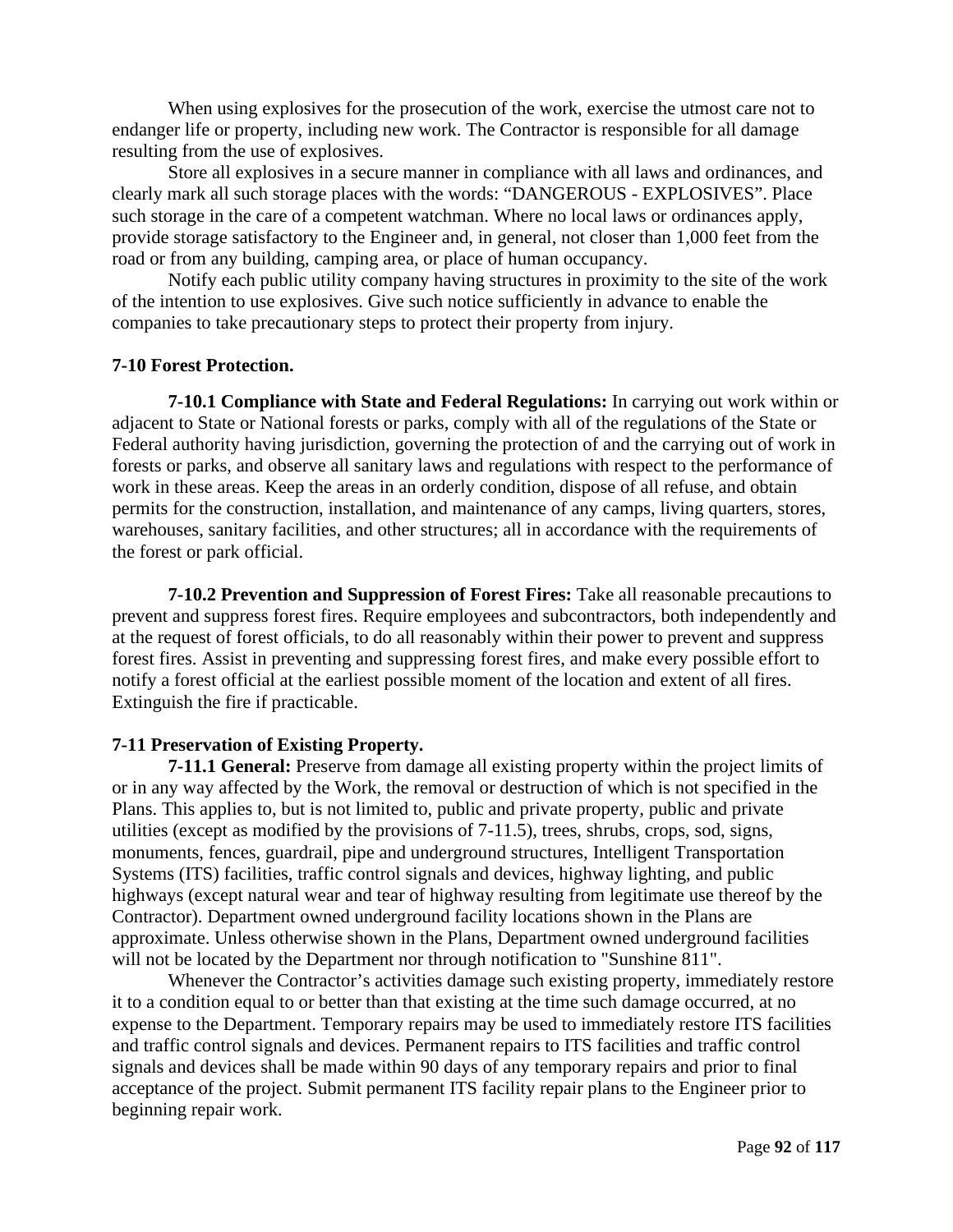Protect existing bridges during the entire maintenance period from damage caused by the Work. Immediately repair, at no expense to the Department, all damage to existing bridges caused by the Work, prior to continuing the Work.

Direct special attention to the protection of all geodetic monuments, horizontal or vertical, and Public Land Survey Corners located within the project. If any geodetic monument or Public Land Survey Corner, located within the project, is at risk of being damaged or destroyed, immediately notify the Engineer. Locate and replace any damaged or destroyed geodetic monuments or Public Land Survey Corners under the direction of a Professional Surveyor and Mapper registered in the State of Florida.

Whenever the actions of a third party damage such existing property, restore it to a condition equal to or better than that existing at the time such damage occurred. Theft and vandalism are considered damage caused by a third party.

**7-11.2 Failure to Restore Damaged Existing Property:** In case of failure on the part of the Contractor to restore such property, bridge, road or street, or to make good such damage or injury, the Engineer may, upon 48 hours notice, proceed to repair, rebuild, or otherwise restore such property, road, or street as may be deemed necessary, and the Department will deduct the cost thereof from any monies due or which may become due the Contractor under the Contract. Nothing in this clause prevents the Contractor from receiving proper compensation for the removal, damage, or replacement of any public or private property, not shown in the Plans, that is made necessary by alteration of grade or alignment. The Engineer will authorize such work, provided that the Contractor, or his employees or agents, have not, through their own fault, damaged such property.

# **7-11.3 Contractor's Use of Streets and Roads:**

 **7-11.3.1 On Systems Other than the State Highway System:** When hauling materials or equipment to the project over roads and bridges on the State park road system, county road system, or city street system, and such use causes damage, immediately, at no expense to the Department, repair such road or bridge to as good a condition as before the hauling began.

 The Department may modify the above requirement in accordance with any agreement the Contractor might make with the governmental unit having jurisdiction over a particular road or bridge, provided that the Contractor submits written evidence of such agreement to the Engineer.

 **7-11.3.2 On the State Highway System:** The Department is responsible for the repair of any damage that hauling materials to the site causes to roads outside the limits of the project, that are either on the State highway system (roads under the jurisdiction of the Department) or specifically designated in the Plans as haul roads from Department-furnished material pits, except in the event damage is due to failure to comply with 7-7.2. The Contractor is responsible for all damages to any road or bridge caused by the Contractor's failure to comply with 7-7.2.

 **7-11.3.3 Within the Limits of a Maintenance Project:** The Department will not allow the operation of equipment or hauling units of such weight as to cause damage to previously constructed elements of the project, including but not necessarily limited to bridges, drainage structures, base course, and pavement. Do not operate hauling units or equipment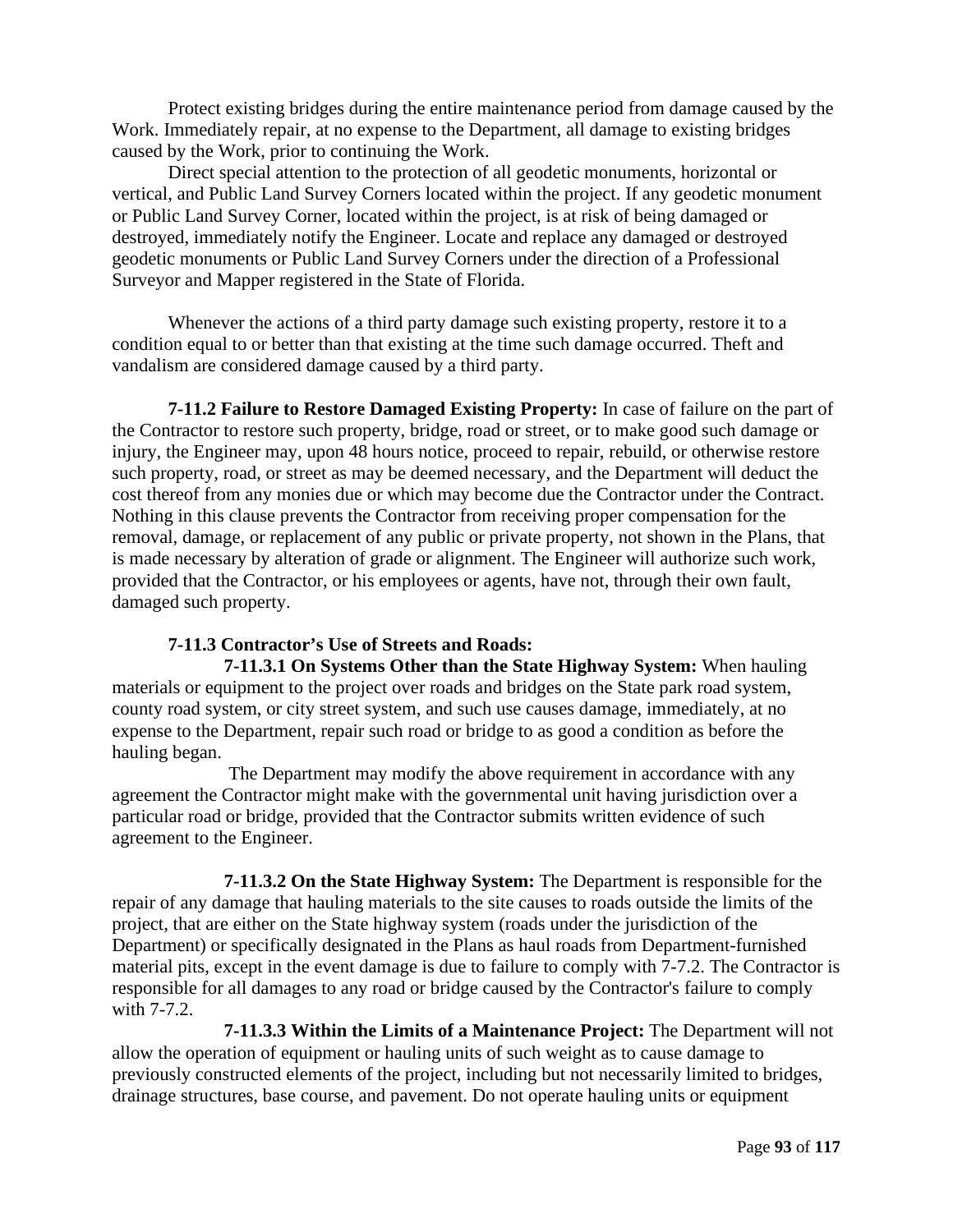loaded in excess of the maximum weights specified in 7-7.2 on existing pavements that are to remain in place (including pavement being resurfaced), cement-treated subgrades and bases, concrete pavement, any course of asphalt pavement, and bridges. The Engineer may allow exceptions to these weight restrictions for movement of necessary equipment to and from its worksite, for hauling of offsite fabricated components to be incorporated into the project, and for crossings as specified in 7-7.3.

# **7-11.4 Operations within Railroad Right-of-Way:**

 **7-11.4.1 Notification to the Railroad Company:** Notify the superintendent of the railroad company or Engineer at least 72 hours before beginning any operation within the limits of the railroad right of way; any operation requiring movement of employees, trucks, or other equipment across the tracks of the railroad company at other than an established public crossing; and any other work that may affect railroad operations or property.

# **7-11.4.2 Contractor's Responsibilities:**

Comply with whatever requirements an authorized representative of the railroad company deems necessary in order to safeguard the railroad's property and operations. The Contractor is responsible for all damages, delays, or injuries and all suits, actions, or claims brought on account of damages or injuries resulting from the Contractor's operations within or adjacent to railroad company right of way.

 **7-11.4.3 Watchman or Flagging Services:** The railroad company will furnish protective services (i.e., watchman or flagging services) to ensure the safety of railroad operations during certain periods of the project. The Contractor will reimburse the railroad company for the cost thereof. Schedule work that affects railroad operations so as to minimize the need for protective services by the railroad company.

# **7-11.5 Utilities:**

 **7-11.5.1 Arrangements for Protection or Adjustment:** Do not commence work at points where the construction or maintenance operations are adjacent to utility facilities until all necessary arrangements have been made for removal, temporary removal, relocation, deenergizing, deactivation or adjustment with the utility facilities owner to protect against damage that might result in expense, loss, disruption of service, or other undue inconvenience to the public or to the owners. The Contractor is solely and directly responsible to the owners and operators of such properties for all damages, injuries, expenses, losses, inconveniences, or delays caused by the Contractor's operations.

Do not request utility removal, temporary removal, relocation, de-energizing, deactivation, or adjustment when work can be accomplished within the utility work schedules. In the event that removal, temporary removal, relocation, de-energizing, deactivation, or adjustment of a utility or a particular sequence of timing in the relocation of a utility is necessary and has not been addressed in a utility work schedule, the Engineer will determine the necessity for any such utility work. Coordinate such work as to cause the least impediment to the overall construction operations and utility service. The Department is not responsible for utility removal, temporary removal, relocation, de-energizing, deactivation, or adjustment work where such work is determined not necessary by the Engineer or done solely for the benefit or convenience of the utility owner or its contractor, or the Contractor.

 **7-11.5.2 Cooperation with Utility Owners:** Cooperate with the owners of all underground or overhead utility lines in their removal and rearrangement operations in order that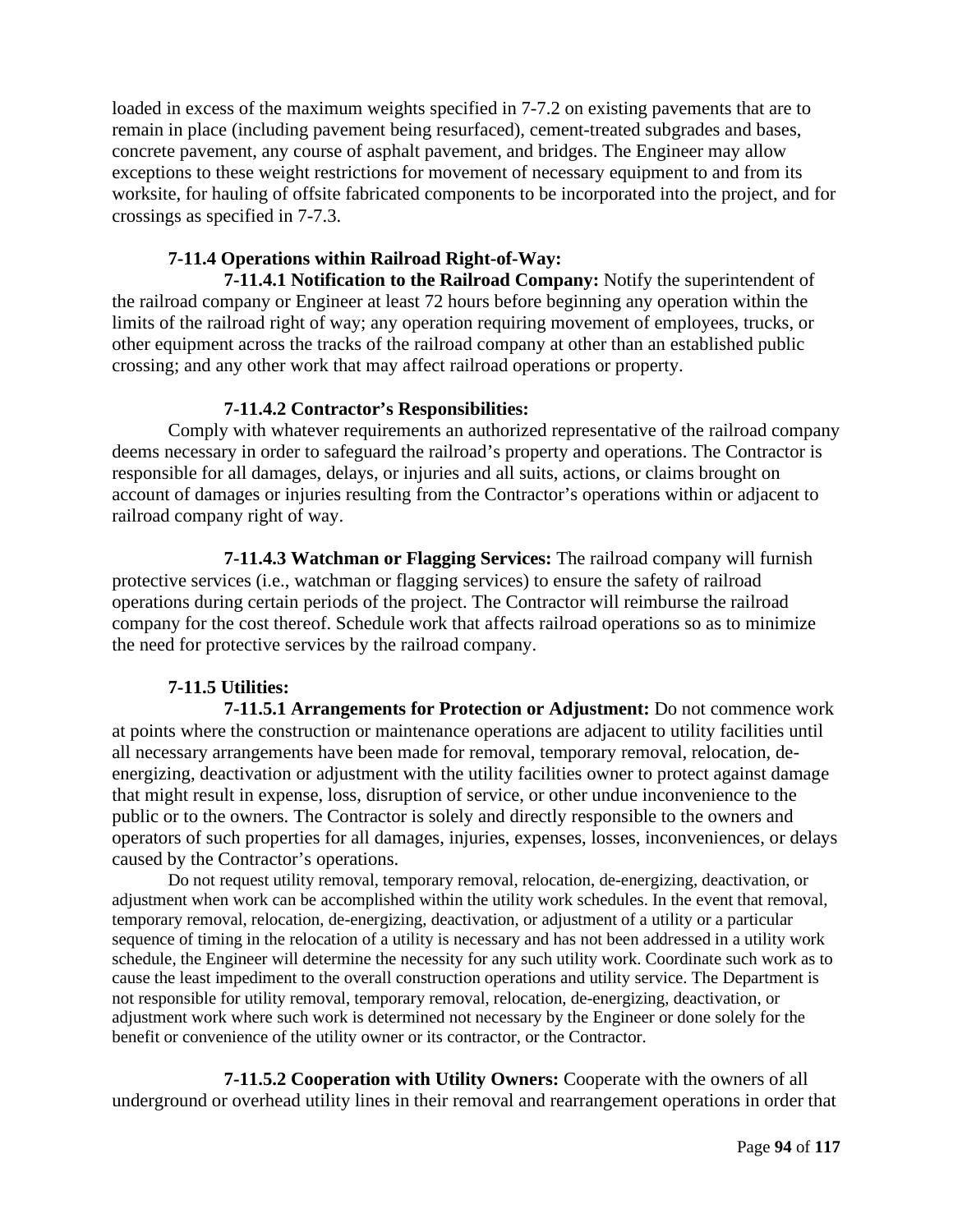these operations may progress in a reasonable manner, that duplication or rearrangement work may be reduced to a minimum, and that services rendered by the utility owners will not be unnecessarily interrupted.

 In the event of interruption of water or other utility services as a result of accidental breakage, exposure, or lack of support, promptly notify the proper authority and cooperate with the authority in the prompt restoration of service. If water service is interrupted and the Contractor is performing the repair work, the Contractor shall work continuously until the service is restored. Do not begin work around fire hydrants until the local fire authority has approved provisions for continued service.

 **7-11.5.3 Utility Adjustments:** Certain utility adjustments and reconstruction work may be underway during the progress of the Contract. Cooperate with the various utility construction crews who are maintaining utility service. Exercise due caution when working adjacent to relocated utilities. The Contractor shall repair all damage to the relocated utilities resulting from his operations at no expense to the Department. The requirements of 7-11.1 and 7- 11.5.2 outline the Contractor's responsibility for of protecting utility facilities.

**7-11.5.4 Weekly Meetings: (Not included)** 

## **7-11.5.5 Florida Gas Transmission Company, LLC (FGT) Facilities: (Not included)**

# **7-12 Responsibility for Damages, Claims, etc.**

**7-12.1 Contractor to Provide Indemnification:** The Contractor shall indemnify and hold harmless the Department, its officers and employees from liabilities, damages, losses and costs, including, but not limited to, reasonable attorney's fees, to the extent caused by the negligence, recklessness, or intentional wrongful misconduct of the Contractor and persons employed or utilized by the Contractor in the performance of the maintenance Contract. The Contractor shall indemnify and hold harmless Florida Gas Transmission Company, LLC (FGT) from liabilities, damages, losses and costs, including, but not limited to, reasonable attorney's fees, to the extent caused by the negligence, recklessness, or intentional misconduct of the Contractor and persons employed or utilized by the Contractor in the performance of the Contract or caused by the violation of enforceable environmental statutes, ordinances, rules, orders, or regulations of any governmental entity or agency having jurisdiction resulting from the storage or generation of any hazardous or toxic wastes or substances. Include this provision in all subcontracts, and require all subcontractors to include it in their subcontracts with others.

It is specifically agreed between the parties executing this Contract that it is not intended by any of the provisions of any part of the Contract to create in the public or any member thereof, a third party beneficiary hereunder, or to authorize anyone not a party to this Contract to maintain a suit for personal injuries or property damage pursuant to the terms or provisions of this Contract.

**7-12.2 Guaranty of Payment for Claims:** The Contractor guaranties the payment of all just claims for materials, supplies, tools, or labor and other just claims against him or any subcontractor, in connection with the Contract. The Department's final acceptance and payment does not release the Contractor's bond until all such claims are paid or released.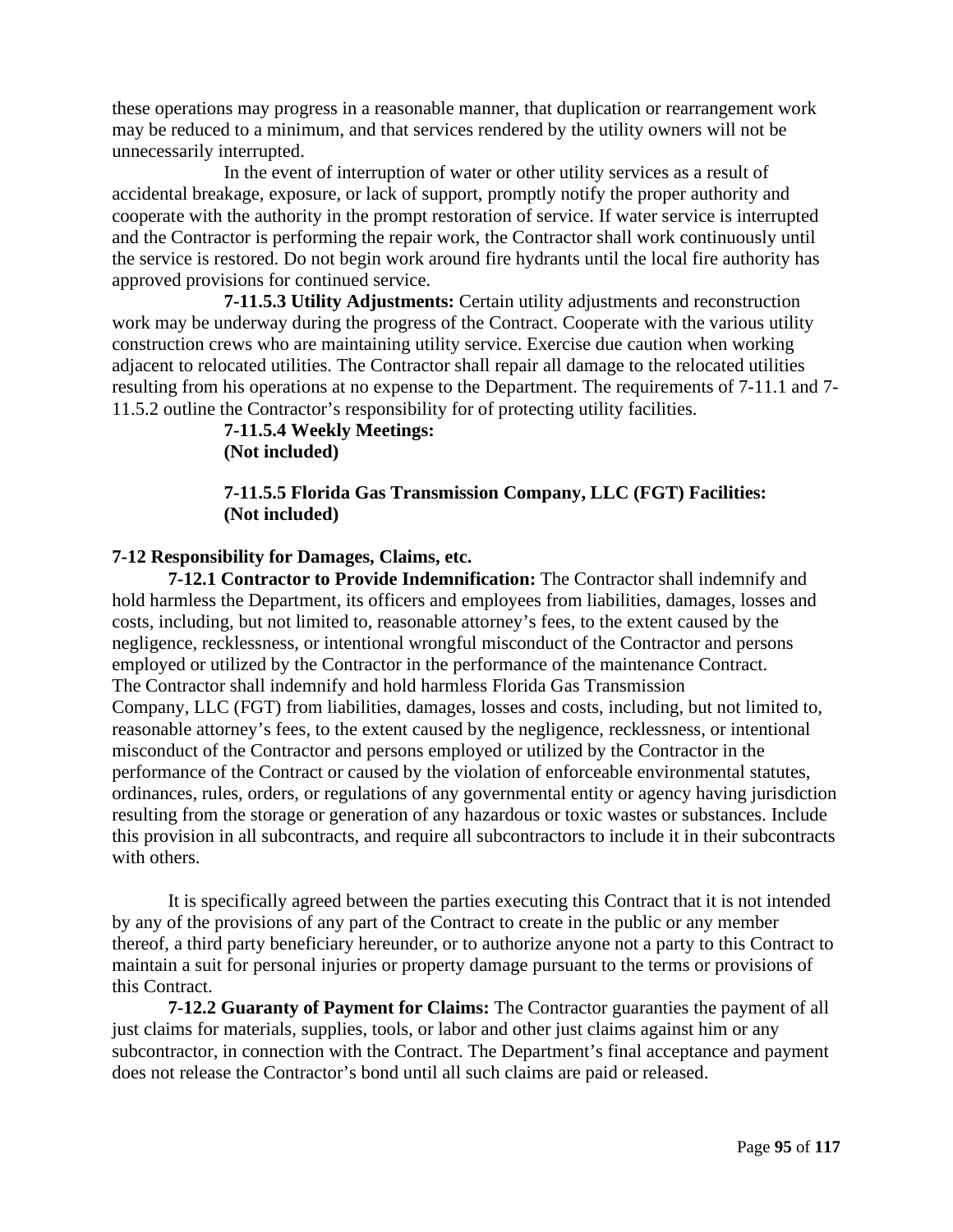#### **7-13 Insurance.**

The Contractor must have and maintain during the initial term of this Contract and all renewal periods, the following policies/coverages, with a company authorized to do business in Florida:

**7-13.1 Workers' Compensation Insurance:** Provide Workers' Compensation Insurance in accordance with Florida's Workers' Compensation law for all employees. If subletting any of the work, ensure that the subcontractor(s) have Workers' Compensation Insurance for their employees in accordance with Florida's Workers' Compensation law. If using "leased employees" or employees obtained through professional employer organizations ("PEO's"), ensure that such employees are covered by Workers' Compensation insurance through the PEO's or other leasing entities. Ensure that any equipment rental agreements that include operators or other personnel who are employees of independent Contractors, sole proprietorships or partners are covered by insurance required under Florida's Workers' Compensation law.

**7-13.2 Commercial General Liability Insurance:** Carry Commercial General Liability insurance providing continuous coverage for all work or operations performed under the Contract. Such insurance will be no more restrictive than that provided by the latest occurrence form edition of the standard Commercial General Liability Coverage Form (ISO Form CG 00 01) as filed for use in the State of Florida. Cause the Department to be made an Additional Insured as to such insurance. Such coverage must be on an "occurrence" basis and include Products/Completed Operations coverage. The coverage afforded to the Department as an Additional Insured must be primary as to any other available insurance and not be more restrictive than the coverage afforded to the Named Insured. The limits of coverage must not be less than \$1,000,000 for each occurrence and not less than a \$5,000,000 annual general aggregate, inclusive of amounts provided by an umbrella or excess policy. The limits of coverage described herein must apply fully to the work or operations performed under the Contract, and may not be shared with or diminished by claims unrelated to the Contract. Pay all deductibles as required. No policy/ies or coverage described herein can contain or be subject to a Retention or a Self-Insured Retention. Prior to the execution of the Contract, and at all renewal periods which occur prior to final acceptance of the work, the Department shall be provided with an ACORD Certificate of Liability Insurance reflecting the coverage described herein. The Department must be notified in writing within ten days of any cancellation, notice of cancellation, lapse, renewal, or proposed change to any policy or coverage described herein. The Department's approval or failure to disapprove any policy/ies, coverage, or ACORD Certificates will not relieve or excuse any obligation to procure and maintain the insurance required herein, nor serve as a waiver of any rights or defenses the Department may have.

**7-13.3 Insurance Required for Construction and Maintenance at Railroads:** The additional insurance described in this section is only required for the time period that the Contractor is actively performing Work within railway right-of-way limits. When the Contract includes the construction of a railroad grade crossing, railroad overpass or underpass structure, or any other work or operations within the limits of the railroad right-of-way, including any encroachments thereon from work or operations in the vicinity of the railroad right-of-way, you shall, in addition to the insurance coverage required pursuant to 7-13.2 above, procure and maintain Railroad Protective Liability Coverage (ISO Form CG 00 35) where the railroad is the Named Insured and where the limits are not less than \$2,000,000 combined single limit for bodily injury and/or property damage per occurrence, and with an annual aggregate limit of not less than \$6,000,000. The railroad shall also be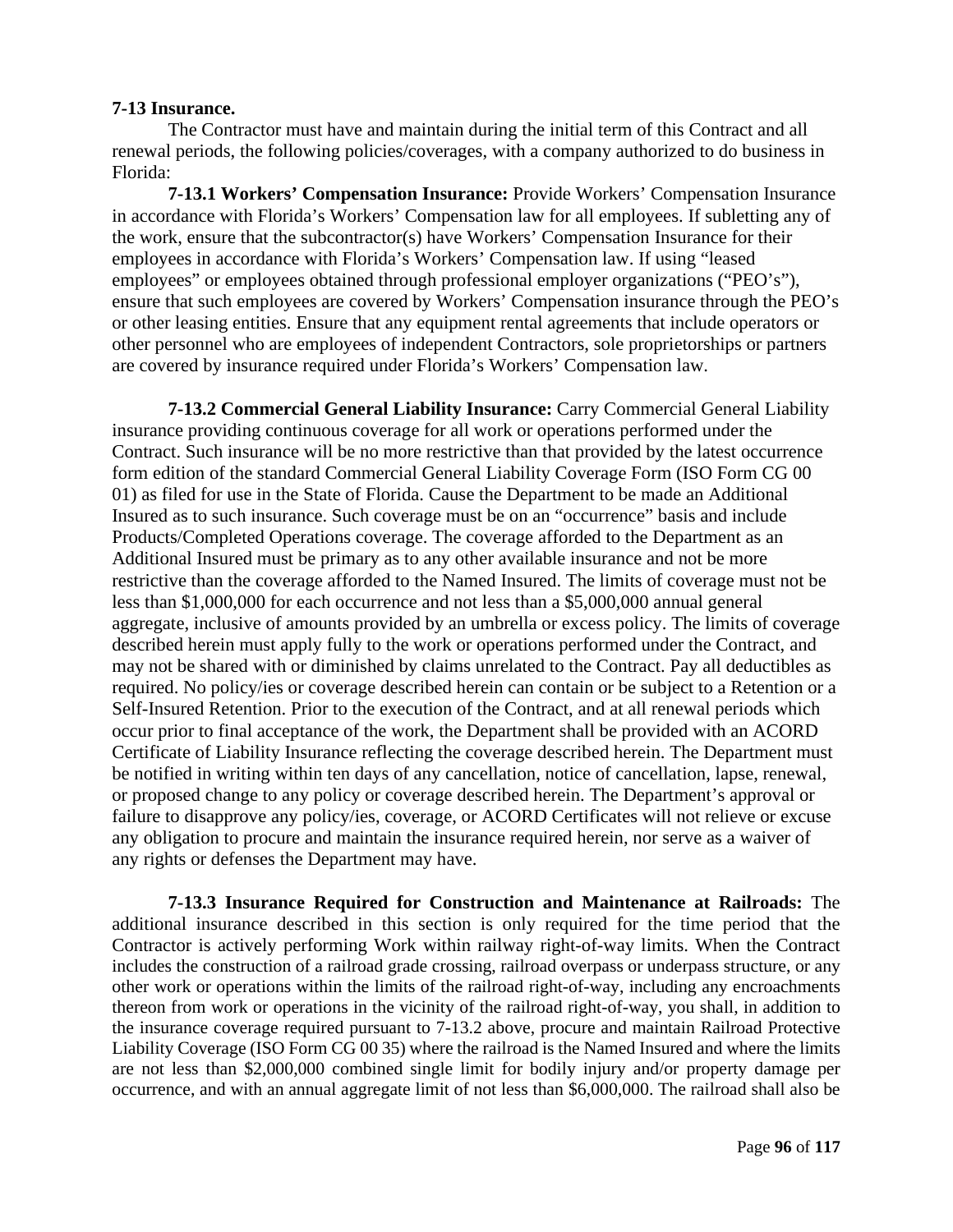added along with the Department as an Additional Insured on the policy/ies procured pursuant to subsection 7-13.2 above. Prior to the execution of the Contract, and at all renewal periods which occur prior to final acceptance of the work, both the Department and the railroad shall be provided with an ACORD Certificate of Liability Insurance reflecting the coverage described herein. The insurance described herein shall be maintained through final acceptance of the work. Both the Department and the railroad shall be notified in writing within ten days of any cancellation, notice of cancellation, renewal, or proposed change to any policy or coverage described herein. The Department's approval or failure to disapprove any policy/ies, coverage, or ACORD Certificates shall not relieve or excuse any obligation to procure and maintain the insurance required herein, nor serve as a waiver of any rights the Department may have.

**7-13.4 Insurance for Protection of Utility Owners:** When the Contract involves work on or in the vicinity of utility-owned property or facilities, the utility shall be added along with the Department as an Additional Insured on the policy/ies procured pursuant to subsection 7- 13.2. Prior to entering FGT property to conduct operations, provide FGT with a certificate of insurance evidencing the insurance coverage required by 7-13.2.

## **7-14 Contractor's Responsibility for Work.**

Until the Department's acceptance of the work, take charge and custody of the work, and take every necessary precaution against injury or damage to the work by the action of the elements or from any other cause whatsoever, arising either from the execution or from the nonexecution of the work. Rebuild, repair, restore, and make good, without additional expense to the Department, all injury or damage to any portion of the work occasioned by any of the above causes before its completion and acceptance, except that in case of extensive or catastrophic damage, the Department may, at its discretion, reimburse the Contractor for the repair of such damage due to unforeseeable causes beyond the control of and without the fault or negligence of the Contractor, including but not restricted to Acts of God, of the public enemy, or of governmental authorities.

# **7-15 Opening Sections of Highway to Traffic.**

Whenever any bridge or section of roadway is in acceptable condition for travel, the Engineer may direct the Contractor to open it to traffic. The Department's direction to open a bridge or roadway does not constitute an acceptance of the bridge or roadway, or any part thereof, or waive any Contract provisions. Perform all necessary repairs or renewals, on any section of the roadway or bridge thus opened to traffic under instructions from the Engineer, due to defective material or work or to any cause other than ordinary wear and tear, pending completion and the Engineer's acceptance of the roadway or bridge, or other work, at no expense to the Department.

## **7-16 Wage Rates for Federal-Aid Projects.**

(Not included)

## **7-17 Supplemental Agreements.**

Section 337.11 of the Florida Statutes as amended, which prescribe certain limitations on the use of supplemental agreements, are a part of the Contract.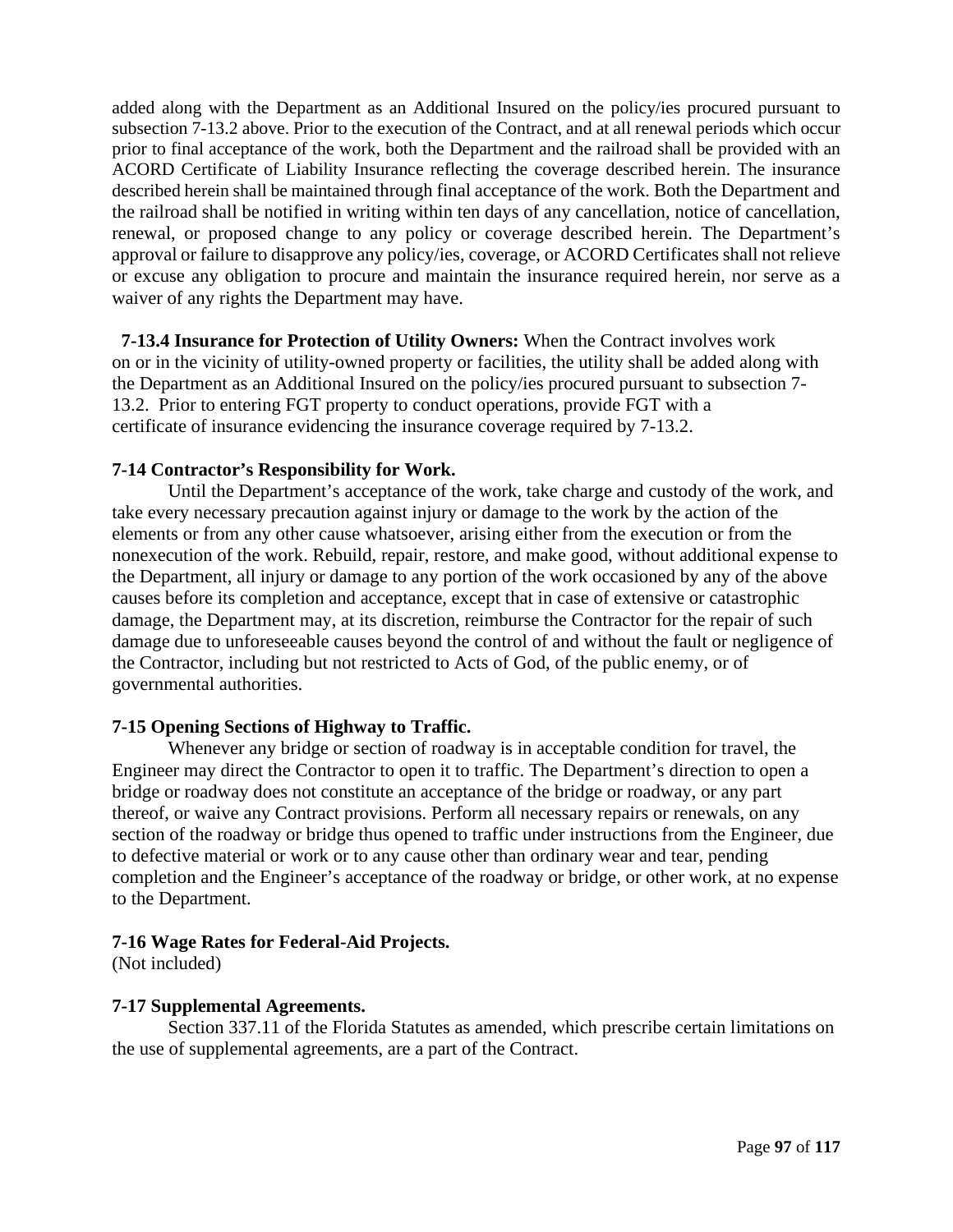# **7-18 Scales for Weighing Materials.**

(Not included)

# **7-19 Source of Forest Products.**

As required by Section 255.2575 of the Florida Statutes, where price, fitness and quality are equal, and when available, use only timber, timber piling, or other forest products that are produced and manufactured in the State of Florida. This provision does not apply to Federal-aid projects.

# **7-20 Regulations of Air Pollution from Asphalt Plants.**

 **7-20.1 General:** Perform all work in accordance with all Federal, State, and local laws and regulations regarding air pollution and burning. In particular, pay attention to Chapters 62-210 and 62-256, Rules of the Department of Environmental Protection, Florida Administrative Code, and to any part of the State Implementation Plan applicable to the project. See also 110-9.2 regarding burning of debris.

**7-20.2 Dust Control:** Control dust during the storage and handling of dusty materials by wetting, covering, or other means as approved by the Engineer.

 **7-20.3 Asphalt Material:** Use only emulsified asphalt, unless otherwise stated in the Plans and allowed by Chapter 62-210 Rules of the Department of Environmental Protection, Florida Administrative Code. Store and handle asphalt materials and components so as to minimize unnecessary release of hydrocarbon vapors.

 **7-20.4 Asphalt Plants:** Operate and maintain asphalt plants in accordance with Chapter 62-210, Rules and Regulations of the Department of Environmental Protection, Florida Administrative Code. Provide the plant site with a valid permit as required under Chapter 62-210 prior to start of work.

## **7-21 Dredging and Filling.**

Section 370.033 of the Florida Statutes, requires that all persons, who engage in certain dredge or fill activities in the State of Florida, obtain a certificate of registration from the Florida Department of Environmental Protection, Tallahassee, Florida 32301, and that they keep accurate logs and records of all such activities for the protection and conservation of the natural resources. Obtain details as to the application of this law from the Department of Environmental Protection.

## **7-22 Available Funds.**

For Contracts in excess of \$25,000 or a term for more than one year, comply with the following provisions of Chapter 339 of the Florida Statutes:

The Department will not, during any fiscal year, expend money, incur any liability, or enter into any Contract that, by its terms, involves the expenditures of money in excess of the amounts budgeted as available for expenditure during such fiscal year. If the Department enters into such a Contract, verbal or written, in violation of this subsection, such Contract is null and void, and the Department will not make any payments thereon. The Department will require a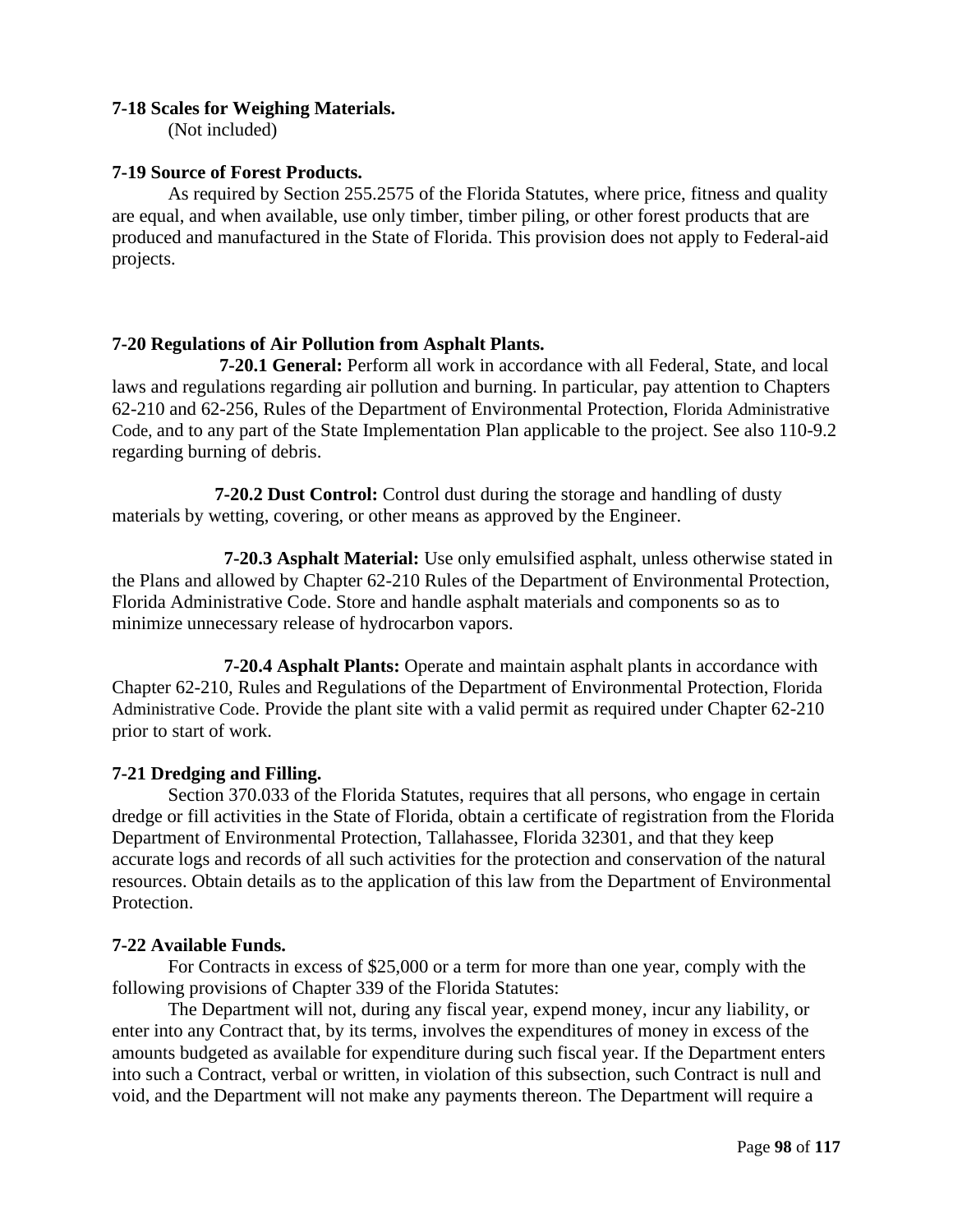statement from the Department's comptroller that funds are available prior to entering into any such Contract or other binding commitment of funds. Nothing herein contained prevents the Department from executing Contracts for a period exceeding one year, but the Department will make such Contracts executory only for the value of the services to be rendered or agreed to be paid for in succeeding fiscal years. The Department will incorporate this paragraph verbatim in all Contracts in excess of \$25,000 or having a term for more than one year.

## **7-23 Contractor's Motor Vehicle Registration.**

The Contractor shall provide the Department with proof that all motor vehicles operated or caused to be operated by such Contractor are registered in compliance with Chapter 320 of the Florida Statutes. Submit such proof of registration in the form of a notarized affidavit to the Department.

The Department will not make payment to the Contractor until the required proof of registration is on file with the Department.

If the Contractor fails to register any motor vehicle that he operates in Florida, pursuant to Chapter 320 of the Florida Statutes, the Department may disqualify the Contractor from bidding, or the Department may suspend and revoke the Contractor's certificates of qualification.

## **7-24 Disadvantaged Business Enterprise Program.**

**7-24.1 Disadvantaged Business Enterprise Affirmative Action Plan:** Prior to award of the Contract, have an approved Disadvantaged Business Enterprise (DBE) Affirmative Action Program Plan filed with the Equal Opportunity Office. Update and resubmit the plan every three years. No Contract will be awarded until the Department approves the Plan. The DBE Affirmative Action Program Plan is incorporated into and made a part of the Contract.

**7-24.2 Required Contract and Subcontract DBE Assurance Language:** In accordance with 49 CFR 26.13 (b), the Contract FDOT signs with the Contractor (and each subcontract the prime contractor signs with a subcontractor) must include the following assurance: "The Contractor, sub-recipient or subcontractor shall not discriminate on the basis of race, color, national origin, or sex in the performance of this contract. The Contractor shall carry out applicable requirements of 49 CFR Part 26 in the award and administration of DOT-assisted Contracts. Failure by the Contractor to carry out these requirements is a material breach of this Contract, which may result in the termination of this Contract or such other remedy as the recipient deems appropriate, which may include, but is not limited to,

- 1. Withholding monthly progress payments;
- 2. Assessing sanctions;
- 3. Liquidated damages; and/or
- 4. Disqualifying the Contractor from future bidding as non-responsible."

# **7-24.3 Plan Requirements:** Include the following in the DBE Affirmative Action Program Plan:

1. A policy statement, signed by an authorized representative (president, chief executive officer, or chairman of the contractor), expressing a commitment to use DBEs in all aspects of contracting to the maximum extent feasible, outlining the various levels of responsibility, and stating the objectives of the program. Circulate the policy statement throughout the Contractor's organization.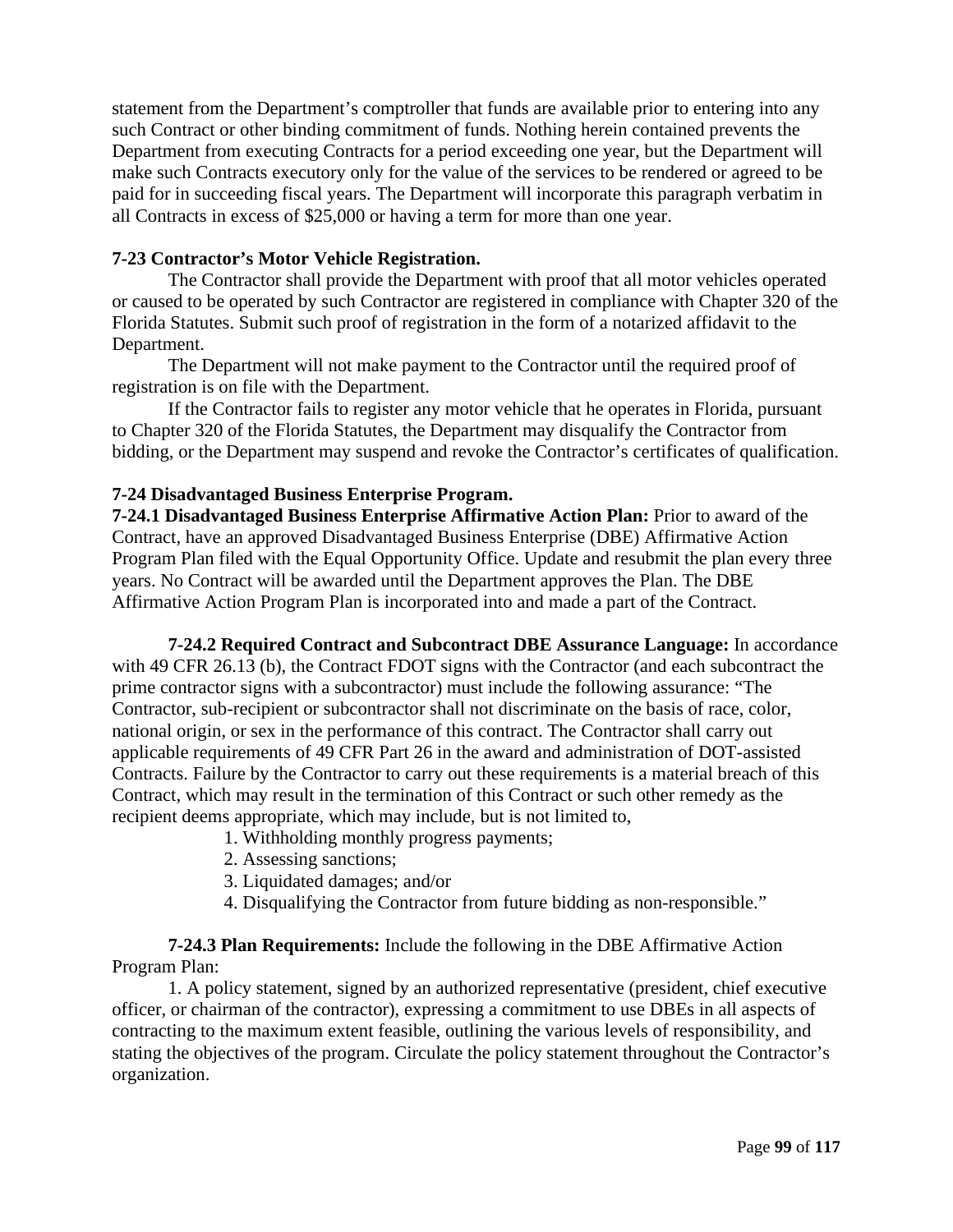2. The designation of a Liaison Officer within the Contractor's organization, as well as support staff, necessary and proper to administer the program, and a description of the authority, responsibility, and duties of the Liaison Officer and support staff. The Liaison Officer and staff are responsible for developing, managing, and implementing the program on a day-to-day basis for carrying out technical assistance activities for DBEs and for disseminating information on available business opportunities so that DBEs are provided an equitable opportunity to participate in Contracts let by the Department.

3. Utilization of techniques to facilitate DBE participation in contracting activities which include, but are not limited to:

a. Soliciting price quotations and arranging a time for the review of Plans, quantities, specifications, and delivery schedules, and for the preparation and presentation of quotations.

b. Providing assistance to DBEs in overcoming barriers such as the inability to obtain bonding, financing, or technical assistance.

c. Carrying out information and communication programs or workshops on contracting procedures and specific contracting opportunities in a timely manner, with such programs being bilingual where appropriate.

d. Encouraging eligible DBEs to apply for certification with the Department.

e. Contacting Minority Contractor Associations and city and county agencies with programs for disadvantaged individuals for assistance in recruiting and encouraging eligible DBE contractors to apply for certification with the Department.

**7-24.4 DBE Records and Reports:** Submit the following through the Equal Opportunity Compliance System:

1. DBE Commitments - at or before the Pre-Work Conference.

2. Report monthly, through the Equal Opportunity Compliance System on the Department's Website, actual payments (including retainage) made to DBEs for work performed with their own workforce and equipment in the area in which they are certified. Report payments made to all DBE and Minority Business Enterprise (MBE) subcontractors and DBE and MBE construction material and major suppliers.

The Equal Opportunity Office will provide instructions on accessing this system. Develop a record keeping system to monitor DBE affirmative action efforts which include the following:

1. the procedures adopted to comply with these Specifications;

2. the number of subordinated Contracts on Department projects awarded to DBEs;

3. the dollar value of the Contracts awarded to DBEs;

4. the percentage of the dollar value of all subordinated Contracts awarded to DBEs as a percentage of the total Contract amount;

5. a description of the general categories of Contracts awarded to DBEs; and

6. the specific efforts employed to identify and award Contracts to DBEs.

Upon request, provide the records to the Department for review.

Maintain all such records for a period of five years following acceptance of final payment and have them available for inspection by the Department and the Federal Highway Administration.

# **7-24.5 Counting DBE Participation and Commercially Useful Functions:** 49 CFR

Part 26.55 specifies when DBE credit shall be awarded for work performed by a DBE. DBE credit can only be awarded for work actually performed by DBEs themselves for the types of work for which they are certified. When reporting DBE Commitments, only include the dollars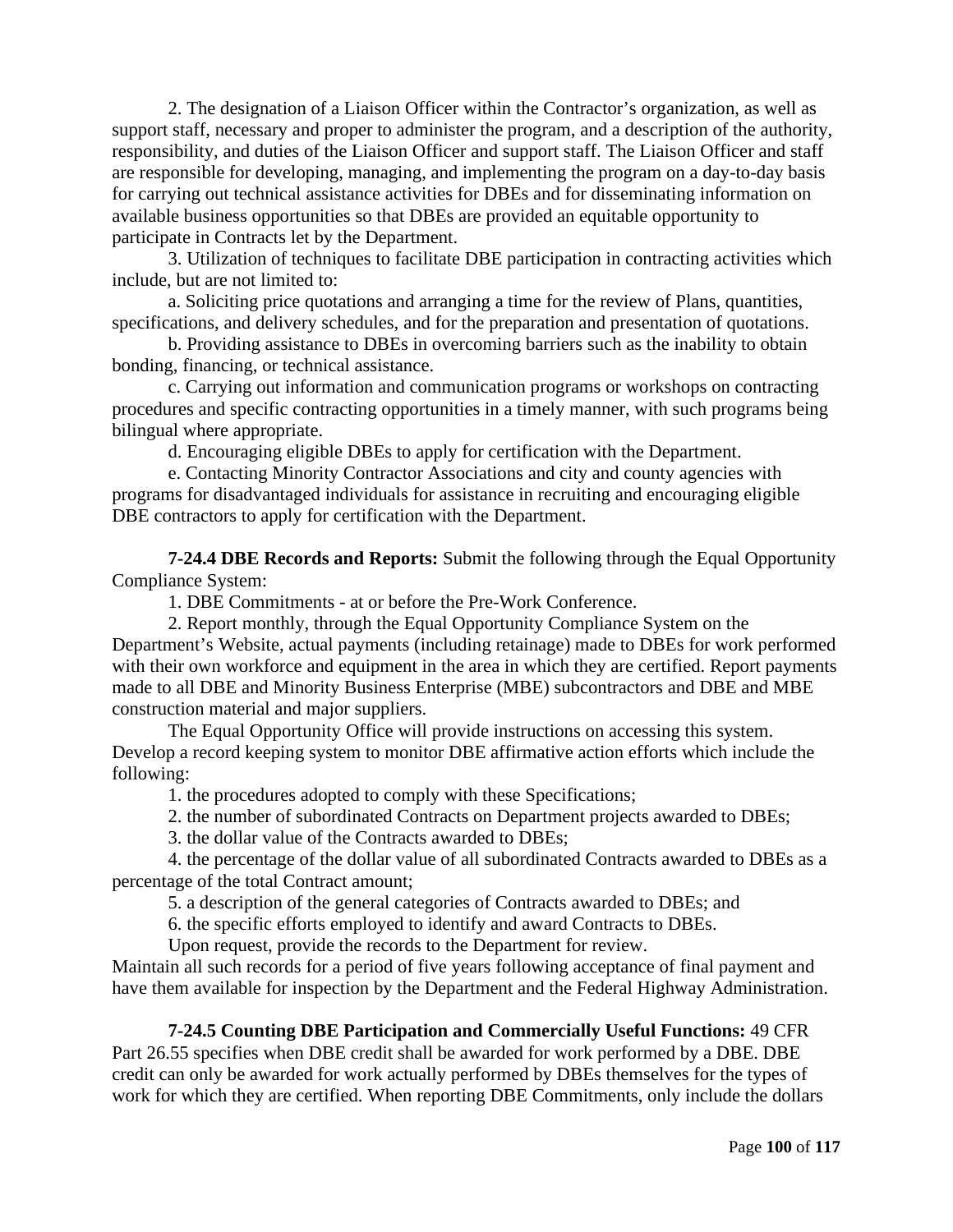that a DBE is expected to earn for work they perform with their own workforce and equipment. Update DBE Commitments to reflect changes to the initial amount that was previously reported or to add DBEs not initially reported.

When a DBE participates in a contract, the value of the work is determined in accordance with 49 CFR Part 26.55, for example:

1. The Department will count only the value of the work performed by the DBE toward DBE goals. The entire amount of the contract that is performed by the DBE's own forces (including the cost of supplies, equipment and materials obtained by the DBE for the contract work) will be counted as DBE credit.

2. The Department will count the entire amount of fees or commissions charged by the DBE firm for providing a bona fide service, such as professional, technical, consultant, or managerial services or for providing bonds or insurance specifically required for the performance of a Department-assisted contract, toward DBE goals, provided that the Department determines the fees to be reasonable and not excessive as compared with fees customarily followed for similar services.

3. When the DBE subcontracts part of the work of its contract to another firm, the Department will count the value of the subcontracted work only if the DBE's subcontractor is itself a DBE. Work that a DBE subcontracts to a non-DBE firm does not count toward DBE goals.

4. When a DBE performs as a participant in a joint venture, the Department will count the portion of the dollar value of the contract equal to the distinct, clearly defined portion of the work the DBE performs with its own forces toward DBE goals.

5. The Contractors shall ensure that only expenditures to DBEs that perform a commercially useful function (CUF) in the work of a contract may be counted toward the voluntary DBE goal.

6. A DBE performs a commercially useful function when it is responsible for execution of the work of the contract and is carrying out its responsibilities by actually performing, managing, and supervising the work involved. To perform a commercially useful function, the DBE must also be responsible, with respect to materials and supplies used on the contract, for negotiating price, determining quality and quantity, ordering the material, and installing (where applicable) and paying for the material itself.

7. Contractors wishing to use joint checks involving DBE credit must provide written notice to the District Contract Compliance Office prior to issuance of the joint check. The Contractor must also provide a copy of the notice to the DBE subcontractor and maintain a copy with the project records.

8. To determine whether a DBE is performing a commercially useful function, the Department will evaluate the amount of work subcontracted, industry practices, whether the amount the firm is to be paid under the contract is commensurate with the work it is actually performing and the DBE credit claimed for its performance of the work, and other relevant factors.

9. A DBE does not perform a commercially useful function if its role is limited to that of an extra participant in a transaction, contract, or project through which funds are passed in order to obtain the appearance of DBE participation.

10. If a DBE does not perform or exercise responsibility for at least 30% of the total cost of its contract with its own workforce, or if the DBE subcontracts a greater portion of the work of a contract than would be expected on the basis of normal industry practice for the type of work involved, the DBE has not performed a commercially useful function.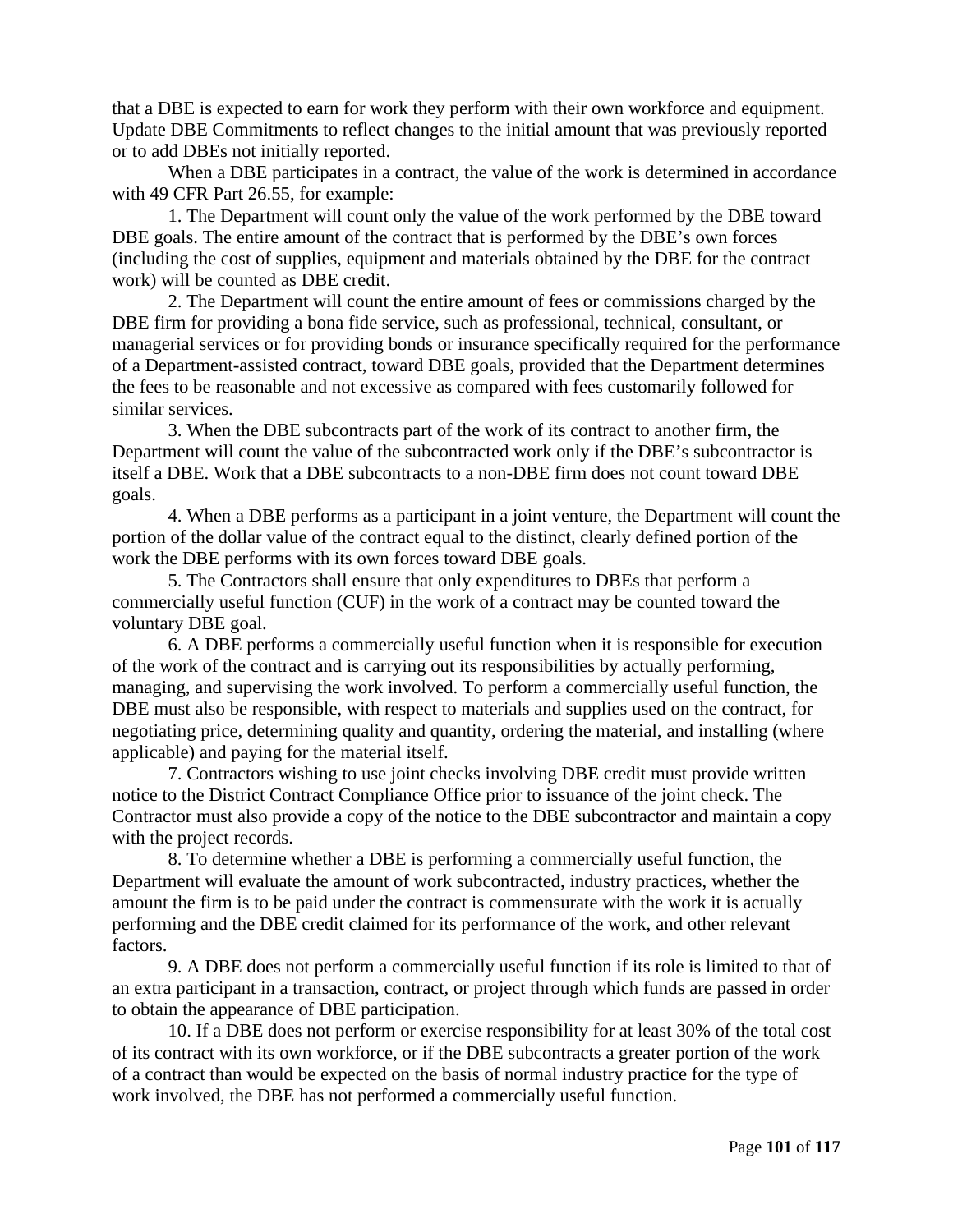**7-24.6 Prompt Payments:** Meet the requirements of 9-5 for payments to all DBE subcontractors.

# **7-25 On-The-Job Training Requirements. (Not included)**

# **7-26 Cargo Preference Act – Use of United States-Flag Vessels.**

Pursuant to Title 46 CFR 381, the Contractor agrees

1. To utilize privately owned United States-flag commercial vessels to ship at least 50 percent of the gross tonnage (computed separately for dry bulk carriers, dry cargo liners, and tankers) involved, whenever shipping any equipment, material, or commodities pursuant to this Contract, to the extent such vessels are available at fair and reasonable rates for United States-flag commercial vessels.

2. To furnish within 20 days following the date of loading for shipments originating within the United States or within 30 working days following the date of loading for shipments originating outside the United States, a legible copy of a rated, 'on-board' commercial ocean bill-of-lading in English for each shipment of cargo described in paragraph 1 of this Article to both the Contracting Officer (through the prime contractor in the case of subcontractor bills-of-lading) and to the Division of National Cargo, Office of Market Development, Maritime Administration, Washington, DC 20590.

3. To insert the substance of the provisions of this clause in all subcontracts issued pursuant to this Contract.

# **7-27 Equal Employment Opportunity Requirements.**

**7-27.1 Equal Employment Opportunity Policy:** Accept as the operating policy, the following statement which is designed to further the provision of equal employment opportunity to all persons without regard to their age, race, color, religion, national origin, sex, or disability and to promote the full realization of equal employment opportunity through a positive continuing program:

"It is the policy of this Company to assure that applicants are employed, and that employees are treated during employment, without regard to their age, race, religion, color, national origin, sex, or disability. Such action must include: employment, upgrading, demotion, or transfer; recruitment or recruitment advertising; layoff or termination; rates of pay or other forms of compensation; and selection for training, including apprenticeship, pre-apprenticeship, and/or on-the-job training."

**7-27.2 Equal Employment Opportunity Officer:** Designate and make known to the Department's contracting officers an equal employment opportunity officer (hereinafter referred to as the EEO Officer) who must be capable of effectively administering and promoting an active Contractor program employment opportunity and who must be assigned adequate authority and responsibility to do so.

**7-27.3 Dissemination of Policy:** All members of the Contractor's staff who are authorized to hire, supervise, promote, and discharge employees, or who recommend such action, or who are substantially involved in such action, will be made fully cognizant of, and will implement, the Contractor's equal employment opportunity policy and contractual responsibilities.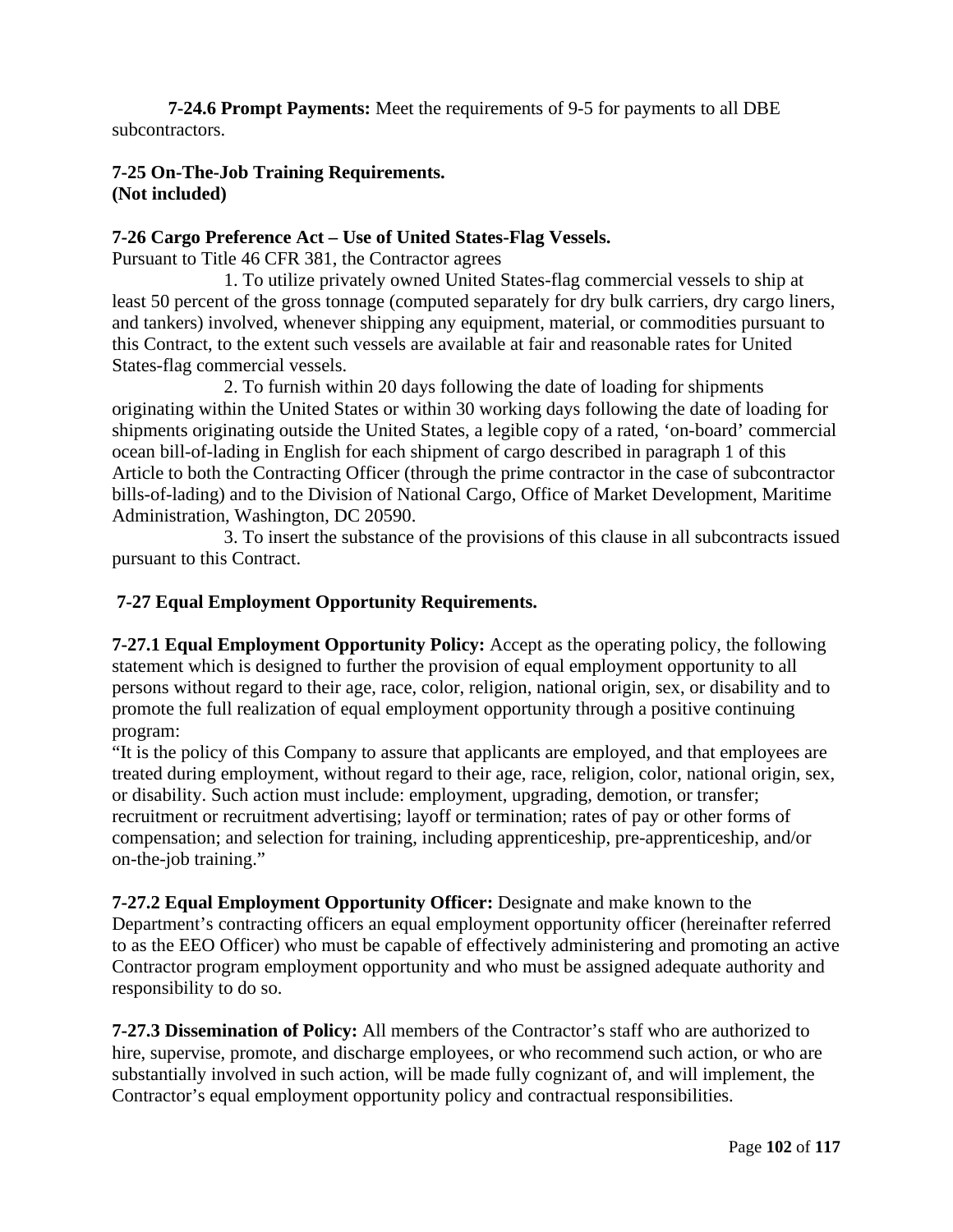**7-27.4 Recruitment:** When advertising for employees, include in all advertisements for employees the notation "An Equal Opportunity Employer".

**7-27.5 Personnel Actions:** Establish and administer wages, working conditions, employee benefits, and personnel actions of every type, including hiring, upgrading, promotion, transfer, demotion, layoff, and termination without regard to age, race, color, religion, national origin, sex, or disability.

Follow the following procedures:

(1) Conduct periodic inspections of project sites to ensure that working conditions and employee facilities do not indicate discriminatory treatment of project site personnel.

(2) Periodically evaluate the spread of wages paid with each classification to determine any evidence of discriminatory wage practices.

(3) Periodically review selected personnel actions in depth to determine whether there is evidence of discrimination. Where evidence is found, promptly take corrective action. If the review indicates that the discrimination may extend beyond the actions reviewed, such corrective action must include all affected persons.

(4) Investigate all complaints of alleged discrimination made in connection with obligations under this Contract, attempt to resolve such complaints, and take appropriate corrective action. If the investigation indicates that the discrimination may affect persons other than the complainant, such corrective action must include such other persons.

Upon completion of each investigation inform every complainant of all of the avenues of appeal.

**7-27.6 Subcontracting:** Use the best efforts to ensure subcontractor compliance with their equal employment opportunity policy.

**7-27.7 Records and Reports:** Keep such records as are necessary to determine

compliance with the equal employment opportunity obligations. The records kept will be designed to indicate the following:

(1) The number of minority and nonminority group members employed in each work classification on the project.

(2) The progress and efforts being made in cooperation with unions to increase minority group employment opportunities (applicable only to Contractors who rely in whole or

in part on unions as a source of their work force).

(3) The progress and efforts being made in locating, hiring, training, qualifying, and upgrading minority group employees as deemed appropriate to comply with their Equal Employment Opportunity Policy.

(4) The progress and efforts being made in securing the services of minority

group subcontractors or subcontractors with meaningful minority group representation among their employees as deemed appropriate to comply with their Equal Employment Opportunity Policy.

All such records must be retained for a period of three years following completion of the contract work and be available at reasonable times and places for inspection by authorized representatives to the Department and the Federal Highway Administration.

Upon request, submit to the Department a report of the number of minority and nonminority group employees currently engaged in each work classification required by the Contract work.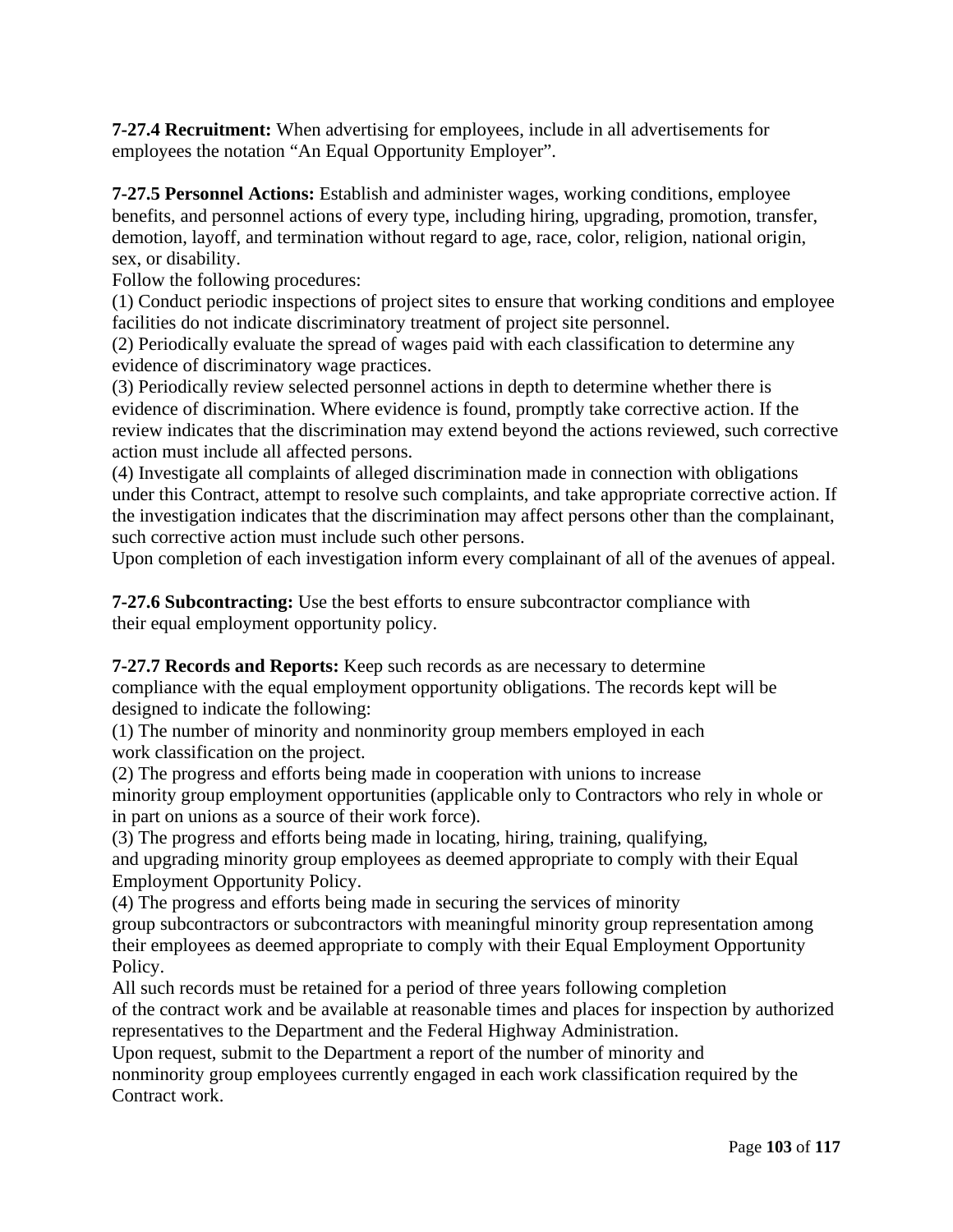### **7-28 Preference to State Residents.**

Florida Statutes 255.099 (Chapter 2010-147, Section 50, Laws of Florida), providing for preference to residents of the State of Florida, is hereby made a part of this Contract: Each contract that is funded by state funds must contain a provision requiring the contractor to give preference to the employment of state residents in the performance of the work on the project if state residents have substantially equal qualifications to those of nonresidents. As used in this Section, the term "substantially equal qualifications" means the qualification of two or more persons among whom the employer cannot make a reasonable determination that the qualifications held by one person are better suited for the position than the qualifications held by the other person or persons.

#### **7-29 E-Verify.**

The Contractor shall utilize the U.S. Department of Homeland Security's E-Verify system to verify the employment eligibility of all new employees hired by the Contractor during the term of the Contract and shall expressly require any subcontractors performing work or providing services pursuant to the Contract to likewise utilize the U.S. Department of Homeland Security's E-Verify system to verify the employment eligibility of all new employees hired by the subcontractor during the Contract term.

#### **7-30 Scrutinized Companies.**

For Contracts of any amount, if the Department determines the Contractor submitted a false certification under Section 287.135(5) of the Florida Statutes, or if the Contractor has been placed on the Scrutinized Companies that Boycott Israel List, or is engaged in a boycott of Israel, the Department shall either terminate the Contract after it has given the Contractor notice and an opportunity to demonstrate the Department's determination of false certification was in error pursuant to Section 287.135(5)(a) of the Florida Statutes, or maintain the Contract if the conditions of Section 287.135(4) of the Florida Statutes are met.

For Contracts \$1,000,000 and greater, if the Department determines the Contractor submitted a false certification under Section 287.135(5) of the Florida Statutes, or if the Contractor has been placed on the Scrutinized Companies with Activities in the Sudan List, or the Scrutinized Companies with Activities in the Iran Petroleum Energy Sector List, the Department shall either terminate the Contract after it has given the Contractor notice and an opportunity to demonstrate the Department's determination of false certification was in error pursuant to Section 287.135(5)(a) of the Florida Statutes, or maintain the Contract if the conditions of Section 287.135(4) of the Florida Statutes are met.

## **SECTION 8 PROSECUTION AND PROGRESS**

## **8-1 Subletting or Assigning of Contracts.**

Do not, sell, transfer, assign or otherwise dispose of the Contract or Contracts or any portion thereof, or of the right, title, or interest therein, without written consent of the Department.

Execute all agreements to sublet work in writing and include all pertinent provisions and requirements of the Contract. Upon request, furnish the Department with a copy of the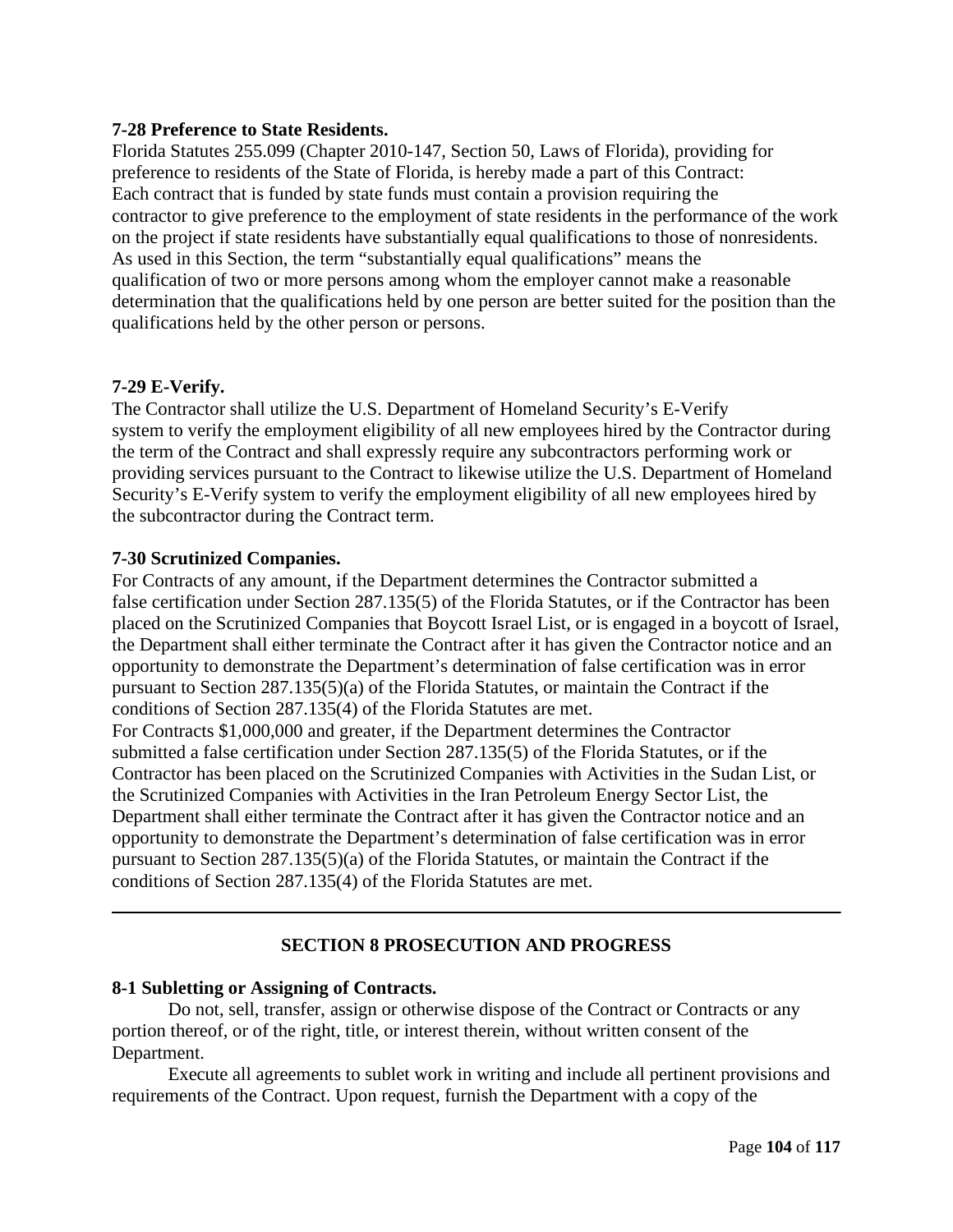subcontract. The subletting of work does not relieve the Contractor or the surety of their respective liabilities under the Contract. The Department recognizes a subcontractor only in the capacity of an employee or agent of the Contractor and the Engineer may require the Contractor to remove the subcontractor as in the case of an employee.

#### **8-2 Work Performed by Equipment Rental Agreement.**

Rental agreements will not be considered subcontracts

#### **8-3 Prosecution of Work.**

**8-3.1 Compliance with Time Requirements:** Commence work in accordance with the accepted working schedule and provide sufficient labor, materials and equipment to complete the work within the time limit(s) set forth in the proposal. Should the Contractor fail to furnish sufficient and suitable equipment, forces, and materials, as necessary to prosecute the work in accordance with the required schedule, the Engineer may withhold all payments that are, or may become due, or suspend the work until the Contractor corrects such deficiencies.

#### **8-3.2 Submission of Working Schedule: (Not included)**

**8-3.3 Beginning Work:** Do not commence work under the Contract until after the Department has issued the Notice to Proceed.

**8-3.4 Provisions for Convenience of Public:** Schedule maintenance operations so as to minimize any inconvenience to adjacent businesses or residences. Where necessary, the Engineer may require the Contractor to first construct the work in any areas along the project where inconveniences caused by maintenance operations would present a more serious handicap. In such critical locations, where there is no assurance of continuous effective prosecution of the work once the maintenance operations are begun, the Engineer may require the Contractor to delay removal of the existing (usable) facilities.

**8-3.5 Prework Conference:** Immediately after executing the Contract but before the Contractor begins work, the Engineer will call a prework conference at a place the Engineer designates to go over the maintenance and management aspects of the project. Attend this meeting, along with the Department and the various utility companies that will be involved with the road maintenance.

**8-3.6 Partnering:** For this Contract, a no-bid Lump Sum pay item has been established for Partnering. The objective of Partnering is to establish a partnership charter and action plan for the Contractor, the Engineer and other parties impacted by the activities covered under this Contract to identify and achieve reciprocal goals. These objectives may be met through participation in a major workshop held as early as possible after the Contract is awarded and follow-up workshops held periodically throughout the duration of the Contract.

As early as possible and prior to the prework conference, meet with the Department's District Maintenance Engineer or designee and plan an initial partnering/team building workshop. At this planning session, select a workshop facilitator, suitable to the District Maintenance Engineer or designee, from the Department's approved list of facilitators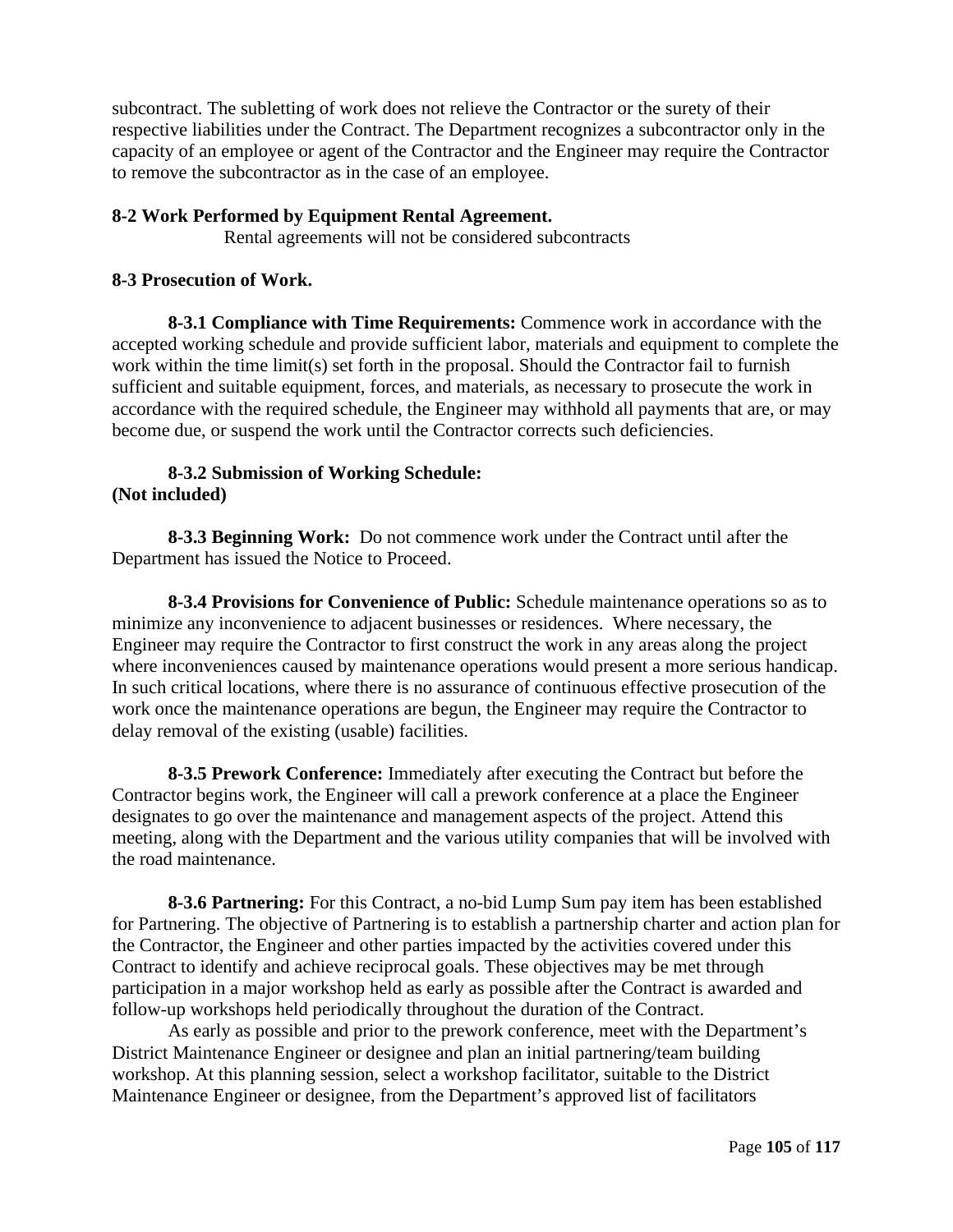maintained by the Quality Initiatives Office. Additionally, the agenda, duration, location, time, and attendees for the initial workshop should be determined. Attendees should include the Department's District Maintenance Engineer and key project personnel, the Contractor's Superintendent and key personnel as well as other project or field level personnel.

Partnering workshops may be held periodically throughout the duration of the Contract if authorized by the District Maintenance Engineer or designee.

The Department will reimburse the Contractor based on actual invoice amounts for the following costs associated with Partnering:

a. Meeting room.

b. Facilitator fees.

c. Travel expenses of the facilitator, in accordance with Section 112.061, Florida Statutes.

The Department will not reimburse the Contractor for any other expenses. Payment will be the actual cost incurred to conduct such partnering meeting and shall be made by using the no-bid Partnering pay item established in the Contract.

**8-3.7 Disputes Review Board:** For this Contract, a Disputes Review Board will be available to assist in the resolution of disputes and claims arising out of the work on the Contract.

#### **8-3.7.1 Purpose:**

The Board will provide special expertise to assist in and facilitate the timely and equitable resolution of disputes and claims between the Department and the Contractor in an effort to avoid construction delay and future claims.

It is not intended for the Department or the Contractor to default on their normal responsibility to cooperatively and fairly settle their differences by indiscriminately assigning them to the Board. It is intended that the Board encourage the Department and Contractor to resolve potential disputes or claims without resorting to this alternative resolution procedure.

The Board will be used when normal Department-Contractor dispute or claim resolution is unsuccessful. Either the Department or the Contractor may refer a dispute or claim to the Board. Referral to the Board should be initiated as soon as it appears that the normal dispute resolution effort is not succeeding. Referral to the Board is accomplished by providing a position paper outlining the nature and scope of the dispute or claim and describing the basis for entitlement to the dispute or claim. Only disputes or claims that have been duly preserved under the terms of the Contract as determined by the Board will be eligible to be heard by the Board. Claims that are referred to the Board must be in compliance with 5-12. It is a condition of this Contract that the parties shall use the Dispute Review Board. The completed DRB hearing of any unresolved dispute or claims is a condition precedent to the Department or the Contractor having the right to initiate arbitration, other alternative resolution procedures, or to initiate legal action, as provided by law, on such unresolved disputes or claims.

The recommendations of the Board will not be binding on either the Department or the Contractor unless otherwise stated in the Contract.

The Board will fairly and impartially consider disputes or claims referred to it and will provide written recommendations to the Department and Contractor to assist in the resolution of these disputes or claims.

**8-3.7.2. Continuance of Work:** During the course of the Disputes Review Board process, the Contractor will continue with the work as directed by the Engineer in a diligent manner and without delay or otherwise conform to the Engineer's decision or order, and will be governed by all applicable provisions of the Contract. Throughout any protested work, the Contractor will keep complete records of costs and time incurred. The Contractor will permit the Engineer and Board access to these and any other records needed for evaluating the disputes and claims.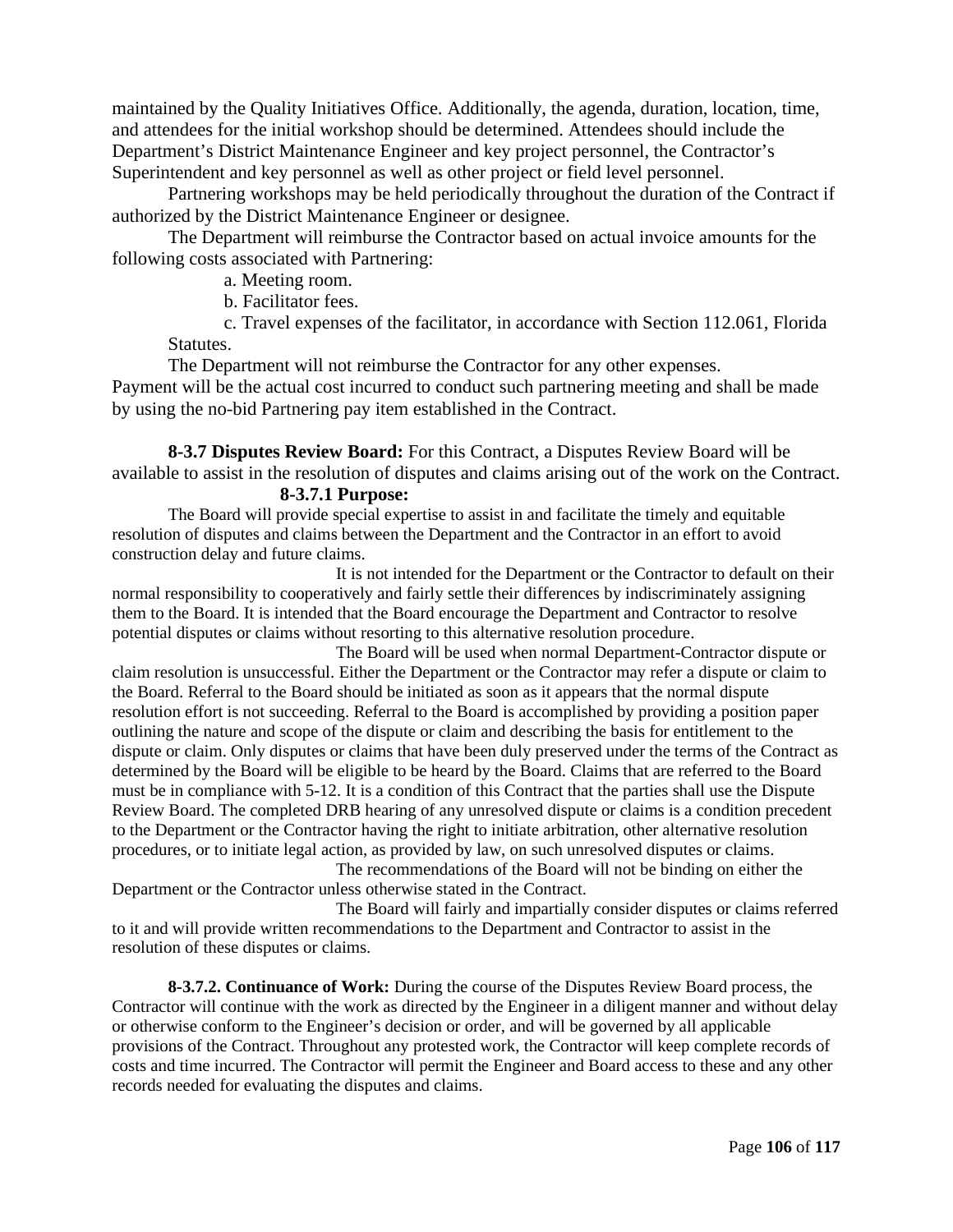#### **8-3.7.3 Membership:**

The Disputes Review Board will consist of members pre-selected by the Engineer and the President of the Florida Transportation Builders' Association (FTBA), and posted on the Department's Website.

If during the life of the contract, a Board member has a discussion regarding employment or entered into any agreement for employment after completion of the contract with the Department, the Contractor or any subcontractor or supplier on the project, he/she shall immediately disclose this to the Contractor and the Department and shall be disqualified from serving on the Board.

Once established, the Board will remain active and in full force and effect. If, after the Department has made final acceptance of the project, there are unresolved disputes and claims remaining, the Disputes Review Board shall remain active and in full force and effect until the project is otherwise administratively closed by the Department following final payment so that the Board may continue in operation until all unresolved disputes and claims are resolved.

**8-3.7.4 Procedure and Schedules for Disputes Resolution:** Disputes and claims will be considered as quickly as possible, taking into consideration the particular circumstances and the time required to prepare detailed documentation. Steps may be omitted as agreed by the Department and the Contractor and the time periods stated below may be shortened in order to hasten resolution.

a. If the Contractor objects to any decision, action or order of the Engineer, the Contractor may file a written protest with the Engineer, stating clearly and in detail the basis for the objection, within 15 days after the event.

b. The Engineer will consider the written protest and make his decision on the basis of the pertinent contract provisions, together with the facts and circumstances involved in the dispute or claim. The Engineer's decision will be furnished in writing to the Contractor within 15 days after receipt of the Contractor**'**s written protest.

c. This decision will be final and conclusive on the subject, unless a written appeal to the Engineer is filed by the Contractor within 15 days of receiving the decision. Should the Contractor preserve its protest of the Engineer's decision, the matter can be referred to the Board by either the Department or the Contractor.

d. Upon receipt by the Board of a written duly preserved protest of a dispute or claim, either from the Department or the Contractor, a date of hearing will be determined by the Board.

e. Either party furnishing any written evidence or documentation to the Board will furnish copies of such information to the other party a minimum of 15 days prior to the Boardscheduled hearing date for the dispute or claim. If the Board requests any additional documentation or evidence prior to, during, or after the hearing, the Department and/or Contractor will provide the requested information to the Board and to the other party.

f. The Contractor and the Department will each be afforded 72 hours to be heard by the Board and to offer evidence. Neither the Department nor the Contractor may present information at the hearing that was not previously distributed to both the Board and the other party.

g. The Board's recommendations for resolution of the dispute or claim will be given in writing to both the Department and the Contractor within 15 days of completion of the hearings. In cases of extreme complexity, both parties may agree to allow additional time for the Board to formulate its recommendations. The Board will focus its attention in the written report to matters of entitlement and allow the parties to determine the monetary damages. If both parties request, and sufficient documentation is available, the Board may make a recommendation of monetary damages. h. Within 15 days of receiving the Board's recommendations, both the

Department and the Contractor will respond to the other and to the Board in writing, signifying either acceptance or rejection of the Board's recommendations. The failure of either party to respond within the 15 day period will be deemed an acceptance of the Board's recommendations by that party. If the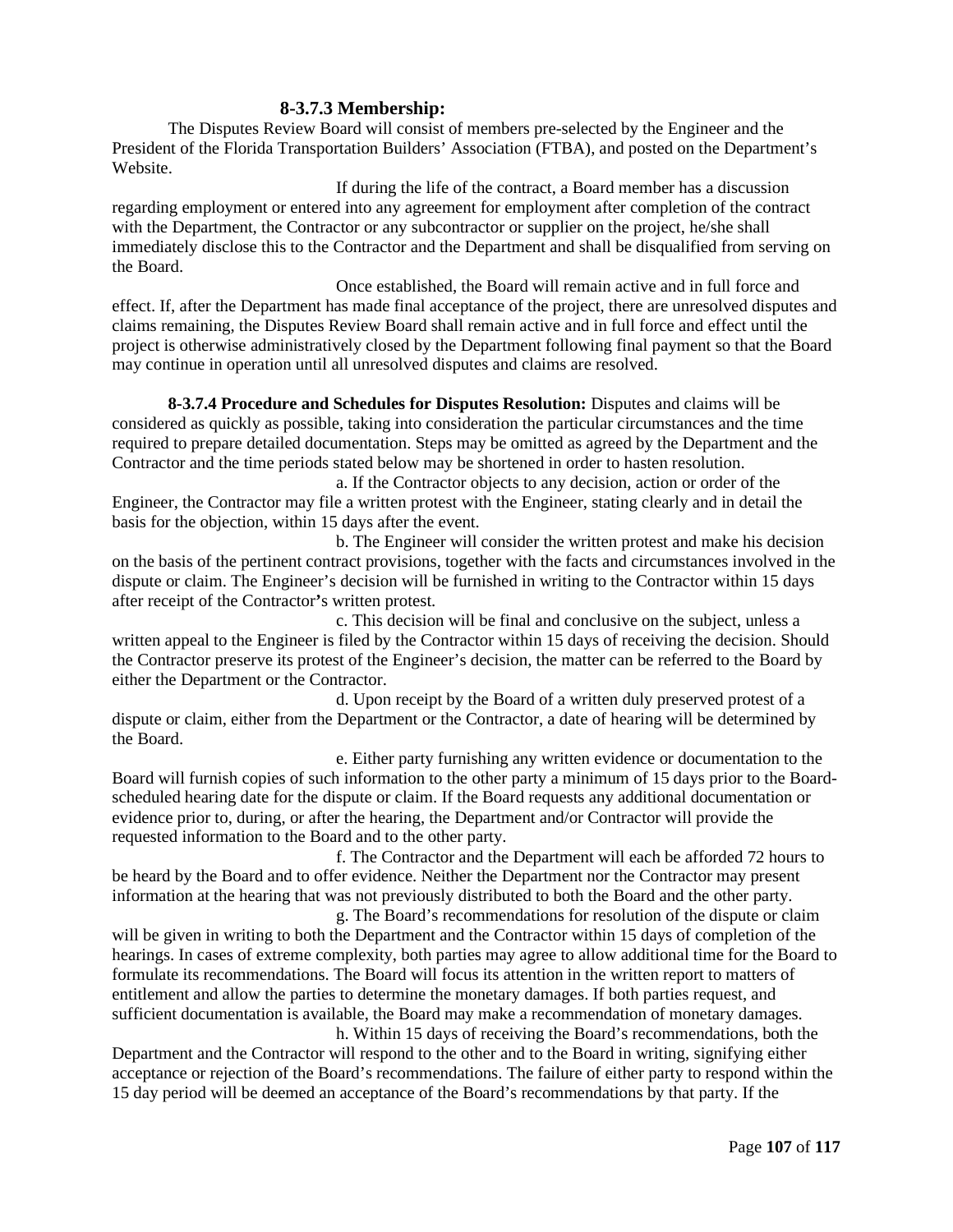Department and the Contractor are able to resolve the dispute or claim with or without the aid of the Board's recommendations, the Department will promptly process any required Contract changes.

i. Should the dispute or claim remain unresolved, either party may seek reconsideration of the decision by the Board only when there is new evidence to present. No provisions in this Specification will abrogate the Contractor's responsibility for preserving a claim filed in accordance with 5-12.

Although both the Department and the Contractor should place great weight on the Board's recommendation, it is not binding. If the Board's recommendations do not resolve the dispute or claim, all records and written recommendations of the Board will be admissible as evidence in any subsequent dispute resolution procedures.

**8-3.7.6 Department Responsibilities:** Except for its participation in the Board's activities as provided in the Contract and in this Agreement, the Department will not solicit advice or consultation from the Board or any of its members on matters dealing in any way with the project, the conduct of the work or resolution of problems.

The Department shall furnish the following services and items: 1. Contract Related Documents: The Department shall furnish each Board member a copy of all Contract Documents, supplemental agreements, written instructions issued by the Department to the Contractor, or other documents pertinent to the performance of the Contract and necessary for the Board to perform their function. A copy of such pertinent documents must also be furnished to the Contractor.

2. Coordination and Services: The Department, in cooperation with the Contractor, will coordinate the operations of the Board. The Department, through the Engineer, will arrange or provide conference facilities at or near the Contract site and provide secretarial and copying services.

**8-3.7.8 Basis of Payment:** A per hearing cost of \$9,000 has been established by the Department for providing compensation for all members of the Dispute Review Board for participation in an actual hearing. The Board chairman will receive \$3,500 for participation in the hearing while the remaining two members will receive \$2,750 each. The Department and the Contractor will equally provide compensation to the Board for participation in an actual hearing. The Department will compensate the Contractor \$4,500 as its contribution to the hearing cost. Such payment will be full and complete compensation to the Board members for all expenses related to the hearing. This includes travel, accommodations, meals, preand post- hearing work, review of position papers and any rebuttals, conducting the hearing, drafting and issuance of recommendations, readdressing any requests for clarification. It is not intended for hearings to last longer than a single day, however, in some cases they may. Any additional time and/or compensation for a hearing would only be allowed upon prior written approval of the Department and the Contractor. If an additional day(s) is granted for the hearing, it will be at \$3,900 per day, payment of which is equally divided between the Department and the Contractor. Payment shall be made by issuing a work order against contingency funds set aside for this Contract.

The Department will prepare and mail minutes and progress reports, will provide administrative services, such as conference facilities and secretarial services, and will bear the cost of these services. If the Board desires special services, such as legal consultation, accounting, data research, and the like, both parties must agree, and the costs will be shared by them as mutually agreed.

## **8-4 Limitations of Operations.**

**8-4.1 Night Work:** During active nighttime operations, furnish, place and maintain lighting sufficient to permit proper workmanship and inspection. Use lighting with 5 ft-cd minimum intensity. Arrange the lighting to prevent interference with traffic or produce undue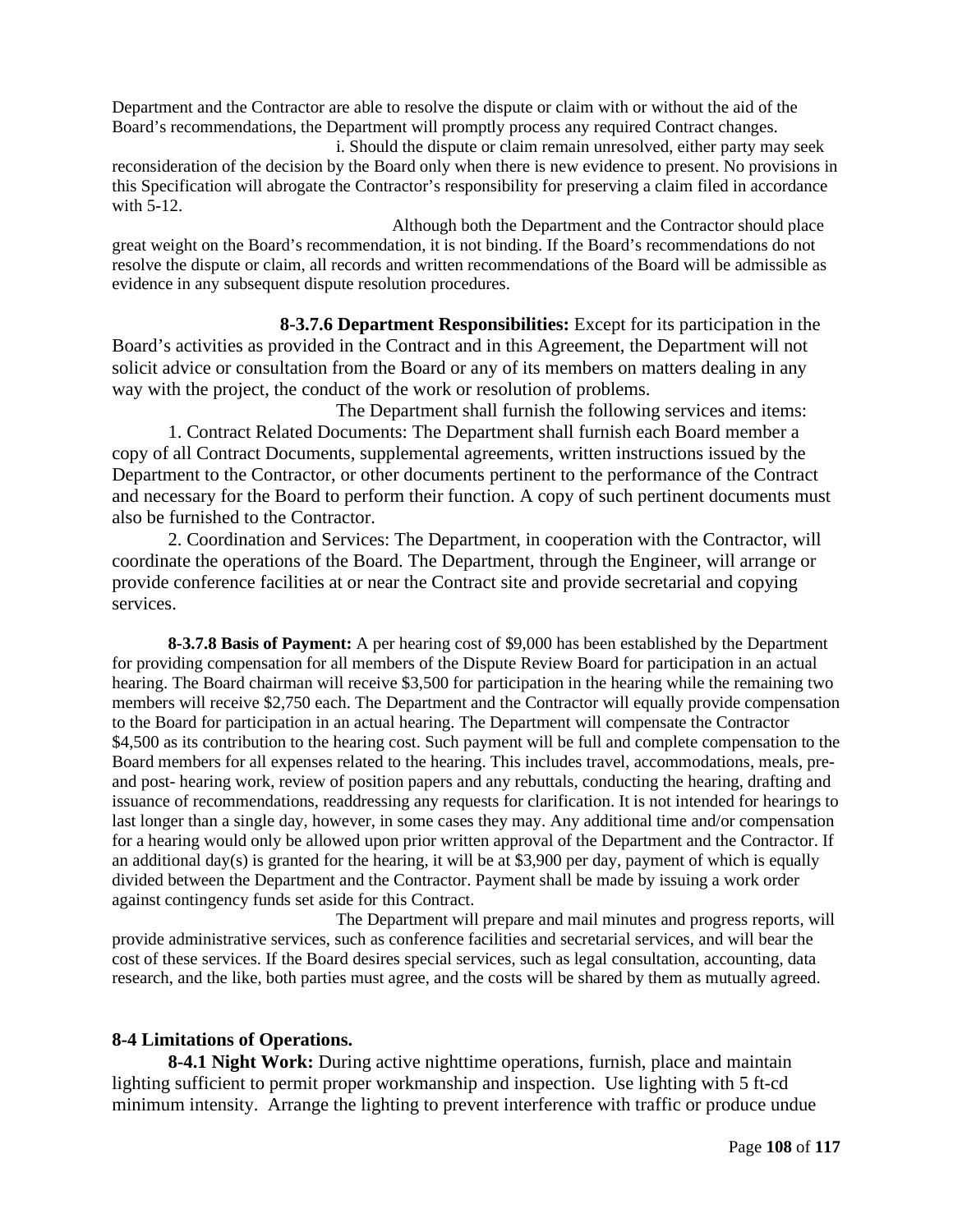glare to property owners. Operate such lighting only during active nighttime construction and maintenance activities. Provide a light meter to demonstrate that the minimum light intensity is being maintained.

Lighting may be accomplished by the use of portable floodlights, standard equipment lights, existing street lights, temporary street lights, or other lighting methods approved by the Engineer.

During active nighttime operations, furnish, place and maintain variable message signs to alert approaching motorists of lighted maintenance zones ahead. Operate the variable message signs only during active maintenance activities.

Take ownership of all lighting equipment for night work.

**8-4.3 Interference with Traffic:** At all times conduct the work in such manner and in such sequence as to ensure the least practicable interference with traffic. Operate all vehicles and other equipment safely and without hindrance to the traveling public. Park all private vehicles outside the clear zone. Place materials stored along the roadway so as to cause no obstruction to the traveling public as possible.

Where existing pavement is to be widened and stabilizing is not required, prevent any open trench from remaining after working hours by scheduling operations to place the full thickness of widened base by the end of each day. Do not construct widening strips simultaneously on both sides of the road, except where separated by a distance of at least 1/4 mile along the road and where either the work of excavation has not been started or the base has been completed.

**8-4.4 Coordination with other Contractors:** Sequence the work and dispose of materials so as not to interfere with the operations of other Contractors engaged upon adjacent work; join the work to that of others in a proper manner, in accordance with the spirit of the Contract Documents; and perform the work in the proper sequence in relation to that of other contractors; all as may be directed by the Engineer.

Each contractor is responsible for any damage done by him or his agents to the work performed by another contractor.

**8-4.5 Drainage:** Conduct the operations and maintain the work in such condition to provide adequate drainage at all times. Do not obstruct existing functioning storm sewers, gutters, ditches, and other run-off facilities.

**8-4.6 Fire Hydrants:** Keep fire hydrants on or adjacent to the highway accessible to fire apparatus at all times, and do not place any material or obstruction within 15 feet of any fire hydrant.

**8-4.7 Protection of Structures:** Do not operate heavy equipment close enough to pipe headwalls or other structures to cause their displacement.

**8-4.8 Fencing:** Erect permanent fence as a first order of business on all projects that include fencing where the Engineer determines that the fencing is necessary to maintain the security of livestock and other animals on adjacent property, or for protection of pedestrians who are likely to gain access to the project from adjacent property. Secure the right of way on Limited Access Facilities at all times by a fence, either temporary or permanent, that meets the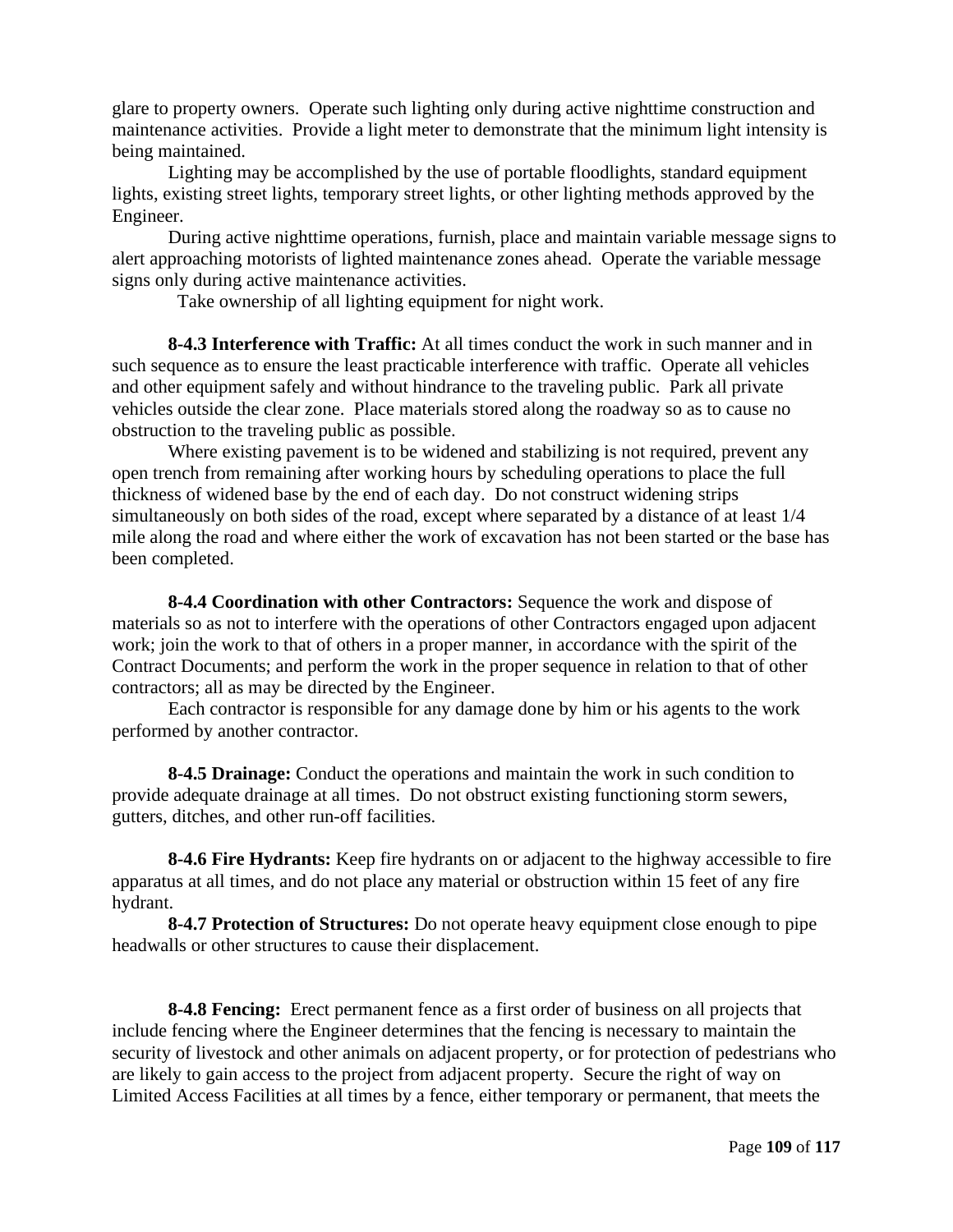height of the existing fence or the height required in the Contract.

**8-4.9 Contaminated Materials:** When the maintenance operations encounter or expose any abnormal condition that may indicate the presence of a contaminated material, discontinue such operations in the vicinity of the abnormal condition and notify the Engineer immediately. Be alert for the presence of tanks or barrels; discolored or stained earth, metal, wood, ground water; visible fumes; abnormal odors; excessively hot earth; smoke; or other conditions that appear abnormal as possible indicators of the presence of contaminated materials. Treat these conditions with extraordinary caution.

Make every effort to minimize the spread of any contaminated materials into uncontaminated areas.

Dispose of the contaminated material in accordance with the requirements and regulations of any Local, State, or Federal agency having jurisdiction.

The Department may agree to hold harmless and indemnify the Contractor for damages when the Contractor discovers or encounters contaminated materials or pollutants during the performance of services for the Department when the presence of such materials or pollutants were unknown or not reasonably discoverable. Such indemnification agreements are only effective if the Contractor immediately stops work and notifies the Department of the contaminated material or pollutant problem. Such indemnification agreements are not valid for damages resulting from the Contractor's willful, wanton, or intentional conduct or the operations of Contaminated and Hazardous Material Contractors.

**8-4.10 Equipment:** Equip vehicles and mobile equipment used on the project with a minimum of one class 2 amber or white flashing light that meets the Society of Automotive Engineers recommended practice SAE J845 and SAE J1318. The Engineer may require a white flashing light meeting the above requirements when conditions reduce the effectiveness of amber light (i.e., at night under high intensity discharge lights such as sodium vapor).

Ensure all equipment safety devices recommended by the manufacturer are installed and properly maintained.

Park vehicles and equipment not in use or left on the right-of-way overnight as close as possible to the right-of-way line and always outside of the applicable clear zone. Conduct service and supply operations as close to the right-of-way line as possible. Do not park equipment in the median, regardless of the width of the median, unless movement from the work area is determined by the Engineer to be prohibitive.

#### **8-5 Qualifications of Contractor's Personnel.**

Provide competent, careful, and reliable superintendents, foremen, and workmen. Provide workmen with sufficient skill and experience to properly perform the work assigned to them. Provide workmen engaged on special work, or skilled work, such as bituminous courses or mixtures, concrete bases, pavements, or structures, or in any trade, with sufficient experience in such work to perform it properly and satisfactorily and to operate the equipment involved. Provide workmen that shall make due and proper effort to execute the work in the manner prescribed in the Contract Documents, or the Engineer may take action as prescribed below.

It is prohibited as a conflict of interest for a Contractor to subcontract with a Consultant to perform Contractor Quality Control when the Consultant is under contract with the Department to perform work on any project described in the Contractor's Contract with the Department. Prior to approving a Consultant for Contractor Quality Control, the Contractor shall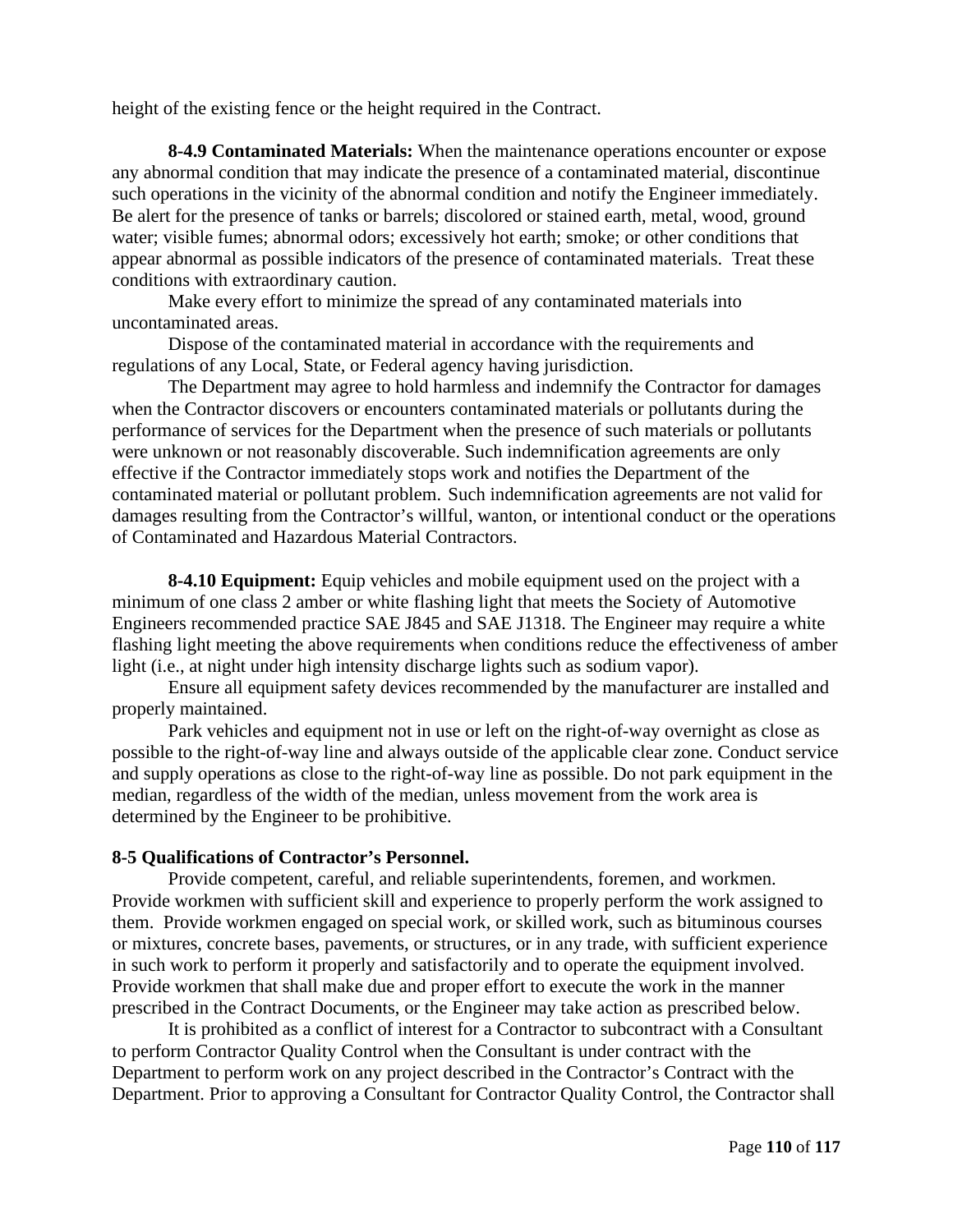submit to the Department a Certificate from the proposed Consultant certifying that no conflict of interest exists.

Whenever the Engineer determines that any person employed by the Contractor is incompetent, unfaithful, intemperate, disorderly, or insubordinate, the Engineer will provide written notice and the Contractor shall discharge the person from the work. Do not employ any discharged person on the project without the written consent of the Engineer. If the Contractor fails to remove such person or persons, the Engineer may withhold all estimates that are or may become due, or suspend the work until the Contractor complies with such orders. Protect, defend, indemnify, and hold the Department, its agents, officials, and employees harmless from all claims, actions, or suite arising from such removal, discharge, or suspension of employees.

All persons employed by the Contractor or Subcontractors working within the Department's right-of-way must have Tier 1 Illicit Discharge Detection and Elimination (IDDE) training. The computer based training is provided by video on the following web page: http://wbt.dot.state.fl.us/ois/IllicitDischarge/index.htm.

Provide a list of persons trained prior to submittal of the first invoice. Provide an updated list of new Contractor/Subcontractor employees annually thereafter.

### **8-6 Temporary Suspension of Contractor's Operations.**

**8-6.1 Authority to Suspend Contractor's Operations:** The Engineer has the authority to suspend the Contractor's operations, wholly or in part. The Engineer will order such suspension in writing, giving in detail the reasons for the suspension.. The Department may grant an extension of Contract Time in accordance with 8-7.3.2 when determined appropriate in the Department's sole judgment.

No additional compensation or time extension will be paid or granted to the Contractor when the operations are suspended for the following reasons:

- 1. The Contractor fails to comply with the Contract Documents.
- 2. The Contractor fails to carry out orders given by the Engineer.
- 3. The Contractor causes conditions considered unfavorable for continuing the Work.

Immediately comply with any suspension order. Do not resume operations until authorized to do so by the Engineer in writing. Any operations performed by the Contractor, and otherwise constructed in conformance with the provisions of the Contract, after the issuance of the suspension order and prior to the Engineer's authorization to resume operations will be at no cost to the Department. Further, failure to immediately comply with any suspension order will also constitute an act of default by the Contractor and is deemed sufficient basis in and of itself for the Department to declare the Contractor in default, in accordance with 8-9, with the exception that the Contractor will not have ten calendar days to correct the conditions for which the suspension was ordered.

**8-6.1.1 State of Emergency:** The Engineer has the authority to suspend the Contractor's operations, wholly or in part, pursuant to a Governor's Declaration of a State of Emergency. The Engineer will order such suspension in writing, giving in detail the reasons for the suspension. Contract Time will be charged during all suspensions of Contractor's operations. The Department, at its sole discretion, may grant an extension of Contract Time and reimburse the Contractor for specific costs associated with such suspension. Further, in such instances, the Department's determination as to entitlement to either time or compensability will be final,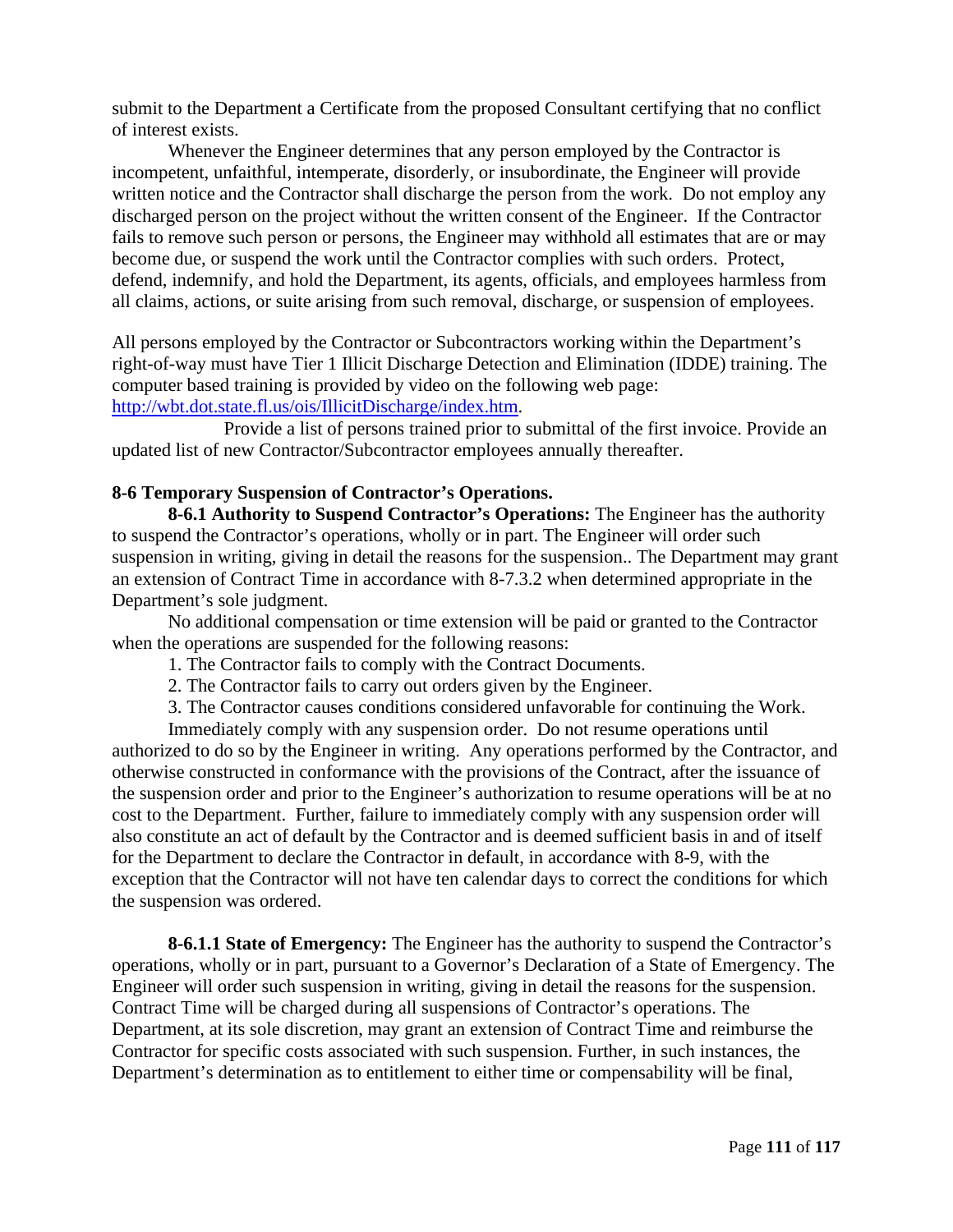unless the Contractor can prove by clear and convincing evidence to a Disputes Review Board that the Department's determination was without any reasonable factual basis.

**8-6.2 Prolonged Suspensions:** If the Engineer suspends the Contractor's operations for an indefinite period, store all materials in such manner that they will not obstruct or impede the traveling public unnecessarily or become damaged in any way. Take every reasonable precaution to prevent damage to or deterioration of the work performed. Provide suitable drainage of the roadway by opening ditches, shoulder drains, etc., and provide any temporary structures necessary for public travel through the project.

**8-6.3 Permission to Suspend Contractor's Operations:** Do not suspend operations or remove equipment or materials necessary for completing the work without obtaining the Engineer's written permission. Submit all requests for suspension of operations in writing to the Engineer, and identify specific dates to begin and end the suspension. The Contractor is not entitled to any additional compensation for suspension of operations during such periods.

# **8-6.4 Suspension of Contractor's Operations - Holidays and Special Events:**

During such suspensions, remove all equipment and materials from the clear zone, except those required for the safety of the traveling public and retain sufficient personnel at the job site to properly meet the requirements of Sections 102 and 104. The Contractor is not entitled to any additional compensation for removal of equipment from clear zones or for compliance with Section 102 and Section 104 during such Holiday and Special Event periods.

#### **8-7 Computation of Contract Time.**

(Not included)

### **8-8 Failure of Contractor to Maintain Satisfactory Progress. (Not included)**

# **8-9 Default and Termination of Contract.**

**8-9.1 Determination of Default:** The following acts or omissions constitute acts of default and, except as to subparagraphs (9 and 11), the Department will give notice, in writing, to the Contractor and his surety for any delay, neglect or default, if the Contractor:

1. fails to begin the work under the Contract within the time specified in the Notice to Proceed;

2. fails to perform the work with sufficient workmen and equipment or with sufficient materials to ensure prompt completion of the Contract;

3. performs the work unsuitably, or neglects or refuses to remove materials or to perform anew such work that the Engineer rejects as unacceptable and unsuitable;

4. discontinues the prosecution of the work, or fails to resume discontinued work within a reasonable time after the Engineer notifies the Contractor to do so;

5. becomes insolvent or is declared bankrupt, or files for reorganization under the bankruptcy code, or commits any act of bankruptcy or insolvency, either voluntarily or involuntarily;

6. allows any final judgment to stand against him unsatisfied for a period of ten calendar days;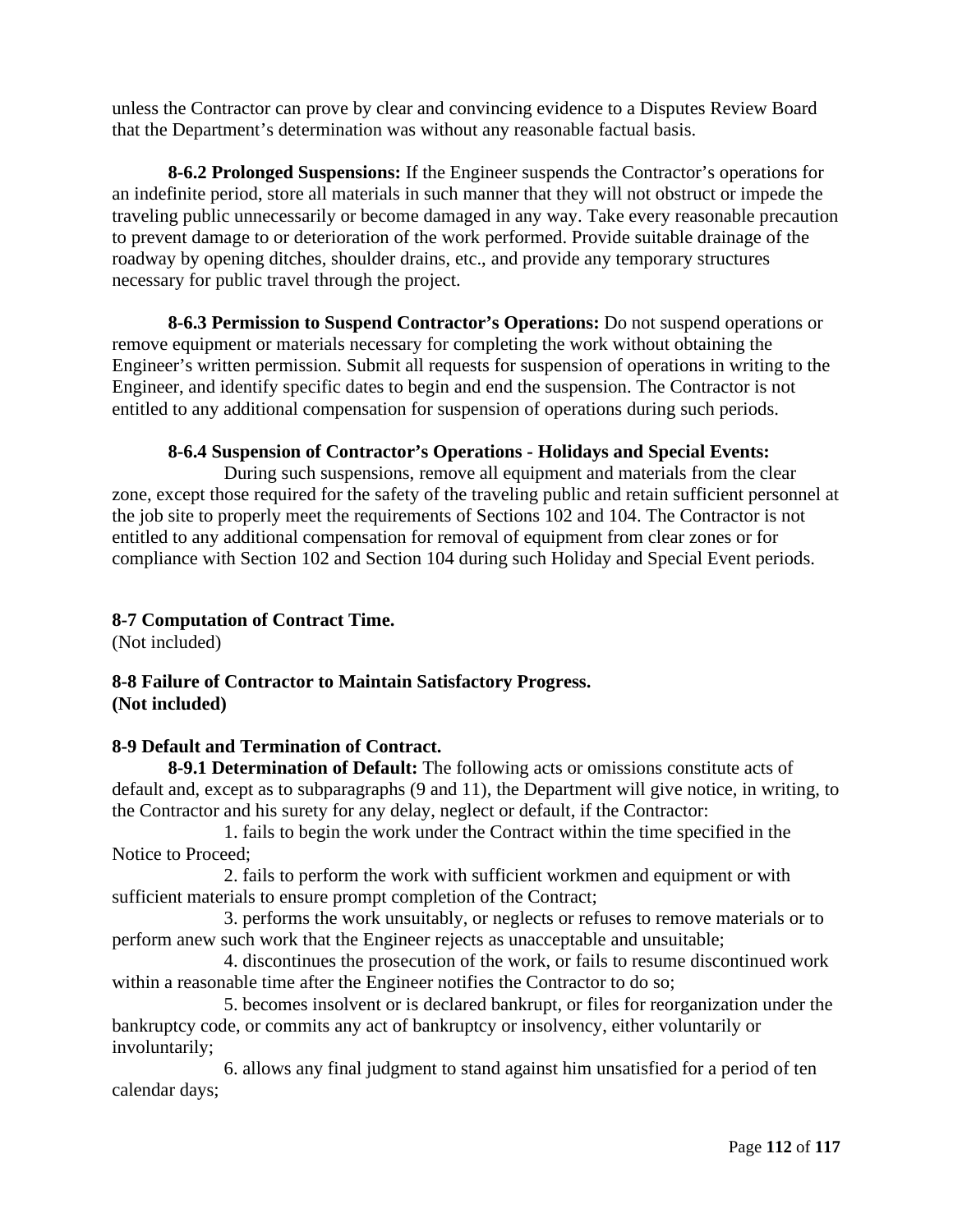7. makes an assignment for the benefit of creditors;

8. fails to comply with Contract requirements regarding minimum wage payments or EEO requirements;

9. fails to comply with the Engineer's written suspension of work order within the time allowed for compliance and which time is stated in that suspension of work order; or

10. for any other cause whatsoever, fails to carry on the work in an acceptable manner, or if the surety executing the bond, for any reasonable cause, becomes unsatisfactory in the opinion of the Department.

11. fails to comply with 3-9.

12. fails to timely provide all required insurance policies and to keep the insurance policies in force and effect during the duration of the Contract.

For a notice based upon reasons stated in subparagraphs (1) through (8) and (10): if the Contractor, within a period of ten calendar days after receiving the notice described above, fails to correct the conditions of which complaint is made, the Department will, upon written certificate from the Engineer of the fact of such delay, neglect, or default and the Contractor's failure to correct such conditions, have full power and authority, without violating the Contract, to take the prosecution of the work out of the hands of the Contractor and to declare the Contractor in default.

If the Contractor, after having received a prior notice described above for any reason stated in subparagraph(2), (3), (4), (5), (6) or (8), commits a second or subsequent act of default for any reason covered by the same subparagraph  $(2)$ ,  $(3)$ ,  $(4)$ ,  $(5)$ ,  $(6)$ ,  $(8)$ , or  $(12)$  as stated in the prior notice, and regardless whether the specific reason is the same, then, regardless of whether the Contractor has cured the deficiency stated in that prior notice, the Department will, upon written certificate from the Engineer of the fact of such delay, neglect or default and the Contractor's failure to correct such conditions, have full power and authority, without any prior written notice to the Contractor and without violating the Contract, to take the prosecution of the work out of the hands of the Contractor and to declare the Contractor in default.

Regarding subparagraph (9), if the Contractor fails to comply with the Engineer's written suspension of work order within the time allowed for compliance and which time is stated in that suspension of work order, the Department will, upon written certificate from the Engineer of the fact of such delay and the Contractor's failure to correct that condition, have full power and authority, without violating the Contract, to immediately take the prosecution of the work out of the hands of the Contractor and to declare the Contractor in default.

Regarding subparagraph (11), if the Contractor fails to comply with 3-9, the Department will have full power and authority, without violating the Contract, to immediately take the prosecution of the work out of the hands of the Contractor and to declare the Contractor in default.

The Department has no liability for anticipated profits for unfinished work on a Contract that the Department has determined to be in default.

Notwithstanding the above, the Department shall have the right to declare the Contractor (or its "affiliate") in default and immediately terminate this Contract, without any prior notice to the Contractor, in the event the Contractor (or its "affiliate") is at any time "convicted" of a "contract crime," as these terms are defined in Section 337.165(1), Florida Statutes. The Department's right to default the Contractor (or its "affiliate") for "conviction" of a "contract crime" shall extend to and is expressly applicable to any and all Department Contracts that were either advertised for bid; for which requests for proposals or letters of interest were requested; for which an intent to award was posted or otherwise issued; or for which a Contract was entered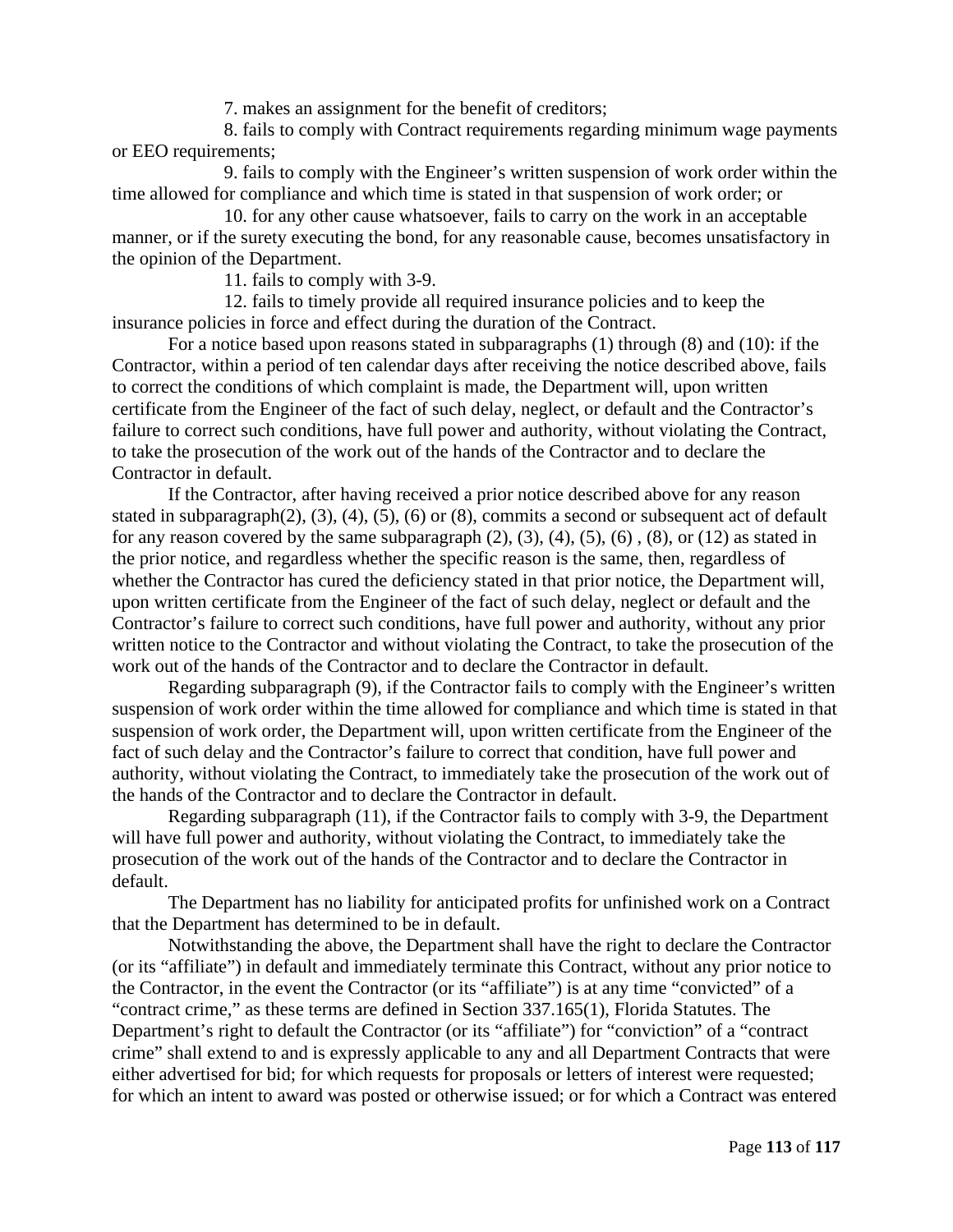into, after the date that the underlying or related criminal indictment, criminal information or other criminal charge was filed against the Contractor (or its "affiliate") that resulted in the "conviction." In the event the Department terminates this Contract for this reason, the Contractor shall hereby forfeit any claims for additional compensation, extra time, or anticipated profits. The Contractor shall only be paid for any completed work up to the date of termination. Further, the Contractor shall be liable for any and all additional costs and expenses the Department incurs in completing the Contract work after such termination.

**8-9.2 Termination of Contract for Convenience:** The Department may terminate the entire Contract or any portion thereof, if the Secretary determines that a termination is in the Department's interest. The Secretary will deliver to the Contractor a Written Notice of Termination specifying the extent of termination and the effective date.

When the Department terminates the entire Contract, or any portion thereof, before the Contractor completes all items of work in the Contract, the Department will make payment for the actual number of units or items of work that the Contractor has completed, at the Contract unit price, and such payments will constitute full and complete compensation for such work or items. No payment of any kind or amount will be made for items of work not started.

The Department will consider reimbursing the Contractor for actual cost of mobilization (when not otherwise included in the Contract) including moving equipment to the job where the volume of the work that the Contractor has completed is too small to compensate the Contractor for these expenses under the Contract unit prices.

The Department may purchase at actual cost acceptable materials and supplies procured for the work, that the Department has inspected, tested, and approved and that the Contractor has not incorporated in the work. Submit the proof of actual cost, as shown by receipted bills and actual cost records, at such points of delivery as the Engineer may designate.

Termination of a contract or a portion thereof, under the provisions of this Subarticle, does not relieve the Contractor or the surety of its responsibilities for the completed portion of the Contract or its obligations for and concerning any just claims arising out of the work performed.

All Contractor claims for additional payment, due to the Department's termination of the entire Contract or any portion thereof, must meet the requirements of 5-12.

**8-9.3 Completion of Work by Department:** Upon declaration of default, the Department will have full power to appropriate or use any or all suitable and acceptable materials and equipment on the site and may enter into an agreement with others to complete the work under the Contract, or may use other methods to complete the work in an acceptable manner. The Department will charge all costs that the Department incurs because of the Contractor's default, including the costs of completing the work under the Contract, against the Contractor. If the Department incurs such costs in an amount that exceeds the sum that would have been payable under the Contract, then the Contractor and the surety shall be liable and shall pay the State the amount of the excess.

If, after the ten day notice period and prior to any action by the Department to otherwise complete the work under the Contract, the Contractor establishes his intent to prosecute the work in accordance with the Department's requirements, then the Department may allow the Contractor to resume the work, in which case the Department will deduct from any monies due or that may become due under the Contract, any costs to the Department incurred by the delay, or from any reason attributable to the delay.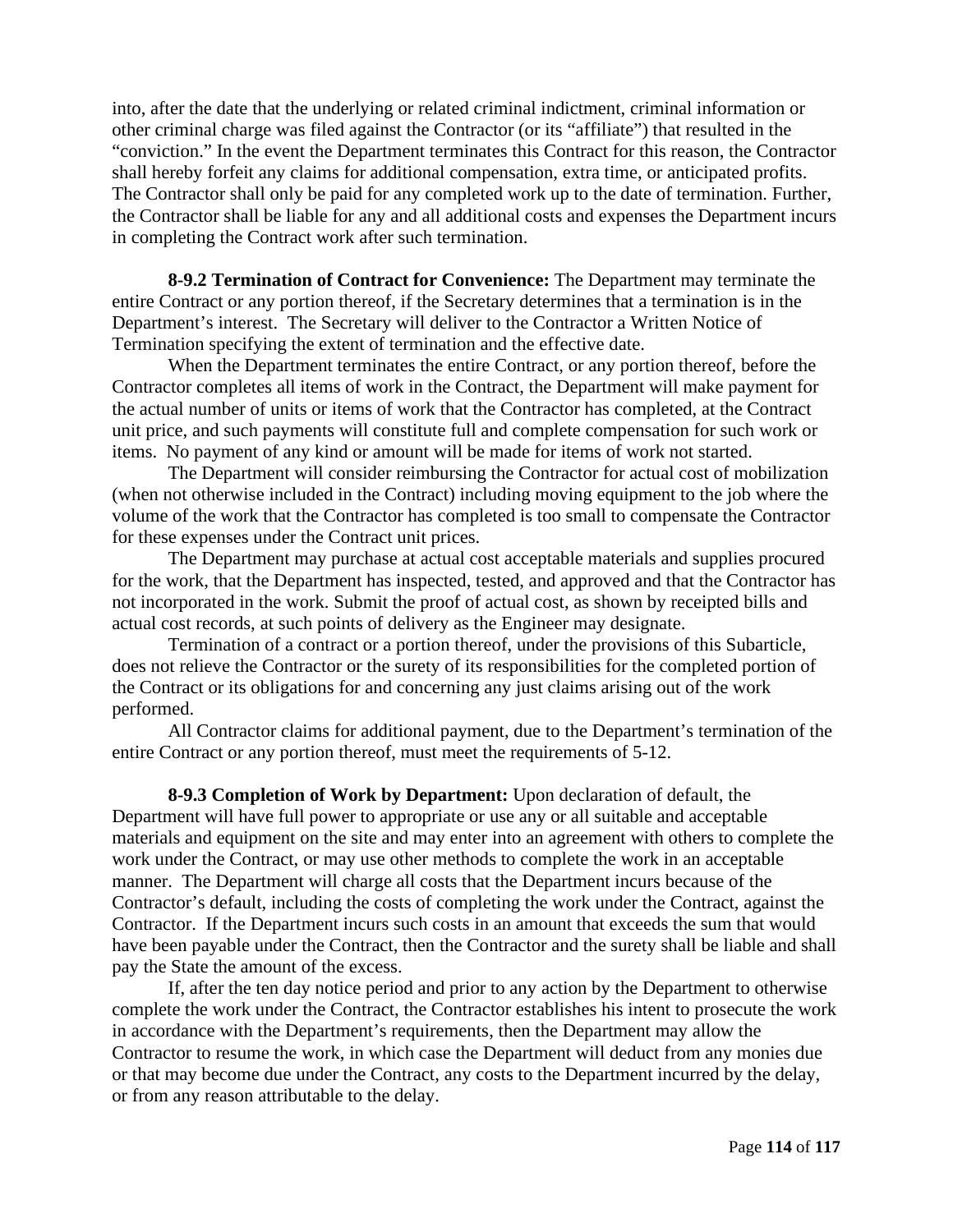### **8-10 Liquidated Damages for Failure to Complete the Work.**

(Not included)

### **8-11 Release of Contractor's Responsibility.**

The Department considers the Contract complete when the Contractor has completed all work and the Department has accepted the work. The Department will then release the Contractor from further obligation except as set forth in his bond, and except as provided in 5-13.

### **8-12 Recovery of Damages Suffered by Third Parties.**

Pursuant to Section 337.18 of the Florida Statutes, when the Contractor fails to complete the work within the Contract Time or within such additional time that the Department may grant, the Department may recover from the Contractor amounts that the Department pays for damages suffered by third parties unless the failure to timely complete the work was caused by the Department's act or omission.

### **SECTION 9 MEASUREMENT AND PAYMENT**

#### **9-1 Measurement of Quantities. (Not included)**

#### **9-2 Scope of Payments.**

**9-2.1 Items Included in Payment:** Accept the compensation as provided in the Contract as full payment for furnishing all materials and for performing all work contemplated and embraced under the Contract; also for all loss or damage arising out of the nature of the work or from the action of the elements, or from any unforeseen difficulties or obstructions which may arise or be encountered in the prosecution of the work until the end of the original Contract period or subsequent renewal periods; also for all other costs incurred under the provisions of Division I.

**9-2.2 Fuels: (Not included)** 

**9-3 Compensation for Altered Quantities. (Not included)** 

#### **9-4 Deleted Work.**

The Department will have the right to cancel the portions of the Contract relating to the construction or maintenance of any acceptable item therein, by making an adjustment in payment to the Contractor of a fair and equitable amount covering the value of all cancelled work less all items of cost incurred prior to the date that the Engineer cancels the work.

**9-5 Partial Payments. 9-5.1 General (Not included)** 

**9-5.2 Unsatisfactory Payment Record:** In accordance with Sections 255.05 and 337.16 of the Florida Statutes, and the rules of the Department, the Department may disqualify the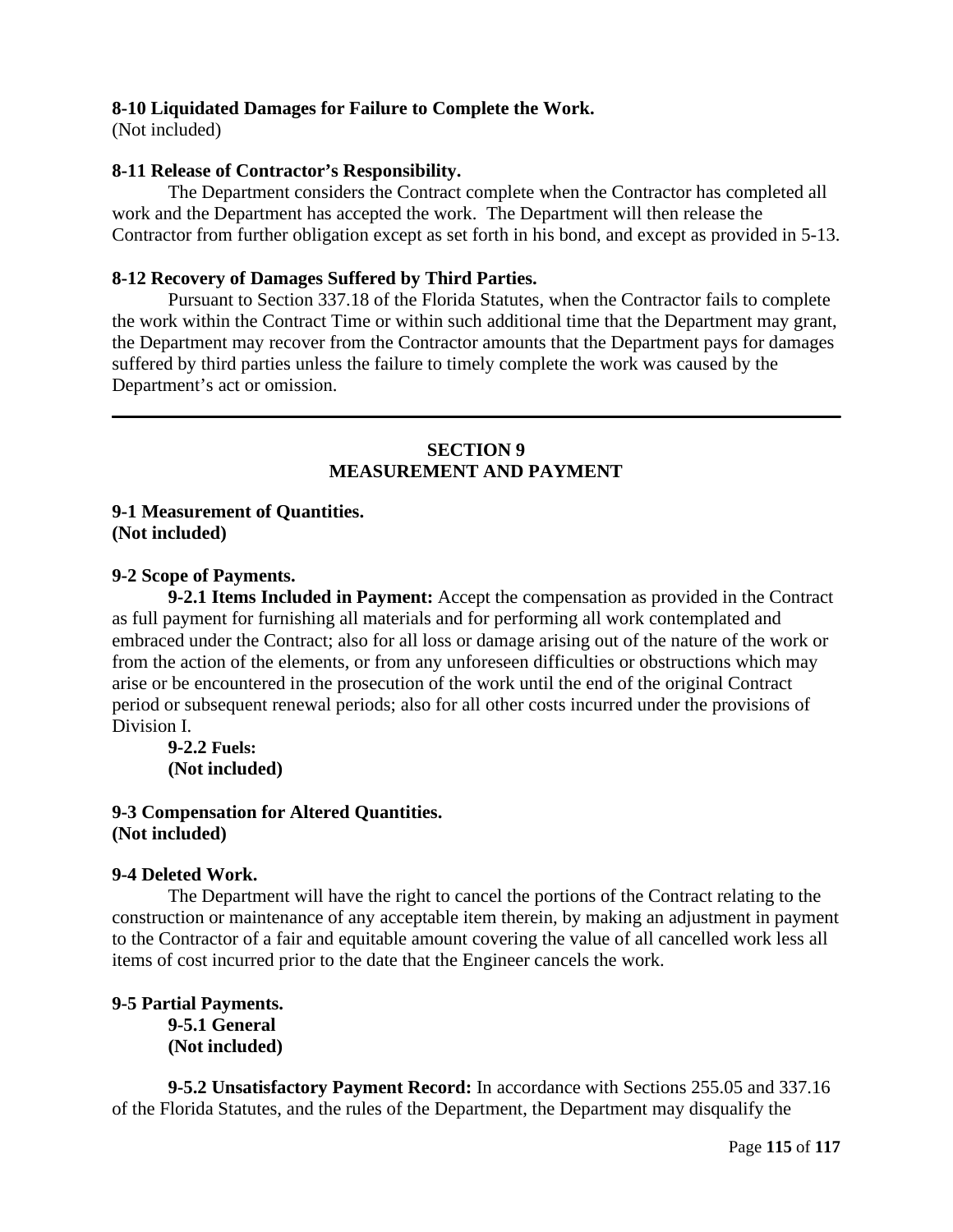Contractor from bidding on future Department contracts if the Contractor's payment record in connection with contract work becomes unsatisfactory.

# **9-5.3 Withholding Payment:**

**9-5.3.1 Withholding Payment for Defective Work:** If the Department discovers any defective work or material prior to the end of the original contract period or subsequent renewal periods, or if the Department has a reasonable doubt as to the integrity of any part of the completed work prior to the end of the original contract period or subsequent renewal periods, then the Department will not allow payment for such defective or questioned work until the Contractor has remedied the defect and removed any causes of doubt.

**9-5.3.2 Withholding Payment for Failure to Comply:** The Department will withhold progress payments from the Contractor if he fails to comply with any or all of the following within 60 days after beginning work:

1. Comply with and submit required documentation relating to prevailing wage rate provisions, Equal Employment Opportunity, On-the-job Training, and Affirmative Action;

2. Comply with the requirement to report all necessary information, including actual payments to DBEs, all other subcontractors and major suppliers, through the Internet based Equal Opportunity Reporting System;

The Department will withhold progress payments until the Contractor has satisfied the above conditions.

### **9-5.4 Release of Retainage After Acceptance: (Not included)**

# **9-5.5 Partial Payments for Delivery of Certain Materials: (Not included)**

**9-5.6 Certification of Payment to Subcontractors:** The term "subcontractor," as used herein, includes persons or firms furnishing materials or equipment incorporated into the work or stockpiled for which the Department has made partial payment and firms working under equipment-rental agreements. The Contractor is required to pay all subcontractors for satisfactory performance of their Contracts before the Department will make a further progress (partial) payment. The Contractor shall also return all retainage withheld to the subcontractors within 30 days after the subcontractor's work is satisfactorily complete, as determined by the Department. Prior to receipt of any progress (partial) payment, the prime contractor shall certify that all subcontractors having an interest in the Contract were paid for satisfactory performance of their Contracts and that the retainage is returned to subcontractors within 30 days after satisfactory completion of the subcontractor's work. Submit this certification in the form designated by the Department.

Within 30 days of the Contractor's receipt of the final progress payment or any other payments thereafter, except the final payment, the Contractor shall pay all subcontractors and suppliers having an interest in the Contract for all work completed and materials furnished. The Department will honor an exception to the above when the Contractor demonstrates good cause for not making any required payment and submits written notification of any such good cause to both the Department and the affected subcontractors or suppliers within said 30 day period.